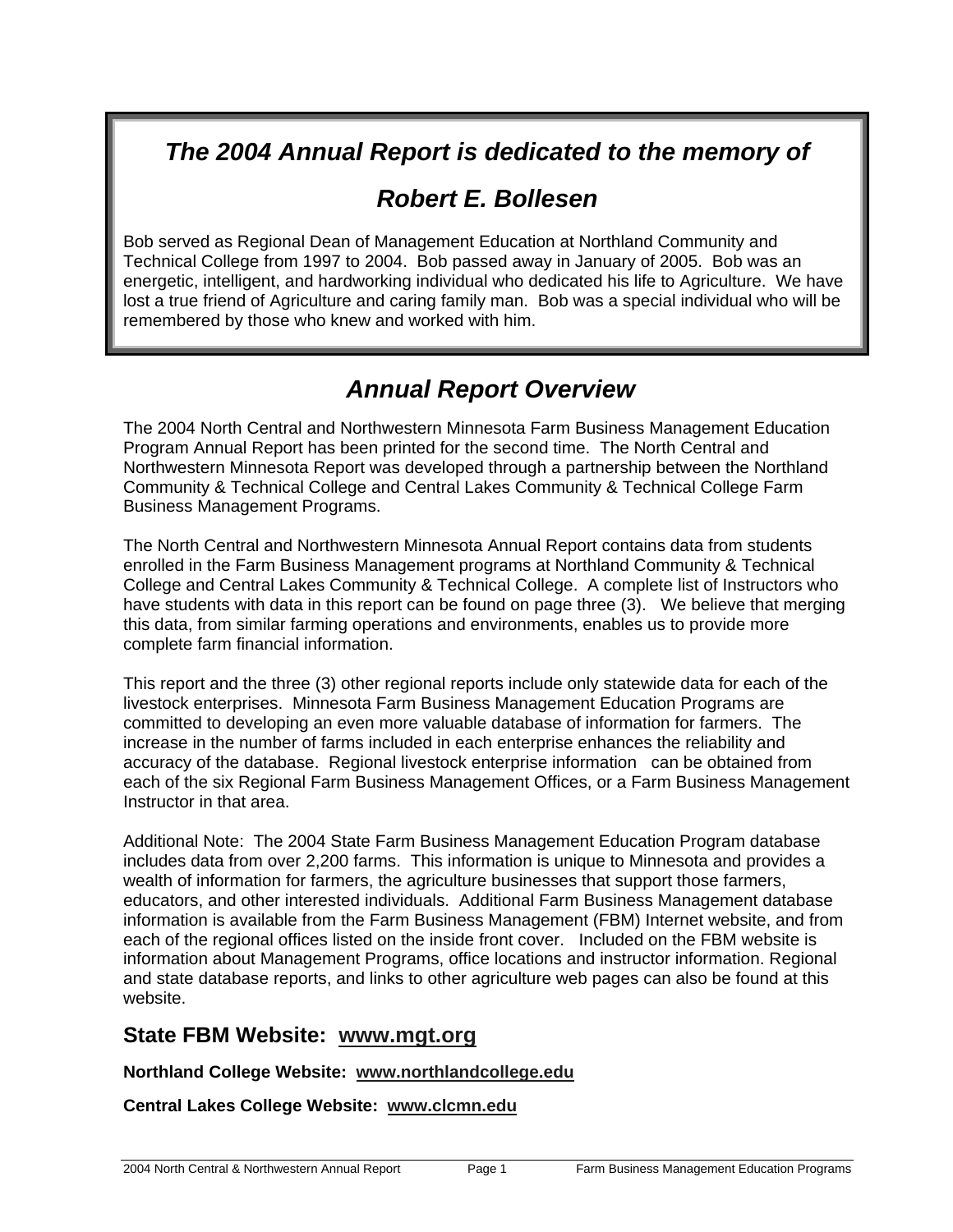#### **TABLE OF CONTENTS**

## **Description Page Number**

| 2004 Annual Report Dedication and Overview                      | 1                        |
|-----------------------------------------------------------------|--------------------------|
| <b>Table of Contents</b>                                        | $\overline{\mathbf{c}}$  |
| Instructors Participating and Explanation of Processing         | 3                        |
| Average money spent by each Farmer                              | $\overline{\mathcal{L}}$ |
| Year at a Glance                                                | 5                        |
| Cash Farm Operating Income                                      | $\,6$                    |
| Cash Farm Operating Expense and Accrual Adjustments             | $\overline{7}$           |
| Profitability and Liquidity Measures                            | 8                        |
| Five (5) Year Graphic History of Selected Financial Measures    | $\boldsymbol{9}$         |
| Balance Sheet - "Cost Value Basis"                              | 10                       |
| Balance Sheet - "Market Value Basis"                            | 11                       |
| <b>Financial Standards Measures and Evaluation Chart</b>        | $12 - 13$                |
| Definitions of Financial Standards Measures and Graphic Summary | $14 - 16$                |
| <b>Statement of Cash Flows</b>                                  | 17                       |
| Household & Personal Expense Reported & Non-Farm Summary        | 18-19                    |
| Operator and Labor Information                                  | 20                       |
| Financial Summary: Selected Factors sorted by Net Farm Income   | 21                       |
| Financial Summary: Selected Factors sorted by County            | 22-23                    |
| Financial Summary: Selected Factors sorted by Type of Farm      | 24-25                    |
| Financial Summary: Selected Factors sorted by Gross Income      | 26                       |
| Financial Summary: Selected Factors sorted by Crop Acres        | 27                       |
| Overview of Enterprise Tables                                   | 28                       |
| Five (5) Year Graphic History of Selected Crop Data             | 29                       |
| Corn                                                            | 30-31                    |
| Corn Silage                                                     | 32-33                    |
| Hay, Alfalfa                                                    | 34-35                    |
| Hay, Mixed                                                      | 36-37                    |
| Hay, Grass                                                      | 38-39                    |
| Spring Wheat                                                    | 40-41                    |
| Soybeans                                                        | 42-43                    |
| Soybeans, Sorted by RoundUp Ready                               | 44                       |
| Barley, Canola, and Sunflowers on Rented Land                   | 45                       |
| Establish Alfalfa Hay                                           | 46                       |
| Irrigated Corn & Corn Silage                                    | 47                       |
| Oats                                                            | 48                       |
| Prevented Planting and CRP                                      | 49                       |
| Twenty (20) Year History of Selected Crops                      | 50                       |
| Dairy Cow Enterprise - Sorted by Herd Size                      | 51                       |
| Dairy Cows                                                      | 52-53                    |
| Graphic Summary of Selected Dairy Factors                       | 54                       |
| Dairy Cows and Dairy Replacements Combined (All Dairy)          | 55                       |
| Dairy Replacement Heifers                                       | 56                       |
| Dairy Steers                                                    | 57                       |
| <b>Beef Backgrounding</b>                                       | 58                       |
| <b>Beef Cow-Calf</b>                                            | 59                       |
| Hogs, Finish Feeder Pigs                                        | 60                       |
| Hogs, Farrow to Finish                                          | 61                       |
| <b>Financial Trend Summary</b>                                  | 62                       |
| <b>Enterprise Trend Summary</b>                                 | 63                       |
| Farm Business Management Program Information                    | 64                       |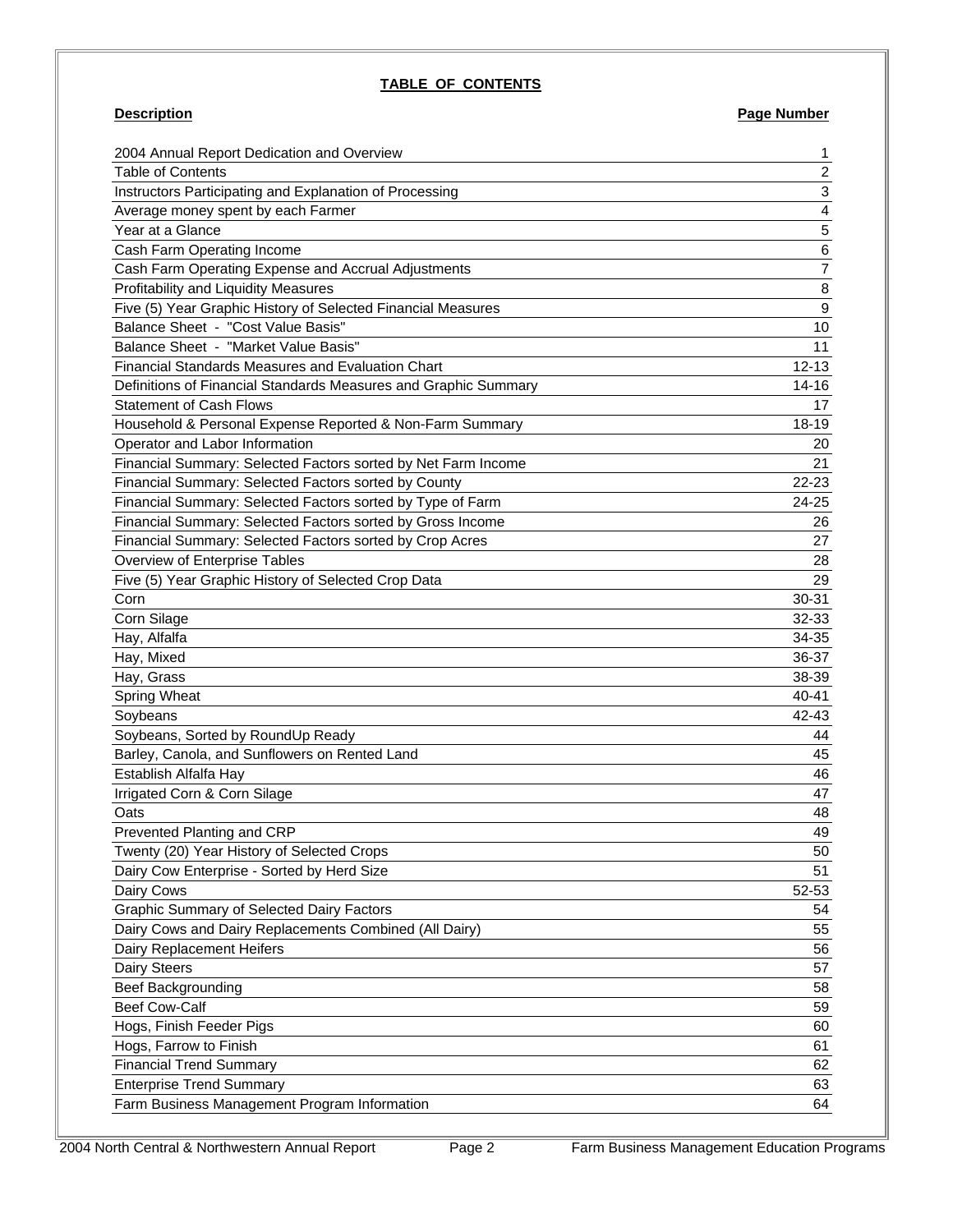## *Instructors Participating*

 Inside the front cover of this report, you will see a map of Minnesota. The farms included in this report are located in the shaded area on the map, Northern Minnesota. The instructors who work with the Farm Farm Business Management students located in the shaded area, and their office locations, are listed below:

| <b>Northland College</b> |                               |                  | <b>Central Lakes College</b> |  |
|--------------------------|-------------------------------|------------------|------------------------------|--|
| Office Location:         | Instructor                    | Office Location: | Instructor                   |  |
| <b>Barnesville</b>       | <b>Sheldon Schmiess</b>       | Aitkin           | <b>Brad Irwin</b>            |  |
| <b>Baudette</b>          | Gerald Ausmus                 | <b>Iron</b>      | Jim Takala                   |  |
| Bemidji                  | Jim Sackett                   | Little Falls     | Dave Stish                   |  |
| Detroit Lakes            | Mark Berg                     | Milaca           | Lee Todnem                   |  |
| <b>Detroit Lakes</b>     | Paul Ramsey                   | Pierz            | Ben Jorgensen                |  |
| <b>East Grand Forks</b>  | Ron Dvergsten/Jon Christensen | <b>Staples</b>   | <b>Bob Rick</b>              |  |
| Fertile                  | Jon Christensen/Dennis Olsen  | <b>Staples</b>   | <b>Tom Schulz</b>            |  |
| Fosston                  | Doug Fjerstad                 |                  |                              |  |
| Hallock                  | <b>Flint Daugherty</b>        |                  |                              |  |
| Hawley                   | Dennis Olsen                  |                  |                              |  |
| Mahnomen/Ulen            | Mike Lockhart                 |                  |                              |  |
| <b>Red Lake Falls</b>    | Greg Kalinoski                |                  |                              |  |
| Roseau                   | Duane Jaenicke                |                  |                              |  |
| <b>Thief River Falls</b> | Greg Dvergsten                |                  |                              |  |
| Thief River Falls        | Danie Packard                 |                  |                              |  |

 The preparation of this report was done under the direction of Ron Dvergsten, Regional Dean of Management Education at Northland Community & Technical College; and DelRay Lecy, Regional Dean of Management Education at Central Lakes College. Directing in supervisory capacity were: Dr. Orley Gunderson, President, Northland Community & Technical College; Dr. Joe Birmingham, President, Central Lakes College; Dr. Jeff Thomas, Dean of Academic Affairs, Northland Community & Technical College; Rebecca Best, Associate VP of Academic Affairs, Central Lakes College; and John Murray, State Program Manager, Minnesota State Colleges and Universities. A special thank you goes to Shirley Judd, Central Lakes College, and Robin Langevin, Northland College, for their assistance in preparing this report.

## *Explanation of Data Processing and Report Format*

 The tables in this report were created using FINPACK and RankEm Central, copyrighted software of the Center for Farm Financial Management, University of Minnesota. Actual processing of the report was done at the Thief River Falls (NCTC) and Staples (CLC) Analysis Centers.

 The financial portion of the report, found in the first 27 pages, uses a standard format for each of the tables. Data from the analysis system is printed in a four column format, that includes: Average, Low, Middle, & High. The High, Middle, & Low ranges are calculated based on a 20% slice of the farms in the total group.

 The enterprise tables begin on page 30. Each of these tables consist of: a size indicator, a total and per unit income, direct & overhead expenses, and other information. Costs which are considered to be operating, whether easily assigned or are allocated, are listed as Direct Expenses. Costs which are general in nature, whether fixed or variable, are listed as Overhead Expenses.

The Criteria for determining the 20% categories in each area are listed below:

| <b>Analysis Section</b> | Criteria to determine the "20%" categories |
|-------------------------|--------------------------------------------|
| Financial               | Net Farm Income                            |
| Crops                   | Return to Overhead                         |
| Livestock               | Return to Overhead                         |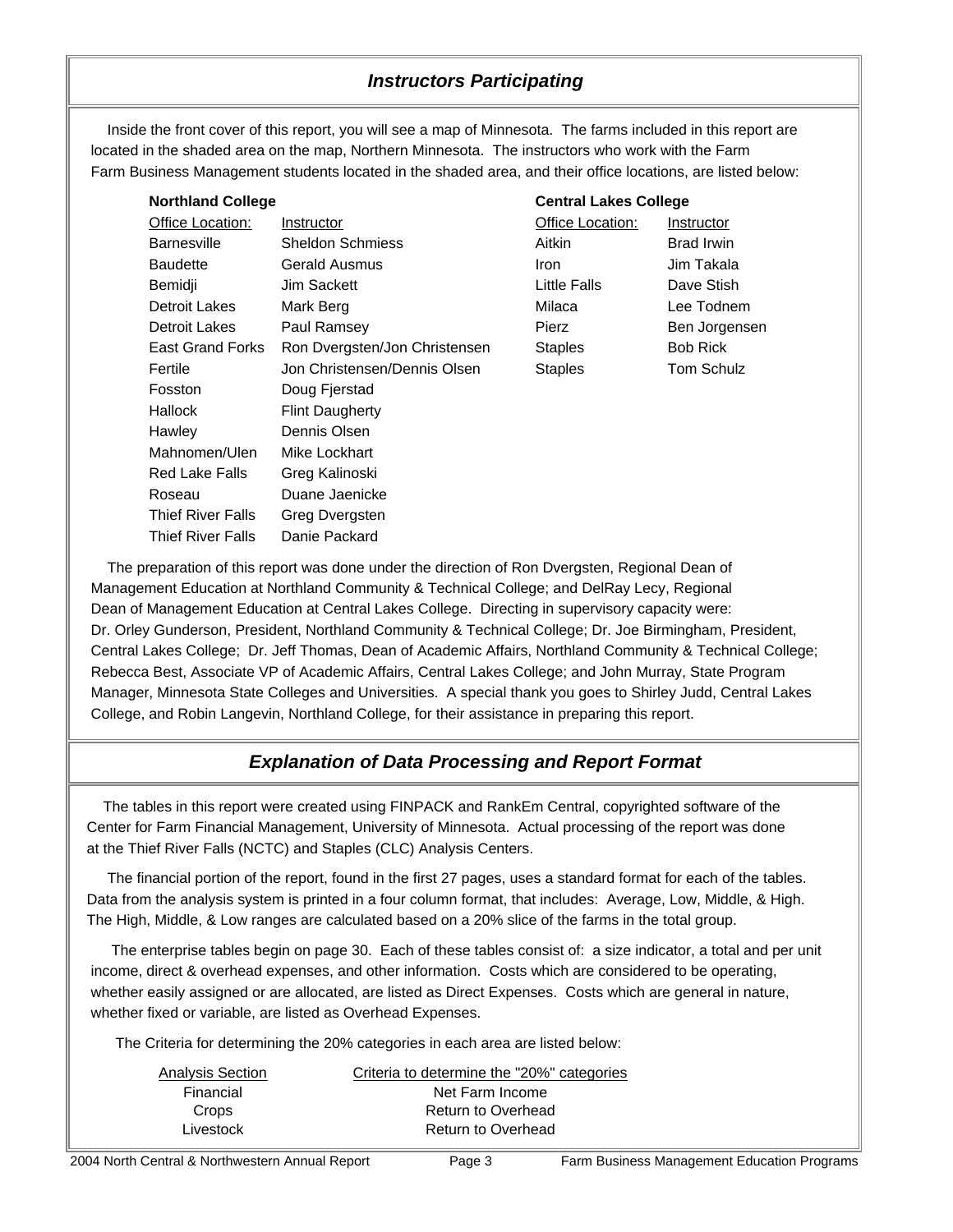|                                   | <b>Average Money Spent by Each Farmer</b>                                                                                                                                                    |                                                                      |
|-----------------------------------|----------------------------------------------------------------------------------------------------------------------------------------------------------------------------------------------|----------------------------------------------------------------------|
| <b>Where the Money was Spent:</b> | What the Money was used for:                                                                                                                                                                 | Amount                                                               |
| <b>To Other Farmers</b>           | Feeder Livestock and Custom Work                                                                                                                                                             | \$14,508                                                             |
| To Agri-Business                  | Seed, Fertilizer, and Chemicals<br>Other Direct Crop Expense<br><b>Purchased Feed</b><br><b>Other Direct Livestock Expense</b><br>Fuel, Lubricants & Repairs<br><b>General Farm Expenses</b> | \$40,413<br>\$15,222<br>\$44,567<br>\$20,757<br>\$32,917<br>\$11,487 |
| Individuals                       | <b>Hired Labor</b>                                                                                                                                                                           | \$16,080                                                             |
| <b>Utility Company</b>            | <b>Utilities</b>                                                                                                                                                                             | \$5,754                                                              |
| <b>Lenders or Other Farmers</b>   | Use of Capital: Interest & Leases                                                                                                                                                            | \$38,257                                                             |
| <b>Local Government</b>           | <b>Real Estate Taxes</b>                                                                                                                                                                     | \$2,158                                                              |
| Agri-Business or Other Farmers    | Breeding Livestock, Machinery, Equipment,<br>Buildings, Land, and Other.                                                                                                                     | \$60,425                                                             |
| Household and Personal Expense    | Food, Clothing, Furnishings, Education,<br>Contributions, Medical, Gifts, Recreation,<br>Taxes, Capital Expenditures & Investments.                                                          | \$44,432                                                             |
|                                   | Average Money Spent by Each Farmer in the Community:<br>Increase in Money Spent by Each Farmer, compared to 2003:                                                                            | \$346,977<br>\$43,344                                                |
|                                   | Average Money Spent by Each Farmer in a 30 Yr Career:<br><b>Money Spent in Community by 417 Farmers:</b>                                                                                     | \$10,409,310<br>\$144,689,409                                        |

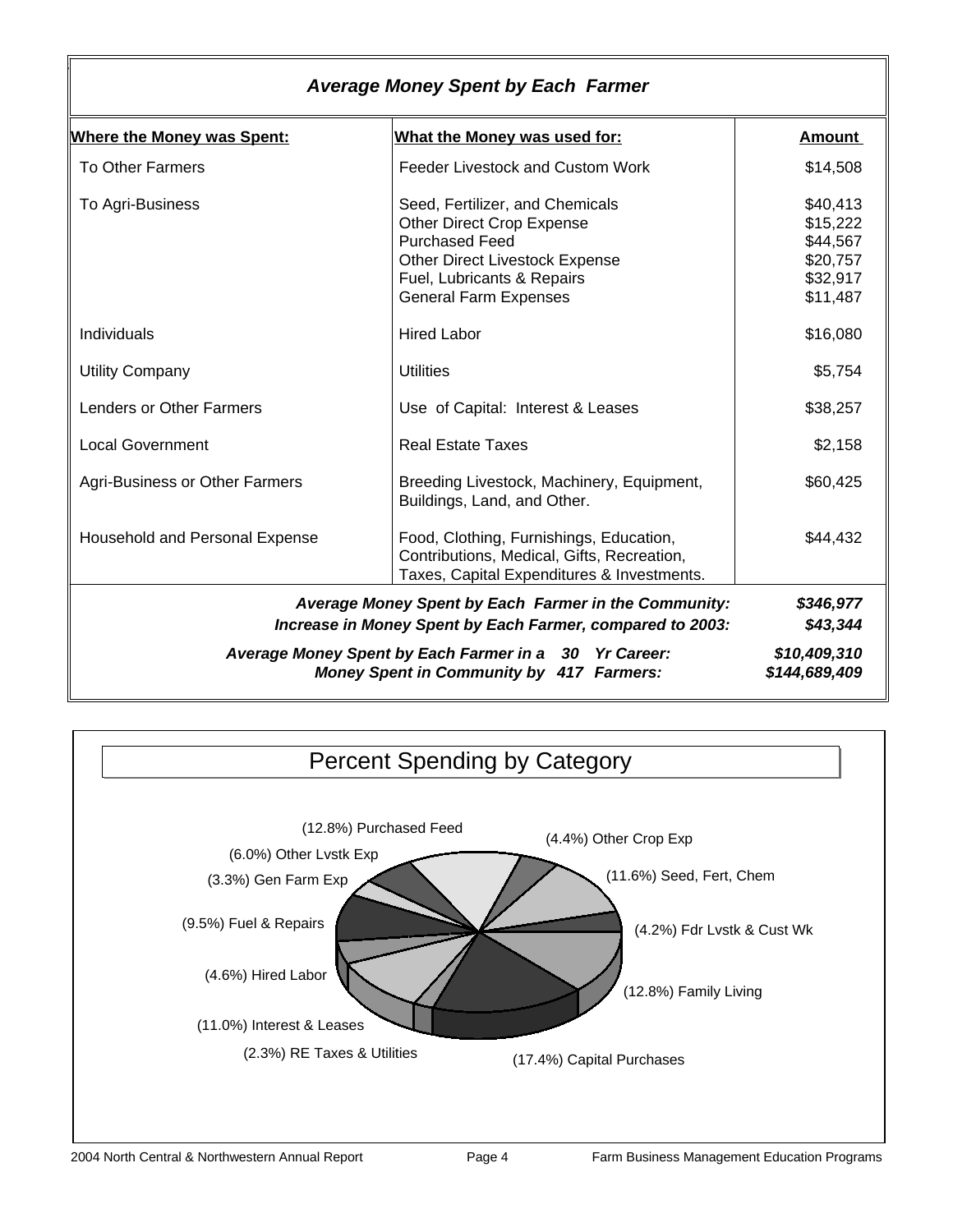| Year at a Glance                        | Area         | <b>State</b> | Local | Your | Your |
|-----------------------------------------|--------------|--------------|-------|------|------|
| "2004 Annual Report"                    | Average      | Ave.         | Ave.  | Farm | Goal |
|                                         | 417          | 2234         |       |      |      |
|                                         | <b>Farms</b> | <u>Farms</u> |       |      |      |
| Pages 6 & 7:                            |              |              |       |      |      |
| Gross Cash Farm Income                  | \$306,049    | \$438,358    |       |      |      |
| <b>Total Cash Operating Expense</b>     | \$242,120    | \$359,325    |       |      |      |
| Net Cash Farm Income                    | \$63,929     | \$79,033     |       |      |      |
| <b>Net Operating Profit</b>             | \$71,180     | \$97,715     |       |      |      |
| Net Farm Income                         | \$51,656     | \$72,761     |       |      |      |
| Page 11:                                |              |              |       |      |      |
| Total Assets - 12/31                    | \$900,916    | \$1,273,818  |       |      |      |
| Total Liabilities - 12/31               | \$430,308    | \$590,327    |       |      |      |
| Net Worth - 12/31                       | \$470,609    | \$683,491    |       |      |      |
| Change in Net Worth                     | \$49,186     | \$74,211     |       |      |      |
| Page 12:                                |              |              |       |      |      |
| Working Capital - 12/31                 | \$44,506     | \$76,346     |       |      |      |
| Debt to Asset Ratio - 12/31             | 51%          | 49%          |       |      |      |
| Rate of Return on Farm Assets - Cost    | 6.7%         | 8.0%         |       |      |      |
| Rate of Return on Farm Equity - Cost    | 8.0%         | 10.9%        |       |      |      |
| Capital Replacement Margin              | \$24,251     | \$35,569     |       |      |      |
| <b>Asset Turnover Rate</b>              | 39.9%        | 45.6%        |       |      |      |
| <b>Operating Expense Ratio</b>          | 71.4%        | 73.3%        |       |      |      |
| Interest Expense Ratio                  | 5.9%         | 5.2%         |       |      |      |
|                                         |              |              |       |      |      |
| Page 18 & 19:                           |              |              |       |      |      |
| <b>Total Cash Family Living Expense</b> | \$33,990     | \$40,527     |       |      |      |
| Total Non Farm Income                   | \$20,124     | \$21,616     |       |      |      |
| Page 20:                                |              |              |       |      |      |
| Average Age of the Farmer               | 46.4         | 46.0         |       |      |      |
| Average Years Farming                   | 22.0         | 22.7         |       |      |      |
|                                         |              |              |       |      |      |
|                                         |              |              |       |      |      |

Net Farm Income dollars must pay for Family Living, Social Security and Income Tax, Retirement Accounts, Medical and Health expenses, and loan principle payments.

The following list shows 2004 expenses:

| Family Living (Excl Health/Med)   | \$28,188   |
|-----------------------------------|------------|
| Social Security and Income Tax    | \$3,556    |
| <b>Health and Medical Expense</b> | \$5,802    |
| <b>Retirement Accounts</b>        | \$1,817    |
| <b>Principle Payments</b>         | \$36,200   |
| Balance                           | (\$23,907) |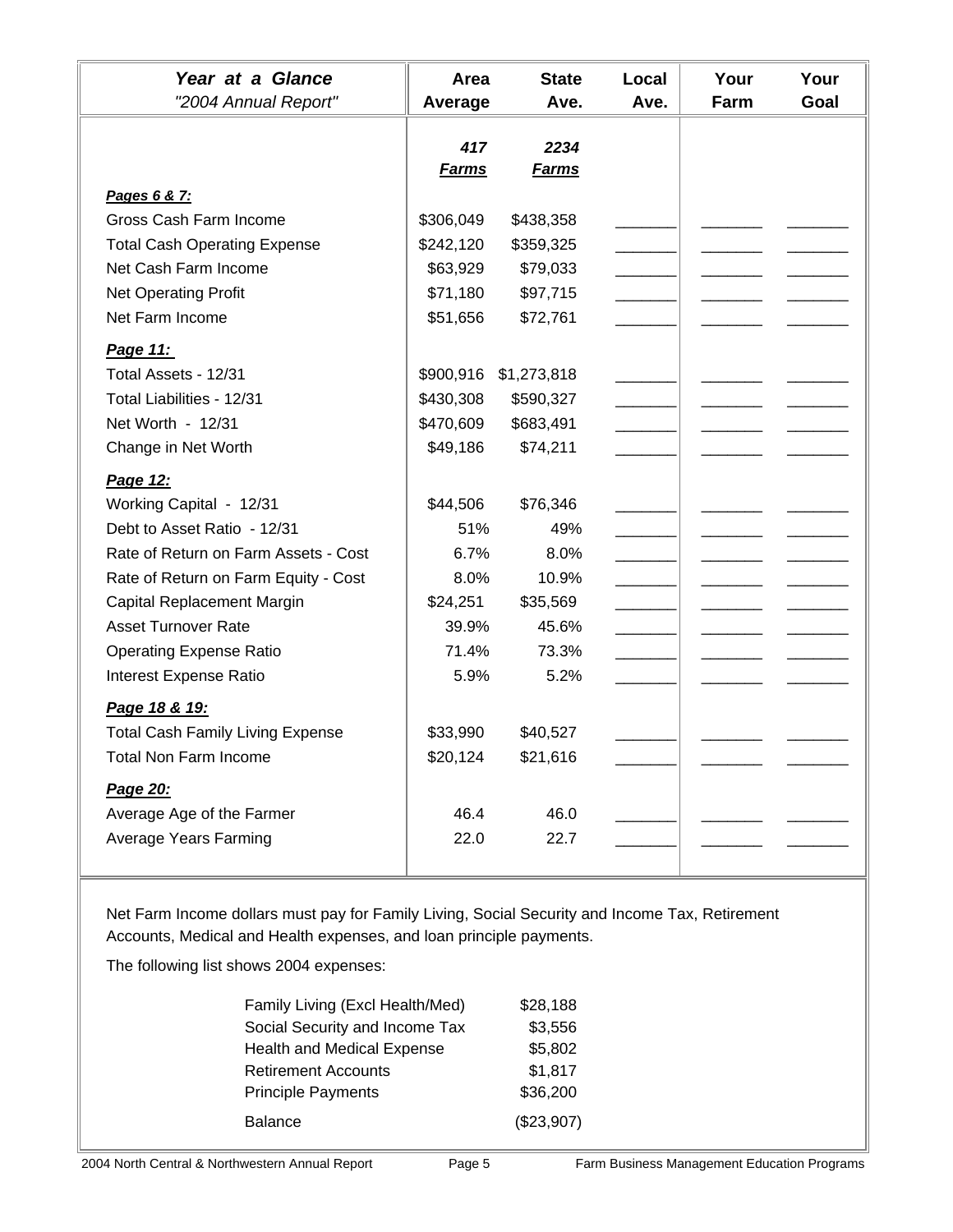|                                                                                                            | <b>Farm Income Statement</b> |                |          |                 |
|------------------------------------------------------------------------------------------------------------|------------------------------|----------------|----------|-----------------|
| <b>Northland &amp; Central Lakes Community and Technical Colleges</b><br>(Farms Sorted By Net Farm Income) |                              |                |          |                 |
|                                                                                                            | Avg. Of<br><b>All Farms</b>  | <b>Low 20%</b> | 40 - 60% | <b>High 20%</b> |
| Number of farms                                                                                            | 417                          | 83             | 84       | 84              |
| <b>Sale of Crops</b>                                                                                       |                              |                |          |                 |
| <b>Barley</b>                                                                                              | 1,684                        | 2,598          | 202      | 4,767           |
| Beans, Navy                                                                                                | 880                          | 661            | 1,479    | 964             |
| Beans, Pinto                                                                                               | 770                          | 1,055          | 1,479    | 1,145           |
| Beans, Other Edible                                                                                        | 427                          | 327            |          | 216             |
| Canola                                                                                                     | 2,303                        | 2,393          | 356      | 4,031           |
| Corn                                                                                                       | 9,753                        | 10,598         | 8,824    | 12,627          |
| Corn Silage                                                                                                | 570                          | 420            | 451      | 884             |
| <b>Grass Seeds</b>                                                                                         | 1167                         | 455            |          | 4256            |
| Hay, Alfalfa                                                                                               | 3,382                        | 1,737          | 2,485    | 6,891           |
| Hay, Mixed & Grass                                                                                         | 923                          | 1247           | 205      | 854             |
| Oats                                                                                                       | 489                          | 303            | 289      | 1,059           |
| Potatoes                                                                                                   | 1,646                        | 4,606          | 3,189    | 429             |
| Soybeans                                                                                                   | 25,239                       | 10,288         | 22,318   | 37,485          |
| Sunflowers                                                                                                 | 927                          | 764            | 345      | 802             |
| Sunflowers, Confectionary                                                                                  | 1,005                        | 2,225          | 12       | 1,297           |
| Wheat, Spring                                                                                              | 32,807                       | 18,249         | 25,147   | 55,095          |
| Wheat, Winter                                                                                              | 498                          | 808            | 399      | 210             |
| Miscellaneous crop enterprises                                                                             | 2132                         | 413            | 294      | 1767            |
| Miscellaneous crop income                                                                                  | 362                          | 118            |          |                 |
| <b>Total Crop Sales</b>                                                                                    | 86,964                       | 59,265         | 67,474   | 134,779         |
| <b>Sale of Livestock</b>                                                                                   |                              |                |          |                 |
| Beef Cow-Calf, Beef Calves                                                                                 | 6,827                        | 7,071          | 8,435    | 4,792           |
| Beef, Backgrounding                                                                                        | 4,138                        | 8,797          | 388      | 5,932           |
| Beef, Finishing                                                                                            | 5,365                        | 1,688          | 4,312    | 2,464           |
| Dairy, Milk                                                                                                | 131,887                      | 21,329         | 96,197   | 383,413         |
| Dairy, Dairy Calves                                                                                        | 1,914                        | 440            | 1,554    | 5,047           |
| Dairy Heifers (for sale)                                                                                   | 2,296                        | 2,178          | 915      | 486             |
| Dairy Steers                                                                                               | 6,359                        | 2,608          | 7,165    | 6,873           |
| Hogs, Farrow-Fin, Raised Hogs                                                                              | 225                          | 204            | 12       | 40              |
| Hogs, Finish Feeder Pigs                                                                                   | 2,964                        |                |          | 14,384          |
| Hogs, Weaning to Finish                                                                                    | 3,946                        |                |          | 19,588          |
| Miscellaneous livestock enterprises                                                                        | 3121                         | 3559           | 758      | 1819            |
| Cull breeding livestock                                                                                    | 7,816                        | 3,490          | 6,169    | 18,357          |
| Misc. livestock income                                                                                     | 1,187                        | 1,077          | 2,919    | 386             |
| <b>Total Livestock &amp; Product Sales</b>                                                                 | 178,045                      | 52,441         | 128,824  | 463,581         |
| Other farm income                                                                                          |                              |                |          |                 |
| LDP payments                                                                                               | 1,906                        | 1,070          | 1,526    | 3,450           |
| Direct & CC govt payments                                                                                  | 9,507                        | 6,191          | 7,648    | 16,017          |
| <b>CRP</b> payments                                                                                        | 992                          | 1,795          | 752      | 778             |
| Livestock govt payments                                                                                    | 1,388                        | 208            | 1,299    | 3,181           |
| Other government payments                                                                                  | 609                          | 318            | 372      | 661             |
| Custom work income                                                                                         | 3,265                        | 2,975          | 2,668    | 3,722           |
| Patronage dividends, cash                                                                                  | 1,227                        | 1,161          | 854      | 2,248           |
| Insurance income                                                                                           | 16,527                       | 11,136         | 12,922   | 29,306          |
| Cash from hedging accts                                                                                    | 1,236                        | 364            | 717      | 2,401           |
| Other farm income                                                                                          | 4,383                        | 2,657          | 3,512    | 10,489          |
| <b>Total Other Farm Income</b>                                                                             | 41,040                       | 27,875         | 32,270   | 72,253          |
| <b>Gross Cash Farm Income</b>                                                                              | 306,049                      | 139,581        | 228,568  | 670,613         |
|                                                                                                            |                              |                |          |                 |

2004 North Central & Northwestern Annual Report

Page 6 Farm Business Management Education Programs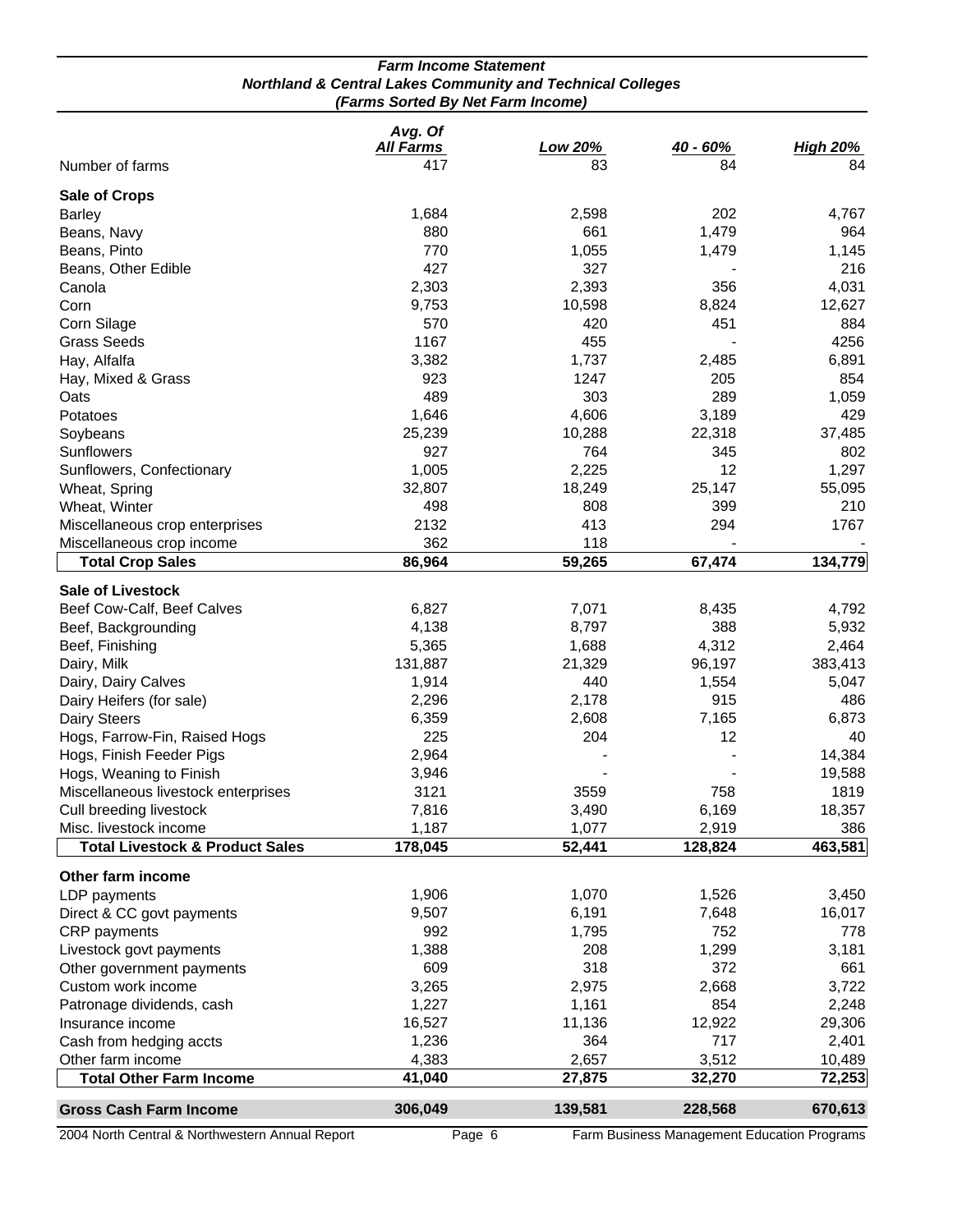|                                       | (Farms Sorted By Net Farm Income) |                |            |                 |
|---------------------------------------|-----------------------------------|----------------|------------|-----------------|
|                                       | Avg. Of                           |                |            |                 |
|                                       | <b>All Farms</b>                  | <u>Low 20%</u> | $40 - 60%$ | <b>High 20%</b> |
| <b>Number of farms</b>                | 417                               | 83             | 84         | 84              |
| <b>Direct Crop Expense</b>            |                                   |                |            |                 |
| Seed                                  | 12358                             | 8571           | 10185      | 20553           |
| Fertilizer                            | 17,106                            | 13,030         | 12726      | 26,749          |
| Crop chemicals                        | 10,949                            | 5,748          | 8,910      | 19,354          |
| Crop insurance                        | 5477                              | 3019           | 4365       | 8894            |
| Drying fuel                           | 989                               | 964            | 820        | 1391            |
| CCC buyback                           | 4087                              | 2736           | 1864       | 4167            |
| Crop marketing                        | 1,986                             | 3,571          | 1,381      | 2662            |
| Crop miscellaneous                    | 2,683                             | 2,154          | 2,143      | 3,319           |
| <b>Total Direct Crop Expense</b>      | 55,635                            | 39,793         | 42,394     | 87,089          |
| <b>Direct Livestock Expense</b>       |                                   |                |            |                 |
| Feeder livestock purchase             | 7973                              | 7025           | 3413       | 13211           |
| Purchased feed                        | 44,567                            | 12,197         | 34264      | 120,249         |
| <b>Breeding fees</b>                  | 1,434                             | 191            | 1,108      |                 |
|                                       | 5062                              | 1301           | 3699       | 3,808<br>13382  |
| Veterinary                            |                                   |                |            |                 |
| <b>BST</b>                            | 737                               | 45             | 379        | 2588            |
| Supplies                              | 5612                              | 1642           | 5492       | 12880           |
| <b>DHIA</b>                           | 501                               | 17             | 451        | 1273            |
| Contract production exp.              | 2818                              |                | 901        | 10592           |
| Livestock hauling and trucking        | 1,347                             | 494            | 1,628      | 2,216           |
| Livestock marketing                   | 1,964                             | 583            | 1626       | 4,287           |
| Bedding                               | 1,282                             | 191            | 885        | 4,467           |
| <b>Total Direct Livestock Expense</b> | 73,297                            | 23,686         | 53,846     | 188,953         |
| <b>Other Farm Expense</b>             |                                   |                |            |                 |
| Interest                              | 17,807                            | 13,499         | 13,498     | 33,525          |
| Fuel & oil                            | 11,828                            | 8838           | 10,341     | 20,322          |
| Repairs                               | 21,089                            | 14,188         | 16488      | 38227           |
| Custom hire                           | 6,535                             | 4,533          | 3,944      | 13,680          |
|                                       | 16080                             | 5805           | 9666       | 46828           |
| Hired labor                           |                                   |                |            |                 |
| Land rent                             | 15,994                            | 8722           | 12470      | 27,214          |
| Machinery & bldg leases               | 4456                              | 2546           | 2460       | 12645           |
| Real estate taxes                     | 2,158                             | 1,895          | 2,035      | 3,179           |
| Farm insurance                        | 4,404                             | 3,414          | 3,629      | 7977            |
| <b>Utilities</b>                      | 5,754                             | 3,484          | 4,756      | 10,805          |
| Dues & professional fees              | 1,411                             | 867            | 1,181      | 2,898           |
| Hedging account deposits              | 1,593                             | 866            | 396        | 6,127           |
| Miscellaneous                         | 4,079                             | 2,467          | 4,585      | 7,626           |
| <b>Total Other Farm Expense</b>       | 113,188                           | 71.124         | 85.449     | 231,053         |
| Total cash expense                    | 242,120                           | 134,603        | 181,689    | 507,095         |
| Net cash farm income                  | 63,929                            | 4,978          | 46,879     | 163,518         |
| <b>Inventory Changes</b>              |                                   |                |            |                 |
| Crops and feed                        | -9,800                            | $-11,166$      | -9941      | $-2,547$        |
| Market livestock                      | 1,179                             | 273            | 582        | 2,688           |
|                                       |                                   | 835            | 12975      |                 |
| Accounts receivable                   | 15,411                            |                |            | 34,948          |
| Prepaid expenses and supplies         | 986                               | -68            | 1,869      | 2,675           |
| Accounts payable                      | $-523$                            | $-1,034$       | $-746$     | 2,195           |
| <b>Total inventory change</b>         | 7,252                             | $-11,160$      | 4,739      | 39,959          |
| <b>Net operating profit</b>           | 71,180                            | $-6,182$       | 51,617     | 203,477         |
| <b>Depreciation and Other Capital</b> |                                   |                |            |                 |
| <b>Breeding livestock</b>             | $-2,920$                          | $-5,620$       | $-2,124$   | $-2,319$        |
| Machinery and equipment               | $-13,925$                         | $-10,451$      | $-11,311$  | $-23,798$       |
| Buildings and improvements            | $-3,012$                          | $-1,263$       | $-1,677$   | $-8,140$        |
| Other farm capital                    | 332                               | -80            | $-283$     | 1,645           |
| Total depr. and capital adj           | $-19,524$                         | $-17,413$      | $-15,395$  | $-32,612$       |
|                                       |                                   |                |            |                 |
| Net farm income                       | 51,656                            | $-23,595$      | 36,222     | 170,864         |
|                                       |                                   |                |            |                 |

## *Farm Income Statement Northland & Central Lakes Community and Technical Colleges*

2004 North Central & Northwestern Annual Report Fage 7 Farm Business Management Education Programs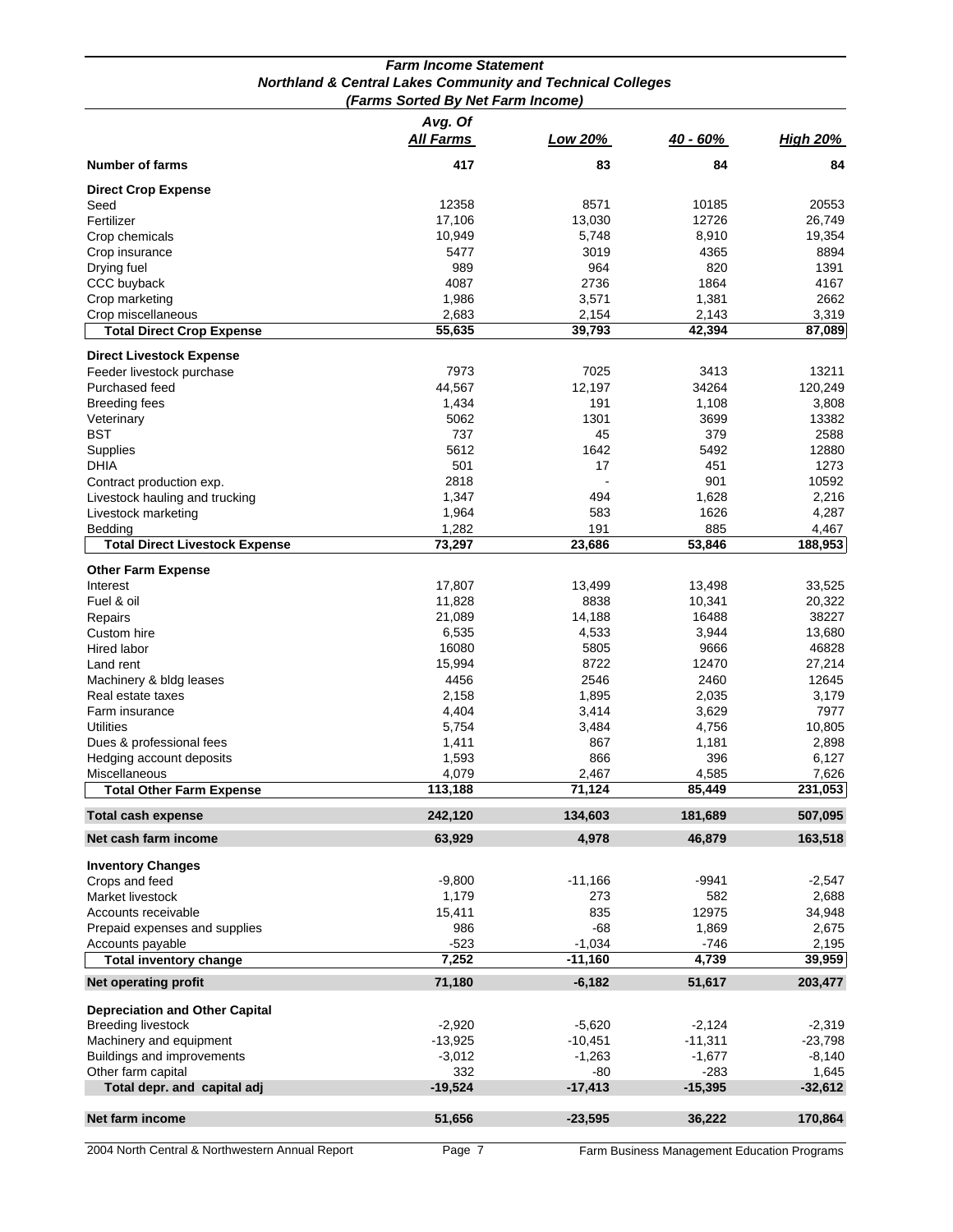#### *Profitability and Liquidity Measures Northland & Central Lakes Community and Technical Colleges (Farms Sorted By Net Farm Income)*

|                                                 | Avg. Of<br><b>All Farms</b> | Low 20%   | $40 - 60%$ | <b>High 20%</b> |
|-------------------------------------------------|-----------------------------|-----------|------------|-----------------|
| Number of farms                                 | 417                         | 83        | 84         | 84              |
| Profitability (assets valued at cost)           |                             |           |            |                 |
| Net farm income                                 | 51,656                      | $-23,595$ | 36,222     | 170,864         |
| Labor and management earnings                   | 33,061                      | $-35,286$ | 21,220     | 134,660         |
| Rate of return on assets                        | 6.70%                       | $-5.80%$  | 5.00%      | 13.30%          |
| Rate of return on equity                        | 8.00%                       | $-21.60%$ | 4.60%      | 21.20%          |
| Operating profit margin                         | 16.70%                      | $-25.30%$ | 13.20%     | 28.30%          |
| Asset turnover rate                             | 39.90%                      | 22.80%    | 37.40%     | 47.00%          |
| Interest on farm net worth                      | 18,595                      | 11,691    | 15,002     | 36,204          |
| Farm interest expense                           | 18,402                      | 14,932    | 14,117     | 33,799          |
| Value of operator lbr and mgmt.                 | 27,079                      | 17,834    | 24,849     | 43,253          |
| Return on farm assets                           | 42,978                      | $-26,498$ | 25,489     | 161,410         |
| Average farm assets                             | 645,296                     | 459,636   | 514,253    | 1,211,681       |
| Return on farm equity                           | 24,577                      | $-41,430$ | 11,373     | 127,611         |
| Average farm equity                             | 307,114                     | 191,391   | 245,040    | 601,655         |
| Value of farm production                        | 257,377                     | 104,682   | 192,382    | 569,922         |
|                                                 |                             |           |            |                 |
| <b>Liquidity (cash)</b><br>Net cash farm income | 63,929                      | 4,978     | 46,879     | 163,518         |
| Net nonfarm income                              | 20,120                      | 37,895    | 14,914     | 12,880          |
| Family living and taxes                         | 37,102                      | 32,070    | 34,340     | 54,115          |
| Principal due on long term debt                 | 9,815                       | 8,146     | 7,826      | 17,589          |
| Cash available for interm. debt                 | 37,131                      | 2,657     | 19,627     | 104,694         |
| Average intermediate debt                       | 115,434                     | 79,385    | 88,931     | 209,443         |
| Years to turnover interm. debt                  | 3.1                         | 29.9      | 4.5        | $\overline{2}$  |
| Expense as a % of income                        | 79%                         | 96%       | 79%        | 76%             |
| Interest as a % of income                       | 6%                          | 10%       | 6%         | 5%              |
| <b>Liquidity (accrual)</b>                      |                             |           |            |                 |
| Total accrual farm income                       | 312,838                     | 129,523   | 232,183    | 705,702         |
| Total accrual operating expense                 | 241,657                     | 135,705   | 180,566    | 502,225         |
| Net accrual operating income                    | 71,180                      | $-6,182$  | 51,617     | 203,477         |
| Net nonfarm income                              | 20,120                      | 37,895    | 14,914     | 12,880          |
| Family living and taxes                         | 37,102                      | 32,070    | 34,340     | 54,115          |
| Principal due on long term debt                 | 9,815                       | 8,146     | 7,826      | 17,589          |
| Available for intermediate debt                 | 44,383                      | $-8,503$  | 24,366     | 144,653         |
| Average intermediate debt                       | 115,434                     | 79,385    | 88,931     | 209,443         |
| Years to turnover interm. debt                  | 2.6                         | $***$     | 3.6        | 1.4             |
| Expense as a % of income                        | 77%                         | 105%      | 78%        | 71%             |
| Interest as a % of income                       | 6%                          | 12%       | 6%         | 5%              |

\*\* Income insufficient to meet debt servicing requirements



2004 North Central & Northwestern Annual Report Page 8 Farm Business Management Education Programs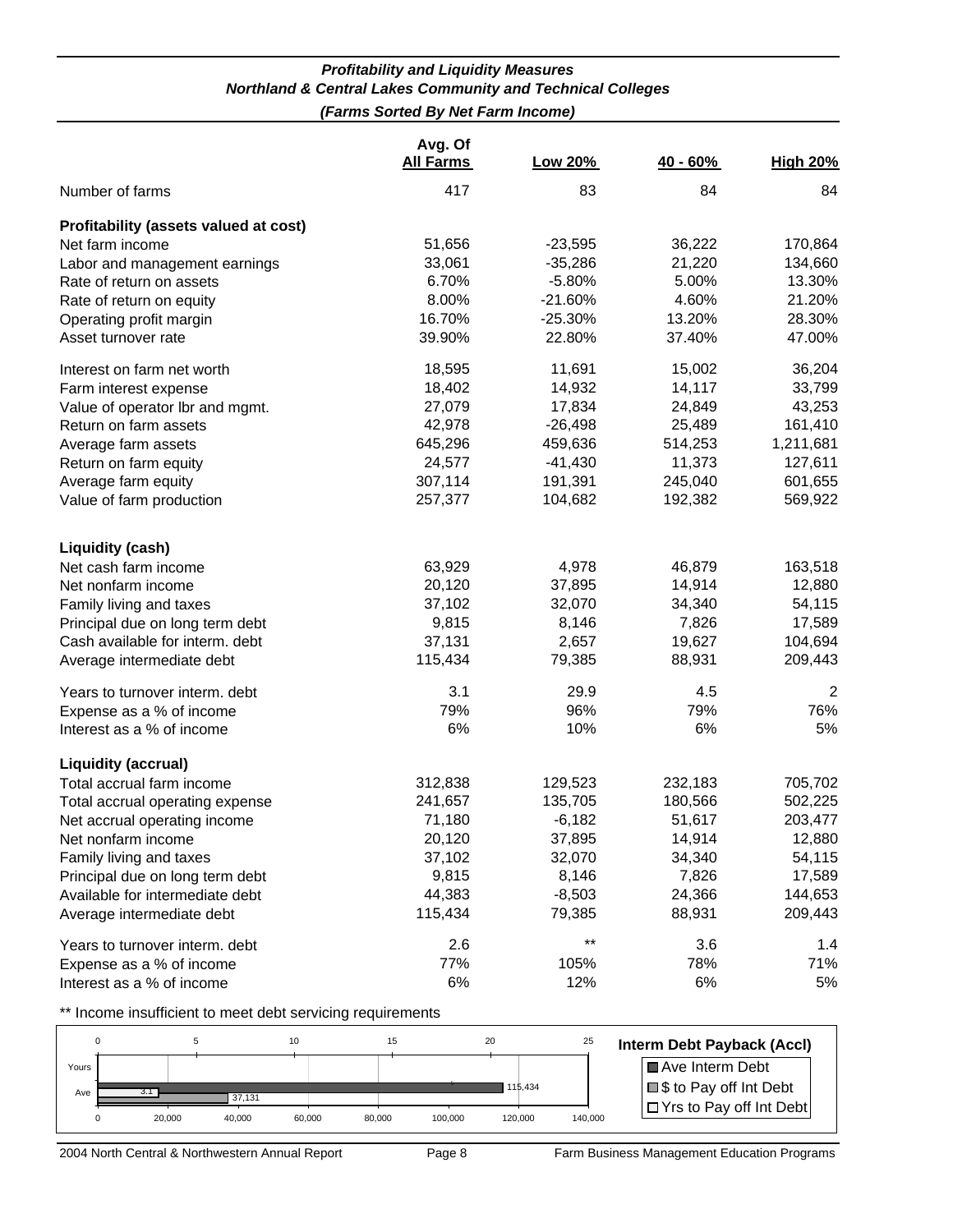











100

**Percent**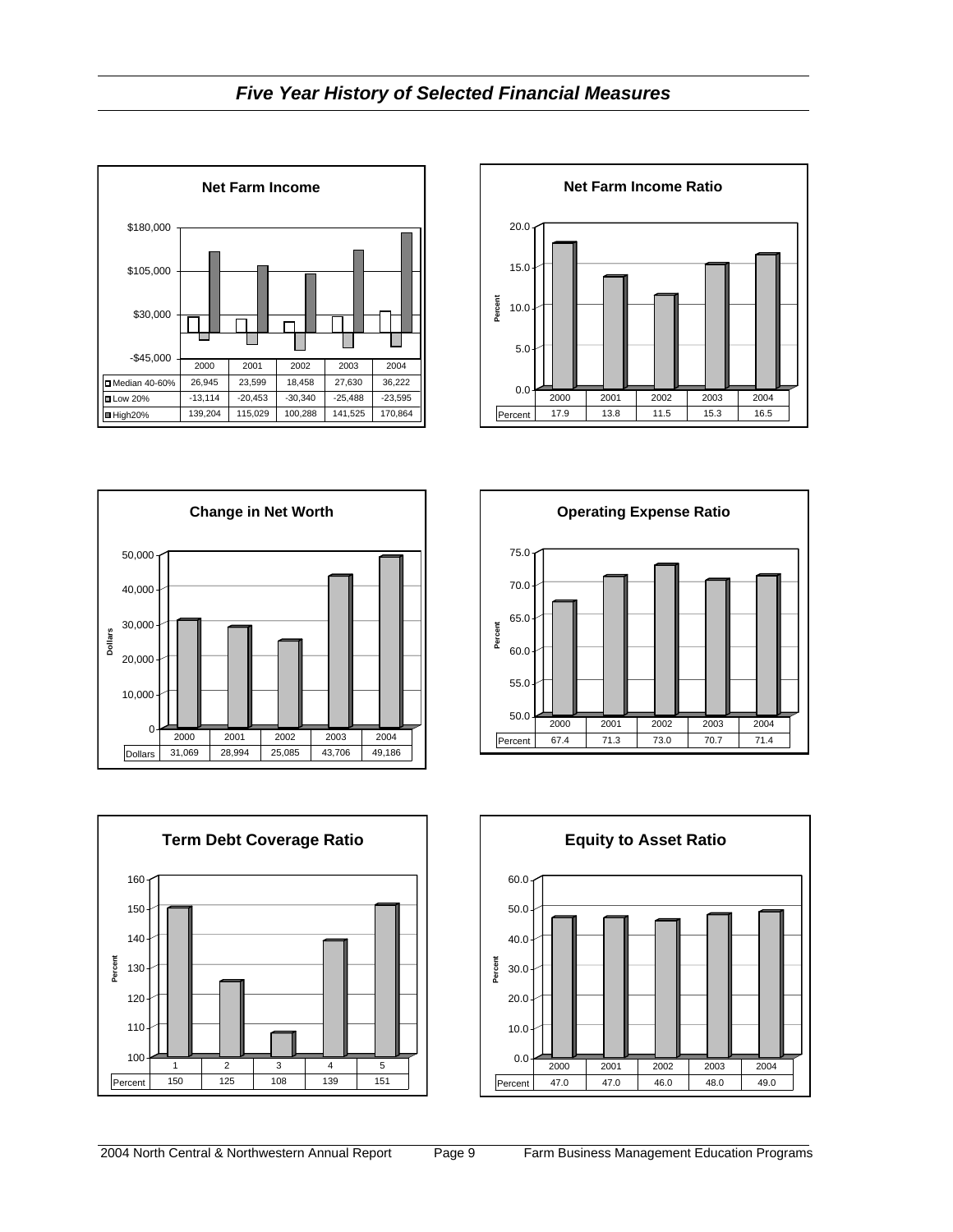#### *Balance Sheet at Cost Values Northland & Central Lakes Community and Technical Colleges (Farms Sorted By Net Farm Income)*

|                                    | Avg. Of          |           |          |                 |
|------------------------------------|------------------|-----------|----------|-----------------|
|                                    | <b>All Farms</b> | Low 20%   | 40 - 60% | <b>High 20%</b> |
| Number of farms                    | 417              | 83        | 84       | 84              |
| <b>Assets</b>                      |                  |           |          |                 |
| <b>Current Farm Assets</b>         |                  |           |          |                 |
| Cash and checking balance          | 8,576            | 7,986     | 4,256    | 18,666          |
| Prepaid expenses & supplies        | 10,679           | 5,974     | 9,280    | 18,868          |
| Growing crops                      | 924              | 561       | 242      | 2,827           |
| Accounts receivable                | 24,288           | 12,022    | 21,153   | 48,855          |
| Hedging accounts                   | 1,373            | 427       | 431      | 5,140           |
| Crops held for sale or feed        | 67,703           | 35,868    | 49,055   | 142,014         |
| Crops under government loan        | 5,970            | 5,494     | 3,969    | 7,338           |
| Market livestock held for sale     | 23,337           | 16,891    | 17,529   | 32,180          |
| Other current assets               | 1,108            | 855       | 175      | 1,425           |
| Total current farm assets          | 143,957          | 86,077    | 106,090  | 277,314         |
| Intermediate Farm Assets           |                  |           |          |                 |
| <b>Breeding livestock</b>          | 88,894           | 34,081    | 72,486   | 217,421         |
| Machinery and equipment            | 164,678          | 135,060   | 130,130  | 283,760         |
| <b>Titled vehicles</b>             | 4,625            | 4,767     | 3,883    | 5,469           |
| Other intermediate assets          | 11,646           | 11,707    | 8,448    | 19,832          |
| Total intermediate farm assets     | 269,842          | 185,615   | 214,946  | 526,482         |
| Long Term Farm Assets              |                  |           |          |                 |
| Farm land                          | 161,221          | 136,966   | 154,154  | 225,417         |
| Buildings and improvements         | 86,144           | 48,505    | 51,274   | 222,393         |
| Other long-term assets             | 9,671            | 3,851     | 7,697    | 21,363          |
| Total long-term farm assets        | 257,036          | 189,322   | 213,125  | 469,172         |
| <b>Total Farm Assets</b>           | 670,836          | 461,014   | 534,162  | 1,272,968       |
| <b>Total Nonfarm Assets</b>        | 92,364           | 100,826   | 73,887   | 115,809         |
| <b>Total Assets</b>                | 763,200          | 561,840   | 608,049  | 1,388,777       |
| <b>Liabilities</b>                 |                  |           |          |                 |
| <b>Current Farm Liabilities</b>    |                  |           |          |                 |
| Accrued interest                   | 4,104            | 5,004     | 3,667    | 3,801           |
| Accounts payable                   | 10,384           | 7,716     | 9,627    | 19,253          |
| Current notes                      | 50,562           | 46,801    | 41,202   | 72,556          |
| Government crop loans              | 5,345            | 4,971     | 3,561    | 6,373           |
| Principal due on term debt         | 29,057           | 18,715    | 22,244   | 56,617          |
| Total current farm liabilities     | 99,452           | 83,207    | 80,301   | 158,600         |
| Total intermediate farm liabs      | 96,006           | 70,285    | 74,580   | 172,145         |
| Total long term farm liabilities   | 151,372          | 125,001   | 125,935  | 280,007         |
| <b>Total farm liabilities</b>      | 346,829          | 278,494   | 280,816  | 610,752         |
| Total nonfarm liabilities          | 18,680           | 26,488    | 11,775   | 26,215          |
| <b>Total liabilities</b>           | 365,509          | 304,982   | 292,591  | 636,967         |
| Net worth (farm and nonfarm)       | 397,691          | 256,858   | 315,457  | 751,810         |
| Net worth change                   | 39,532           | $-13,645$ | 22,767   | 131,637         |
| <b>Ratio Analysis</b>              |                  |           |          |                 |
| Current farm liabilities / assets  | 69 %             | 97 %      | 76 %     | 57 %            |
| Curr. & interm farm liab. / assets | 47 %             | 56 %      | 48 %     | 41 %            |
| Long term farm liab. / assets      | 59 %             | 66 %      | 59 %     | 60 %            |
| Total debt to asset ratio          | 48 %             | 54 %      | 48 %     | 46 %            |
|                                    |                  |           |          |                 |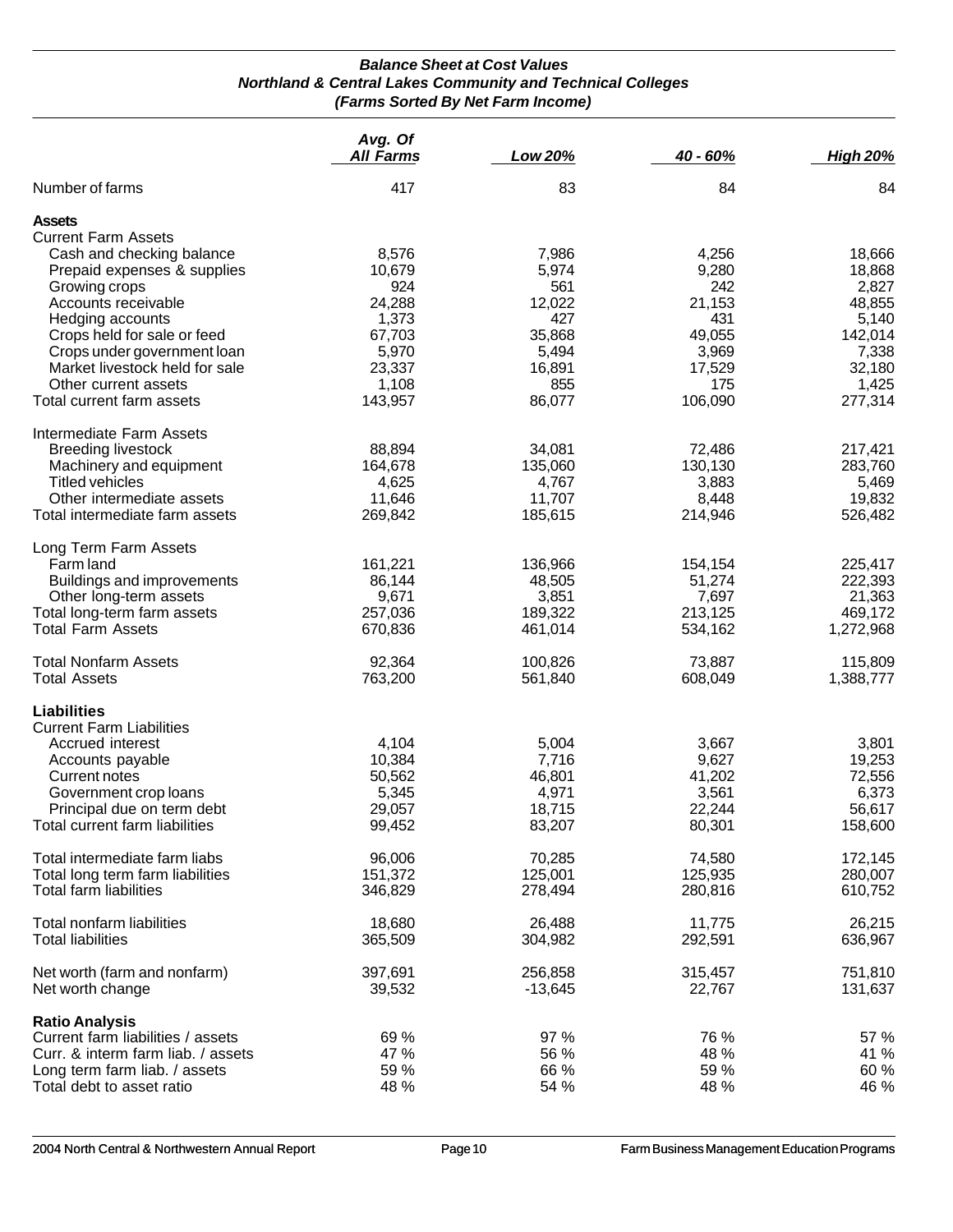#### *Balance Sheet at Market Values Northland & Central Lakes Community and Technical Colleges (Farms Sorted By Net Farm Income)*

|                                                                                                                                                                                                                                                                                                                          | Avg. Of<br><u>All Farms</u>                                                                | Low 20%                                                                              | $40 - 60%$                                                                            | <b>High 20%</b>                                                                                |
|--------------------------------------------------------------------------------------------------------------------------------------------------------------------------------------------------------------------------------------------------------------------------------------------------------------------------|--------------------------------------------------------------------------------------------|--------------------------------------------------------------------------------------|---------------------------------------------------------------------------------------|------------------------------------------------------------------------------------------------|
| Number of farms                                                                                                                                                                                                                                                                                                          | 417                                                                                        | 83                                                                                   | 84                                                                                    | 84                                                                                             |
| <b>Assets</b><br><b>Current Farm Assets</b><br>Cash and checking balance<br>Prepaid expenses & supplies<br>Growing crops<br>Accounts receivable<br>Hedging accounts<br>Crops held for sale or feed<br>Crops under government loan<br>Market livestock held for sale<br>Other current assets<br>Total current farm assets | 8,576<br>10,679<br>924<br>24,288<br>1,373<br>67,703<br>5,970<br>23,337<br>1,108<br>143,957 | 7,986<br>5,974<br>561<br>12,022<br>427<br>35,868<br>5,494<br>16,891<br>855<br>86,077 | 4,256<br>9,280<br>242<br>21,153<br>431<br>49,055<br>3,969<br>17,529<br>175<br>106,090 | 18,666<br>18,868<br>2,827<br>48,855<br>5,140<br>142,014<br>7,338<br>32,180<br>1,425<br>277,314 |
| Intermediate Farm Assets<br><b>Breeding livestock</b><br>Machinery and equipment<br><b>Titled vehicles</b><br>Other intermediate assets<br>Total intermediate farm assets                                                                                                                                                | 90,664<br>198,733<br>4,890<br>11,693<br>305,980                                            | 35,766<br>157,665<br>4,791<br>11,758<br>209,980                                      | 75,464<br>157,829<br>3,987<br>8,645<br>245,926                                        | 219,307<br>333,594<br>5,647<br>19,979<br>578,527                                               |
| Long Term Farm Assets<br>Farm land<br>Buildings and improvements<br>Other long-term assets<br>Total long-term farm assets<br><b>Total Farm Assets</b>                                                                                                                                                                    | 244,248<br>96,280<br>9,556<br>350,085<br>800,022                                           | 211,688<br>58,050<br>3,847<br>273,585<br>569,643                                     | 236,885<br>62,252<br>7,341<br>306,477<br>658,493                                      | 313,700<br>239,665<br>21,254<br>574,620<br>1,430,461                                           |
| <b>Total Nonfarm Assets</b><br><b>Total Assets</b>                                                                                                                                                                                                                                                                       | 100,894<br>900,916                                                                         | 108,959<br>678,601                                                                   | 77,757<br>736,250                                                                     | 133,825<br>1,564,285                                                                           |
| Liabilities<br><b>Current Farm Liabilities</b><br>Accrued interest<br>Accounts payable<br>Current notes<br>Government crop loans<br>Principal due on term debt<br>Total current farm liabilities                                                                                                                         | 4,104<br>10,384<br>50,562<br>5,345<br>29,057<br>99,452                                     | 5,004<br>7,716<br>46,801<br>4,971<br>18,715<br>83,207                                | 3,667<br>9,627<br>41,202<br>3,561<br>22,244<br>80,301                                 | 3,801<br>19,253<br>72,556<br>6,373<br>56,617<br>158,600                                        |
| Total intermediate farm liabs<br>Total long term farm liabilities<br>Total farm liabilities                                                                                                                                                                                                                              | 96,006<br>151,372<br>346,829                                                               | 70,285<br>125,001<br>278,494                                                         | 74,580<br>125,935<br>280,816                                                          | 172,145<br>280,007<br>610,752                                                                  |
| Total nonfarm liabilities<br>Total liabs excluding deferreds<br><b>Total deferred liabilities</b><br><b>Total liabilities</b>                                                                                                                                                                                            | 18,680<br>365,509<br>64,799<br>430,308                                                     | 26,488<br>304,982<br>43,419<br>348,401                                               | 11,775<br>292,591<br>50,824<br>343,416                                                | 26,215<br>636,967<br>111,341<br>748,308                                                        |
| Retained earnings<br>Market valuation equity<br>Net worth (farm and nonfarm)<br>Net worth excluding deferreds<br>Net worth change                                                                                                                                                                                        | 397,691<br>72,918<br>470,609<br>535,407<br>49,186                                          | 256,858<br>73,342<br>330,200<br>373,619<br>$-2,690$                                  | 315,457<br>77,378<br>392,835<br>443,659<br>28,410                                     | 751,810<br>64,167<br>815,977<br>927,318<br>135,211                                             |
| <b>Ratio Analysis</b><br>Current farm liabilities / assets<br>Curr. & interm farm liab. / assets<br>Long term farm liab. / assets<br>Total debt to asset ratio<br>Debt to assets excl deferreds                                                                                                                          | 69 %<br>43 %<br>43 %<br>48 %<br>41 %                                                       | 97%<br>52 %<br>46 %<br>51 %<br>45 %                                                  | 76 %<br>44 %<br>41 %<br>47 %<br>40 %                                                  | 57 %<br>39 %<br>49 %<br>48 %<br>41 %                                                           |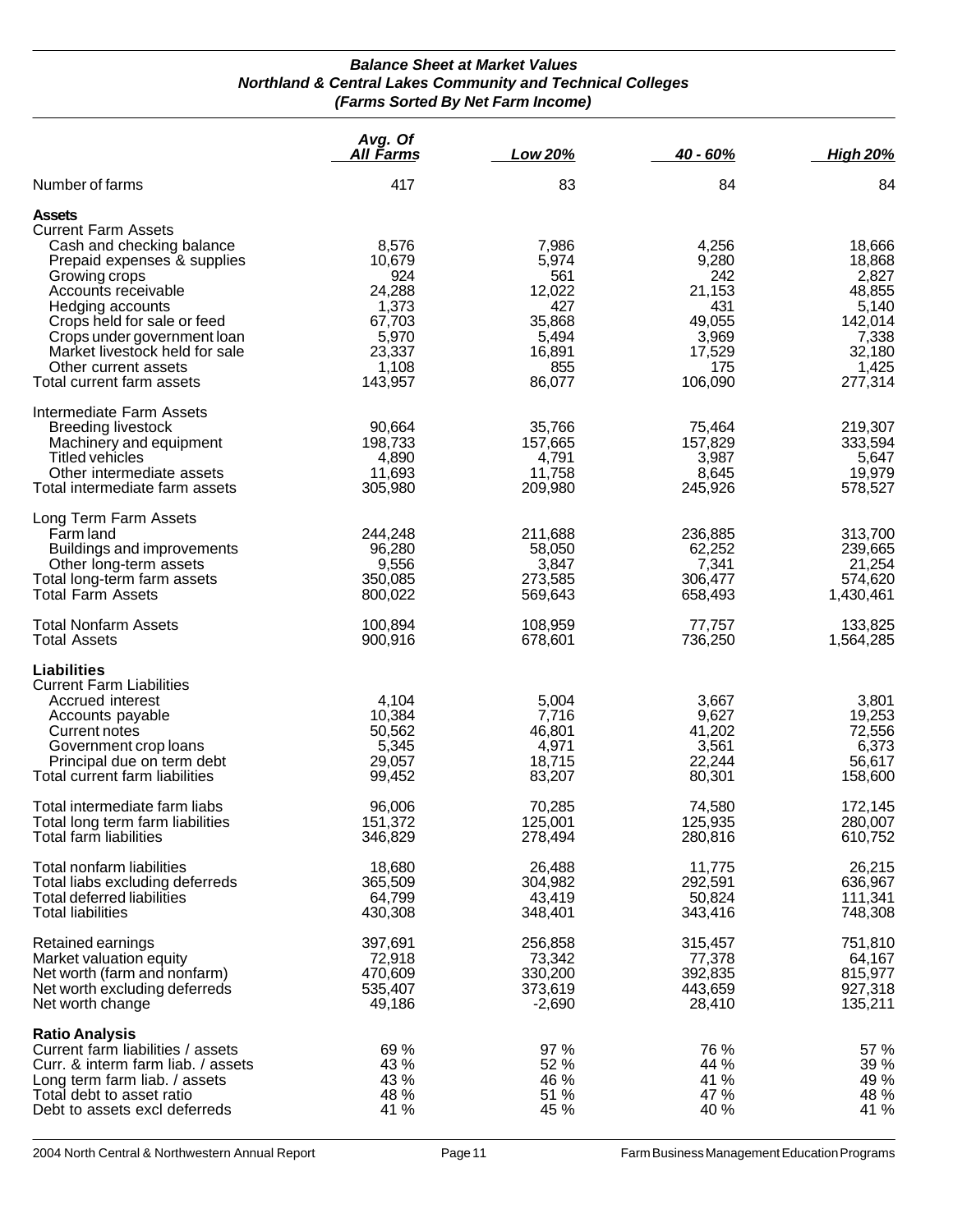| <b>Financial Standards Measures</b>                                   |
|-----------------------------------------------------------------------|
| <b>Northland &amp; Central Lakes Community and Technical Colleges</b> |
| (Farms Sorted By Net Farm Income)                                     |

|                               | Avg. Of<br><b>All Farms</b> | Low 20%   | 40 - 60% | <b>High 20%</b> |
|-------------------------------|-----------------------------|-----------|----------|-----------------|
| Number of farms               | 417                         | 83        | 84       | 84              |
| Liquidity                     |                             |           |          |                 |
| Current ratio                 | 1.45                        | 1.03      | 1.32     | 1.75            |
| Working capital               | 44,506                      | 2,870     | 25,789   | 118,713         |
| <b>Solvency (market)</b>      |                             |           |          |                 |
| Farm debt to asset ratio      | 51%                         | 56%       | 50%      | 50%             |
| Farm equity to asset ratio    | 49%                         | 44%       | 50%      | 50%             |
| Farm debt to equity ratio     | 105%                        | 128%      | 101%     | 101%            |
| <b>Profitability (cost)</b>   |                             |           |          |                 |
| Rate of return on farm assets | 6.70%                       | $-5.80%$  | 5.00%    | 13.30%          |
| Rate of return on farm equity | 8.00%                       | $-21.60%$ | 4.60%    | 21.20%          |
| Operating profit margin       | 16.70%                      | $-25.30%$ | 13.20%   | 28.30%          |
| Net farm income               | 51,656                      | $-23,595$ | 36,222   | 170,864         |
| <b>Repayment Capacity</b>     |                             |           |          |                 |
| Term debt coverage ratio      | 151%                        | 38%       | 128%     | 228%            |
| Capital replacement margin    | 24,251                      | $-22,094$ | 9,559    | 109,820         |
| <b>Efficiency</b>             |                             |           |          |                 |
| Asset turnover rate (cost)    | 39.90%                      | 22.80%    | 37.40%   | 47.00%          |
| Operating expense ratio       | 71.40%                      | 93.20%    | 71.70%   | 66.40%          |
| Depreciation expense ratio    | 6.20%                       | 13.40%    | 6.60%    | 4.60%           |
| Interest expense ratio        | 5.90%                       | 11.50%    | 6.10%    | 4.80%           |
| Net farm income ratio         | 16.50%                      | $-18.20%$ | 15.60%   | 24.20%          |

**Operating Profit Margin X Asset Turnover Rate = Rate of Return on Farm Assets**

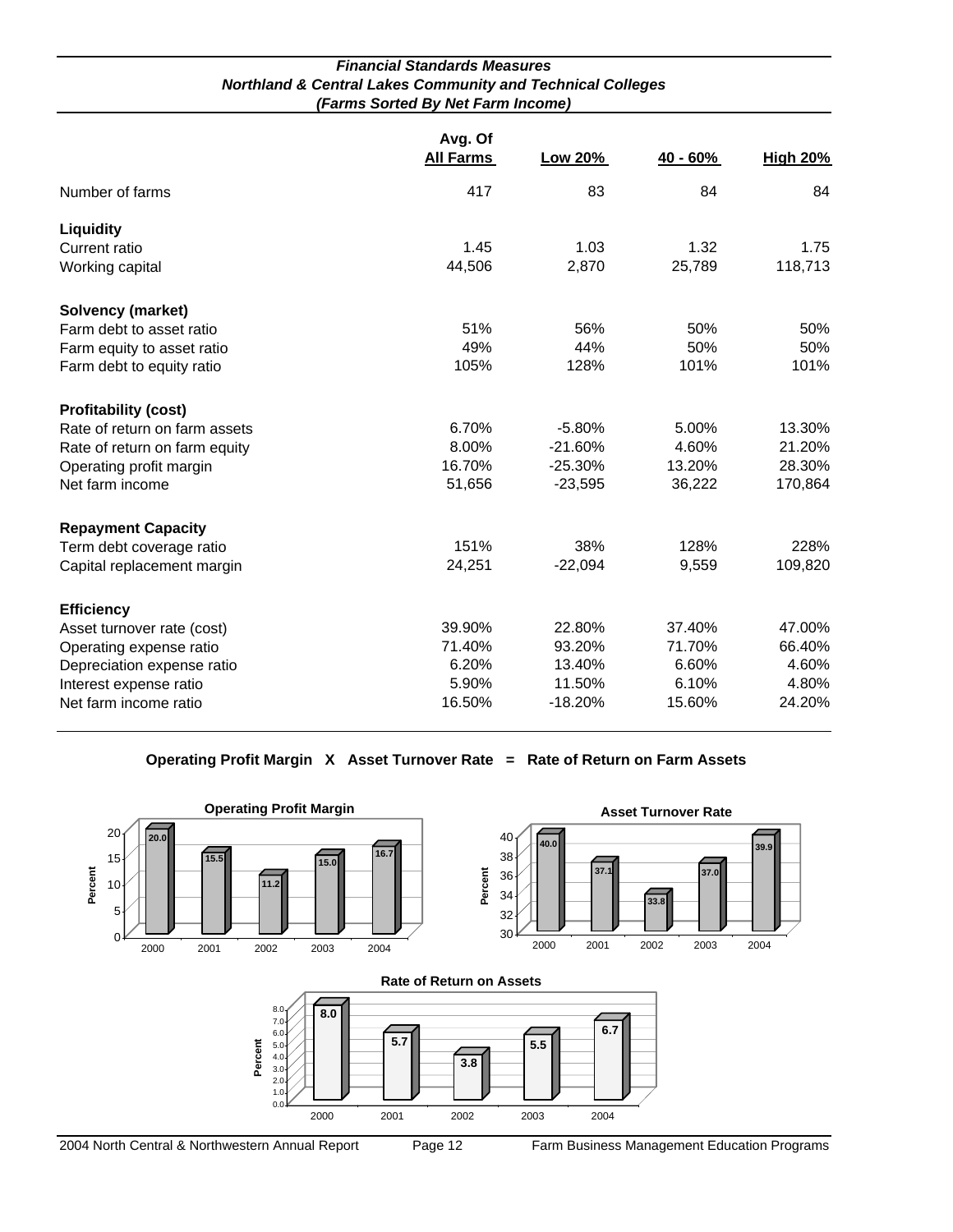## *How Does Your Farm Stack Up?*

 Below is a summary of the low, average, and high farms for recent years using 16 key management factors. Some factors have a "credit risk rating" shown above the bar, and an \* at the left. The ratings are from "Weighing the Variables", a book by David M. Kohl, Virginia Tech, VA. The "Green" indicates the business enjoys a competitive position, the "Yellow" indicates the business has caution signs, and "Red" indicates the business could face some major obstacles in that area. Please be reminded that these credit risk breakpoints are generic in nature and should be viewed over a 5 year period.

 **For additional information, please see the back cover of this report. A "Financial Scorecard" is provided in color for your use.**

| <b>Evaluation Chart</b>                         |      | <b>Low Farms</b> |             |             | <b>Average</b> | <b>High Farms</b> |                                             | <b>Your Farm</b> |     |
|-------------------------------------------------|------|------------------|-------------|-------------|----------------|-------------------|---------------------------------------------|------------------|-----|
|                                                 |      | 2004             | 5 Yr Ave    | 2004        | 5 Yr Ave       | 2004              | 5 Yr Ave                                    | 2004             | Ave |
|                                                 |      |                  |             |             |                |                   |                                             |                  |     |
| Liquidity                                       |      | Red              | < 1.0 >     |             | Yellow         | < 1.5 >           | Green                                       |                  |     |
| * Current Ratio                                 |      | 1.03             | 0.91        | 1.45        | 1.43           | 1.75              | 1.72                                        |                  |     |
|                                                 |      |                  |             |             |                |                   |                                             |                  |     |
| <b>Working Capital</b>                          | \$   | 2,870            | (7,709)     | 44,506      | 36,603         | 118,713           | 113,023                                     |                  |     |
|                                                 |      |                  |             |             |                |                   |                                             |                  |     |
| <b>Solvency (Market)</b>                        |      | $Red < 70\% >$   |             |             | Yellow         |                   | $< 30\% >$ Green                            |                  |     |
| * Farm Debt to Asset Ratio                      | %    | 56%              | 59%         | 51%         | 53%            | 50%               | 51%                                         |                  |     |
|                                                 |      |                  |             |             |                |                   |                                             |                  |     |
| Farm Equity to Asset Ratio                      | %    | 44%              | 41%         | 49%         | 47%            | 50%               | 49%                                         |                  |     |
| Farm Debt to Equity Ratio                       | %    | 128%             | 145%        | 105%        | 111%           | 101%              | 102%                                        |                  |     |
|                                                 |      |                  |             |             |                |                   |                                             |                  |     |
| <b>Profitability (Cost)</b>                     |      | Red              | $< 0.0\% >$ | Yellow      | $< 8.0\% >$    |                   | Green                                       |                  |     |
| * Rate of Return on Farm Assets                 | $\%$ | $-5.8%$          | $-4.7%$     | 6.7%        | 5.9%           | 13.3%             | 11.9%                                       |                  |     |
|                                                 |      |                  |             |             |                |                   |                                             |                  |     |
| Rate of Return on Farm Equity                   | $\%$ | $-21.6%$         | $-22.1%$    | 8.0%        | 5.5%           | 21.2%             | 17.1%                                       |                  |     |
|                                                 |      |                  |             |             |                |                   |                                             |                  |     |
| <b>Operating Profit Margin</b>                  | %    | $-25.3%$         | $-20.6%$    | 16.7%       | 15.7%          | 28.3%             | 26.1%                                       |                  |     |
|                                                 |      |                  |             |             |                |                   |                                             |                  |     |
| Net Farm Income                                 | \$   | (23, 595)        | (22,600)    | 51,656      | 39,305         | 170,864           | 133,382                                     |                  |     |
|                                                 |      |                  |             |             |                |                   |                                             |                  |     |
| <b>Repayment Capacity (Accrual)</b>             |      | Red              |             | $< 110\% >$ | Yellow         | $< 150\% >$       | Green                                       |                  |     |
| * Term Debt Coverage Ratio                      | %    | 38%              | 52%         | 151%        | 135%           | 228%              | 205%                                        |                  |     |
|                                                 |      |                  |             |             |                |                   |                                             |                  |     |
| Capital Replacement Margin                      | \$   | (22,094)         | (18, 707)   | 24,251      | 15,124         | 109,820           | 75,780                                      |                  |     |
|                                                 |      |                  |             |             |                |                   |                                             |                  |     |
| <b>Efficiency</b>                               |      |                  |             |             |                |                   |                                             |                  |     |
| Asset Turnover Rate (Cost)                      | %    | 22.8%            | 23.3%       | 39.9%       | 37.6%          | 47.0%             | 45.5%                                       |                  |     |
|                                                 |      | Red              | $< 80\% >$  | Yellow      |                | $< 65\% >$        | Green                                       |                  |     |
| * Operating Expense Ratio                       | $\%$ | 93.2%            | 87.4%       | 71.4%       | 70.8%          | 66.4%             | 65.1%                                       |                  |     |
|                                                 |      |                  |             |             |                |                   |                                             |                  |     |
| <b>Depreciation Expense Ratio</b>               | %    | 13.4%            | 15.3%       | 6.2%        | 6.9%           | 4.6%              | 5.2%                                        |                  |     |
|                                                 |      | Red < 25% >      | Yellow      | $< 10\% >$  |                | Green             |                                             |                  |     |
| * Interest Expense Ratio                        | %    | 11.5%            | 13.0%       | 5.9%        | 7.3%           | 4.8%              | 5.7%                                        |                  |     |
|                                                 |      |                  |             |             |                |                   |                                             |                  |     |
| Net Farm Income Ratio                           | $\%$ | $-18.2%$         | $-15.7%$    | 16.5%       | 15.0%          | 24.2%             | 23.9%                                       |                  |     |
| 2004 North Central & Northwestern Annual Report |      |                  |             | Page 13     |                |                   | Farm Business Management Education Programs |                  |     |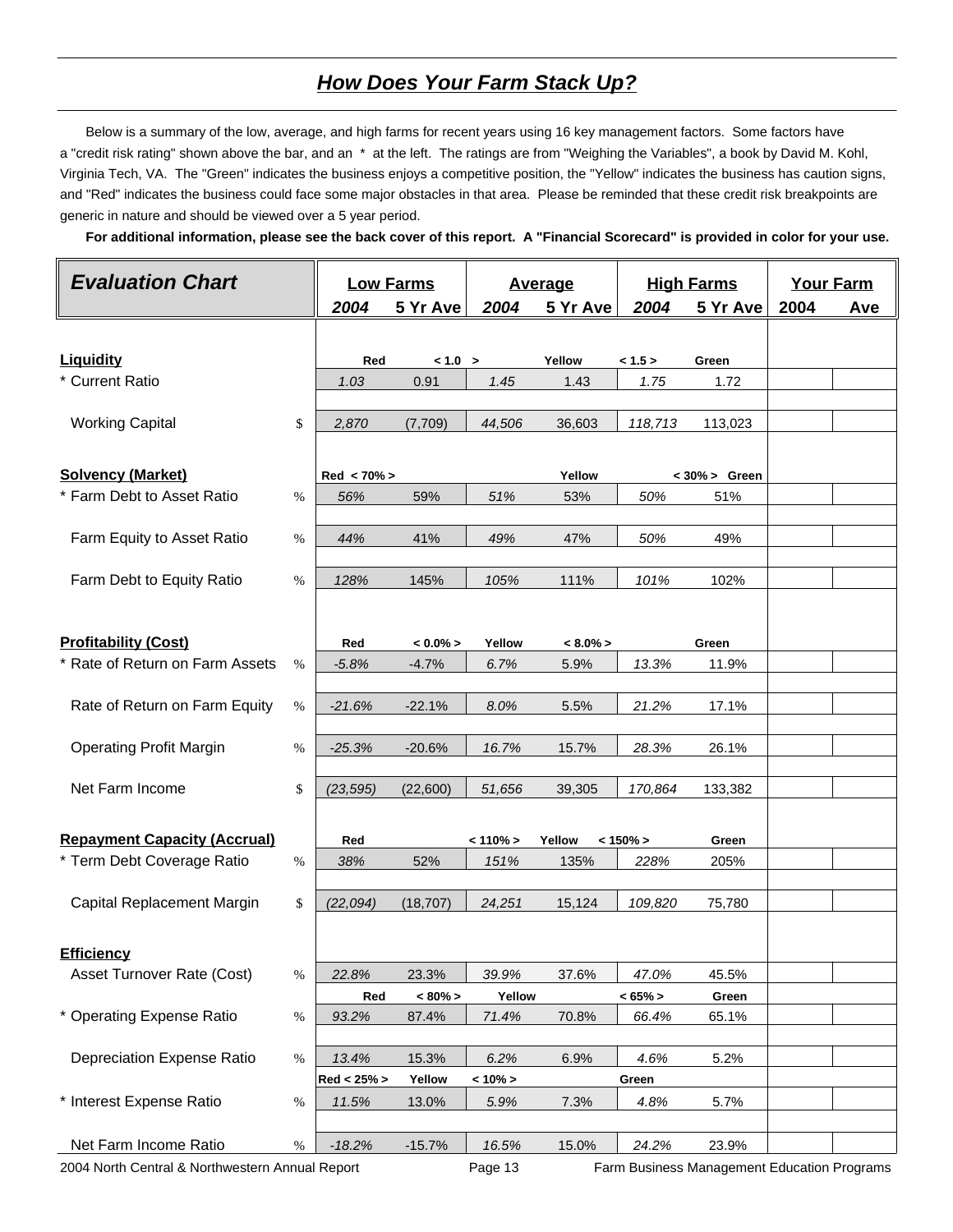The Farm Financial Standards Task Force recommended the use of sixteen financial measures to evaluate a farm's financial position and financial performance. These measures are grouped by: Liquidity, Solvency, Profitability, Repayment Capacity, and Efficiency.

### **Liquidity**

Liquidity is the ability of the farm business to meet financial obligations in a timely manner, without disrupting normal business operations.

**Current Ratio:** The current ratio shows the value of current assets relative to current liabilities. It measures the extent current farm assets, if liquidated, would cover liabilities that are due during the next 12 months. The higher the ratio, the safer the short term position.

**Working Capital:** Working capital shows the dollar amount that current assets can or cannot cover current liabilities. It approximates the amount of capital available to purchase crop and livestock inputs and equipment necessary to produce farm products. The amount of working capital considered adequate must be related to the size of the farm business.

### **Solvency**

Solvency is important in evaluating the risk position of the farm and family and in considering future borrowing capacity. Solvency measures the ability of the business to pay off all debts if liquidated.

**Farm Debt To Asset Ratio:** The farm debt to asset ratio measures the financial position or solvency of the farm or ranch by comparing the total liabilities to the total assets. It measures the portion of the farm assets that have debt against them. A higher ratio is considered an indicator of greater financial risk.

**Farm Equity To Asset Ratio:** The farm equity to asset ratio measures the farm equity relative to the value of the farm assets. It measures the proportion of the farm assets financed by the owner's equity whereas the debt to asset ratio measured the proportion of farm assets financed by debt.

**Farm Debt To Equity Ratio:** The farm debt to equity ratio measures the amount of farm debt relative to the amount of farm equity. It measures the amount of debt the farm has for every dollar of equity the farm has.

## **Profitability**

Profitability is the measure of the value of goods produced by the business in relation to the cost of resources used in the production. Profitability calculated on a cost basis does not consider changes in market valuation of capital assets such as machinery and breeding livestock.

**Rate of Return on Assets:** Rate of return on assets is, in effect, the interest rate your farm earned in the past year on all money invested in the business. If assets are valued at market value, the rate of return on investment can be looked at as the "opportunity cost" of investing money in the farm instead of alternative investments. If assets are valued at cost (cost less depreciation), the rate of return represents the actual return on the average dollar invested in the business.

**Rate of Return on Equity:** Rate of return on equity is, in effect, the interest rate your investment in the business earned in the past year. If assets are valued at market value, this return can be compared with returns available if the assets were liquidated and invested in alternative investments. If assets are valued at cost, this represents the actual return to the amount of equity capital you have invested in the farm business.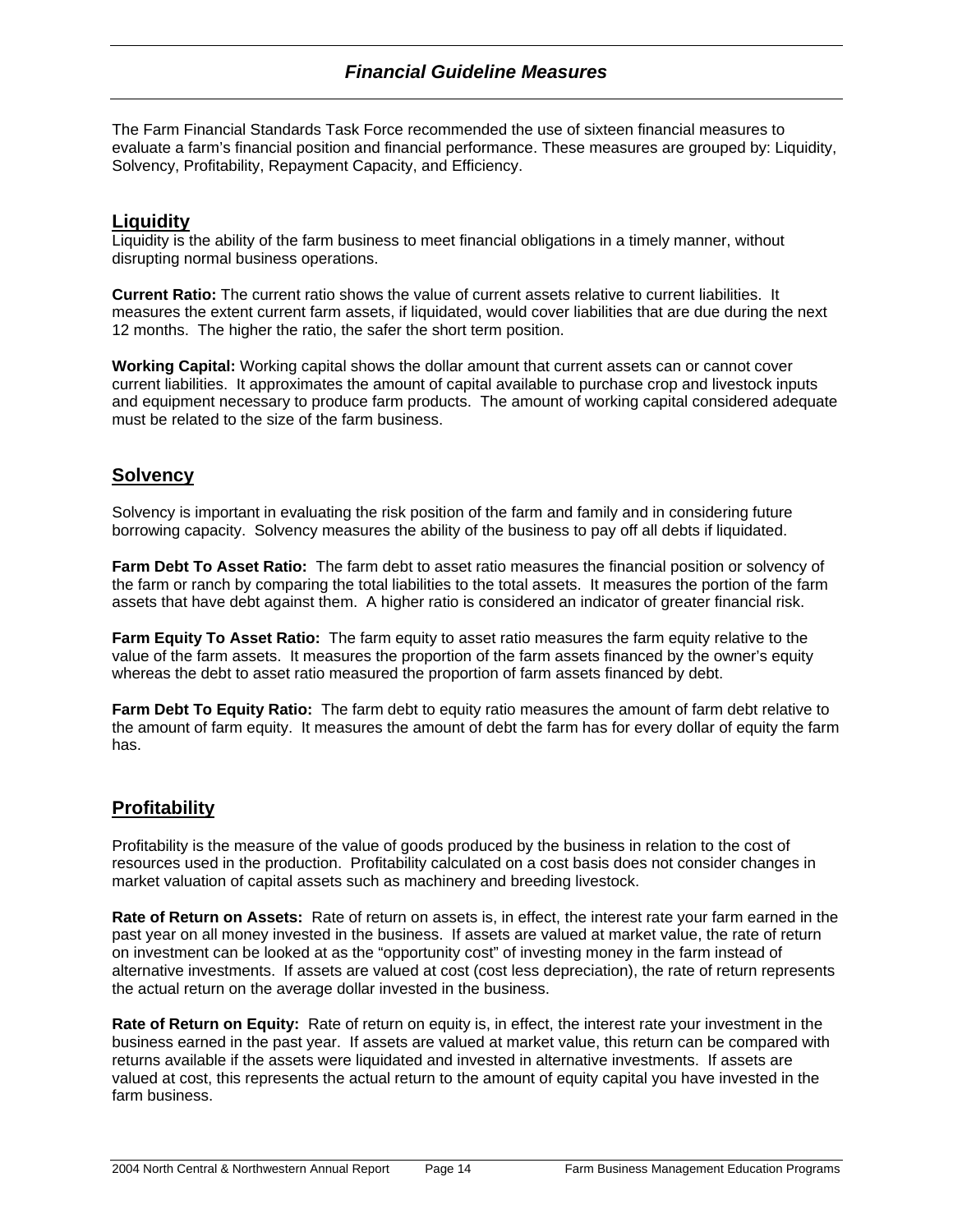If your return on assets is higher than your average interest rate, your return on equity will be still higher, reflecting the fact that there are residual returns to equity capital after paying all interest expense. This is positive use of financial leverage. If your return on assets is lower than your average interest rate, your return on equity will be still lower, reflecting the fact that borrowed capital did not earn enough to pay it's interest cost. This is negative financial leverage. As your debt to asset ratio increases, these relationships become more pronounced. So profitability becomes a key concern when substantial debt capital is used in the business.

**Net Farm Income:** Net farm income represents the returns to labor, management, and equity capital invested in the business. Without income from other sources, or appreciation of capital asset values, net farm income must cover family living expenses and taxes, or net worth will decrease.

**Operating Profit Margin:** The operating profit margin is a measure of the profit margin from the employment of assets. It measures how effectively you are employing assets relative to the value of output produced. Low prices, high operating expenses, or production problems are all possible causes of a low operating profit margin.

## **Repayment Capacity**

Repayment capacity measures the ability to repay term debt (longer than one year) and to replace capital assets.

**Term Debt Coverage Ratio:** The term debt coverage ratio measures the ability of the business to cover all term debt payments. A number less than 100 percent indicates that the business, plus non-farm income, is not generating sufficient cash to meet all of the debt payments, after family living expenses and taxes have been paid. A number greater than 100 indicates the business is generating sufficient cash to pay all term debt obligations with some surplus margin remaining.

**Capital Replacement Margin:** The capital replacement margin is the amount of money remaining from farm and non-farm income after all operating expenses, taxes, family living and debt payments have been paid. It is the amount available for acquiring capital assets, such as machinery and land, or servicing additional debt.

## **Efficiency**

These measures reflect the relationships between expense and income items to revenue and the efficiency of the farm business with regard to the use of cash and capital assets.

**Asset Turnover:** Asset turnover is a measure of how efficiently assets are used in the business. A farm with good operating profit margin and asset turnover will show a strong rate of return on farm assets. If operating profit margin is low, the asset turnover rate must be strong, or vice versa, to maintain the rate of return on assets.

**Operating Expense Ratio:** This ratio indicates the percent of the gross farm income, which is used to pay the operating expenses. Operating expenses do not include interest or depreciation expense.

**Depreciation Expense Ratio:** This ratio indicates the percent of the gross farm income, which is used to cover the depreciation expense.

**Interest Expense Ratio:** This ratio indicates the percent of the gross farm income, which is used to pay farm interest expenses.

**Net Farm Income Ratio:** The ratio indicates the percent of the gross farm income, which remains after all expenses.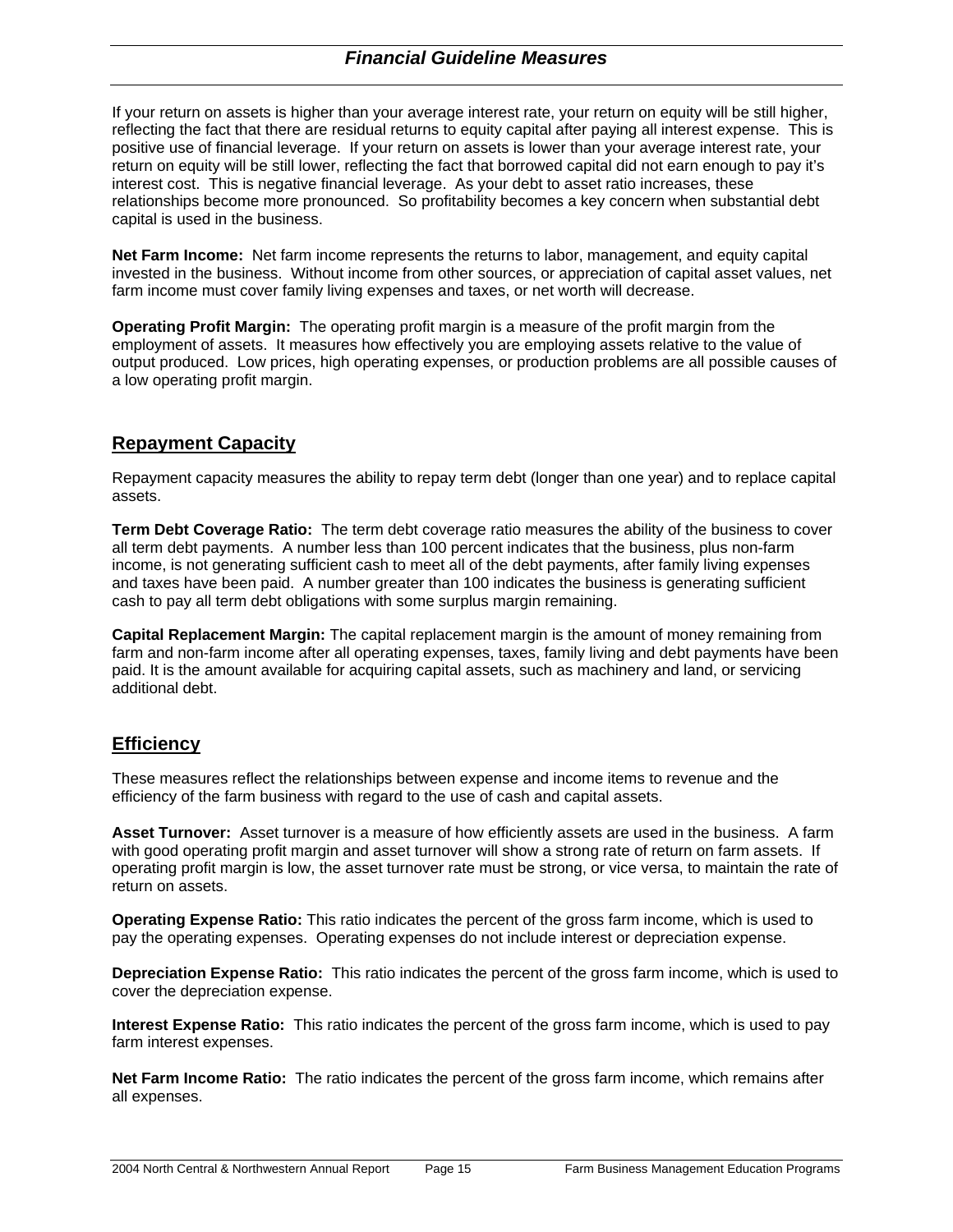*Selected Financial Guideline Measures*





## **Operating Expense Ratio**





## **Asset Turnover Rate**



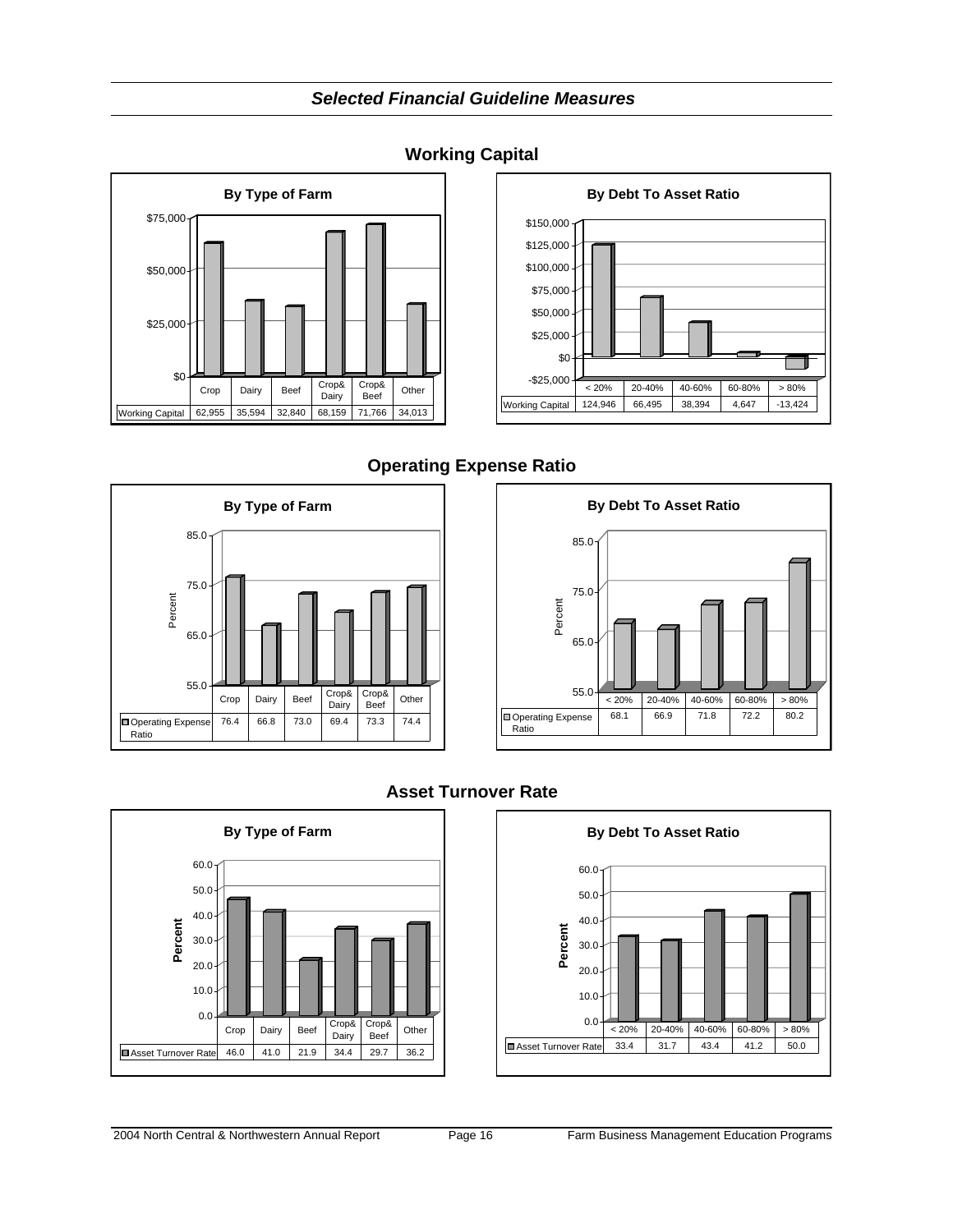#### *Statement Of Cash Flows Northland & Central Lakes Community and Technical Colleges (Farms Sorted By Net Farm Income)*

|                                       | Avg. Of<br><b>All Farms</b> | <b>Low 20%</b> | 40 - 60%   | <b>High 20%</b> |
|---------------------------------------|-----------------------------|----------------|------------|-----------------|
| Number of farms                       | 417                         | 83             | 84         | 84              |
| Beginning cash (farm & nonfarm)       | 9,781                       | 11,685         | 5,025      | 14,475          |
| <b>Cash From Operating Activities</b> |                             |                |            |                 |
| Gross cash farm income                | 306,049                     | 139,581        | 228,568    | 670,613         |
| Net nonfarm income                    | 20,120                      | 37,895         | 14,914     | 12,880          |
| Total cash farm expense               | $-242,120$                  | $-134,603$     | $-181,689$ | $-507,095$      |
| Apparent family living expense        | $-33,869$                   | $-28,969$      | $-31,675$  | $-48,656$       |
| Income and social security tax        | $-3,127$                    | $-3,100$       | $-2,665$   | $-5,324$        |
| Cash from operations                  | 47,052                      | 10,804         | 27,453     | 122,417         |
| <b>Cash From Investing Activities</b> |                             |                |            |                 |
| Sale of breeding livestock            | 2,685                       | 2,168          | 2,039      | 4,064           |
| Sale of machinery & equipment         | 2,040                       | 2,429          | 748        | 4,069           |
| Sale of titled vehicles               | 15                          |                |            | 76              |
| Sale of farm land                     | 3,951                       | 6,000          | 4,199      | 6,273           |
| Sale of farm buildings                | 350                         | 151            | 1,429      | 5               |
| Sale of other farm assets             | 116                         | 96             | 100        | 247             |
| Sale of nonfarm assets                | 2,920                       | 861            | 503        | 3,099           |
| Purchase of breeding livestock        | $-10,247$                   | $-7,290$       | $-6,338$   | $-23,824$       |
| Purchase of machinery & equip.        | $-30,150$                   | $-15,980$      | $-20,475$  | $-60,604$       |
| Purchase of titled vehicles           | $-1,261$                    | -599           | $-367$     | $-1,725$        |
| Purchase of farm land                 | $-9,330$                    | $-2,404$       | $-9,171$   | $-12,777$       |
| Purchase of farm buildings            | $-8,474$                    | $-5,402$       | $-7,662$   | $-14,541$       |
| Purchase of other farm assets         | $-963$                      | $-500$         | $-609$     | $-2,129$        |
| Purchase of nonfarm assets            | $-7,436$                    | $-5,425$       | $-8,085$   | $-10,946$       |
| Cash from investing activities        | $-55,784$                   | $-25,895$      | $-43,691$  | $-108,712$      |
| <b>Cash From Financing Activities</b> |                             |                |            |                 |
| Money borrowed                        | 130,577                     | 113,591        | 118,869    | 173,333         |
| Cash gifts and inheritances           | 1,534                       | 2,603          | 560        | 251             |
| Principal payments                    | $-121,354$                  | $-99,042$      | $-102,500$ | $-179,940$      |
| Dividends paid                        | $-106$                      | $-1$           |            | $-134$          |
| Gifts given                           | $-221$                      | $-437$         | $-75$      | $-505$          |
| Cash from financing activities        | 10,431                      | 16,714         | 16,853     | $-6,996$        |
| Net change in cash balance            | 1,699                       | 1,623          | 615        | 6,709           |
| Ending cash (farm & nonfarm)          | 11,480                      | 13,307         | 5,640      | 21,184          |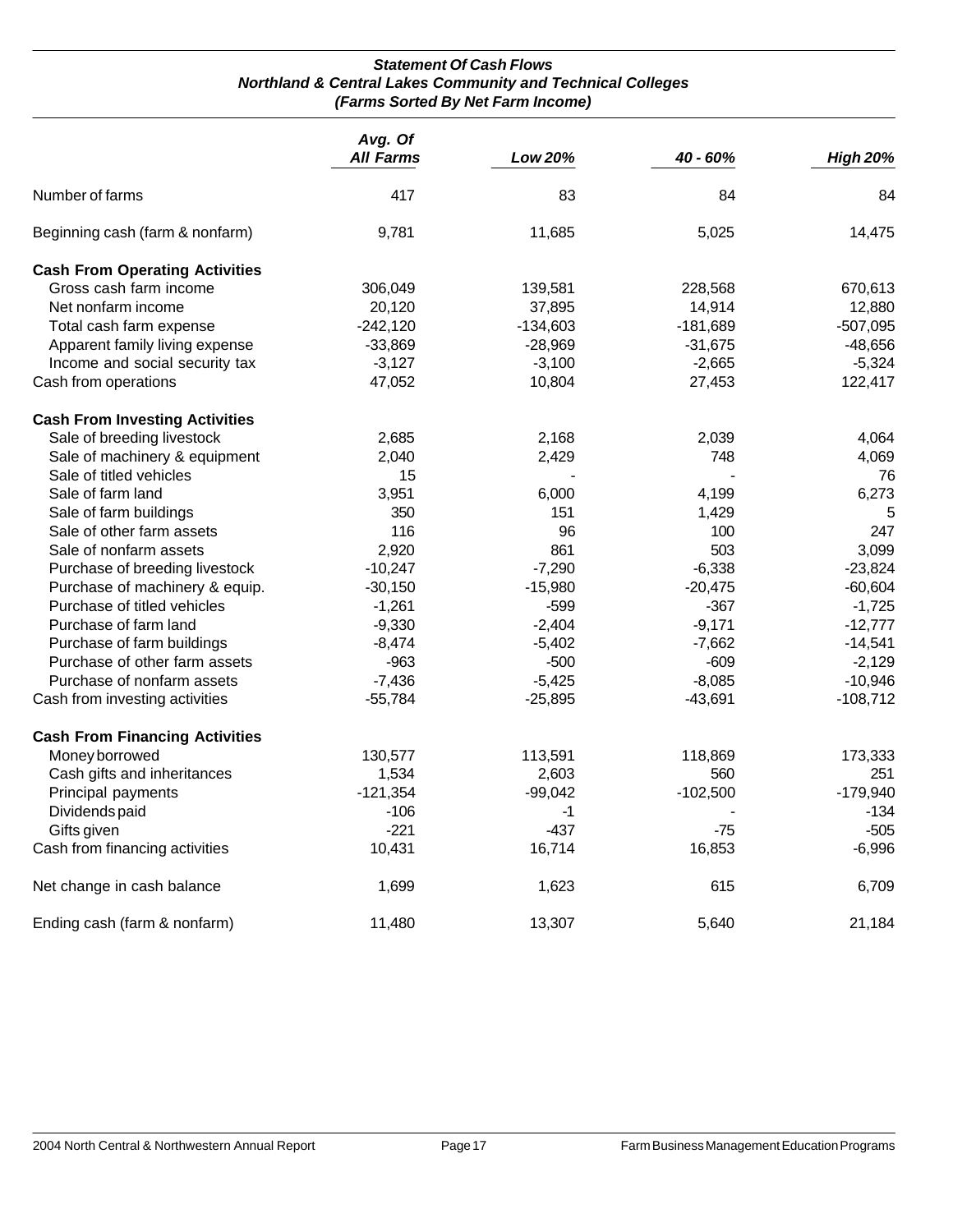#### *Household and Personal Expenses Northland & Central Lakes Community and Technical Colleges (Farms Sorted By Net Farm Income)*

|                                     | Avg. Of<br><b>All Farms</b> | Low 20% | 40 - 60% | <b>High 20%</b> |
|-------------------------------------|-----------------------------|---------|----------|-----------------|
| Number of farms                     | 74                          | 14      | 15       | 10              |
| Average family size                 | 3.5                         | 2.9     | 3.9      | 4.5             |
| <b>Family Living Expenses</b>       |                             |         |          |                 |
| Food and meals expense              | 6,511                       | 5,845   | 6,648    | 8,181           |
| Medical care                        | 2,785                       | 2,964   | 2,013    | 3,890           |
| Health insurance                    | 3,017                       | 1,987   | 2,109    | 4,213           |
| Cash donations                      | 1,083                       | 1,014   | 1,131    | 1,495           |
| Household supplies                  | 3,199                       | 3,221   | 4,074    | 5,631           |
| Clothing                            | 1,065                       | 632     | 1,149    | 1,825           |
| Personal care                       | 2,999                       | 2,167   | 3,248    | 5,200           |
| Child / Dependent care              | 210                         | 284     | 196      | 119             |
| Alimony and Child support           | 86                          | 441     |          |                 |
| Gifts                               | 1,441                       | 1,357   | 863      | 1,829           |
| Education                           | 908                         | 509     | 804      | 1,387           |
| Recreation                          | 1,495                       | 1,246   | 1,699    | 1,751           |
| Utilities (household share)         | 1,604                       | 1,462   | 968      | 2,269           |
| Nonfarm vehicle operating expense   | 2,340                       | 2,200   | 3,121    | 1,645           |
| Household real estate taxes         | 314                         | 677     | 540      |                 |
| Dwelling rent                       | 143                         | 2       | 164      |                 |
| Household repairs                   | 1,351                       | 2,346   | 695      | 694             |
| Nonfarm interest                    | 662                         | 1,604   | 391      | 458             |
| Disability / Long term care insuran | 266                         | 410     | 184      | 212             |
| Life insurance payments             | 1,253                       | 596     | 1,413    | 1,707           |
| Nonfarm property insurance          | 34                          | 51      | 12       |                 |
| Miscellaneous                       | 1,226                       | 311     | 2,290    | 1,500           |
| Total cash family living expense    | 33,990                      | 31,323  | 33,713   | 44,004          |
| Family living from the farm         | 549                         | 372     | 615      | 338             |
| Total family living                 | 34,540                      | 31,694  | 34,328   | 44,342          |
| <b>Other Nonfarm Expenditures</b>   |                             |         |          |                 |
| Income taxes                        | 3,656                       | 3,765   | 1,404    | 6,672           |
| Furnishing & appliance purchases    | 127                         | 263     | 154      | 152             |
| Nonfarm vehicle purchases           | 1,010                       | $-140$  | 2,728    | 1,255           |
| Nonfarm real estate purchases       | 2,791                       | 1,975   | 190      | 11,963          |
| Other nonfarm capital purchases     | 361                         |         | 438      |                 |
| Nonfarm savings & investments       | 1,817                       | 2,099   | 2,121    | 1,842           |
| Total other nonfarm expenditures    | 9,761                       | 7,962   | 7,037    | 21,884          |
| Total cash family living            |                             |         |          |                 |
| investment & nonfarm capital purch  | 43,751                      | 39,285  | 40,750   | 65,888          |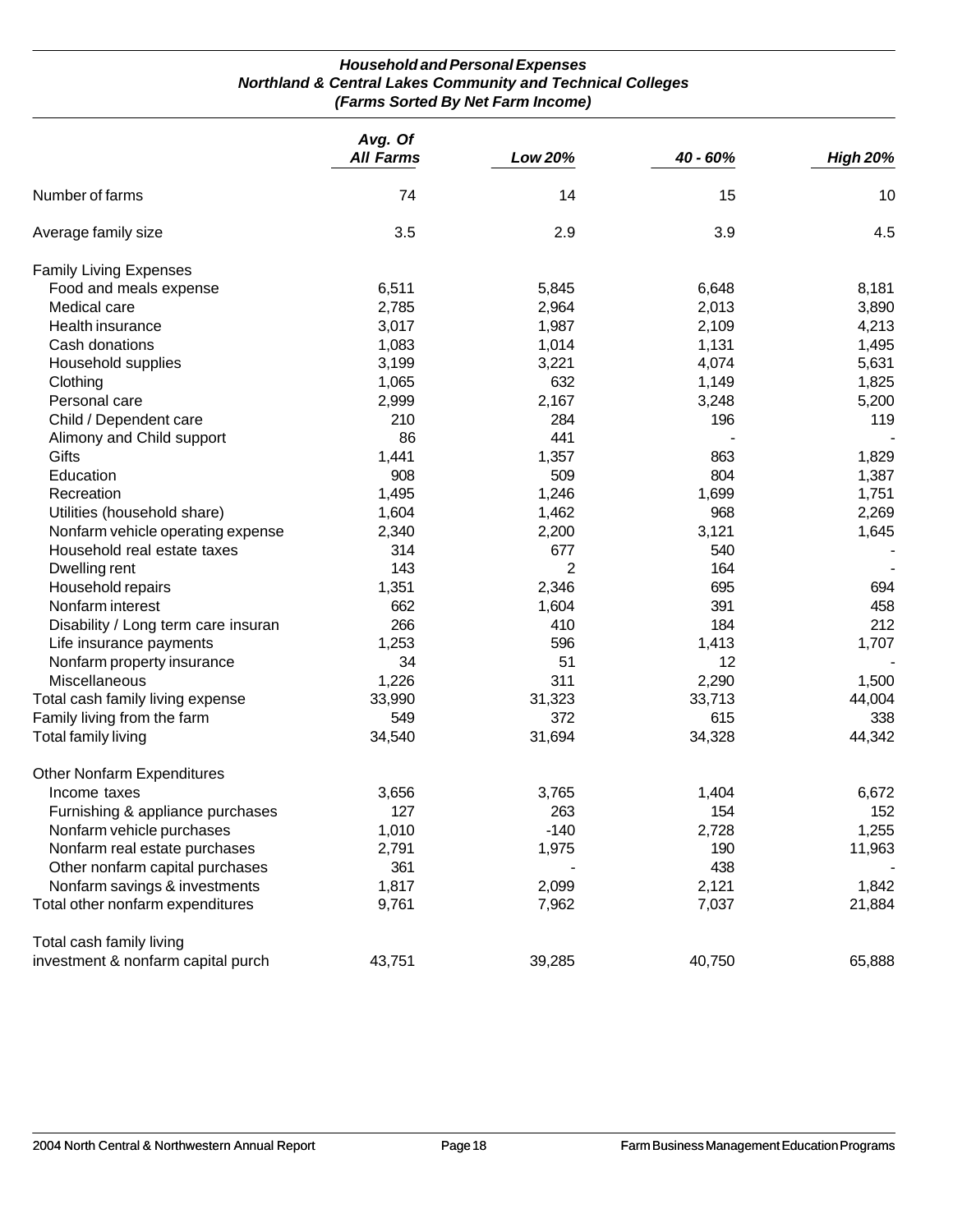#### *Nonfarm Summary Northland & Central Lakes Community and Technical Colleges (Farms Sorted By Net Farm Income)*

|                                | Avg. Of<br><b>All Farms</b> | <b>Low 20%</b> | 40 - 60% | <b>High 20%</b> |
|--------------------------------|-----------------------------|----------------|----------|-----------------|
|                                |                             |                |          |                 |
| Number of farms                | 417                         | 83             | 84       | 84              |
| <b>Nonfarm Income</b>          |                             |                |          |                 |
| Nonfarm wages & salary         | 14,011                      | 25,957         | 9,804    | 8,728           |
| Net nonfarm business income    | 1,722                       | 4,206          | 1,187    | 955             |
| Nonfarm rental income          | 139                         | 157            | 189      | 117             |
| Nonfarm interest income        | 248                         | 612            | 108      | 273             |
| Nonfarm cash dividends         | 106                         | 220            | 8        | 146             |
| Tax refunds                    | 1,233                       | 1,702          | 1,038    | 979             |
| Other nonfarm income           | 2,666                       | 5,040          | 2,581    | 1,681           |
| Total nonfarm income           | 20,124                      | 37,895         | 14,914   | 12,880          |
| Gifts and inheritances         | 1,534                       | 2,603          | 560      | 251             |
| <b>Nonfarm Assets (market)</b> |                             |                |          |                 |
| Checking & savings             | 2,904                       | 5,321          | 1,384    | 2,518           |
| Stocks & bonds                 | 3,449                       | 1,304          | 1,892    | 10,005          |
| Other current assets           | 1,473                       | 2,030          | 137      | 1,659           |
| Furniture & appliances         | 8,932                       | 9,884          | 8,339    | 9,186           |
| Nonfarm vehicles               | 9,182                       | 12,112         | 8,254    | 10,495          |
| Cash value of life ins.        | 4,771                       | 3,723          | 4,092    | 8,217           |
| Retirement accounts            | 17,356                      | 15,173         | 7,780    | 28,739          |
| Other intermediate assets      | 6,929                       | 9,566          | 4,694    | 5,691           |
| Nonfarm real estate            | 39,832                      | 48,566         | 37,970   | 50,062          |
| Other long term assets         | 6,067                       | 1,279          | 3,214    | 7,252           |
| Total nonfarm assets           | 100,894                     | 108,959        | 77,757   | 133,825         |
| <b>Nonfarm Liabilities</b>     |                             |                |          |                 |
| Accrued interest               | 60                          | 251            | 8        | 27              |
| Accounts payable               | 1,260                       | 2,254          | 2,092    | 711             |
| Current notes                  | 954                         | 2,630          | 552      | 249             |
| Princ due on term debt         | 1,709                       | 2,220          | 1,415    | 1,977           |
| Total current liabilities      | 3,982                       | 7,355          | 4,067    | 2,964           |
| Intermediate liabilities       | 3,975                       | 6,252          | 3,547    | 2,485           |
| Long term liabilities          | 10,722                      | 12,881         | 4,162    | 20,766          |
| Total nonfarm liabilities      | 18,680                      | 26,488         | 11,775   | 26,215          |
| Nonfarm net worth              | 82,214                      | 82,470         | 65,982   | 107,610         |
| Nonfarm debt to asset ratio    | 19%                         | 24 %           | 15 %     | 20 %            |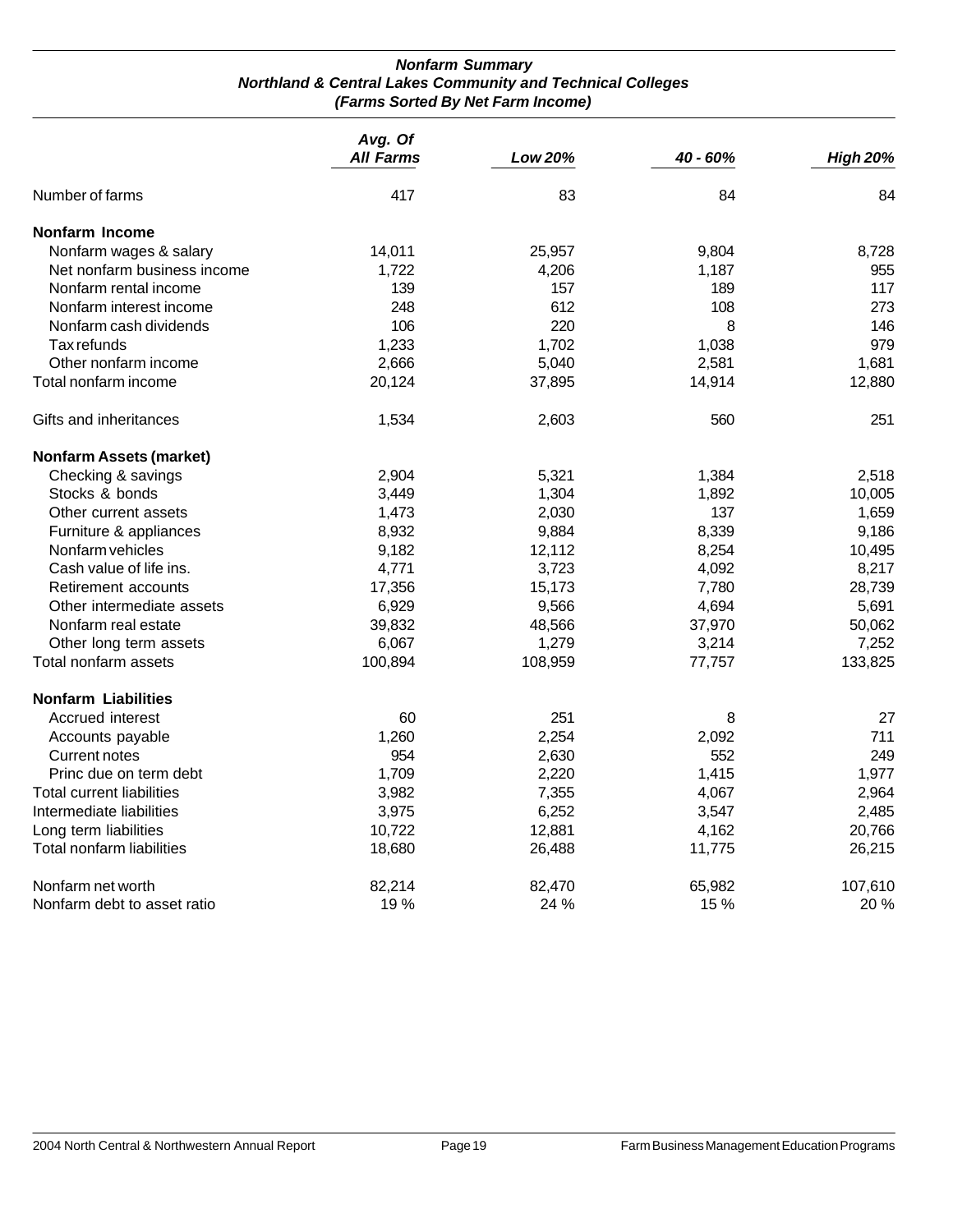#### *Operator and Labor Information Northland & Central Lakes Community and Technical Colleges (Farms Sorted By Net Farm Income)*

|                                 | Avg. Of          |                |          |                 |
|---------------------------------|------------------|----------------|----------|-----------------|
|                                 | <b>All Farms</b> | Low 20%        | 40 - 60% | <b>High 20%</b> |
| Number of farms                 | 417              | 83             | 84       | 84              |
| <b>Operator Information</b>     |                  |                |          |                 |
| Average number of operators     | 1.2              | 1.1            | 1.1      | 1.5             |
| Average age of operators        | 46.4             | 47.3           | 46.5     | 45.3            |
| Average number of years farming | 22.0             | 22.8           | 22.1     | 22.7            |
| <b>Results Per Operator</b>     |                  |                |          |                 |
| Working capital                 | 36,955           | 2,562          | 22,683   | 81,271          |
| Total assets (market)           | 748,073          | 605,634        | 647,592  | 1,070,904       |
| <b>Total liabilities</b>        | 357,304          | 310,939        | 302,062  | 512,289         |
| Net worth (market)              | 390,768          | 294,695        | 345,530  | 558,615         |
| Net worth excl deferred liabs   | 444,574          | 333,445        | 390,234  | 634,839         |
| Gross farm income               | 259,764          | 115,596        | 204,224  | 483,121         |
| Total farm expense              | 216,871          | 136,654        | 172,364  | 366,148         |
| Net farm income                 | 42,892           | $-21,058$      | 31,860   | 116,973         |
| Net nonfarm income              | 16,707           | 33,820         | 13,118   | 8,818           |
| Family living & tax withdrawals | 30,808           | 28,621         | 30,205   | 37,047          |
| Total acres owned               | 333.3            | 355.2          | 292.0    | 366.8           |
| Total crop acres                | 598.0            | 458.1          | 501.7    | 782.3           |
| Crop acres owned                | 222.7            | 213.5          | 189.7    | 269.1           |
| Crop acres cash rented          | 359.6            | 233.4          | 282.1    | 501.7           |
| Crop acres share rented         | 15.7             | 11.3           | 29.9     | 11.5            |
| Total pasture acres             | 30.1             | 22.6           | 26.6     | 19.3            |
| <b>Labor Analysis</b>           |                  |                |          |                 |
| Number of farms                 | 417              | 83             | 84       | 84              |
| Total unpaid labor hours        | 2,973            | 2,059          | 2,997    | 4,369           |
| Total hired labor hours         | 1,728            | 611            | 924      | 4,855           |
| Total labor hours per farm      | 4,700            | 2,670          | 3,921    | 9,224           |
| Unpaid hours per operator       | 2,468            | 1,838          | 2,636    | 2,991           |
| Value of farm production / hour | 54.76            | 39.21          | 49.07    | 61.79           |
| Net farm income / unpaid hour   | 17.38            | $-11.46$       | 12.08    | 39.11           |
| Average hourly hired labor wage | 9.98             | 10.07          | 11.99    | 9.81            |
| <b>Partnerships &amp; LLCs</b>  |                  |                |          |                 |
| Number of farms                 | 52               | 9              | 8        | 18              |
| Number of operators             | 2.1              | 1.8            | 2.0      | 2.3             |
| Owner withdrawals per farm      | 39,586           |                |          | 51,066          |
| Withdrawals per operator        | 19,001           |                |          | 21,885          |
| <b>Corporations</b>             |                  |                |          |                 |
| Number of farms                 | 12               | $\overline{2}$ |          | 3               |
| Number of operators             | 1.8              |                |          |                 |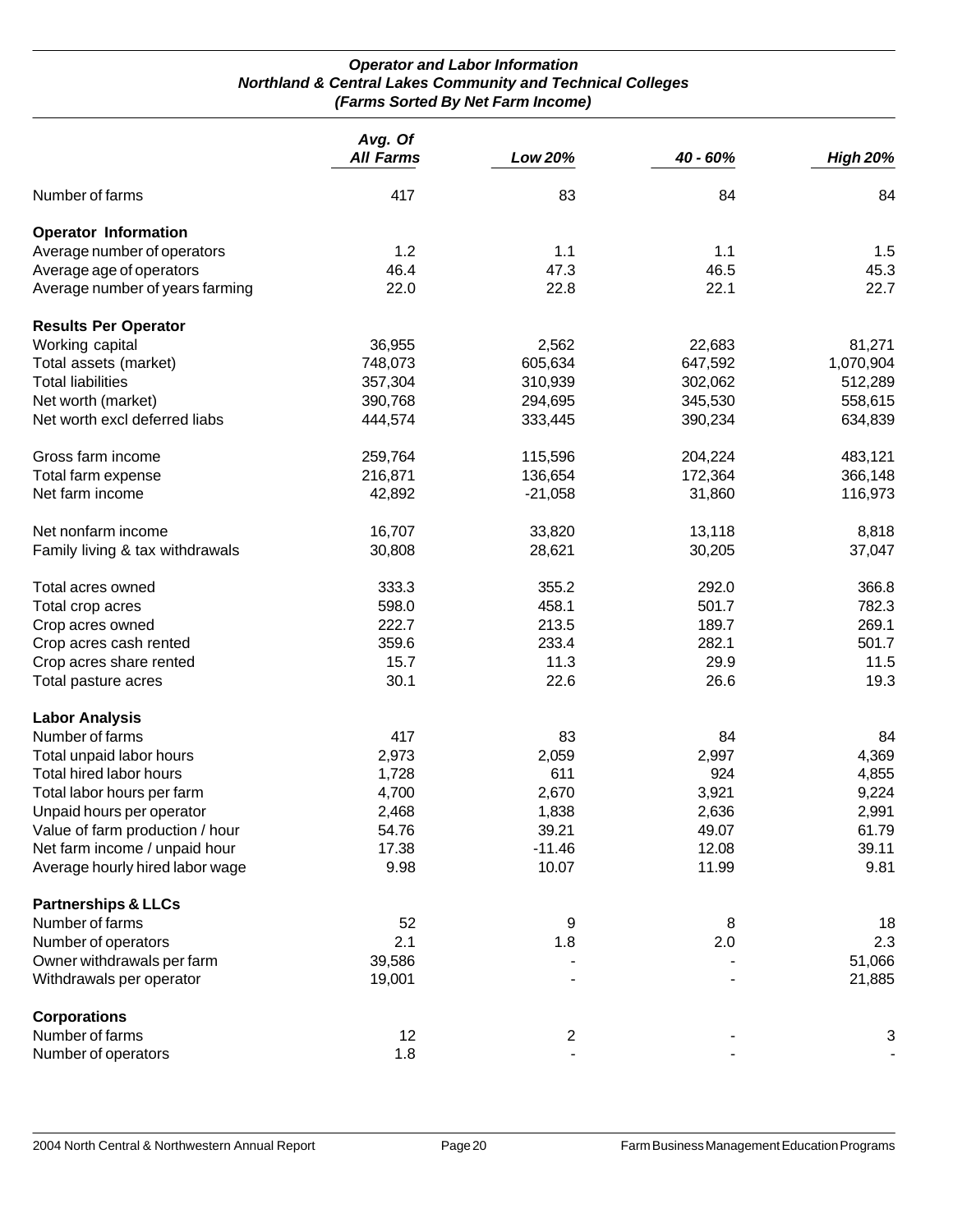#### *Financial Summary Northland & Central Lakes Community and Technical Colleges (Farms Sorted By Net Farm Income)*

|                                  | Avg. Of          |           |           |                 |
|----------------------------------|------------------|-----------|-----------|-----------------|
|                                  | <b>All Farms</b> | Low 20%   | 40 - 60%  | <b>High 20%</b> |
| Number of farms                  | 417              | 83        | 84        | 84              |
| <b>Income Statement</b>          |                  |           |           |                 |
| Gross cash farm income           | 306,049          | 139,581   | 228,568   | 670,613         |
| Total cash farm expense          | 242,120          | 134,603   | 181,689   | 507,095         |
| Net cash farm income             | 63,929           | 4,978     | 46,879    | 163,518         |
| Inventory change                 | 7,252            | $-11,160$ | 4,739     | 39,959          |
| Depreciation and capital adjust  | $-19,524$        | $-17,413$ | $-15,395$ | $-32,612$       |
| Net farm income                  | 51,656           | $-23,595$ | 36,222    | 170,864         |
| <b>Profitability (cost)</b>      |                  |           |           |                 |
| Labor and management earnings    | 33,061           | $-35,286$ | 21,220    | 134,660         |
| Rate of return on assets         | 6.7 %            | $-5.8%$   | 5.0 %     | 13.3 %          |
| Rate of return on equity         | 8.0%             | $-21.6%$  | 4.6 %     | 21.2 %          |
| Operating profit margin          | 16.7 %           | $-25.3%$  | 13.2 %    | 28.3 %          |
| Asset turnover rate              | 39.9 %           | 22.8 %    | 37.4 %    | 47.0 %          |
|                                  |                  |           |           |                 |
| Liquidity                        |                  |           |           |                 |
| Ending current ratio             | 1.45             | 1.03      | 1.32      | 1.75            |
| Ending working capital           | 44,506           | 2,870     | 25,789    | 118,713         |
| End working capital to gross inc | 14.5 %           | 2.1%      | 11.3 %    | 17.7 %          |
| Term debt coverage ratio         | 151.5%           | 38.2 %    | 127.5 %   | 227.7 %         |
| Expense as a percent of income   | 77.2 %           | 104.8%    | 77.8 %    | 71.2 %          |
| Interest as a percent of income  | 5.9 %            | 11.5 %    | 6.1 %     | 4.8 %           |
| Solvency (market)                |                  |           |           |                 |
| Number of farms                  | 417              | 83        | 84        | 84              |
| Ending farm assets               | 800,022          | 569,643   | 658,493   | 1,430,461       |
| Ending farm liabilities          | 409,364          | 319,593   | 330,523   | 718,382         |
| Ending total assets              | 900,916          | 678,601   | 736,250   | 1,564,285       |
| Ending total liabilities         | 430,308          | 348,401   | 343,416   | 748,308         |
| Ending net worth                 | 470,609          | 330,200   | 392,835   | 815,977         |
| Net worth change                 | 49,186           | $-2,690$  | 28,410    | 135,211         |
| Ending farm debt to asset ratio  | 51 %             | 56 %      | 50 %      | 50 %            |
| Beg total debt to asset ratio    | 50 %             | 50 %      | 47 %      | 52 %            |
| End total debt to asset ratio    | 48 %             | 51 %      | 47 %      | 48 %            |
| <b>Nonfarm Information</b>       |                  |           |           |                 |
| Net nonfarm income               | 20,120           | 37,895    | 14,914    | 12,880          |
| Farms reporting living expenses  | 103              | 19        | 19        | 17              |
| Total family living expense      | 31,585           | 30,593    | 32,314    | 37,801          |
| Total living, invest, & capital  | 45,188           | 41,531    | 43,652    | 67,189          |
| <b>Crop Acres</b>                |                  |           |           |                 |
| Total acres owned                | 401              | 398       | 332       | 536             |
| Total crop acres                 | 720              | 513       | 570       | 1,143           |
| Total crop acres owned           | 268              | 239       | 216       | 393             |
| Total crop acres cash rented     | 433              | 261       | 321       | 733             |
| Total crop acres share rented    | 19               | 13        | 34        | 17              |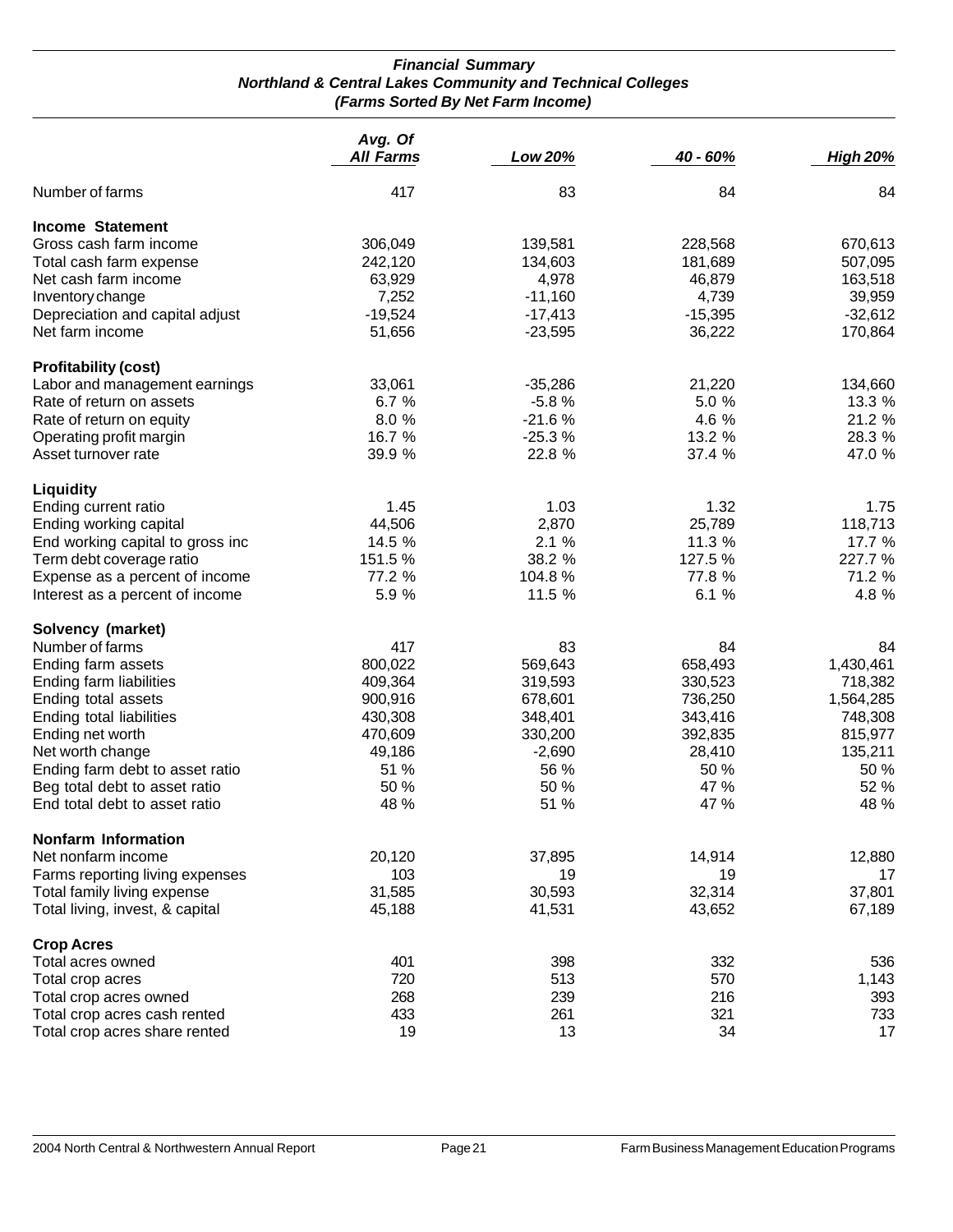Selected Factors by County Group *Selected Factors by County Group*

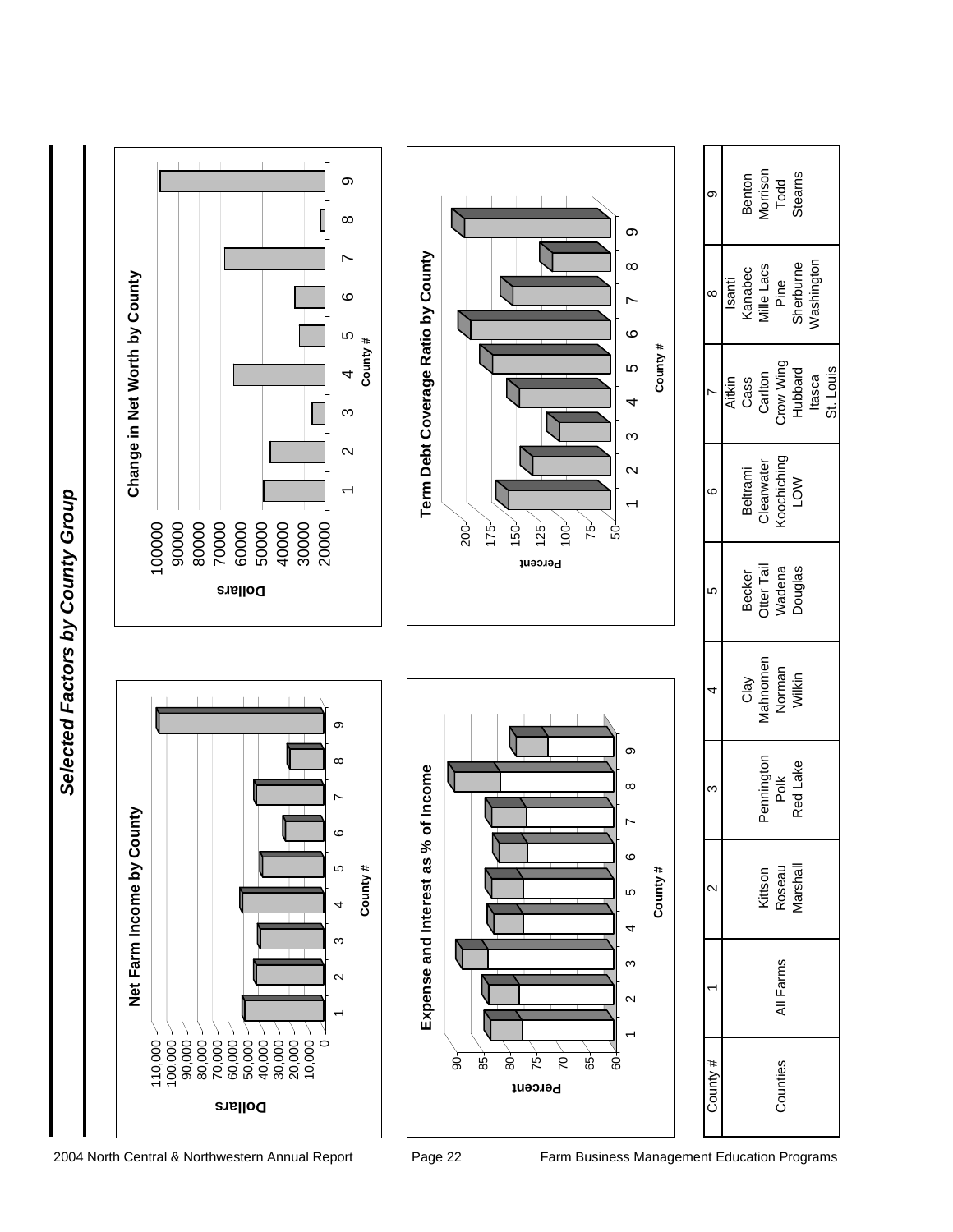| Northland and Central Lakes<br>Financial Summary |               |                    |                 |                  |                      |                              | Aitkin, Cass                 | Isanti                      |                    |
|--------------------------------------------------|---------------|--------------------|-----------------|------------------|----------------------|------------------------------|------------------------------|-----------------------------|--------------------|
| <b>Community &amp; Technical Colleges</b>        |               | Kittson            | Pennington      | Clay<br>Mahnomen | Douglas<br>Becker    | Clearwater<br>Beltram        | Crow Wing<br>Carlton         | Kanabec<br>Mille Lacs, Pine | Benton<br>Morrison |
| County Group Summary                             | Average       | Roseau<br>Marshall | Pok<br>Red Lake | Norman<br>Wilkin | Wadena<br>Otter Tail | Koochiching<br>Lake of Woods | St. Louis<br>Hubbard, Itasca | Sherburne<br>Washington     | Steams<br>Todd     |
| Number of Farms                                  | 417           | 38                 | 89              | 50               | 20                   | 4                            | $\frac{6}{5}$                | S.                          | 80                 |
| <b>Income Statement</b>                          |               |                    |                 |                  |                      |                              |                              |                             |                    |
| Gross Cash Farm Income                           | 306,049       | 315,513            | 392,016         | 303,076          | 257,130              | 167,641                      | 249,458                      | 198,435                     | 434,727            |
| Total Cash Farm Expense                          | 242, 120      | 230,036            | 311,998         | 227,778          | 211,092              | 128,898                      | 198,062                      | 172,485                     | 343,924            |
| Net Cash Farm Income                             | 63,929        | 85,477             | 80,018          | 75,298           | 46,038               | 38,744                       | 51,396                       | 25,950                      | 90,804             |
| Inventory Change                                 | 7,252         | (19, 905)          | (17, 984)       | (7,063)          | 15,718               | 1,287                        | 9,605                        | 13,866                      | 39,839             |
| Dep & Capital Adjustment                         | (19,524)      | (21,514)           | (20, 498)       | (15, 116)        | (21, 645)            | (15,007)                     | (16, 980)                    | (17, 617)                   | (23, 010)          |
| Net Farm Income                                  | 51,656        | 44,058             | 41,536          | 53,119           | 40,110               | 25,024                       | 44,021                       | 22,198                      | 107,633            |
| Profitability (Cost)                             |               |                    |                 |                  |                      |                              |                              |                             |                    |
| Labor & Management Earnings                      | 33,061        | 17,218             | 20,827          | 33,232           | 26,764               | 10,676                       | 33,404                       | 8,772                       | 83,350             |
| Rate of Return on Assets                         | 6.7%          | 3.8%               | 4.0%            | 6.3%             | 6.6%                 | 2.7%                         | 8.4%                         | 2.9%                        | 11.9%              |
| Rate of Return on Equity                         | 8.0%          | 2.8%               | 3.0%            | 7.7%             | 8.5%                 | 1.0%                         | 13.6%                        | $-1.5%$                     | 19.0%              |
| Operating Profit Margin                          | 16.7%         | 10.8%              | 8.2%            | 15.4%            | 17.3%                | 8.1%                         | 21.7%                        | 8.9%                        | 29.3%              |
| Asset Turnover Rate                              | 39.9%         | 35.4%              | 48.8%           | 41.2%            | 38.1%                | 33.5%                        | 39.0%                        | 32.9%                       | 40.5%              |
| <b>Liquidity</b>                                 |               |                    |                 |                  |                      |                              |                              |                             |                    |
| Ending current ratio                             | 1.45          | 1.73               | 1.35            | 1.33             | 1.61                 | 1.92                         | 1.10                         | 1.27                        | 1.47               |
| Ending working capital                           | 44,506        | 92,606             | 55,259          | 40,904           | 38,028               | 38,008                       | 8,218                        | 24,053                      | 45,651             |
| End working capital to gross inc                 | 14.5%         | 29.4%              | 14.1%           | 13.5%            | 14.8%                | 22.7%                        | 3.3%                         | 12.1%                       | 10.5%              |
| Term Debt Coverage Ratio                         | 151.5%        | 127.2%             | 100.6%          | 140.7%           | 167.7%               | 189.4%                       | 147.2%                       | 107.7%                      | 195.7%             |
| Expense as a Percent of Income                   | 77.2%         | 77.7%              | 83.6%           | 77.0%            | 77.0%                | 76.2%                        | 76.4%                        | 81.3%                       | 72.3%              |
| Interest as a Percent of Income                  | 5.9%          | 5.8%               | 4.8%            | 5.5%             | 5.9%                 | 5.3%                         | 6.5%                         | 8.6%                        | 6.0%               |
| Solvency (Market)                                |               |                    |                 |                  |                      |                              |                              |                             |                    |
| Number of Farms                                  | 417           | 38                 | 89              | SO               | 20                   | $\frac{4}{3}$                | $\frac{6}{5}$                | 3                           | 80                 |
| Ending Farm Assets                               | 800,022       | 918,004            | 816,924         | 804,703          | 549,438              | 546,982                      | 581,964                      | 731,593                     | 1,090,252          |
| Ending Farm Liabilities                          | 409,364       | 407,531            | 456,364         | 378,891          | 344,602              | 222,269                      | 333,475                      | 395,597                     | 576,905            |
| Ending Total Assets                              | 900,916       | 1,030,960          | 898,246         | 934,662          | 725,913              | 653,127                      | 671,542                      | 862,216                     | 1,183,368          |
| Ending Total Liabilities                         | 430,308       | 423,289            | 478,178         | 413,140          | 361,180              | 231,095                      | 340,884                      | 425,584                     | 597,000            |
| Ending Net Worth                                 | 470,609       | 607,671            | 420,068         | 521,522          | 364,733              | 422,031                      | 330,658                      | 436,631                     | 586,368            |
| Net Worth Change                                 | 49,186        | 45,999             | 26,151          | 63,563           | 32,258               | 34,229                       | 67,891                       | 22,063                      | 98,629             |
| Ending Farm Debt to Asset Ratio                  | 51%           | 44%                | 56%             | 47%              | 53%                  | 41%                          | 57%                          | 54%                         | 53%                |
| Beg Total Debt to Asset Ratio                    | 50%           | 44%                | 54%             | 48%              | 50%                  | 36%                          | 58%                          | 49%                         | 54%                |
| End Total Debt to Asset Ratio                    | 48%           | 41%                | 53%             | 44%              | 50%                  | 35%                          | 51%                          | 49%                         | 50%                |
| Nonfarm Information                              |               |                    |                 |                  |                      |                              |                              |                             |                    |
| Net Nonfarm Income                               | 20,120        | 19,815             | 18,488          | 23,575           | 14,735               | 25,941                       | 20,140                       | 23,616                      | 18,757             |
| Farm Reporting Liv Expenses                      | 103           |                    |                 | $\ddot{ }$       | $\approx$            | 6                            |                              | $\frac{8}{5}$               | $\approx$          |
| Total Family Living Expense                      | 31,585        | $\mathbf{r}_\perp$ | 43,923          | 40,237           | 25,863               | 27,077                       | $\mathbf{r} = \mathbf{r}$    | 29,178                      | 31,918             |
| Total Liv, Invest, & Cap Purch                   | 45,188        |                    | 58,559          | 57,547           | 34,344               | 38,590                       |                              | 38,452                      | 51,491             |
| Total Acres Owned<br><b>Crop Acres</b>           | 401           | 888                | 512             | 453              | 243                  | 524                          | 240                          | 237                         | 273                |
| <b>Total Crop Acres</b>                          | 720           | 1541<br>723<br>739 | 1409            | 988              | 375                  | 433                          | 410                          | 410                         | 337                |
| Total Crop Acres Owned                           | 268           |                    | 424             | 303              | 146                  | 236                          | 110                          | 129                         | 162                |
| Total Crop Acres Cash Rented                     | 433           |                    | 953             | 662              | 225                  | 189                          | 257                          | 275                         | 174                |
| Total Crop Acres Share Rent                      | $\frac{6}{5}$ | 80                 | $\overline{5}$  | 23               | S                    | တ                            | $\frac{4}{4}$                | $\circ$                     |                    |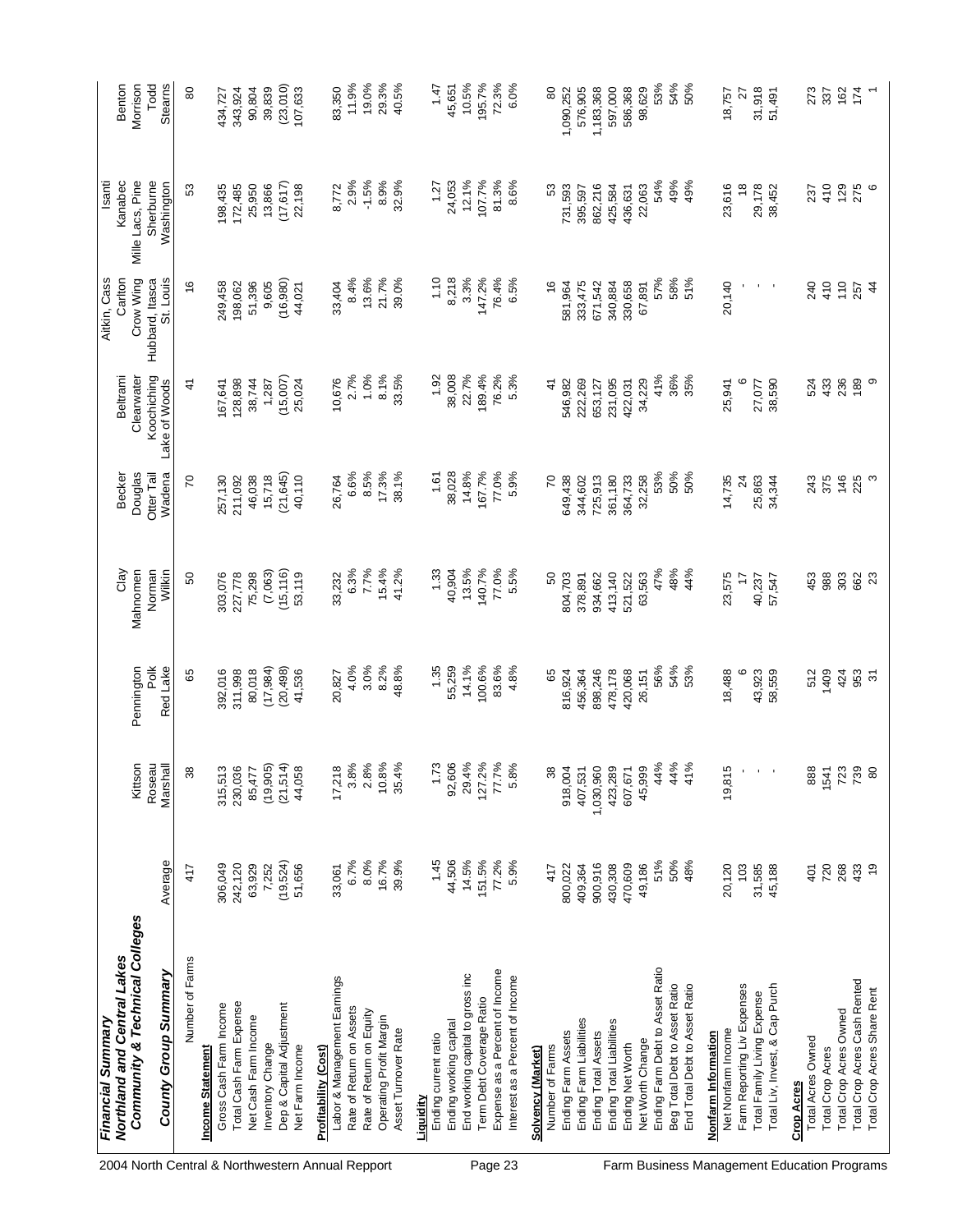#### *Financial Summary Northland & Central Lakes Community and Technical Colleges (Farms Sorted By Farm Type)*

|                                  | Avg. Of<br><b>All Farms</b> | Crop      | <b>Dairy</b> | <b>Beef</b> | Crop and<br><b>Dairy</b> | <b>Crop and</b><br><b>Beef</b> | <b>Other</b> |
|----------------------------------|-----------------------------|-----------|--------------|-------------|--------------------------|--------------------------------|--------------|
| Number of farms                  | 417                         | 98        | 163          | 41          | 15                       | 19                             | 78           |
| <b>Income Statement</b>          |                             |           |              |             |                          |                                |              |
| Gross cash farm income           | 306,049                     | 367,141   | 361,258      | 95,003      | 366,715                  | 269,950                        | 188,904      |
| Total cash farm expense          | 242,120                     | 282,160   | 279,494      | 80,193      | 291,740                  | 212,927                        | 163,642      |
| Net cash farm income             | 63,929                      | 84,981    | 81,765       | 14,810      | 74,975                   | 57,022                         | 25,261       |
| Inventory change                 | 7,252                       | $-22,745$ | 23,824       | 4,670       | 16,945                   | 304                            | 10,000       |
| Depreciation and capital adjust  | $-19,524$                   | $-21,447$ | $-22,235$    | $-7,995$    | $-32,495$                | $-23,354$                      | $-13,889$    |
| Net farm income                  | 51,656                      | 40,789    | 83,354       | 11,485      | 59,424                   | 33,972                         | 21,373       |
| <b>Profitability (cost)</b>      |                             |           |              |             |                          |                                |              |
| Labor and management earnings    | 33,061                      | 18,175    | 64,106       | $-1,192$    | 31,671                   | 7,657                          | 9,698        |
| Rate of return on assets         | 6.7%                        | 3.7%      | 10.7 %       | 0.8%        | 5.8 %                    | 3.2%                           | 3.6 %        |
| Rate of return on equity         | 8.0%                        | 2.3 %     | 16.8 %       | $-2.1%$     | 6.2 %                    | 1.9 %                          | 0.5%         |
| Operating profit margin          | 16.7 %                      | 8.1 %     | 26.1 %       | 3.7%        | 16.8 %                   | 10.7 %                         | 10.0 %       |
| Asset turnover rate              | 39.9 %                      | 46.0 %    | 41.0 %       | 21.9 %      | 34.4 %                   | 29.7 %                         | 36.2 %       |
| <b>Liquidity</b>                 |                             |           |              |             |                          |                                |              |
| Ending current ratio             | 1.45                        | 1.38      | 1.51         | 1.86        | 1.53                     | 1.54                           | 1.39         |
| Ending working capital           | 44,506                      | 62,955    | 35,594       | 32,840      | 68,159                   | 71,766                         | 34,013       |
| End working capital to gross inc | 14.5 %                      | 17.1 %    | 9.9 %        | 34.6 %      | 18.6 %                   | 26.6 %                         | 18.0 %       |
| Term debt coverage ratio         | 151.5%                      | 100.9%    | 188.2%       | 178.7%      | 144.9%                   | 134.1 %                        | 117.8%       |
| Expense as a percent of income   | 77.2 %                      | 81.9 %    | 72.4 %       | 80.3 %      | 75.8 %                   | 79.3 %                         | 82.4 %       |
| Interest as a percent of income  | 5.9 %                       | 5.5 %     | 5.6 %        | 7.3 %       | 6.4 %                    | 6.0%                           | 7.9 %        |
| Solvency (market)                |                             |           |              |             |                          |                                |              |
| Number of farms                  | 417                         | 98        | 163          | 41          | 15                       | 19                             | 78           |
| Ending farm assets               | 800,022                     | 897,400   | 841,408      | 452,611     | 1,176,706                | 1,054,304                      | 619,512      |
| Ending farm liabilities          | 409,364                     | 462,922   | 441,049      | 167,934     | 571,514                  | 468,427                        | 335,538      |
| Ending total assets              | 900,916                     | 1,039,875 | 926,510      | 552,241     | 1,286,369                | 1,092,106                      | 713,965      |
| Ending total liabilities         | 430,308                     | 492,749   | 458,397      | 187,253     | 579,601                  | 469,583                        | 359,294      |
| Ending net worth                 | 470,609                     | 547,126   | 468,113      | 364,988     | 706,767                  | 622,523                        | 354,671      |
| Net worth change                 | 49,186                      | 35,278    | 65,318       | 30,396      | 45,564                   | 59,793                         | 39,651       |
| Ending farm debt to asset ratio  | 51 %                        | 52 %      | 52 %         | 37 %        | 49 %                     | 44 %                           | 54 %         |
| Beg total debt to asset ratio    | 50 %                        | 49 %      | 53 %         | 35 %        | 45 %                     | 44 %                           | 52 %         |
| End total debt to asset ratio    | 48 %                        | 47 %      | 49 %         | 34 %        | 45 %                     | 43 %                           | 50 %         |
| <b>Nonfarm Information</b>       |                             |           |              |             |                          |                                |              |
| Net nonfarm income               | 20,120                      | 19,151    | 12,685       | 40,681      | 17,734                   | 18,644                         | 26,956       |
| Farms reporting living expenses  | 103                         | 25        | 47           | 8           | 5                        | 3                              | 15           |
| Total family living expense      | 31,585                      | 36,518    | 29,965       | 35,133      | 41,485                   | $\blacksquare$                 | 24,576       |
| Total living, invest, & capital  | 45,188                      | 52,268    | 46,593       | 47,262      | 43,163                   | $\overline{\phantom{a}}$       | 31,536       |
| <b>Crop Acres</b>                |                             |           |              |             |                          |                                |              |
| Total acres owned                | 401                         | 601       | 254          | 394         | 510                      | 838                            | 338          |
| Total crop acres                 | 720                         | 1,587     | 283          | 287         | 897                      | 991                            | 673          |
| Total crop acres owned           | 268                         | 500       | 136          | 156         | 472                      | 509                            | 214          |
| Total crop acres cash rented     | 433                         | 1,051     | 146          | 121         | 373                      | 468                            | 425          |
| Total crop acres share rented    | 19                          | 36        | 1            | 10          | 52                       | 14                             | 34           |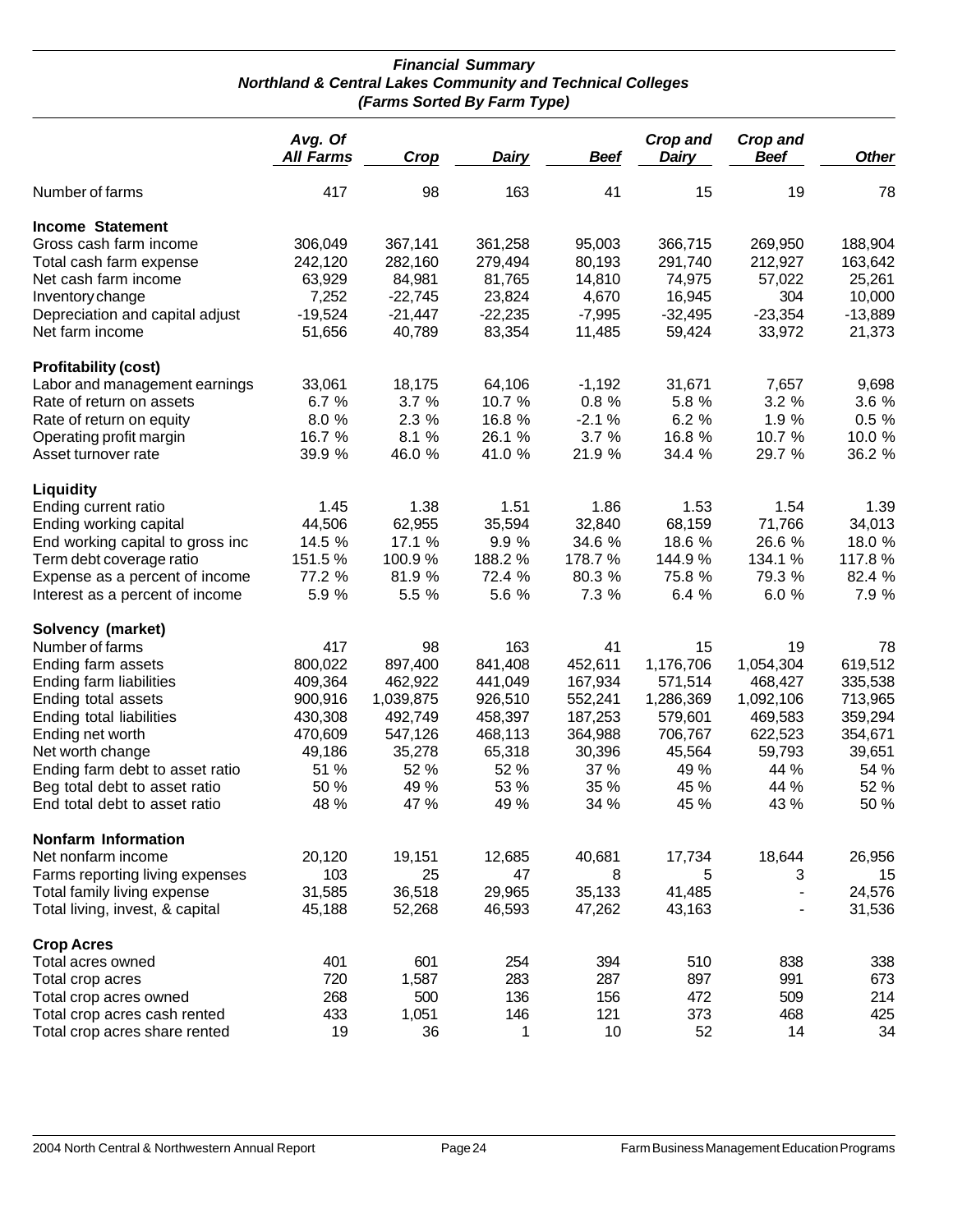## *Selected Factors by Type of Farm*











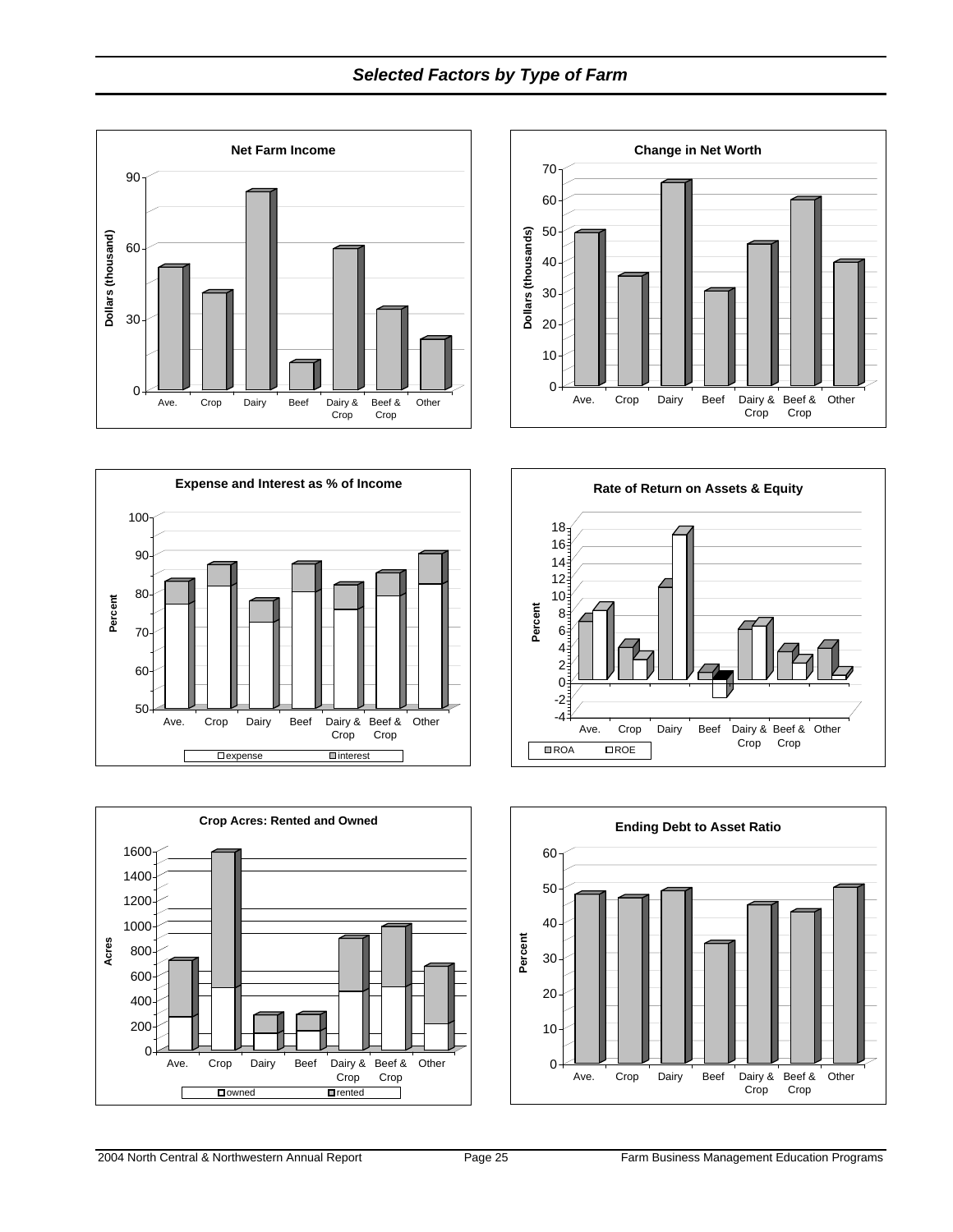#### *Financial Summary Northland & Central Lakes Community and Technical Colleges (Farms Sorted By Gross Farm Income)*

|                                  | Less than<br>50,000 | 50,001 -<br>100,000 | 100,001 -<br>250,000 | 250,001 -<br>500,000 | 500,001 -<br>1,000,000 | Over<br>1,000,000 |
|----------------------------------|---------------------|---------------------|----------------------|----------------------|------------------------|-------------------|
| Number of farms                  | 46                  | 63                  | 140                  | 107                  | 44                     | 17                |
| <b>Income Statement</b>          |                     |                     |                      |                      |                        |                   |
| Gross cash farm income           | 27,199              | 74,557              | 176,029              | 350,988              | 647,996                | 1,821,321         |
| Total cash farm expense          | 36,331              | 64,872              | 139,373              | 269,554              | 501,822                | 1,457,136         |
| Net cash farm income             | $-9,132$            | 9,685               | 36,657               | 81,434               | 146,174                | 364,185           |
| Inventory change                 | 4,286               | 5,265               | 8,984                | 8,865                | $-16,069$              | 58,572            |
| Depreciation and capital adjust  | $-6,411$            | $-7,017$            | $-11,274$            | $-24,699$            | $-36,073$              | $-93,900$         |
| Net farm income                  | $-11,257$           | 7,933               | 34,367               | 65,599               | 94,033                 | 328,857           |
| <b>Profitability (cost)</b>      |                     |                     |                      |                      |                        |                   |
| Labor and management earnings    | $-17,071$           | $-1,343$            | 20,500               | 45,730               | 59,119                 | 252,461           |
| Rate of return on assets         | $-7.3%$             | 0.1%                | 5.5 %                | 7.8 %                | 6.8 %                  | 11.4 %            |
| Rate of return on equity         | $-22.6%$            | $-5.0%$             | 5.4 %                | 10.8 %               | 8.6 %                  | 18.3 %            |
| Operating profit margin          | $-56.4%$            | 0.3%                | 15.2 %               | 19.5 %               | 14.8 %                 | 23.2 %            |
| Asset turnover rate              | 13.0 %              | 22.9 %              | 35.9 %               | 40.3 %               | 46.2 %                 | 49.2 %            |
| Liquidity                        |                     |                     |                      |                      |                        |                   |
| Ending current ratio             | 1.39                | 1.47                | 1.59                 | 1.40                 | 1.40                   | 1.43              |
| Ending working capital           | 9,130               | 15,242              | 35,102               | 47,521               | 93,920                 | 179,241           |
| End working capital to gross inc | 33.6 %              | 20.4 %              | 19.9 %               | 13.5 %               | 14.5 %                 | 9.8 %             |
| Term debt coverage ratio         | 100.8%              | 113.1 %             | 148.3%               | 149.5%               | 123.9%                 | 218.7%            |
| Expense as a percent of income   | 115.5 %             | 81.6 %              | 75.3 %               | 74.9 %               | 79.5 %                 | 77.3 %            |
| Interest as a percent of income  | 19.5 %              | 9.6 %               | 6.1%                 | 6.0%                 | 5.3 %                  | 4.8 %             |
| Solvency (market)                |                     |                     |                      |                      |                        |                   |
| Number of farms                  | 46                  | 63                  | 140                  | 107                  | 44                     | 17                |
| Ending farm assets               | 282,231             | 396,374             | 578,256              | 894,757              | 1,442,326              | 3,264,578         |
| Ending farm liabilities          | 140,073             | 179,866             | 263,070              | 478,989              | 764,984                | 1,834,661         |
| Ending total assets              | 379,519             | 480,676             | 671,283              | 1,007,708            | 1,565,197              | 3,368,744         |
| Ending total liabilities         | 165,448             | 197,860             | 279,332              | 504,564              | 783,996                | 1,868,926         |
| Ending net worth                 | 214,071             | 282,815             | 391,951              | 503,144              | 781,201                | 1,499,817         |
| Net worth change                 | 10,609              | 21,953              | 30,047               | 55,099               | 77,420                 | 301,811           |
| Ending farm debt to asset ratio  | 50 %                | 45 %                | 45 %                 | 54 %                 | 53 %                   | 56 %              |
| Beg total debt to asset ratio    | 42 %                | 42 %                | 41 %                 | 53 %                 | 53 %                   | 61 %              |
| End total debt to asset ratio    | 44 %                | 41 %                | 42 %                 | 50 %                 | 50 %                   | 55 %              |
| <b>Nonfarm Information</b>       |                     |                     |                      |                      |                        |                   |
| Net nonfarm income               | 41,404              | 28,961              | 18,397               | 12,771               | 12,443                 | 10,086            |
| Farms reporting living expenses  | 14                  | 11                  | 42                   | 26                   | 8                      | 2                 |
| Total family living expense      | 30,896              | 22,531              | 28,910               | 34,134               | 45,516                 |                   |
| Total living, invest, & capital  | 42,453              | 34,692              | 40,700               | 46,466               | 60,673                 |                   |
| <b>Crop Acres</b>                |                     |                     |                      |                      |                        |                   |
| Total acres owned                | 252                 | 313                 | 319                  | 430                  | 731                    | 778               |
| Total crop acres                 | 213                 | 274                 | 478                  | 875                  | 1,782                  | 2,021             |
| Total crop acres owned           | 101                 | 141                 | 201                  | 339                  | 538                    | 602               |
| Total crop acres cash rented     | 101                 | 126                 | 263                  | 507                  | 1,203                  | 1,410             |
| Total crop acres share rented    | 11                  | 7                   | 14                   | 29                   | 40                     | 8                 |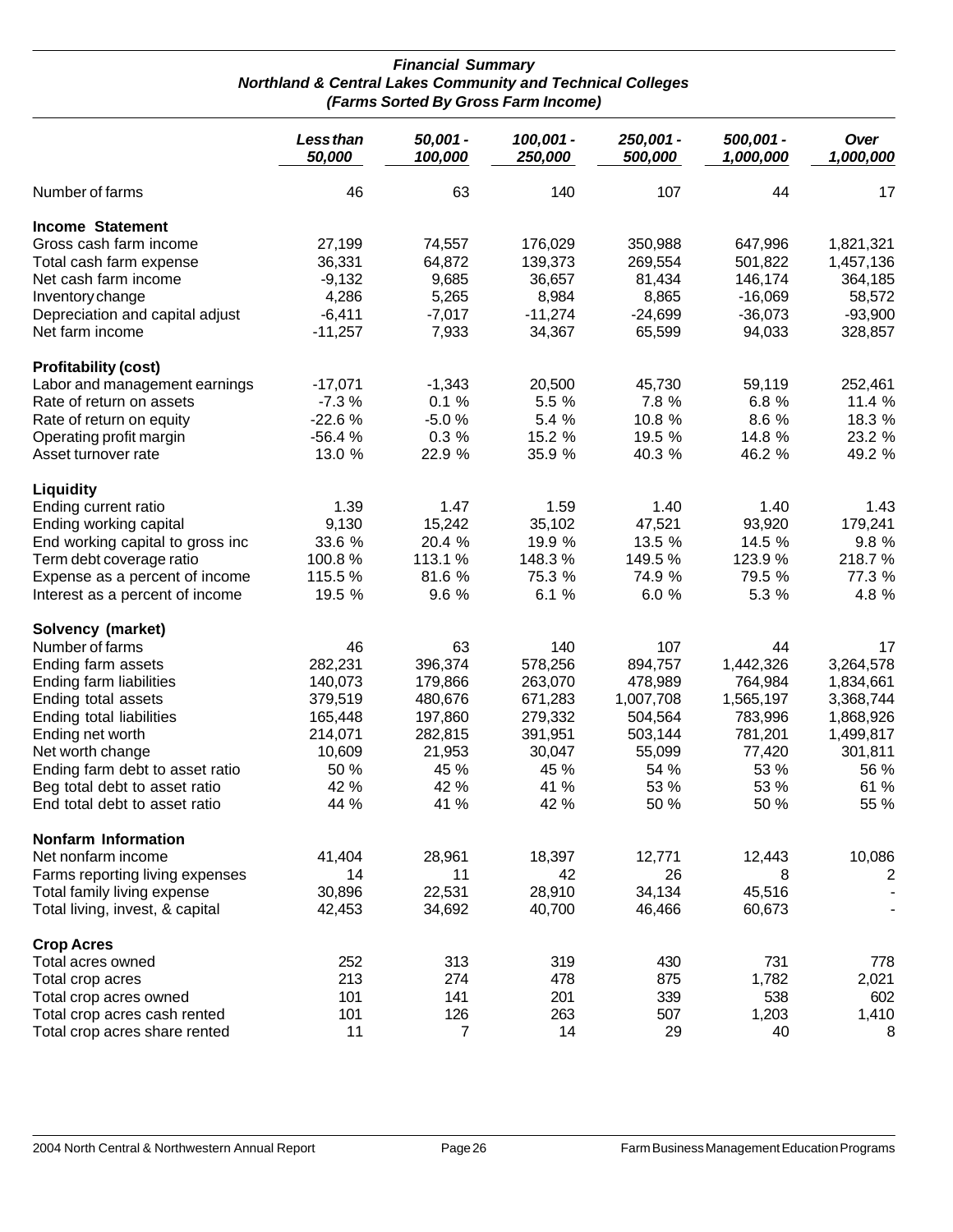#### *Financial Summary Northland & Central Lakes Community and Technical Colleges (Farms Sorted By Total Crop Acres)*

|                                                                | Less than<br>100 | $101 -$<br>250 | $251 -$<br>500 | 501 -<br>1,000 | $1,001 -$<br>1,500 | $1,501 -$<br>2,000 | $2,001 -$<br>5,000 |
|----------------------------------------------------------------|------------------|----------------|----------------|----------------|--------------------|--------------------|--------------------|
| Number of farms                                                | 55               | 87             | 110            | 67             | 39                 | 23                 | 34                 |
| <b>Income Statement</b>                                        |                  |                |                |                |                    |                    |                    |
| Gross cash farm income                                         | 162,468          | 140,249        | 223,061        | 317,267        | 579,412            | 658,513            | 605,472            |
| Total cash farm expense                                        | 131,303          | 113,116        | 173,040        | 250,778        | 487,506            | 504,757            | 461,957            |
| Net cash farm income                                           | 31,166           | 27,133         | 50,021         | 66,489         | 91,906             | 153,755            | 143,515            |
| Inventory change                                               | 3,705            | 10,052         | 14,213         | 9,706          | 29,847             | 3,824              | $-42,967$          |
| Depreciation and capital adjust                                | $-9,031$         | $-10,752$      | $-17,196$      | $-23,830$      | $-24,115$          | $-42,098$          | $-35,533$          |
| Net farm income                                                | 25,839           | 26,433         | 47,038         | 52,365         | 97,637             | 115,481            | 65,015             |
| <b>Profitability (cost)</b>                                    |                  |                |                |                |                    |                    |                    |
| Labor and management earnings                                  | 18,682           | 15,382         | 31,049         | 31,845         | 68,312             | 84,265             | 29,109             |
| Rate of return on assets                                       | 5.4 %            | 5.1 %          | 7.1%           | 6.1%           | 8.8 %              | 9.7 %              | 4.0 %              |
| Rate of return on equity                                       | 6.3 %            | 4.7 %          | 8.8 %          | 6.6 %          | 12.2 %             | 15.5 %             | 3.0 %              |
| Operating profit margin                                        | 15.0 %           | 17.2 %         | 21.1 %         | 16.5 %         | 18.0 %             | 21.5 %             | 8.2 %              |
| Asset turnover rate                                            | 36.1 %           | 29.6 %         | 33.5 %         | 37.3 %         | 48.7 %             | 44.9 %             | 48.2 %             |
| Liquidity                                                      |                  |                |                |                |                    |                    |                    |
| Ending current ratio                                           | 1.09             | 1.71           | 1.58           | 1.54           | 1.26               | 1.32               | 1.39               |
| Ending working capital                                         | 3,826            | 22,505         | 34,995         | 57,515         | 53,714             | 73,562             | 105,375            |
| End working capital to gross inc                               | 2.4 %            | 16.0 %         | 15.7 %         | 18.1 %         | 9.3 %              | 11.2 %             | 17.4 %             |
| Term debt coverage ratio                                       | 128.1 %          | 164.5 %        | 146.8%         | 164.5 %        | 179.9%             | 174.0%             | 95.0 %             |
| Expense as a percent of income                                 | 79.1 %           | 75.0 %         | 72.9 %         | 76.7 %         | 80.0 %             | 76.2 %             | 82.3 %             |
| Interest as a percent of income                                | 6.3 %            | 6.3 %          | 6.5 %          | 6.5 %          | 5.0 %              | 6.2 %              | 4.9 %              |
| Solvency (market)                                              |                  |                |                |                |                    |                    |                    |
| Number of farms                                                | 55               | 87             | 110            | 67             | 39                 | 23                 | 34                 |
| Ending farm assets                                             | 412,647          | 472,394        | 688,043        | 877,960        | 1,238,822          | 1,557,580          | 1,379,439          |
| Ending farm liabilities                                        | 244,939          | 210,954        | 337,412        | 443,202        | 674,219            | 878,639            | 713,208            |
| Ending total assets                                            | 476,710          | 570,441        | 787,941        | 973,516        | 1,354,910          | 1,729,526          | 1,495,084          |
| Ending total liabilities                                       | 267,995          | 227,658        | 357,094        | 457,092        | 706,789            | 920,211            | 733,566            |
| Ending net worth                                               | 208,715          | 342,784        | 430,847        | 516,424        | 648,121            | 809,315            | 761,519            |
| Net worth change                                               | 42,000           | 27,605         | 37,824         | 46,877         | 83,506             | 117,939            | 68,079             |
| Ending farm debt to asset ratio                                | 59 %             | 45 %           | 49 %           | 50 %           | 54 %               | 56 %               | 52 %               |
| Beg total debt to asset ratio<br>End total debt to asset ratio | 60 %<br>56 %     | 41 %<br>40 %   | 47 %<br>45 %   | 49 %<br>47 %   | 54 %<br>52 %       | 58 %<br>53 %       | 52 %<br>49 %       |
| <b>Nonfarm Information</b>                                     |                  |                |                |                |                    |                    |                    |
| Net nonfarm income                                             | 19,078           | 27,956         | 19,338         | 20,451         | 16,266             | 15,868             | 12,115             |
| Farms reporting living expenses                                | 8                | 32             | 30             | 13             | 16                 |                    | 4                  |
| Total family living expense                                    | 25,182           | 31,866         | 29,330         | 26,159         | 39,914             |                    |                    |
| Total living, invest, & capital                                | 33,066           | 45,068         | 44,718         | 29,524         | 58,939             |                    |                    |
| <b>Crop Acres</b>                                              |                  |                |                |                |                    |                    |                    |
| Total acres owned                                              | 140              | 227            | 318            | 516            | 455                | 702                | 987                |
| Total crop acres                                               | 35               | 181            | 359            | 733            | 1,240              | 1,747              | 2,751              |
| Total crop acres owned                                         | 22               | 103            | 185            | 304            | 396                | 624                | 837                |
| Total crop acres cash rented                                   | 12               | 78             | 164            | 414            | 819                | 1,064              | 1,820              |
| Total crop acres share rented                                  | 1                | 1              | 10             | 14             | 25                 | 60                 | 94                 |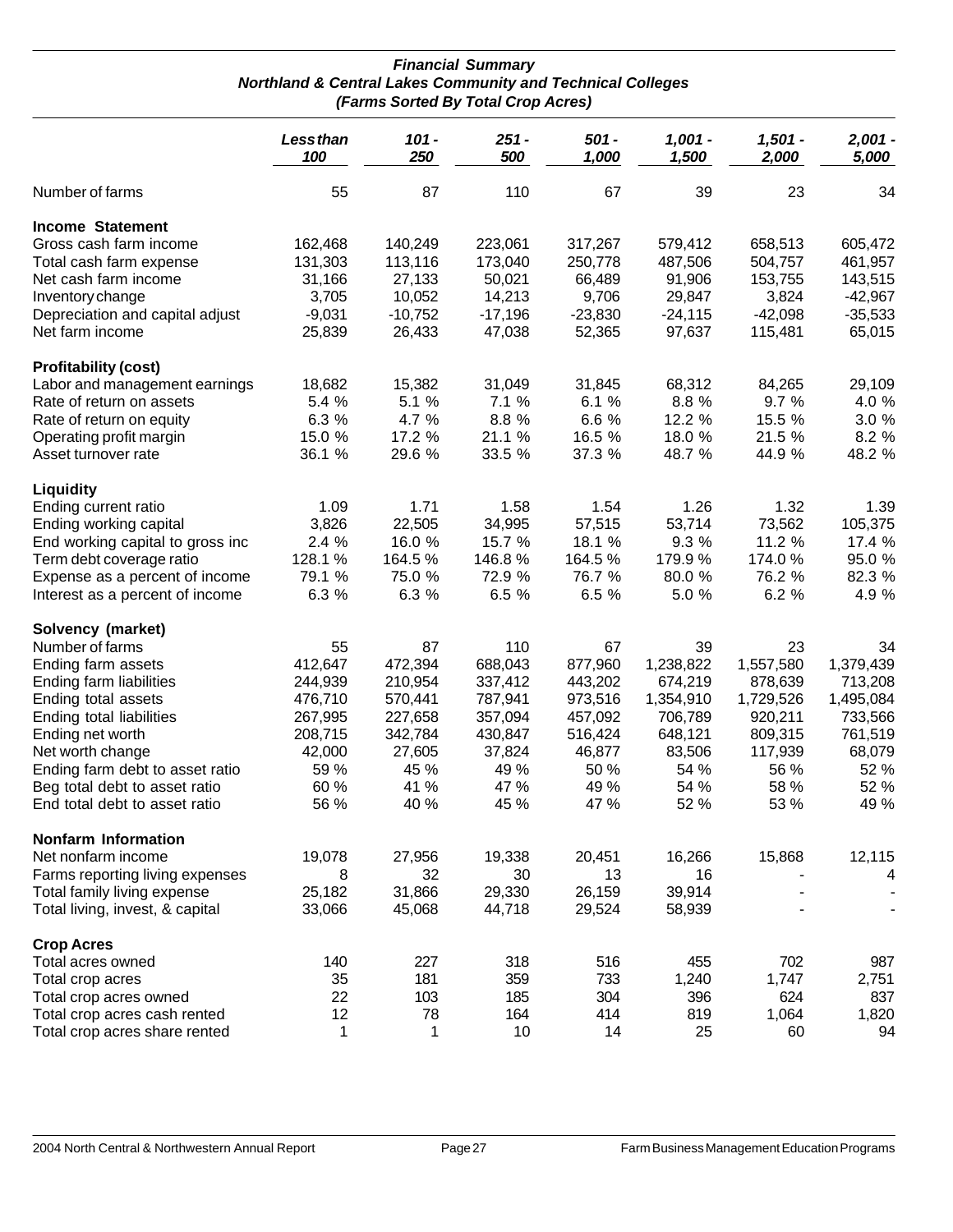## *Individual Enterprise Analysis Tables*

The individual crop and livestock tables are designed to identify the costs and returns for specific enterprises on the farm. Data from all farmers with each enterprise is merged. The minimum number of farms, in order to print a given column on the following reports, is five (5). This enables the necessary level of confidentiality for publication of this information.

The crop reports list acres, yield, value per unit, (usually the sales price or an assigned market value) and the gross return per acre. The price includes cash price plus any Loan Deficiency Payment (LDP). Miscellaneous income would include crop insurance payment or crop specific government payment.

Costs such as fertilizer, chemicals, seed, crop drying expenses, hired labor, and custom hire are costs that are assigned to each individual crop. These costs are shown in the crop enterprise analysis as *Direct Costs.* 

Other costs, called *Overhead Costs,* are divided out by formula. Overhead costs are assigned by an allocation factor to each enterprise. The allocation factor is based on historical data of labor and capital intensity.

There are a couple of subtle differences between the Owned Land and Cash Rented Land tables. Naturally, on cash rented land, the actual cost of renting the land is reported in the direct cost section. On the owned land, the land cost consists of three different lines of information in the overhead cost section. The two costs that would be included for owned land are: real-estate taxes, and interest on long-term debt.

The Labor and Management Charge is calculated by taking five (5) percent of the gross farm revenue and a per operator charge of \$15,000.

Government Payments near the bottom of the page include Direct and Counter Cyclical payments. They are spread across all tillable acres except edible beans, potatoes and other vegetable crops.

The livestock reports have a format similar to the crop reports. Production information is listed at the top of each table. This will include animal or product sales, purchases, sales, transfers, and inventory change.

The *Direct Costs* include costs that are assigned to the enterprise, including items such as: feed, veterinary, breeding, marketing, hired labor, fuel & repairs, and livestock supplies. The *Overhead Costs* include formula-assigned costs, including items such as: depreciation, interest, utilities, and insurances.

At the bottom of each livestock report, there is a list of selected factors for each enterprise. These factors are a combination of production indicators and efficiency indicators.

Towards the bottom of both the crop and livestock enterprise tables, are four (4) factors that show varying levels of Cost of Production. Those factors include a cost of production based on: direct costs, overhead & direct costs, total cost including labor & management, and total cost less government payments and/or other revenue.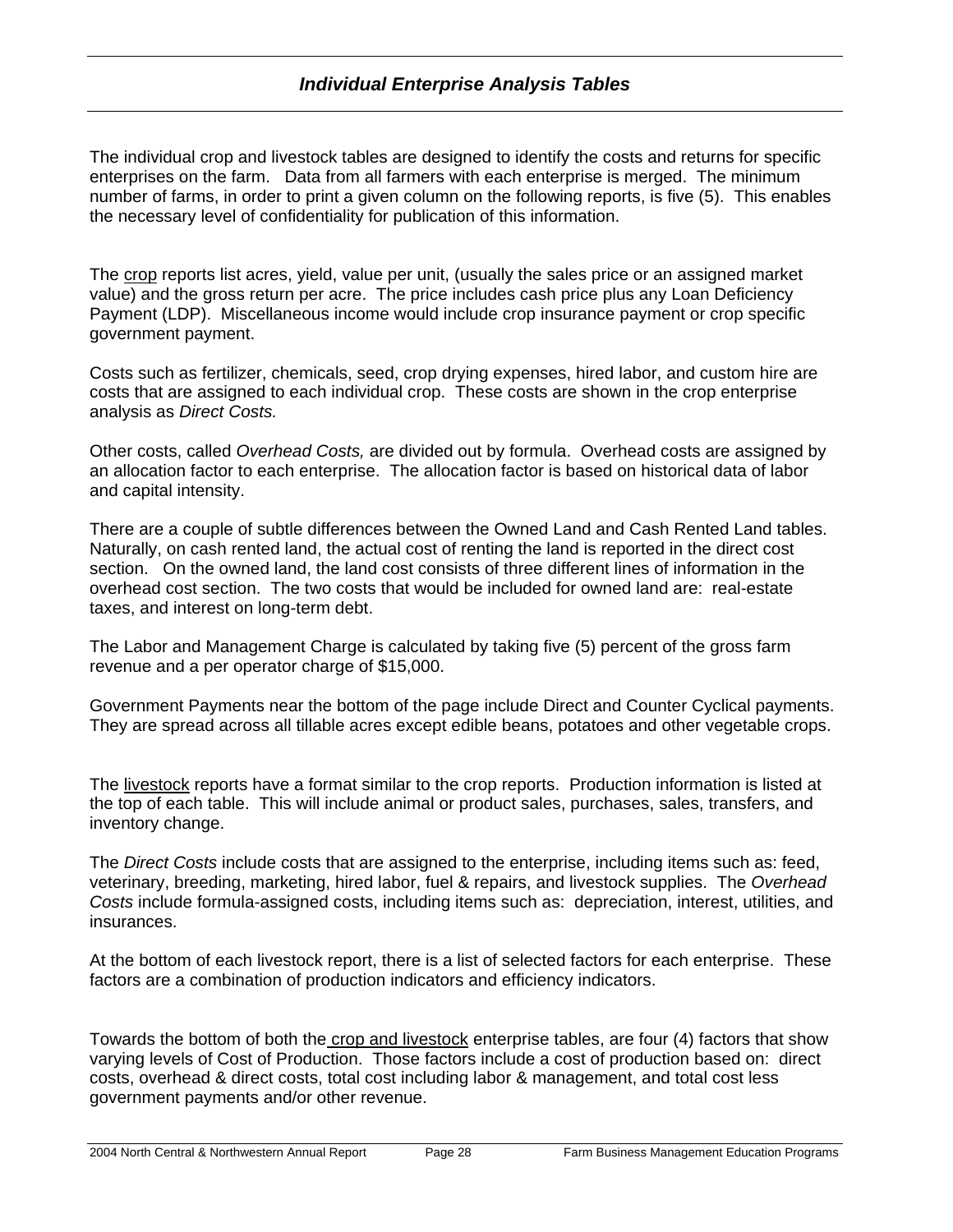## *Five Year History of Crop Yields and Cost of Production*















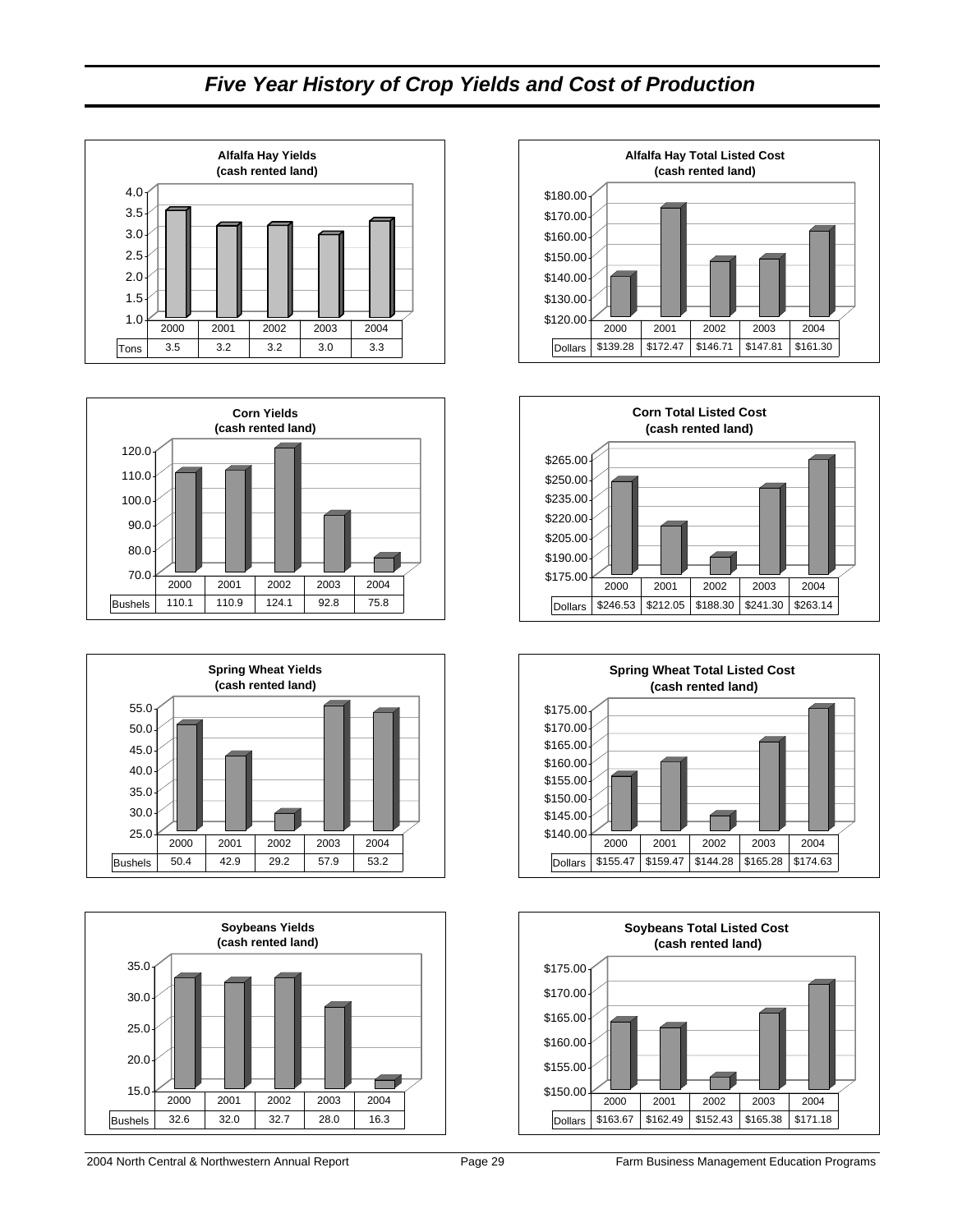#### *Corn on Owned Land*

|                                                                                                                                                                                                                                                                                                                                                   | Avg. Of<br>All Farms                                                                                          | $40 - 60%$                                                                                                    | <u>High 20%</u>                                                                                            |
|---------------------------------------------------------------------------------------------------------------------------------------------------------------------------------------------------------------------------------------------------------------------------------------------------------------------------------------------------|---------------------------------------------------------------------------------------------------------------|---------------------------------------------------------------------------------------------------------------|------------------------------------------------------------------------------------------------------------|
| Number of fields<br>Number of farms                                                                                                                                                                                                                                                                                                               | 126<br>116                                                                                                    | 25<br>23                                                                                                      | 29<br>24                                                                                                   |
| Acres<br>Yield per acre (bu.)<br>Operators share of yield %<br>Value per bu.<br>Total product return per acre<br>Miscellaneous income per acre<br>Gross return per acre                                                                                                                                                                           | 80.00<br>82.62<br>100.00<br>2.03<br>167.40<br>63.64<br>231.05                                                 | 78.98<br>86.48<br>100.00<br>1.98<br>171.12<br>37.95<br>209.06                                                 | 82.27<br>110.13<br>100.00<br>2.19<br>240.84<br>66.06<br>306.90                                             |
| <b>Direct Expenses</b><br>Seed<br>Fertilizer<br>Crop chemicals<br>Crop insurance<br>Drying fuel<br>Fuel & oil<br>Repairs<br>Custom hire<br>Machinery & bldg leases<br>Operating interest<br>Miscellaneous<br>Total direct expenses per acre<br>Return over direct exp per acre                                                                    | 35.01<br>45.36<br>23.47<br>9.30<br>9.63<br>16.46<br>27.38<br>2.04<br>0.22<br>5.41<br>1.31<br>175.59<br>55.46  | 35.09<br>42.33<br>25.02<br>9.33<br>12.55<br>15.73<br>23.12<br>1.87<br>1.11<br>3.25<br>1.65<br>171.05<br>38.01 | 37.20<br>43.26<br>20.15<br>9.58<br>11.49<br>17.58<br>26.74<br>1.92<br>5.35<br>0.80<br>174.08<br>132.82     |
| <b>Overhead Expenses</b><br>Custom hire<br><b>Hired labor</b><br>Machinery & bldg leases<br>RE & pers. property taxes<br>Farm insurance<br><b>Utilities</b><br>Dues & professional fees<br>Interest<br>Mach & bldg depreciation<br>Miscellaneous<br>Total overhead expenses per acre<br>Total dir & ovhd expenses per acre<br>Net return per acre | 4.98<br>9.53<br>2.35<br>6.44<br>3.39<br>2.73<br>1.64<br>33.45<br>23.45<br>4.68<br>92.63<br>268.22<br>$-37.17$ | 3.69<br>4.28<br>2.49<br>4.70<br>2.64<br>1.78<br>0.84<br>33.09<br>17.42<br>2.55<br>73.48<br>244.53<br>$-35.46$ | 4.63<br>8.75<br>2.27<br>6.01<br>4.13<br>3.54<br>3.10<br>33.49<br>27.51<br>4.94<br>98.36<br>272.45<br>34.45 |
| Lbr & mgt charge per acre<br>Net return over Ibr & mgt<br>Government payments<br>Net return with govt payments                                                                                                                                                                                                                                    | 27.88<br>$-65.05$<br>15.01<br>$-50.04$                                                                        | 29.43<br>$-64.89$<br>11.66<br>$-53.23$                                                                        | 26.52<br>7.93<br>15.04<br>22.98                                                                            |
| <b>Cost of Production</b><br>Total direct expense per bu.<br>Total dir & ovhd exp per bu.<br>With labor & management<br>Total exp less govt & oth income                                                                                                                                                                                          | 2.13<br>3.25<br>3.58<br>2.63                                                                                  | 1.98<br>2.83<br>3.17<br>2.59                                                                                  | 1.58<br>2.47<br>2.71<br>1.98                                                                               |
| Est. labor hours per acre                                                                                                                                                                                                                                                                                                                         | 4.37                                                                                                          | 5.05                                                                                                          | 3.78                                                                                                       |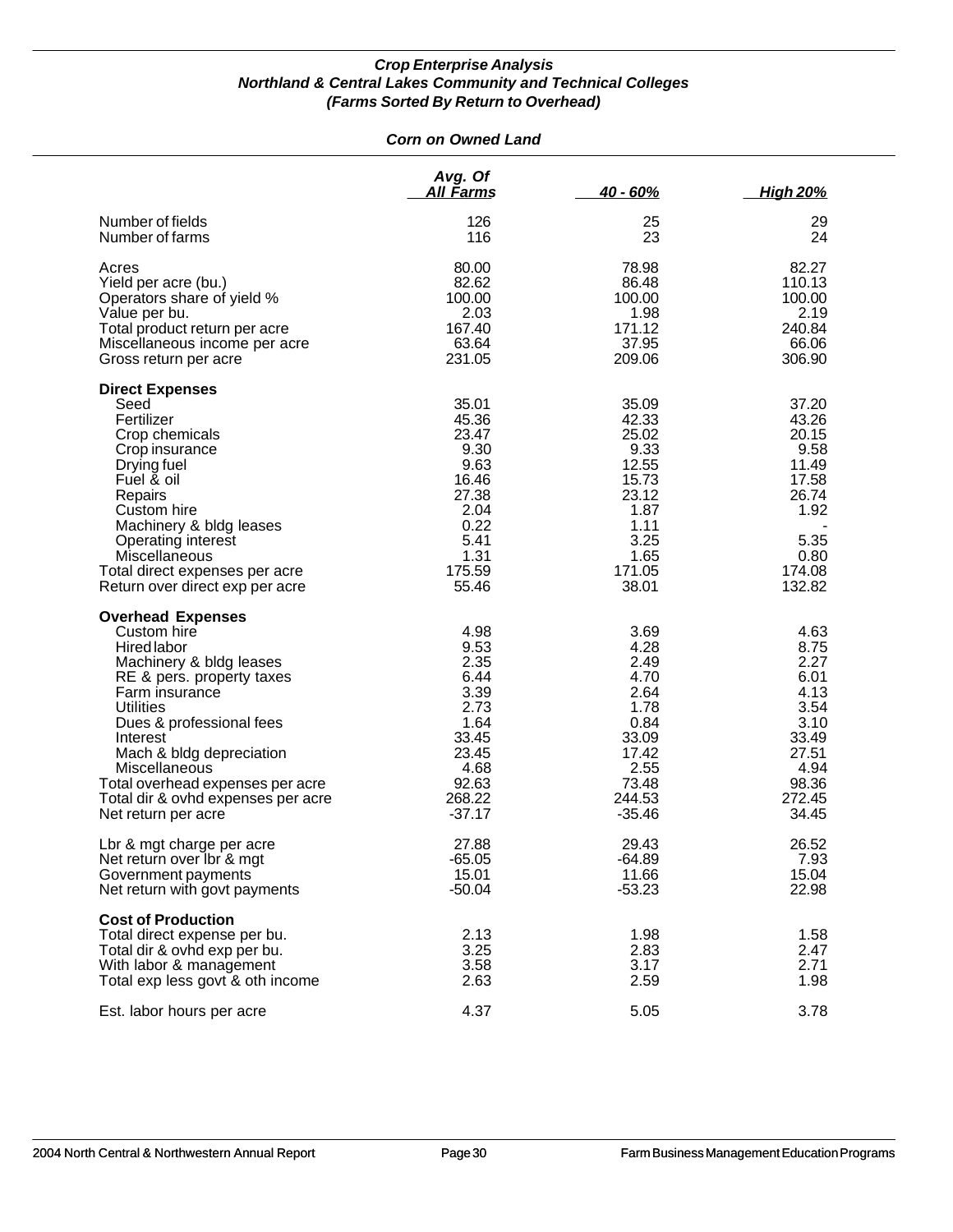#### *Corn on Cash Rent*

|                                                                                                                                                                                                                                                                                                                          | Avg. Of<br>All Farms                                                                                                           | $40 - 60%$                                                                                                                    | <b>High 20%</b>                                                                                                        |
|--------------------------------------------------------------------------------------------------------------------------------------------------------------------------------------------------------------------------------------------------------------------------------------------------------------------------|--------------------------------------------------------------------------------------------------------------------------------|-------------------------------------------------------------------------------------------------------------------------------|------------------------------------------------------------------------------------------------------------------------|
| Number of fields<br>Number of farms                                                                                                                                                                                                                                                                                      | 157<br>129                                                                                                                     | 30<br>26                                                                                                                      | 41<br>26                                                                                                               |
| Acres<br>Yield per acre (bu.)<br>Operators share of yield %<br>Value per bu.<br>Total product return per acre<br>Miscellaneous income per acre<br>Gross return per acre                                                                                                                                                  | 120.59<br>75.82<br>100.00<br>2.03<br>153.83<br>66.69<br>220.52                                                                 | 156.95<br>68.68<br>100.00<br>2.09<br>143.40<br>67.08<br>210.48                                                                | 87.60<br>72.58<br>100.00<br>2.13<br>154.51<br>122.87<br>277.38                                                         |
| <b>Direct Expenses</b><br>Seed<br>Fertilizer<br>Crop chemicals<br>Crop insurance<br>Drying fuel<br>Fuel & oil<br>Repairs<br>Custom hire<br><b>Hired</b> labor<br>Land rent<br>Machinery & bldg leases<br>Operating interest<br><b>Miscellaneous</b><br>Total direct expenses per acre<br>Return over direct exp per acre | 34.83<br>44.19<br>23.59<br>11.35<br>10.76<br>15.06<br>22.86<br>1.95<br>0.50<br>39.05<br>0.39<br>4.66<br>1.44<br>210.64<br>9.88 | 34.87<br>44.59<br>23.23<br>9.15<br>10.49<br>14.55<br>18.18<br>2.33<br>0.99<br>41.21<br>1.33<br>3.96<br>0.49<br>205.39<br>5.09 | 33.31<br>35.86<br>20.46<br>15.40<br>7.45<br>12.21<br>23.31<br>1.51<br>1.24<br>43.16<br>4.34<br>1.36<br>199.61<br>77.77 |
| <b>Overhead Expenses</b><br>Custom hire<br><b>Hired labor</b><br>Machinery & bldg leases<br>Farm insurance<br><b>Utilities</b><br>Dues & professional fees<br>Interest<br>Mach & bldg depreciation<br>Miscellaneous<br>Total overhead expenses per acre<br>Total dir & ovhd expenses per acre<br>Net return per acre     | 5.41<br>7.35<br>3.69<br>3.00<br>2.44<br>1.14<br>7.28<br>19.04<br>3.15<br>52.50<br>263.14<br>$-42.62$                           | 3.62<br>4.60<br>4.08<br>2.50<br>1.38<br>0.92<br>5.01<br>13.09<br>3.91<br>39.11<br>244.50<br>$-34.02$                          | 1.56<br>3.98<br>4.40<br>3.43<br>2.31<br>1.85<br>6.60<br>18.07<br>2.45<br>44.63<br>244.24<br>33.13                      |
| Lbr & mgt charge per acre<br>Net return over lbr & mgt<br>Government payments<br>Net return with govt payments                                                                                                                                                                                                           | 23.63<br>$-66.25$<br>15.36<br>$-50.89$                                                                                         | 19.26<br>$-53.27$<br>14.34<br>$-38.93$                                                                                        | 26.29<br>6.84<br>14.79<br>21.63                                                                                        |
| <b>Cost of Production</b><br>Total direct expense per bu.<br>Total dir & ovhd exp per bu.<br>With labor & management<br>Total exp less govt & oth income                                                                                                                                                                 | 2.78<br>3.47<br>3.78<br>2.70                                                                                                   | 2.99<br>3.56<br>3.84<br>2.65                                                                                                  | 2.75<br>3.37<br>3.73<br>1.83                                                                                           |
| Est. labor hours per acre                                                                                                                                                                                                                                                                                                | 3.66                                                                                                                           | 2.70                                                                                                                          | 3.55                                                                                                                   |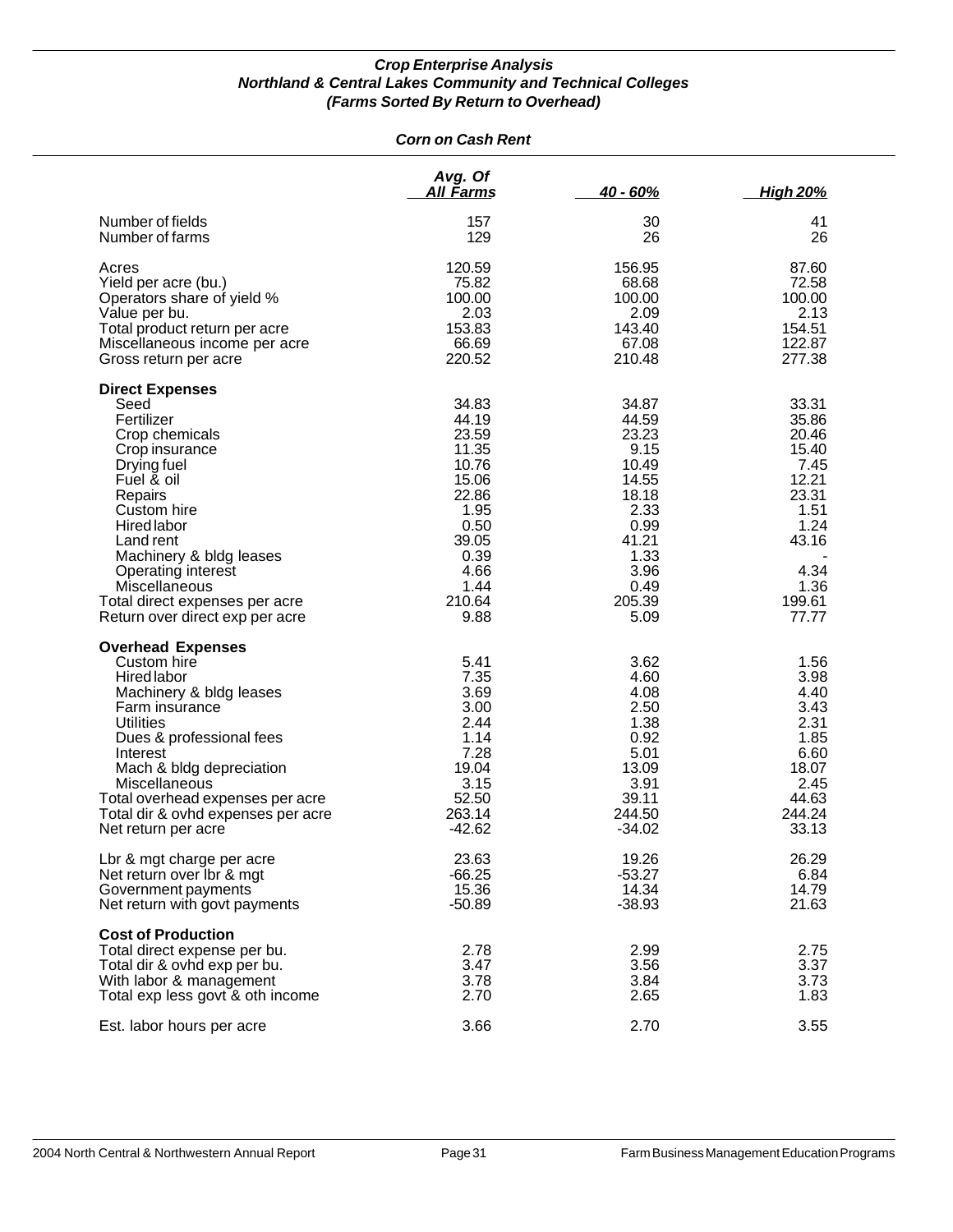#### *Corn Silage on Owned Land*

| Number of fields<br>150<br>29<br>32<br>Number of farms<br>144<br>29<br>29<br>52.43<br>Acres<br>48.99<br>50.23<br>Yield per acre (ton)<br>13.27<br>12.98<br>19.62<br>Operators share of yield %<br>100.00<br>100.00<br>100.00<br>Value per ton<br>19.47<br>18.70<br>20.32<br>Total product return per acre<br>258.30<br>242.73<br>398.66<br>Miscellaneous income per acre<br>32.69<br>29.19<br>29.64<br>290.99<br>271.92<br>428.30<br>Gross return per acre<br><b>Direct Expenses</b><br>Seed<br>30.75<br>29.68<br>32.43<br>Fertilizer<br>32.69<br>30.82<br>32.64<br>Crop chemicals<br>22.12<br>24.34<br>21.11<br>6.25<br>6.01<br>6.99<br>Crop insurance<br>20.82<br>Fuel & oil<br>18.45<br>22.87<br>33.16<br>33.61<br>34.61<br>Repairs<br>Custom hire<br>5.36<br>5.89<br>4.78<br>Operating interest<br>3.07<br>4.96<br>2.52<br>4.21<br>Miscellaneous<br>0.98<br>6.56<br>Total direct expenses per acre<br>158.44<br>154.73<br>164.51<br>Return over direct exp per acre<br>132.55<br>117.19<br>263.79<br><b>Overhead Expenses</b><br>Custom hire<br>9.49<br>4.94<br>19.61<br>12.99<br>11.03<br>20.27<br><b>Hired labor</b><br>Machinery & bldg leases<br>4.21<br>5.85<br>5.96<br>4.47<br>4.43<br>RE & pers. property taxes<br>3.66<br>3.87<br>4.00<br>4.27<br>Farm insurance<br>2.49<br>2.71<br>2.15<br><b>Utilities</b><br>Dues & professional fees<br>1.54<br>1.31<br>2.79<br>30.71<br>30.26<br>36.94<br>Interest<br>Mach & bldg depreciation<br>23.64<br>27.39<br>20.43<br>Miscellaneous<br>3.68<br>5.33<br>3.03<br>Total overhead expenses per acre<br>97.10<br>97.25<br>119.11<br>255.54<br>251.98<br>283.62<br>Total dir & ovhd expenses per acre<br>Net return per acre<br>35.45<br>19.93<br>144.67<br>Lbr & mgt charge per acre<br>26.98<br>27.25<br>23.99<br>$-7.31$<br>120.68<br>Net return over Ibr & mgt<br>8.47<br>11.09<br>14.04<br>11.94<br>Government payments<br>Net return with govt payments<br>19.56<br>6.73<br>132.62<br><b>Cost of Production</b><br>11.94<br>11.92<br>Total direct expense per ton<br>8.39<br>19.26<br>Total dir & ovhd exp per ton<br>19.41<br>14.46<br>21.29<br>21.51<br>15.68<br>With labor & management<br>Total exp less govt & oth income<br>17.99<br>18.18<br>13.56<br>Est. labor hours per acre<br>5.45<br>4.18<br>6.58 | Avg. Of<br><b>All Farms</b> | 40 - 60% | <b>High 20%</b> |
|------------------------------------------------------------------------------------------------------------------------------------------------------------------------------------------------------------------------------------------------------------------------------------------------------------------------------------------------------------------------------------------------------------------------------------------------------------------------------------------------------------------------------------------------------------------------------------------------------------------------------------------------------------------------------------------------------------------------------------------------------------------------------------------------------------------------------------------------------------------------------------------------------------------------------------------------------------------------------------------------------------------------------------------------------------------------------------------------------------------------------------------------------------------------------------------------------------------------------------------------------------------------------------------------------------------------------------------------------------------------------------------------------------------------------------------------------------------------------------------------------------------------------------------------------------------------------------------------------------------------------------------------------------------------------------------------------------------------------------------------------------------------------------------------------------------------------------------------------------------------------------------------------------------------------------------------------------------------------------------------------------------------------------------------------------------------------------------------------------------------------------------------------------------------------------------------------------------------------------------------------------------------|-----------------------------|----------|-----------------|
|                                                                                                                                                                                                                                                                                                                                                                                                                                                                                                                                                                                                                                                                                                                                                                                                                                                                                                                                                                                                                                                                                                                                                                                                                                                                                                                                                                                                                                                                                                                                                                                                                                                                                                                                                                                                                                                                                                                                                                                                                                                                                                                                                                                                                                                                        |                             |          |                 |
|                                                                                                                                                                                                                                                                                                                                                                                                                                                                                                                                                                                                                                                                                                                                                                                                                                                                                                                                                                                                                                                                                                                                                                                                                                                                                                                                                                                                                                                                                                                                                                                                                                                                                                                                                                                                                                                                                                                                                                                                                                                                                                                                                                                                                                                                        |                             |          |                 |
|                                                                                                                                                                                                                                                                                                                                                                                                                                                                                                                                                                                                                                                                                                                                                                                                                                                                                                                                                                                                                                                                                                                                                                                                                                                                                                                                                                                                                                                                                                                                                                                                                                                                                                                                                                                                                                                                                                                                                                                                                                                                                                                                                                                                                                                                        |                             |          |                 |
|                                                                                                                                                                                                                                                                                                                                                                                                                                                                                                                                                                                                                                                                                                                                                                                                                                                                                                                                                                                                                                                                                                                                                                                                                                                                                                                                                                                                                                                                                                                                                                                                                                                                                                                                                                                                                                                                                                                                                                                                                                                                                                                                                                                                                                                                        |                             |          |                 |
|                                                                                                                                                                                                                                                                                                                                                                                                                                                                                                                                                                                                                                                                                                                                                                                                                                                                                                                                                                                                                                                                                                                                                                                                                                                                                                                                                                                                                                                                                                                                                                                                                                                                                                                                                                                                                                                                                                                                                                                                                                                                                                                                                                                                                                                                        |                             |          |                 |
|                                                                                                                                                                                                                                                                                                                                                                                                                                                                                                                                                                                                                                                                                                                                                                                                                                                                                                                                                                                                                                                                                                                                                                                                                                                                                                                                                                                                                                                                                                                                                                                                                                                                                                                                                                                                                                                                                                                                                                                                                                                                                                                                                                                                                                                                        |                             |          |                 |
|                                                                                                                                                                                                                                                                                                                                                                                                                                                                                                                                                                                                                                                                                                                                                                                                                                                                                                                                                                                                                                                                                                                                                                                                                                                                                                                                                                                                                                                                                                                                                                                                                                                                                                                                                                                                                                                                                                                                                                                                                                                                                                                                                                                                                                                                        |                             |          |                 |
|                                                                                                                                                                                                                                                                                                                                                                                                                                                                                                                                                                                                                                                                                                                                                                                                                                                                                                                                                                                                                                                                                                                                                                                                                                                                                                                                                                                                                                                                                                                                                                                                                                                                                                                                                                                                                                                                                                                                                                                                                                                                                                                                                                                                                                                                        |                             |          |                 |
|                                                                                                                                                                                                                                                                                                                                                                                                                                                                                                                                                                                                                                                                                                                                                                                                                                                                                                                                                                                                                                                                                                                                                                                                                                                                                                                                                                                                                                                                                                                                                                                                                                                                                                                                                                                                                                                                                                                                                                                                                                                                                                                                                                                                                                                                        |                             |          |                 |
|                                                                                                                                                                                                                                                                                                                                                                                                                                                                                                                                                                                                                                                                                                                                                                                                                                                                                                                                                                                                                                                                                                                                                                                                                                                                                                                                                                                                                                                                                                                                                                                                                                                                                                                                                                                                                                                                                                                                                                                                                                                                                                                                                                                                                                                                        |                             |          |                 |
|                                                                                                                                                                                                                                                                                                                                                                                                                                                                                                                                                                                                                                                                                                                                                                                                                                                                                                                                                                                                                                                                                                                                                                                                                                                                                                                                                                                                                                                                                                                                                                                                                                                                                                                                                                                                                                                                                                                                                                                                                                                                                                                                                                                                                                                                        |                             |          |                 |
|                                                                                                                                                                                                                                                                                                                                                                                                                                                                                                                                                                                                                                                                                                                                                                                                                                                                                                                                                                                                                                                                                                                                                                                                                                                                                                                                                                                                                                                                                                                                                                                                                                                                                                                                                                                                                                                                                                                                                                                                                                                                                                                                                                                                                                                                        |                             |          |                 |
|                                                                                                                                                                                                                                                                                                                                                                                                                                                                                                                                                                                                                                                                                                                                                                                                                                                                                                                                                                                                                                                                                                                                                                                                                                                                                                                                                                                                                                                                                                                                                                                                                                                                                                                                                                                                                                                                                                                                                                                                                                                                                                                                                                                                                                                                        |                             |          |                 |
|                                                                                                                                                                                                                                                                                                                                                                                                                                                                                                                                                                                                                                                                                                                                                                                                                                                                                                                                                                                                                                                                                                                                                                                                                                                                                                                                                                                                                                                                                                                                                                                                                                                                                                                                                                                                                                                                                                                                                                                                                                                                                                                                                                                                                                                                        |                             |          |                 |
|                                                                                                                                                                                                                                                                                                                                                                                                                                                                                                                                                                                                                                                                                                                                                                                                                                                                                                                                                                                                                                                                                                                                                                                                                                                                                                                                                                                                                                                                                                                                                                                                                                                                                                                                                                                                                                                                                                                                                                                                                                                                                                                                                                                                                                                                        |                             |          |                 |
|                                                                                                                                                                                                                                                                                                                                                                                                                                                                                                                                                                                                                                                                                                                                                                                                                                                                                                                                                                                                                                                                                                                                                                                                                                                                                                                                                                                                                                                                                                                                                                                                                                                                                                                                                                                                                                                                                                                                                                                                                                                                                                                                                                                                                                                                        |                             |          |                 |
|                                                                                                                                                                                                                                                                                                                                                                                                                                                                                                                                                                                                                                                                                                                                                                                                                                                                                                                                                                                                                                                                                                                                                                                                                                                                                                                                                                                                                                                                                                                                                                                                                                                                                                                                                                                                                                                                                                                                                                                                                                                                                                                                                                                                                                                                        |                             |          |                 |
|                                                                                                                                                                                                                                                                                                                                                                                                                                                                                                                                                                                                                                                                                                                                                                                                                                                                                                                                                                                                                                                                                                                                                                                                                                                                                                                                                                                                                                                                                                                                                                                                                                                                                                                                                                                                                                                                                                                                                                                                                                                                                                                                                                                                                                                                        |                             |          |                 |
|                                                                                                                                                                                                                                                                                                                                                                                                                                                                                                                                                                                                                                                                                                                                                                                                                                                                                                                                                                                                                                                                                                                                                                                                                                                                                                                                                                                                                                                                                                                                                                                                                                                                                                                                                                                                                                                                                                                                                                                                                                                                                                                                                                                                                                                                        |                             |          |                 |
|                                                                                                                                                                                                                                                                                                                                                                                                                                                                                                                                                                                                                                                                                                                                                                                                                                                                                                                                                                                                                                                                                                                                                                                                                                                                                                                                                                                                                                                                                                                                                                                                                                                                                                                                                                                                                                                                                                                                                                                                                                                                                                                                                                                                                                                                        |                             |          |                 |
|                                                                                                                                                                                                                                                                                                                                                                                                                                                                                                                                                                                                                                                                                                                                                                                                                                                                                                                                                                                                                                                                                                                                                                                                                                                                                                                                                                                                                                                                                                                                                                                                                                                                                                                                                                                                                                                                                                                                                                                                                                                                                                                                                                                                                                                                        |                             |          |                 |
|                                                                                                                                                                                                                                                                                                                                                                                                                                                                                                                                                                                                                                                                                                                                                                                                                                                                                                                                                                                                                                                                                                                                                                                                                                                                                                                                                                                                                                                                                                                                                                                                                                                                                                                                                                                                                                                                                                                                                                                                                                                                                                                                                                                                                                                                        |                             |          |                 |
|                                                                                                                                                                                                                                                                                                                                                                                                                                                                                                                                                                                                                                                                                                                                                                                                                                                                                                                                                                                                                                                                                                                                                                                                                                                                                                                                                                                                                                                                                                                                                                                                                                                                                                                                                                                                                                                                                                                                                                                                                                                                                                                                                                                                                                                                        |                             |          |                 |
|                                                                                                                                                                                                                                                                                                                                                                                                                                                                                                                                                                                                                                                                                                                                                                                                                                                                                                                                                                                                                                                                                                                                                                                                                                                                                                                                                                                                                                                                                                                                                                                                                                                                                                                                                                                                                                                                                                                                                                                                                                                                                                                                                                                                                                                                        |                             |          |                 |
|                                                                                                                                                                                                                                                                                                                                                                                                                                                                                                                                                                                                                                                                                                                                                                                                                                                                                                                                                                                                                                                                                                                                                                                                                                                                                                                                                                                                                                                                                                                                                                                                                                                                                                                                                                                                                                                                                                                                                                                                                                                                                                                                                                                                                                                                        |                             |          |                 |
|                                                                                                                                                                                                                                                                                                                                                                                                                                                                                                                                                                                                                                                                                                                                                                                                                                                                                                                                                                                                                                                                                                                                                                                                                                                                                                                                                                                                                                                                                                                                                                                                                                                                                                                                                                                                                                                                                                                                                                                                                                                                                                                                                                                                                                                                        |                             |          |                 |
|                                                                                                                                                                                                                                                                                                                                                                                                                                                                                                                                                                                                                                                                                                                                                                                                                                                                                                                                                                                                                                                                                                                                                                                                                                                                                                                                                                                                                                                                                                                                                                                                                                                                                                                                                                                                                                                                                                                                                                                                                                                                                                                                                                                                                                                                        |                             |          |                 |
|                                                                                                                                                                                                                                                                                                                                                                                                                                                                                                                                                                                                                                                                                                                                                                                                                                                                                                                                                                                                                                                                                                                                                                                                                                                                                                                                                                                                                                                                                                                                                                                                                                                                                                                                                                                                                                                                                                                                                                                                                                                                                                                                                                                                                                                                        |                             |          |                 |
|                                                                                                                                                                                                                                                                                                                                                                                                                                                                                                                                                                                                                                                                                                                                                                                                                                                                                                                                                                                                                                                                                                                                                                                                                                                                                                                                                                                                                                                                                                                                                                                                                                                                                                                                                                                                                                                                                                                                                                                                                                                                                                                                                                                                                                                                        |                             |          |                 |
|                                                                                                                                                                                                                                                                                                                                                                                                                                                                                                                                                                                                                                                                                                                                                                                                                                                                                                                                                                                                                                                                                                                                                                                                                                                                                                                                                                                                                                                                                                                                                                                                                                                                                                                                                                                                                                                                                                                                                                                                                                                                                                                                                                                                                                                                        |                             |          |                 |
|                                                                                                                                                                                                                                                                                                                                                                                                                                                                                                                                                                                                                                                                                                                                                                                                                                                                                                                                                                                                                                                                                                                                                                                                                                                                                                                                                                                                                                                                                                                                                                                                                                                                                                                                                                                                                                                                                                                                                                                                                                                                                                                                                                                                                                                                        |                             |          |                 |
|                                                                                                                                                                                                                                                                                                                                                                                                                                                                                                                                                                                                                                                                                                                                                                                                                                                                                                                                                                                                                                                                                                                                                                                                                                                                                                                                                                                                                                                                                                                                                                                                                                                                                                                                                                                                                                                                                                                                                                                                                                                                                                                                                                                                                                                                        |                             |          |                 |
|                                                                                                                                                                                                                                                                                                                                                                                                                                                                                                                                                                                                                                                                                                                                                                                                                                                                                                                                                                                                                                                                                                                                                                                                                                                                                                                                                                                                                                                                                                                                                                                                                                                                                                                                                                                                                                                                                                                                                                                                                                                                                                                                                                                                                                                                        |                             |          |                 |
|                                                                                                                                                                                                                                                                                                                                                                                                                                                                                                                                                                                                                                                                                                                                                                                                                                                                                                                                                                                                                                                                                                                                                                                                                                                                                                                                                                                                                                                                                                                                                                                                                                                                                                                                                                                                                                                                                                                                                                                                                                                                                                                                                                                                                                                                        |                             |          |                 |
|                                                                                                                                                                                                                                                                                                                                                                                                                                                                                                                                                                                                                                                                                                                                                                                                                                                                                                                                                                                                                                                                                                                                                                                                                                                                                                                                                                                                                                                                                                                                                                                                                                                                                                                                                                                                                                                                                                                                                                                                                                                                                                                                                                                                                                                                        |                             |          |                 |
|                                                                                                                                                                                                                                                                                                                                                                                                                                                                                                                                                                                                                                                                                                                                                                                                                                                                                                                                                                                                                                                                                                                                                                                                                                                                                                                                                                                                                                                                                                                                                                                                                                                                                                                                                                                                                                                                                                                                                                                                                                                                                                                                                                                                                                                                        |                             |          |                 |
|                                                                                                                                                                                                                                                                                                                                                                                                                                                                                                                                                                                                                                                                                                                                                                                                                                                                                                                                                                                                                                                                                                                                                                                                                                                                                                                                                                                                                                                                                                                                                                                                                                                                                                                                                                                                                                                                                                                                                                                                                                                                                                                                                                                                                                                                        |                             |          |                 |
|                                                                                                                                                                                                                                                                                                                                                                                                                                                                                                                                                                                                                                                                                                                                                                                                                                                                                                                                                                                                                                                                                                                                                                                                                                                                                                                                                                                                                                                                                                                                                                                                                                                                                                                                                                                                                                                                                                                                                                                                                                                                                                                                                                                                                                                                        |                             |          |                 |
|                                                                                                                                                                                                                                                                                                                                                                                                                                                                                                                                                                                                                                                                                                                                                                                                                                                                                                                                                                                                                                                                                                                                                                                                                                                                                                                                                                                                                                                                                                                                                                                                                                                                                                                                                                                                                                                                                                                                                                                                                                                                                                                                                                                                                                                                        |                             |          |                 |
|                                                                                                                                                                                                                                                                                                                                                                                                                                                                                                                                                                                                                                                                                                                                                                                                                                                                                                                                                                                                                                                                                                                                                                                                                                                                                                                                                                                                                                                                                                                                                                                                                                                                                                                                                                                                                                                                                                                                                                                                                                                                                                                                                                                                                                                                        |                             |          |                 |
|                                                                                                                                                                                                                                                                                                                                                                                                                                                                                                                                                                                                                                                                                                                                                                                                                                                                                                                                                                                                                                                                                                                                                                                                                                                                                                                                                                                                                                                                                                                                                                                                                                                                                                                                                                                                                                                                                                                                                                                                                                                                                                                                                                                                                                                                        |                             |          |                 |
|                                                                                                                                                                                                                                                                                                                                                                                                                                                                                                                                                                                                                                                                                                                                                                                                                                                                                                                                                                                                                                                                                                                                                                                                                                                                                                                                                                                                                                                                                                                                                                                                                                                                                                                                                                                                                                                                                                                                                                                                                                                                                                                                                                                                                                                                        |                             |          |                 |
|                                                                                                                                                                                                                                                                                                                                                                                                                                                                                                                                                                                                                                                                                                                                                                                                                                                                                                                                                                                                                                                                                                                                                                                                                                                                                                                                                                                                                                                                                                                                                                                                                                                                                                                                                                                                                                                                                                                                                                                                                                                                                                                                                                                                                                                                        |                             |          |                 |
|                                                                                                                                                                                                                                                                                                                                                                                                                                                                                                                                                                                                                                                                                                                                                                                                                                                                                                                                                                                                                                                                                                                                                                                                                                                                                                                                                                                                                                                                                                                                                                                                                                                                                                                                                                                                                                                                                                                                                                                                                                                                                                                                                                                                                                                                        |                             |          |                 |
|                                                                                                                                                                                                                                                                                                                                                                                                                                                                                                                                                                                                                                                                                                                                                                                                                                                                                                                                                                                                                                                                                                                                                                                                                                                                                                                                                                                                                                                                                                                                                                                                                                                                                                                                                                                                                                                                                                                                                                                                                                                                                                                                                                                                                                                                        |                             |          |                 |
|                                                                                                                                                                                                                                                                                                                                                                                                                                                                                                                                                                                                                                                                                                                                                                                                                                                                                                                                                                                                                                                                                                                                                                                                                                                                                                                                                                                                                                                                                                                                                                                                                                                                                                                                                                                                                                                                                                                                                                                                                                                                                                                                                                                                                                                                        |                             |          |                 |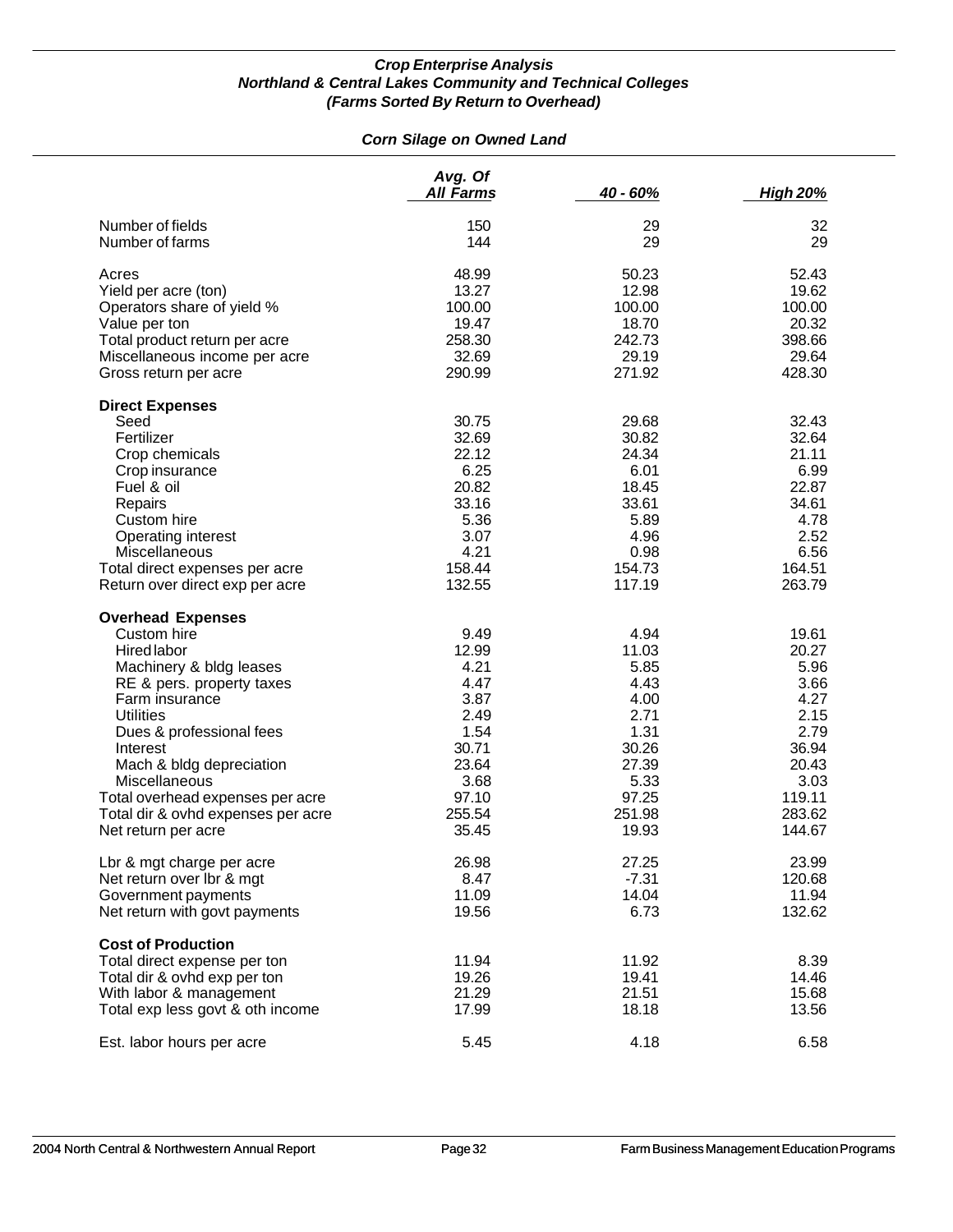#### *Corn Silage on Cash Rent*

|                                    | Avg. Of<br><b>All Farms</b> | 40 - 60% | <b>High 20%</b> |
|------------------------------------|-----------------------------|----------|-----------------|
| Number of fields                   | 113                         | 23       | 24              |
| Number of farms                    | 106                         | 21       | 22              |
| Acres                              | 66.10                       | 51.96    | 95.03           |
| Yield per acre (ton)               | 14.08                       | 11.63    | 18.94           |
| Operators share of yield %         | 100.00                      | 100.00   | 100.00          |
| Value per ton                      | 19.62                       | 18.53    | 20.96           |
| Total product return per acre      | 276.10                      | 215.46   | 396.93          |
| Miscellaneous income per acre      | 31.94                       | 41.14    | 49.30           |
| Gross return per acre              | 308.04                      | 256.61   | 446.23          |
| <b>Direct Expenses</b>             |                             |          |                 |
| Seed                               | 32.82                       | 28.22    | 38.97           |
| Fertilizer                         | 33.47                       | 32.44    | 35.39           |
| Crop chemicals                     | 24.94                       | 23.89    | 23.66           |
| Crop insurance                     | 6.94                        | 8.43     | 7.15            |
| Fuel & oil                         | 21.30                       | 19.84    | 21.95           |
| Repairs                            | 31.42                       | 25.39    | 29.40           |
| Custom hire                        | 6.63                        | 1.47     | 3.53            |
| Land rent                          | 28.60                       | 27.99    | 35.29           |
| Operating interest                 | 4.05                        | 3.42     | 4.81            |
| Miscellaneous                      | 3.63                        | 2.66     | 2.30            |
| Total direct expenses per acre     | 193.79                      | 173.76   | 202.45          |
| Return over direct exp per acre    | 114.25                      | 82.85    | 243.78          |
| <b>Overhead Expenses</b>           |                             |          |                 |
| Custom hire                        | 10.54                       | 3.17     | 17.22           |
| Hired labor                        | 14.42                       | 10.44    | 13.91           |
| Machinery & bldg leases            | 6.14                        | 7.82     | 10.12           |
| Farm insurance                     | 3.39                        | 3.69     | 3.68            |
| <b>Utilities</b>                   | 2.61                        | 2.44     | 2.45            |
| Dues & professional fees           | 0.60                        | 0.71     | 0.15            |
| Interest                           | 8.87                        | 7.36     | 8.36            |
| Mach & bldg depreciation           | 21.87                       | 20.66    | 22.96           |
| Miscellaneous                      | 2.59                        | 2.25     | 1.54            |
| Total overhead expenses per acre   | 71.02                       | 58.55    | 80.38           |
| Total dir & ovhd expenses per acre | 264.82                      | 232.31   | 282.84          |
| Net return per acre                | 43.22                       | 24.30    | 163.40          |
| Lbr & mgt charge per acre          | 28.17                       | 24.77    | 27.82           |
| Net return over Ibr & mgt          | 15.05                       | $-0.47$  | 135.58          |
| Government payments                | 11.46                       | 12.08    | 13.26           |
| Net return with govt payments      | 26.51                       | 11.61    | 148.84          |
| <b>Cost of Production</b>          |                             |          |                 |
| Total direct expense per ton       | 13.77                       | 14.95    | 10.69           |
| Total dir & ovhd exp per ton       | 18.81                       | 19.98    | 14.94           |
| With labor & management            | 20.82                       | 22.11    | 16.41           |
| Total exp less govt & oth income   | 17.73                       | 17.53    | 13.10           |
| Est. labor hours per acre          | 6.22                        | 4.17     | 6.78            |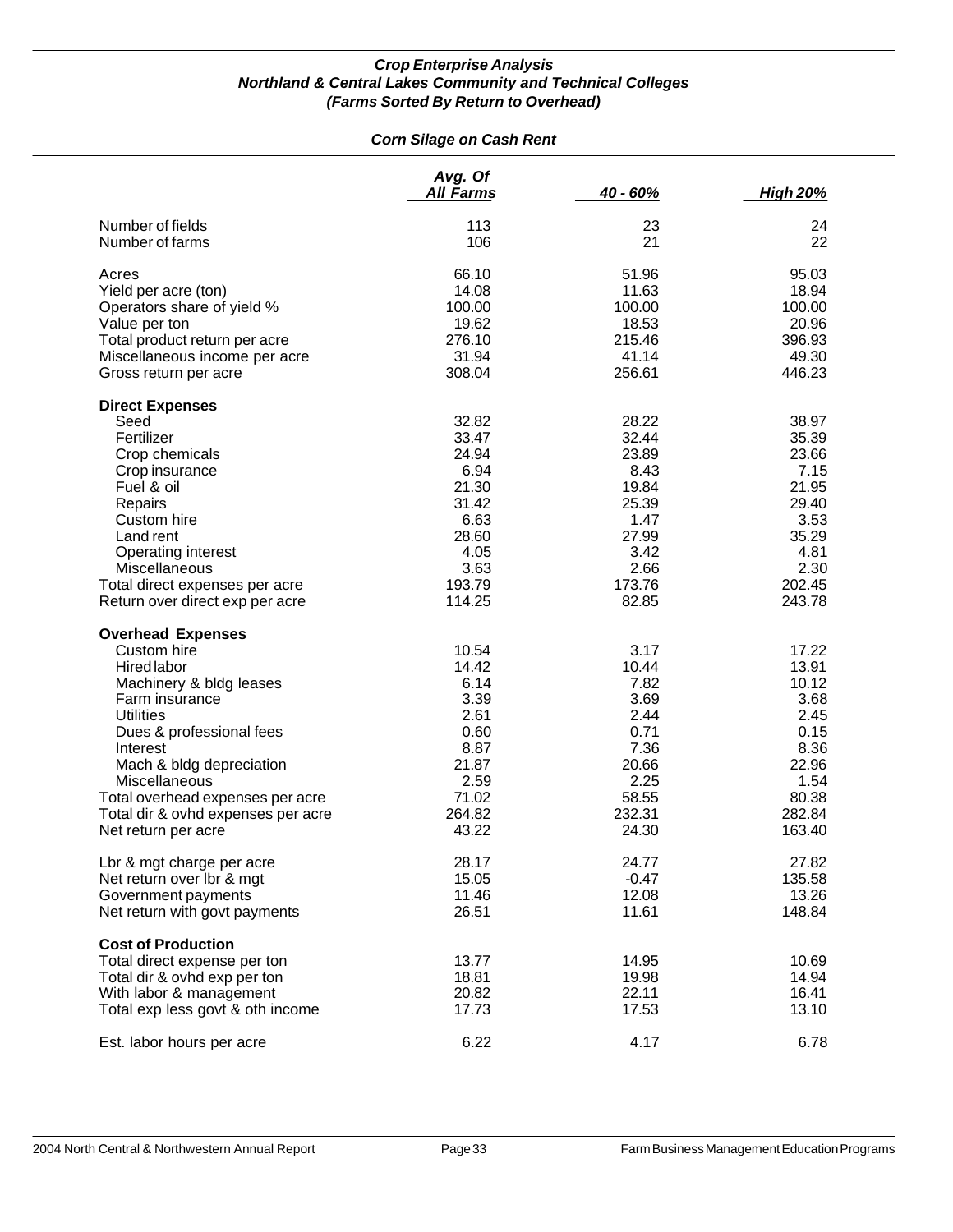#### *Hay, Alfalfa on Owned Land*

|                                    | Avg. Of<br><b>All Farms</b> | 40 - 60% | <b>High 20%</b> |
|------------------------------------|-----------------------------|----------|-----------------|
| Number of fields                   | 113                         | 21       | 21              |
| Number of farms                    | 102                         | 21       | 21              |
| Acres                              | 53.88                       | 85.31    | 49.99           |
| Yield per acre (ton)               | 3.52                        | 3.20     | 4.85            |
| Operators share of yield %         | 100.00                      | 100.00   | 100.00          |
| Value per ton                      | 74.49                       | 78.27    | 88.29           |
| Total product return per acre      | 262.38                      | 250.82   | 427.84          |
| Miscellaneous income per acre      | 4.52                        | 8.69     |                 |
| Gross return per acre              | 266.90                      | 259.50   | 427.84          |
| <b>Direct Expenses</b>             |                             |          |                 |
| Fertilizer                         | 17.86                       | 13.93    | 10.76           |
| Crop chemicals                     | 1.50                        | 2.32     | 4.21            |
| Crop insurance                     | 2.15                        | 3.51     | 0.59            |
| Fuel & oil                         | 20.09                       | 17.10    | 23.11           |
| Repairs                            | 30.90                       | 29.91    | 32.94           |
| Custom hire                        | 3.95                        | 4.08     | 3.78            |
| Operating interest                 | 2.99                        | 3.08     | 1.14            |
| Miscellaneous                      | 4.02                        | 3.06     | 5.82            |
| Total direct expenses per acre     | 83.46                       | 76.98    | 82.35           |
| Return over direct exp per acre    | 183.44                      | 182.52   | 345.48          |
| <b>Overhead Expenses</b>           |                             |          |                 |
| Custom hire                        | 5.47                        | 3.17     | 7.65            |
| <b>Hired labor</b>                 | 9.33                        | 5.68     | 15.48           |
| Machinery & bldg leases            | 4.98                        | 7.54     | 6.58            |
| RE & pers. property taxes          | 5.56                        | 5.86     | 4.17            |
| Farm insurance                     | 4.18                        | 4.91     | 2.83            |
| <b>Utilities</b>                   | 3.08                        | 3.04     | 2.61            |
| Dues & professional fees           | 1.41                        | 0.80     | 0.71            |
| Interest                           | 28.39                       | 24.65    | 34.07           |
| Mach & bldg depreciation           | 23.82                       | 21.23    | 27.77           |
| Miscellaneous                      | 3.27                        | 3.06     | 2.25            |
| Total overhead expenses per acre   | 89.49                       | 79.95    | 104.12          |
| Total dir & ovhd expenses per acre | 172.95                      | 156.93   | 186.47          |
| Net return per acre                | 93.95                       | 102.57   | 241.37          |
| Lbr & mgt charge per acre          | 27.87                       | 25.90    | 26.44           |
| Net return over Ibr & mgt          | 66.08                       | 76.67    | 214.93          |
| Government payments                | 12.19                       | 13.30    | 11.94           |
| Net return with govt payments      | 78.27                       | 89.97    | 226.87          |
| <b>Cost of Production</b>          |                             |          |                 |
| Total direct expense per ton       | 23.69                       | 24.02    | 17.00           |
| Total dir & ovhd exp per ton       | 49.10                       | 48.97    | 38.48           |
| With labor & management            | 57.01                       | 57.06    | 43.94           |
| Total exp less govt & oth income   | 52.27                       | 50.19    | 41.47           |
| Est. labor hours per acre          | 4.71                        | 3.68     | 6.47            |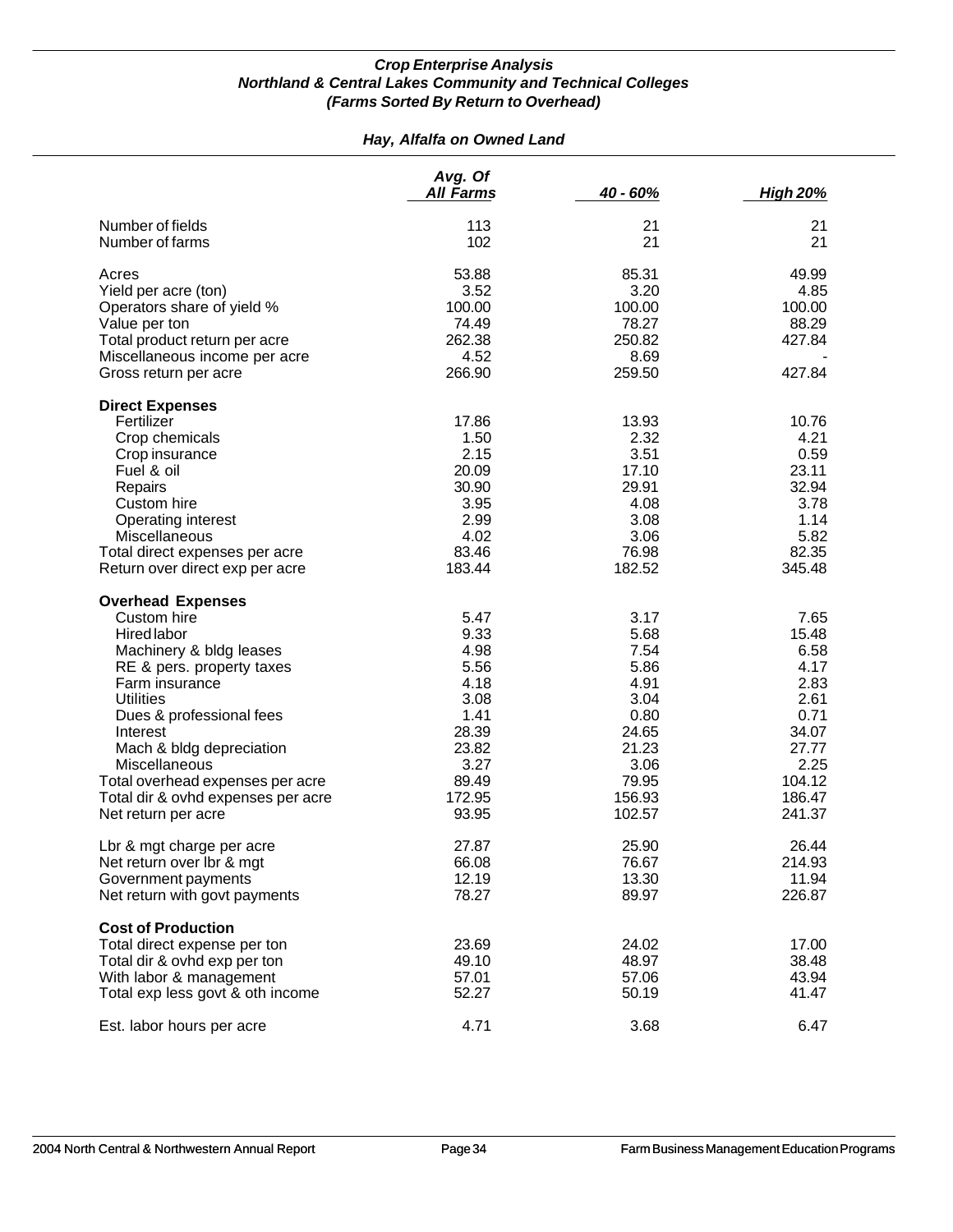#### *Hay, Alfalfa on Cash Rent*

|                                    | Avg. Of<br><b>All Farms</b> | 40 - 60% | <b>High 20%</b> |
|------------------------------------|-----------------------------|----------|-----------------|
| Number of fields                   | 101                         | 19       | 19              |
| Number of farms                    | 93                          | 18       | 19              |
| Acres                              | 61.94                       | 59.15    | 51.10           |
| Yield per acre (ton)               | 3.27                        | 3.09     | 4.49            |
| Operators share of yield %         | 100.00                      | 100.00   | 100.00          |
| Value per ton                      | 69.78                       | 75.76    | 87.07           |
| Total product return per acre      | 228.48                      | 234.47   | 390.80          |
| Miscellaneous income per acre      | 2.09                        | 8.84     |                 |
| Gross return per acre              | 230.58                      | 243.31   | 390.80          |
| <b>Direct Expenses</b>             |                             |          |                 |
| Fertilizer                         | 13.96                       | 10.68    | 10.53           |
| Crop chemicals                     | 1.56                        | 1.98     | 3.93            |
| Crop insurance                     | 1.38                        | 2.94     | 2.31            |
| Fuel & oil                         | 16.72                       | 15.18    | 19.47           |
| Repairs                            | 27.71                       | 27.08    | 26.98           |
| Custom hire                        | 6.66                        | 1.55     | 7.52            |
| Land rent                          | 31.64                       | 39.38    | 32.88           |
| Operating interest                 | 3.70                        | 4.20     | 2.46            |
| Miscellaneous                      | 2.03                        | 2.01     | 4.97            |
| Total direct expenses per acre     | 105.35                      | 105.00   | 111.06          |
| Return over direct exp per acre    | 125.22                      | 138.31   | 279.74          |
| <b>Overhead Expenses</b>           |                             |          |                 |
| Custom hire                        | 5.33                        | 3.45     | 9.35            |
| Hired labor                        | 7.02                        | 5.54     | 14.54           |
| Machinery & bldg leases            | 4.60                        | 1.83     | 8.81            |
| Farm insurance                     | 3.97                        | 5.92     | 3.19            |
| <b>Utilities</b>                   | 2.96                        | 2.69     | 2.01            |
| Dues & professional fees           | 1.17                        | 0.85     | 0.28            |
| Interest                           | 7.35                        | 8.30     | 10.56           |
| Mach & bldg depreciation           | 20.99                       | 22.24    | 26.65           |
| Miscellaneous                      | 2.55                        | 4.37     | 1.52            |
| Total overhead expenses per acre   | 55.94                       | 55.19    | 76.91           |
| Total dir & ovhd expenses per acre | 161.30                      | 160.19   | 187.97          |
| Net return per acre                | 69.28                       | 83.12    | 202.84          |
| Lbr & mgt charge per acre          | 24.88                       | 29.07    | 26.02           |
| Net return over Ibr & mgt          | 44.40                       | 54.05    | 176.81          |
| Government payments                | 12.13                       | 16.25    | 12.52           |
| Net return with govt payments      | 56.53                       | 70.30    | 189.33          |
| <b>Cost of Production</b>          |                             |          |                 |
| Total direct expense per ton       | 32.18                       | 33.93    | 24.74           |
| Total dir & ovhd exp per ton       | 49.26                       | 51.76    | 41.88           |
| With labor & management            | 56.86                       | 61.15    | 47.67           |
| Total exp less govt & oth income   | 52.52                       | 53.05    | 44.89           |
| Est. labor hours per acre          | 4.04                        | 3.59     | 6.10            |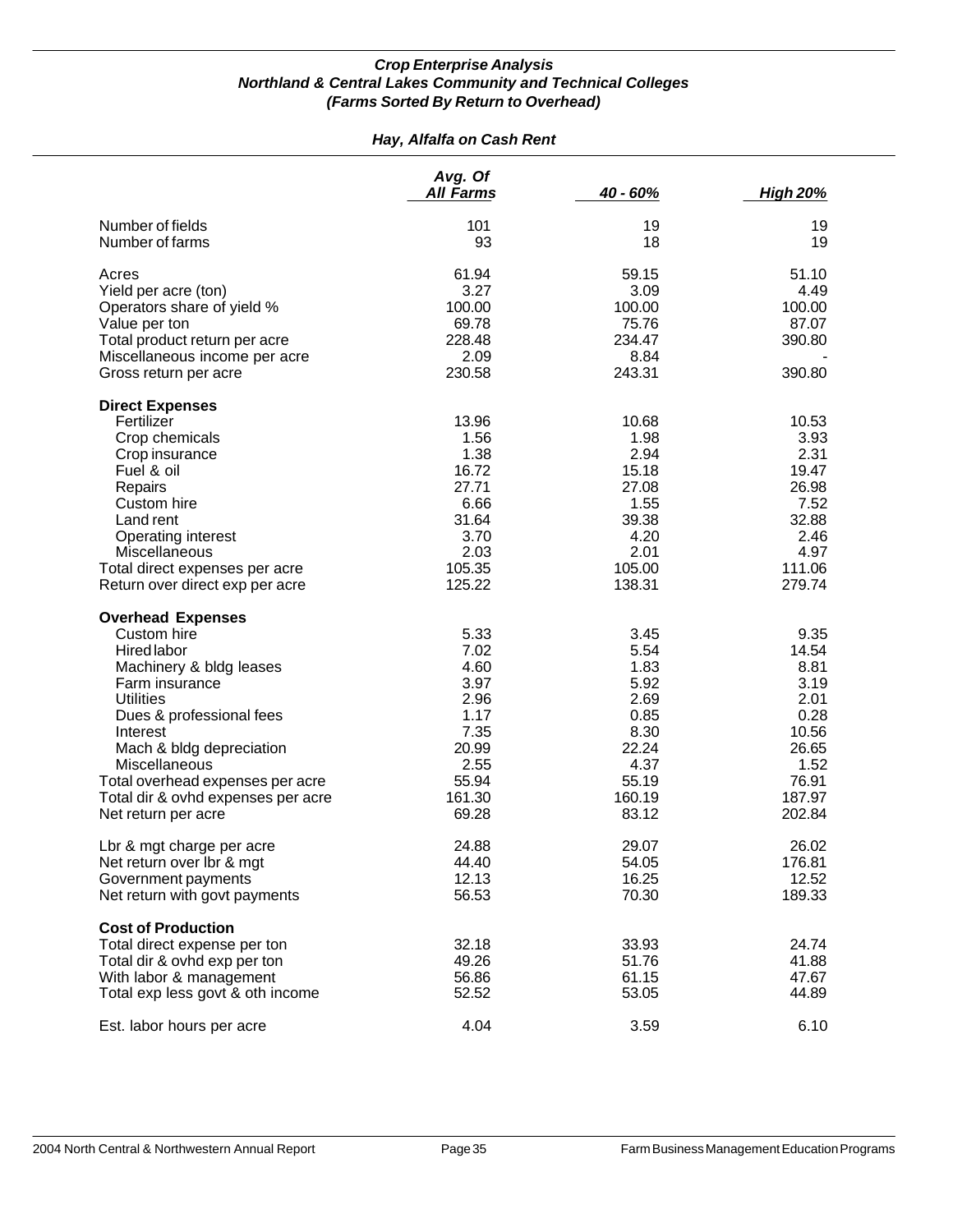#### *Hay, Mixed on Owned Land*

|                                    | Avg. Of<br><b>All Farms</b> | 40 - 60% | <b>High 20%</b> |
|------------------------------------|-----------------------------|----------|-----------------|
| Number of fields                   | 74                          | 13       | 14              |
| Number of farms                    | 66                          | 13       | 14              |
| Acres                              | 95.41                       | 86.66    | 72.41           |
| Yield per acre (ton)               | 2.28                        | 2.36     | 3.20            |
| Operators share of yield %         | 100.00                      | 100.00   | 100.00          |
| Value per ton                      | 51.17                       | 46.61    | 62.94           |
| Total product return per acre      | 116.41                      | 109.90   | 201.25          |
| Miscellaneous income per acre      | 2.33                        | 2.86     | 9.35            |
| Gross return per acre              | 118.74                      | 112.76   | 210.60          |
| <b>Direct Expenses</b>             |                             |          |                 |
| Seed                               | 0.24                        | 0.82     | 0.60            |
| Fertilizer                         | 17.61                       | 14.85    | 17.55           |
| Crop insurance                     | 0.97                        | 1.27     | 0.83            |
| Fuel & oil                         | 11.33                       | 8.17     | 13.30           |
| Repairs                            | 19.03                       | 17.44    | 19.73           |
| Custom hire                        | 0.76                        | 0.56     | 1.48            |
| Operating interest                 | 2.22                        | 2.65     | 1.80            |
| Miscellaneous                      | 4.08                        | 2.95     | 4.65            |
| Total direct expenses per acre     | 56.23                       | 48.72    | 59.94           |
| Return over direct exp per acre    | 62.51                       | 64.04    | 150.66          |
| <b>Overhead Expenses</b>           |                             |          |                 |
| Custom hire                        | 3.32                        | 1.87     | 5.80            |
| <b>Hired labor</b>                 | 4.29                        | 1.68     | 8.13            |
| Machinery & bldg leases            | 0.53                        | 0.36     | 0.86            |
| RE & pers. property taxes          | 4.60                        | 5.36     | 6.56            |
| Farm insurance                     | 2.31                        | 1.39     | 2.66            |
| <b>Utilities</b>                   | 1.72                        | 1.88     | 2.57            |
| Interest                           | 11.28                       | 9.18     | 24.24           |
| Mach & bldg depreciation           | 16.43                       | 15.43    | 29.36           |
| <b>Miscellaneous</b>               | 3.40                        | 2.38     | 3.70            |
| Total overhead expenses per acre   | 47.88                       | 39.52    | 83.88           |
| Total dir & ovhd expenses per acre | 104.11                      | 88.24    | 143.83          |
| Net return per acre                | 14.63                       | 24.52    | 66.77           |
| Lbr & mgt charge per acre          | 20.21                       | 21.40    | 25.49           |
| Net return over lbr & mgt          | $-5.58$                     | 3.13     | 41.28           |
| Government payments                | 5.55                        | 6.30     | 9.05            |
| Net return with govt payments      | $-0.03$                     | 9.43     | 50.33           |
| <b>Cost of Production</b>          |                             |          |                 |
| Total direct expense per ton       | 24.72                       | 20.66    | 18.75           |
| Total dir & ovhd exp per ton       | 45.76                       | 37.42    | 44.98           |
| With labor & management            | 54.64                       | 46.50    | 52.95           |
| Total exp less govt & oth income   | 51.18                       | 42.62    | 47.20           |
| Est. labor hours per acre          | 2.92                        | 2.71     | 3.76            |
|                                    |                             |          |                 |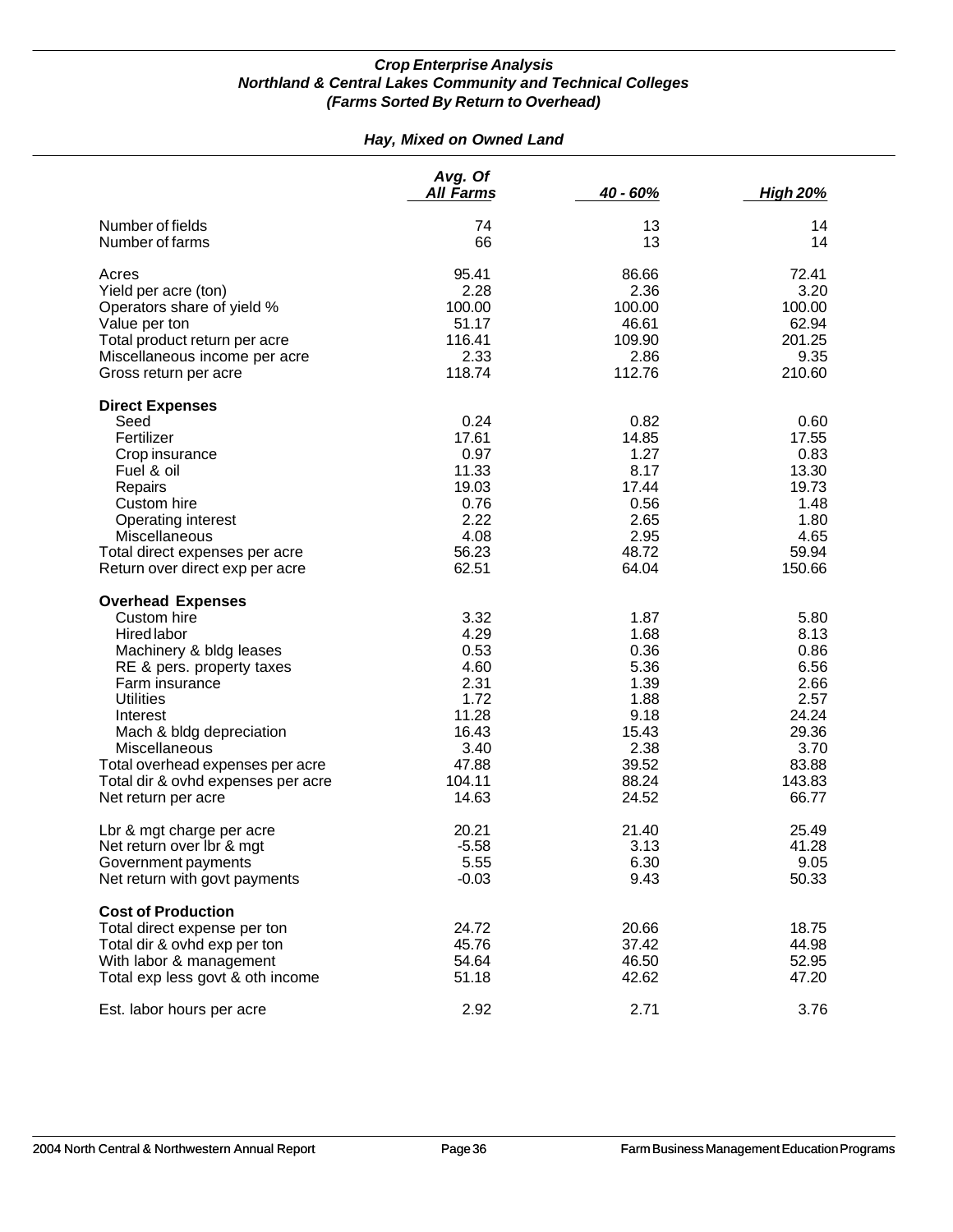#### *Hay, Mixed on Cash Rent*

|                                    | Avg. Of<br><b>All Farms</b> | 40 - 60% | <b>High 20%</b> |
|------------------------------------|-----------------------------|----------|-----------------|
| Number of fields                   | 60                          | 11       | 12              |
| Number of farms                    | 56                          | 11       | 12              |
| Acres                              | 103.17                      | 118.65   | 150.12          |
| Yield per acre (ton)               | 2.24                        | 2.18     | 2.81            |
| Operators share of yield %         | 100.00                      | 100.00   | 100.00          |
| Value per ton                      | 58.91                       | 52.69    | 68.46           |
| Total product return per acre      | 132.24                      | 114.64   | 192.59          |
| Miscellaneous income per acre      | 1.53                        | 0.27     | 3.24            |
| Gross return per acre              | 133.78                      | 114.91   | 195.83          |
| <b>Direct Expenses</b>             |                             |          |                 |
| Seed                               | 0.91                        | 2.15     | 0.32            |
| Fertilizer                         | 14.08                       | 11.49    | 12.17           |
| Crop insurance                     | 1.04                        | 1.34     | 1.10            |
| Fuel & oil                         | 11.38                       | 10.31    | 12.70           |
| Repairs                            | 18.94                       | 18.04    | 24.10           |
| Custom hire                        | 1.91                        | 0.13     | 0.37            |
| Land rent                          | 14.81                       | 17.74    | 12.59           |
| Machinery & bldg leases            | 0.61                        |          | 1.87            |
| Operating interest                 | 1.89                        | 2.74     | 0.99            |
| Miscellaneous                      | 2.46                        | 2.25     | 1.15            |
| Total direct expenses per acre     | 68.03                       | 66.19    | 67.34           |
| Return over direct exp per acre    | 65.74                       | 48.72    | 128.49          |
| <b>Overhead Expenses</b>           |                             |          |                 |
| Custom hire                        | 2.63                        | 2.51     | 4.83            |
| Hired labor                        | 5.61                        | 5.77     | 11.21           |
| Machinery & bldg leases            | 0.92                        | 1.11     | 1.76            |
| Farm insurance                     | 2.07                        | 2.34     | 2.15            |
| <b>Utilities</b>                   | 1.62                        | 1.70     | 1.91            |
| Interest                           | 3.97                        | 2.53     | 5.18            |
| Mach & bldg depreciation           | 14.33                       | 10.87    | 15.34           |
| Miscellaneous                      | 2.94                        | 2.79     | 2.56            |
| Total overhead expenses per acre   | 34.07                       | 29.62    | 44.94           |
| Total dir & ovhd expenses per acre | 102.10                      | 95.81    | 112.28          |
| Net return per acre                | 31.67                       | 19.10    | 83.55           |
| Lbr & mgt charge per acre          | 19.50                       | 21.12    | 17.99           |
| Net return over Ibr & mgt          | 12.17                       | $-2.02$  | 65.56           |
| Government payments                | 7.07                        | 9.06     | 7.98            |
| Net return with govt payments      | 19.24                       | 7.04     | 73.54           |
| <b>Cost of Production</b>          |                             |          |                 |
| Total direct expense per ton       | 30.31                       | 30.42    | 23.94           |
| Total dir & ovhd exp per ton       | 45.48                       | 44.04    | 39.91           |
| With labor & management            | 54.17                       | 53.74    | 46.31           |
| Total exp less govt & oth income   | 50.34                       | 49.46    | 42.32           |
| Est. labor hours per acre          | 3.33                        | 3.27     | 4.04            |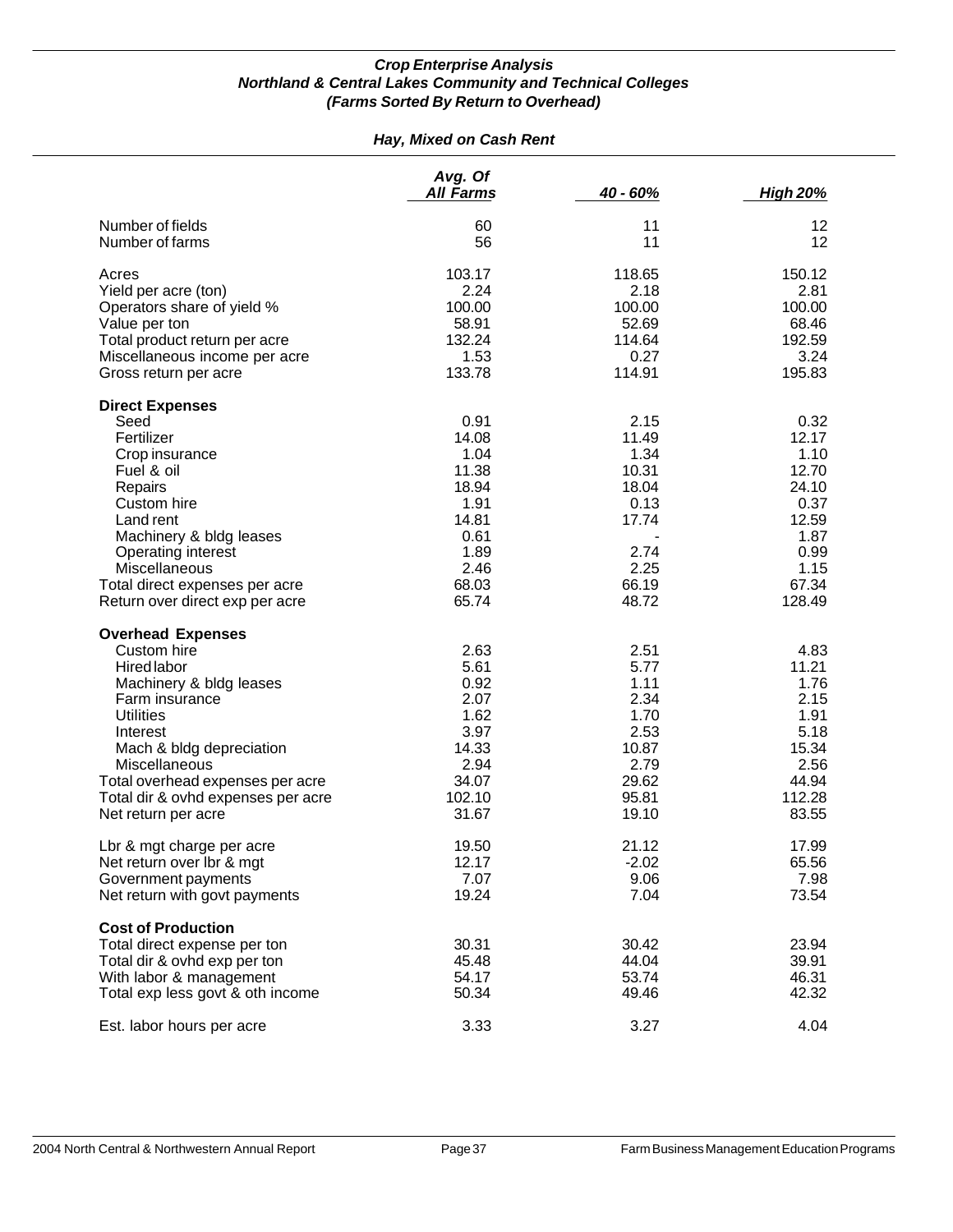#### *Hay, Grass on Owned Land*

|                                    | Avg. Of<br><b>All Farms</b> | 40 - 60% | <b>High 20%</b> |
|------------------------------------|-----------------------------|----------|-----------------|
| Number of fields                   | 51                          | 9        | 11              |
| Number of farms                    | 48                          | 9        | 10              |
| Acres                              | 24.04                       | 34.22    | 13.42           |
| Yield per acre (ton)               | 2.06                        | 1.92     | 3.05            |
| Operators share of yield %         | 100.00                      | 100.00   | 100.00          |
| Value per ton                      | 47.03                       | 46.32    | 53.72           |
| Total product return per acre      | 96.71                       | 89.09    | 163.91          |
| Miscellaneous income per acre      |                             |          |                 |
| Gross return per acre              | 96.71                       | 89.09    | 163.91          |
| <b>Direct Expenses</b>             |                             |          |                 |
| Fertilizer                         | 4.45                        | 3.53     | 2.47            |
| Fuel & oil                         | 10.07                       | 10.18    | 11.09           |
| Repairs                            | 17.09                       | 18.50    | 21.59           |
| Custom hire                        | 3.48                        | 5.29     | 2.61            |
| Operating interest                 | 1.00                        | 0.85     | 1.76            |
| Miscellaneous                      | 1.79                        | 1.26     | 0.45            |
| Total direct expenses per acre     | 37.88                       | 39.61    | 39.96           |
| Return over direct exp per acre    | 58.83                       | 49.48    | 123.95          |
| <b>Overhead Expenses</b>           |                             |          |                 |
| Custom hire                        | 2.09                        | 0.48     | 4.01            |
| <b>Hired labor</b>                 | 6.03                        | 4.88     | 3.27            |
| Machinery & bldg leases            | 1.50                        | 1.05     | 3.78            |
| RE & pers. property taxes          | 4.52                        | 5.93     | 4.24            |
| Farm insurance                     | 2.05                        | 1.19     | 2.05            |
| <b>Utilities</b>                   | 1.01                        | 0.79     | 1.18            |
| Interest                           | 14.89                       | 12.29    | 38.50           |
| Mach & bldg depreciation           | 12.80                       | 12.66    | 12.43           |
| Miscellaneous                      | 1.34                        | 2.12     | 1.21            |
| Total overhead expenses per acre   | 46.23                       | 41.40    | 70.68           |
| Total dir & ovhd expenses per acre | 84.11                       | 81.01    | 110.64          |
| Net return per acre                | 12.60                       | 8.08     | 53.27           |
| Lbr & mgt charge per acre          | 14.47                       | 16.66    | 20.09           |
| Net return over Ibr & mgt          | $-1.87$                     | $-8.58$  | 33.18           |
| Government payments                | 4.81                        | 5.01     | 9.21            |
| Net return with govt payments      | 2.94                        | $-3.57$  | 42.39           |
| <b>Cost of Production</b>          |                             |          |                 |
| Total direct expense per ton       | 18.42                       | 20.59    | 13.10           |
| Total dir & ovhd exp per ton       | 40.90                       | 42.11    | 36.26           |
| With labor & management            | 47.94                       | 50.78    | 42.85           |
| Total exp less govt & oth income   | 45.60                       | 48.17    | 39.83           |
| Est. labor hours per acre          | 3.09                        | 3.71     | 3.94            |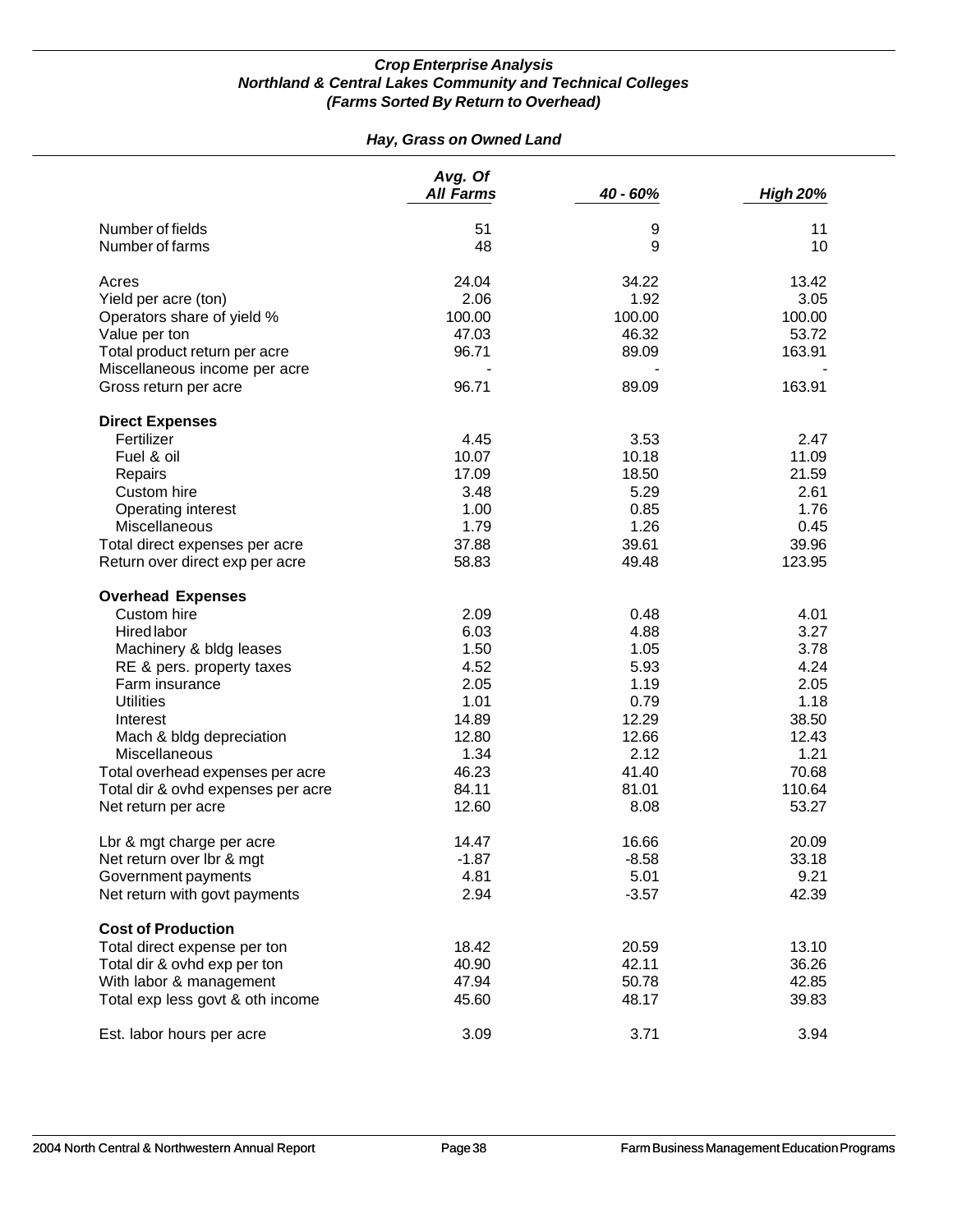#### *Hay, Grass on Cash Rent*

|                                                                   | Avg. Of<br>All Farms | 40 - 60%       | <b>High 20%</b> |
|-------------------------------------------------------------------|----------------------|----------------|-----------------|
| Number of fields                                                  | 59                   | 11             | 12              |
| Number of farms                                                   | 51                   | 10             | 11              |
| Acres                                                             | 71.00                | 92.82          | 122.50          |
| Yield per acre (ton)                                              | 1.54                 | 1.36           | 2.08            |
| Operators share of yield %                                        | 100.00               | 100.00         | 100.00          |
| Value per ton                                                     | 50.39                | 45.47          | 53.53           |
| Total product return per acre                                     | 77.47                | 61.67          | 111.38          |
| Miscellaneous income per acre                                     |                      |                |                 |
| Gross return per acre                                             | 77.47                | 61.67          | 111.38          |
| <b>Direct Expenses</b>                                            |                      |                |                 |
| Seed                                                              | 1.85                 |                | 4.85            |
| Fertilizer                                                        | 6.69                 | 1.96           | 10.05           |
| Fuel & oil                                                        | 7.73                 | 7.10           | 7.68            |
| Repairs                                                           | 13.69                | 13.52          | 9.89            |
| Custom hire                                                       | 0.80                 | 0.15           | 0.32            |
| Land rent                                                         | 12.82                | 13.70          | 12.40           |
| Machinery & bldg leases                                           | 0.92                 | 3.79           |                 |
| Operating interest                                                | 1.24                 | 0.53           | 2.22            |
| <b>Miscellaneous</b>                                              | 2.00                 | 2.33           | 1.94            |
|                                                                   | 47.72                |                |                 |
| Total direct expenses per acre<br>Return over direct exp per acre | 29.75                | 43.07<br>18.60 | 49.36<br>62.02  |
| <b>Overhead Expenses</b>                                          |                      |                |                 |
| Custom hire                                                       | 1.90                 | 1.34           | 3.36            |
|                                                                   | 2.14                 | 1.92           | 1.47            |
| <b>Hired labor</b>                                                |                      |                |                 |
| Machinery & bldg leases                                           | 0.96                 | 1.16           | 1.03            |
| Farm insurance                                                    | 1.33                 | 1.62           | 0.69            |
| <b>Utilities</b>                                                  | 0.78                 | 0.73           | 0.55            |
| Interest                                                          | 3.13                 | 2.98           | 2.93            |
| Mach & bldg depreciation                                          | 8.37                 | 7.30           | 6.73            |
| Miscellaneous                                                     | 1.69                 | 0.75           | 2.24            |
| Total overhead expenses per acre                                  | 20.29                | 17.80          | 19.00           |
| Total dir & ovhd expenses per acre                                | 68.02                | 60.87          | 68.36           |
| Net return per acre                                               | 9.45                 | 0.80           | 43.02           |
| Lbr & mgt charge per acre                                         | 10.27                | 6.98           | 7.86            |
| Net return over Ibr & mgt                                         | $-0.81$              | $-6.18$        | 35.16           |
| Government payments                                               | 2.31                 | 0.59           | 2.34            |
| Net return with govt payments                                     | 1.50                 | $-5.59$        | 37.50           |
| <b>Cost of Production</b>                                         |                      |                |                 |
| Total direct expense per ton                                      | 31.04                | 31.76          | 23.72           |
| Total dir & ovhd exp per ton                                      | 44.24                | 44.88          | 32.86           |
| With labor & management                                           | 50.92                | 50.03          | 36.63           |
| Total exp less govt & oth income                                  | 49.42                | 49.59          | 35.51           |
| Est. labor hours per acre                                         | 2.04                 | 1.63           | 1.60            |
|                                                                   |                      |                |                 |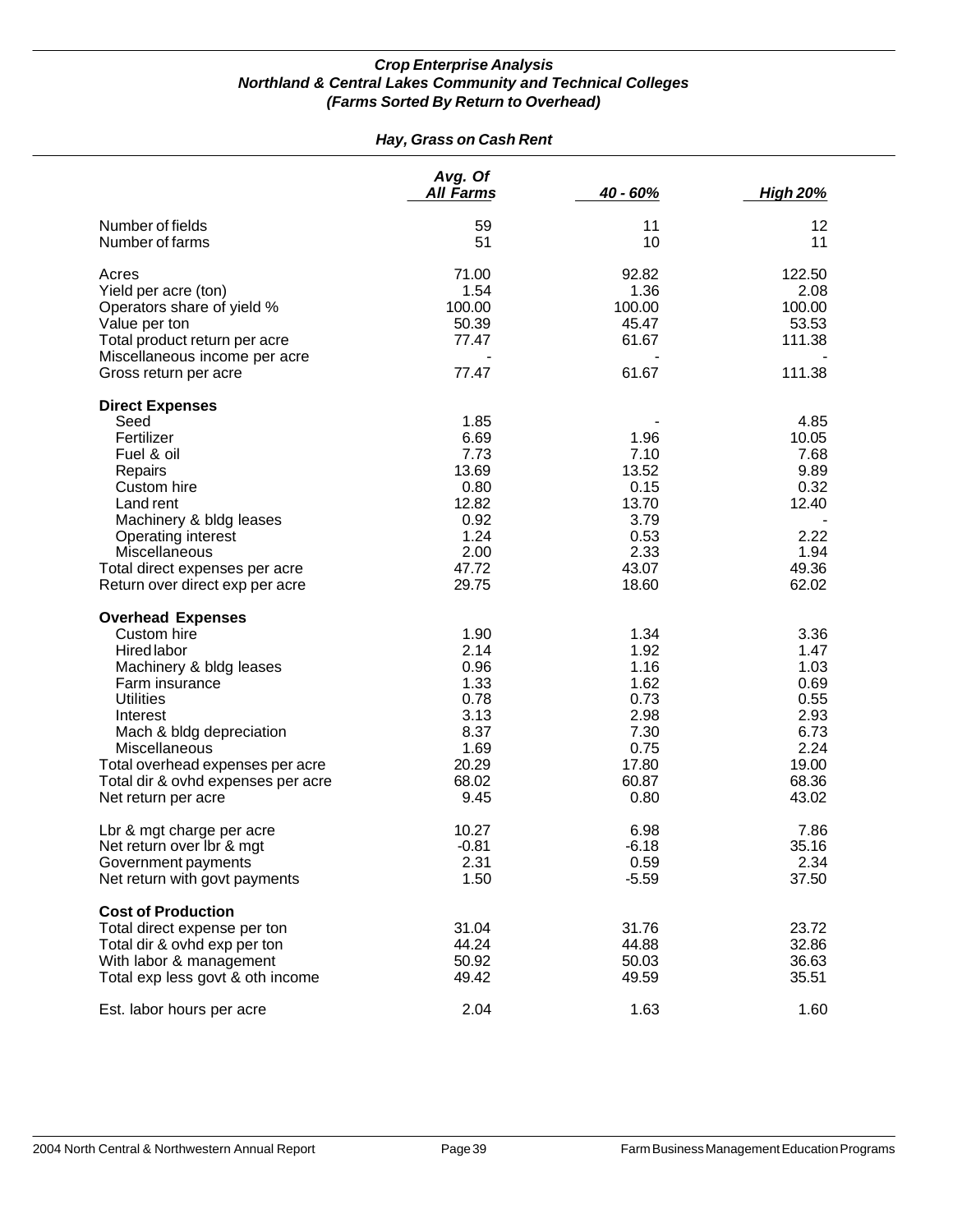#### *Wheat, Spring on Owned Land*

|                                                                                                                                                                                                                                                                                                                                                   | Avg. Of<br><u>All Farms</u>                                                                                  | $40 - 60%$                                                                                                 | <u>High 20%</u>                                                                                             |
|---------------------------------------------------------------------------------------------------------------------------------------------------------------------------------------------------------------------------------------------------------------------------------------------------------------------------------------------------|--------------------------------------------------------------------------------------------------------------|------------------------------------------------------------------------------------------------------------|-------------------------------------------------------------------------------------------------------------|
| Number of fields<br>Number of farms                                                                                                                                                                                                                                                                                                               | 119<br>84                                                                                                    | 28<br>17                                                                                                   | 17<br>17                                                                                                    |
| Acres<br>Yield per acre (bu.)<br>Operators share of yield %<br>Value per bu.<br>Total product return per acre<br>Miscellaneous income per acre<br>Gross return per acre                                                                                                                                                                           | 177.19<br>46.57<br>100.00<br>3.40<br>158.50<br>17.67<br>176.17                                               | 122.85<br>50.43<br>100.00<br>3.39<br>171.09<br>22.54<br>193.63                                             | 169.01<br>66.26<br>100.00<br>3.69<br>244.55<br>11.10<br>255.65                                              |
| <b>Direct Expenses</b><br>Seed<br>Fertilizer<br>Crop chemicals<br>Crop insurance<br>Drying fuel<br>Fuel & oil<br>Repairs<br>Custom hire<br>Marketing<br>Operating interest<br>Miscellaneous<br>Total direct expenses per acre<br>Return over direct exp per acre                                                                                  | 10.73<br>35.10<br>20.29<br>10.36<br>1.54<br>9.66<br>14.11<br>2.71<br>0.08<br>2.90<br>0.45<br>107.93<br>68.24 | 10.36<br>34.31<br>20.47<br>10.62<br>2.49<br>8.91<br>14.01<br>1.52<br>1.73<br>0.21<br>104.64<br>88.99       | 12.18<br>33.60<br>16.07<br>9.89<br>0.87<br>7.50<br>14.25<br>1.37<br>0.61<br>2.38<br>0.73<br>99.45<br>156.20 |
| <b>Overhead Expenses</b><br>Custom hire<br><b>Hired labor</b><br>Machinery & bldg leases<br>RE & pers. property taxes<br>Farm insurance<br><b>Utilities</b><br>Dues & professional fees<br>Interest<br>Mach & bldg depreciation<br>Miscellaneous<br>Total overhead expenses per acre<br>Total dir & ovhd expenses per acre<br>Net return per acre | 2.69<br>4.12<br>1.66<br>4.71<br>3.38<br>2.41<br>1.29<br>15.63<br>13.15<br>1.21<br>50.26<br>158.19<br>17.97   | 1.39<br>3.13<br>1.96<br>4.33<br>2.51<br>1.77<br>1.34<br>14.38<br>15.39<br>1.35<br>47.54<br>152.18<br>41.45 | 0.89<br>4.05<br>1.16<br>7.02<br>3.43<br>2.35<br>1.19<br>21.79<br>13.20<br>1.84<br>56.91<br>156.36<br>99.29  |
| Lbr & mgt charge per acre<br>Net return over Ibr & mgt<br>Government payments<br>Net return with govt payments                                                                                                                                                                                                                                    | 16.94<br>1.03<br>13.27<br>14.31                                                                              | 18.10<br>23.36<br>12.84<br>36.20                                                                           | 15.18<br>84.11<br>15.21<br>99.31                                                                            |
| <b>Cost of Production</b><br>Total direct expense per bu.<br>Total dir & ovhd exp per bu.<br>With labor & management<br>Total exp less govt & oth income                                                                                                                                                                                          | 2.32<br>3.40<br>3.76<br>3.10                                                                                 | 2.07<br>3.02<br>3.38<br>2.67                                                                               | 1.50<br>2.36<br>2.59<br>2.19                                                                                |
| Est. labor hours per acre                                                                                                                                                                                                                                                                                                                         | 1.67                                                                                                         | 1.65                                                                                                       | 1.48                                                                                                        |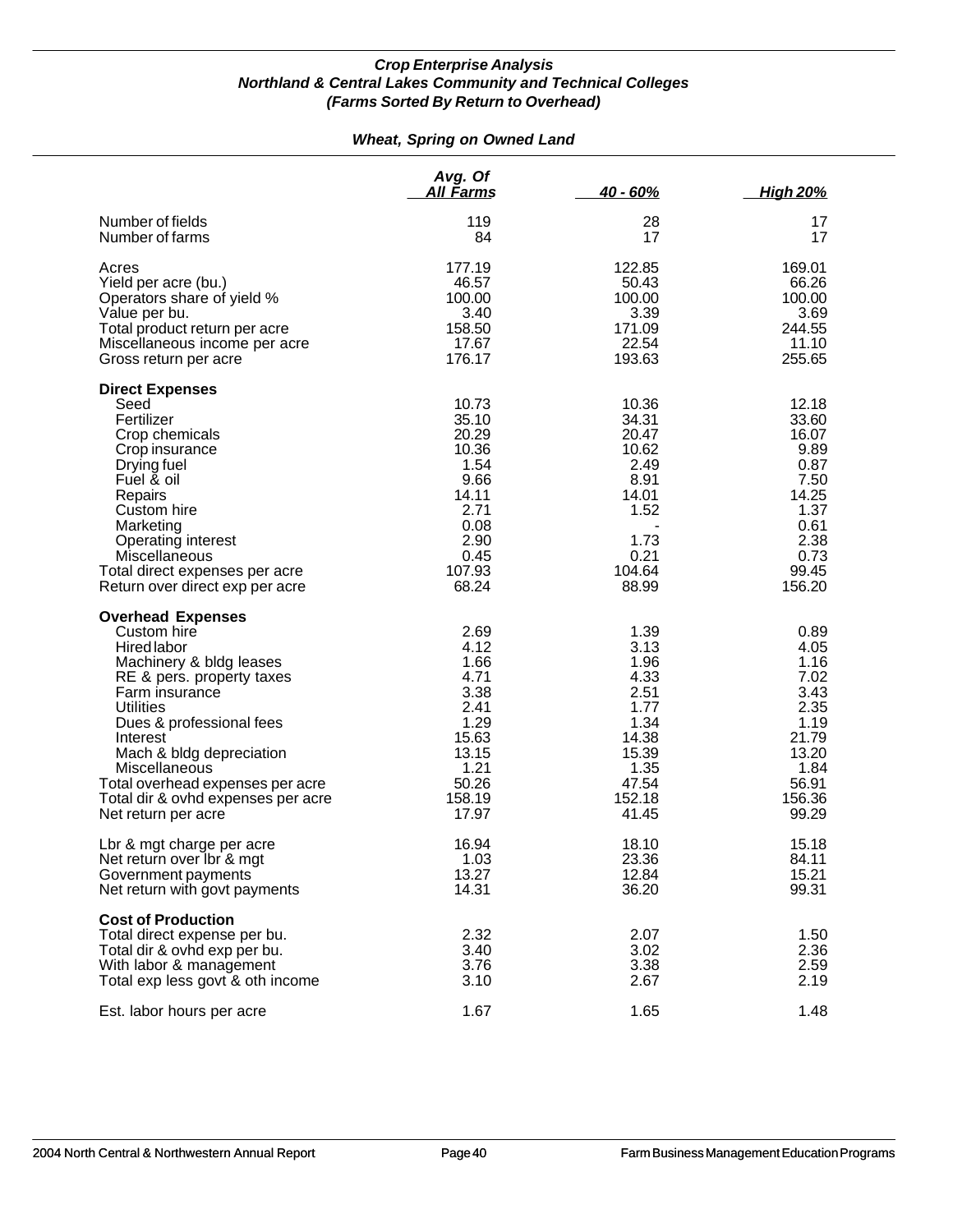#### *Wheat, Spring on Cash Rent*

|                                                                                                                                                                                                                                                                                                               | Avg. Of<br>All Farms                                                                                                  | $40 - 60%$                                                                                                            | <u>High 20%</u>                                                                                                       |
|---------------------------------------------------------------------------------------------------------------------------------------------------------------------------------------------------------------------------------------------------------------------------------------------------------------|-----------------------------------------------------------------------------------------------------------------------|-----------------------------------------------------------------------------------------------------------------------|-----------------------------------------------------------------------------------------------------------------------|
| Number of fields<br>Number of farms                                                                                                                                                                                                                                                                           | 154<br>101                                                                                                            | 37<br>20                                                                                                              | 24<br>21                                                                                                              |
| Acres<br>Yield per acre (bu.)<br>Operators share of yield %<br>Value per bu.<br>Total product return per acre<br>Miscellaneous income per acre<br>Gross return per acre                                                                                                                                       | 247.44<br>53.24<br>100.00<br>3.43<br>182.35<br>9.75<br>192.10                                                         | 219.53<br>59.88<br>100.00<br>3.45<br>206.75<br>5.69<br>212.44                                                         | 292.60<br>61.71<br>100.00<br>3.81<br>234.98<br>8.17<br>243.15                                                         |
| <b>Direct Expenses</b><br>Seed<br>Fertilizer<br>Crop chemicals<br>Crop insurance<br>Drying fuel<br>Fuel & oil<br>Repairs<br>Custom hire<br>Land rent<br>Machinery & bldg leases<br>Operating interest<br>Miscellaneous<br>Total direct expenses per acre<br>Return over direct exp per acre                   | 11.63<br>34.69<br>21.18<br>10.28<br>1.59<br>9.27<br>12.90<br>2.62<br>38.21<br>0.26<br>2.61<br>0.96<br>146.20<br>45.90 | 13.27<br>36.48<br>22.24<br>10.77<br>2.02<br>9.76<br>11.85<br>0.30<br>46.60<br>0.24<br>2.02<br>1.12<br>156.67<br>55.76 | 12.93<br>30.96<br>14.81<br>9.66<br>1.91<br>7.44<br>13.80<br>1.63<br>42.92<br>0.54<br>1.52<br>1.84<br>139.96<br>103.19 |
| <b>Overhead Expenses</b><br>Custom hire<br>Hired labor<br>Machinery & bldg leases<br>Farm insurance<br><b>Utilities</b><br>Dues & professional fees<br>Interest<br>Mach & bldg depreciation<br>Miscellaneous<br>Total overhead expenses per acre<br>Total dir & ovhd expenses per acre<br>Net return per acre | 1.89<br>4.30<br>2.00<br>2.86<br>1.96<br>1.20<br>2.40<br>10.47<br>1.35<br>28.43<br>174.63<br>17.47                     | 0.63<br>3.11<br>3.11<br>2.13<br>1.37<br>1.51<br>1.60<br>9.67<br>1.10<br>24.22<br>180.90<br>31.54                      | 1.54<br>5.10<br>1.24<br>3.25<br>2.24<br>0.98<br>2.05<br>8.99<br>1.55<br>26.94<br>166.90<br>76.25                      |
| Lbr & mgt charge per acre<br>Net return over Ibr & mgt<br>Government payments<br>Net return with govt payments                                                                                                                                                                                                | 17.08<br>0.39<br>14.48<br>14.87                                                                                       | 21.31<br>10.23<br>15.75<br>25.99                                                                                      | 14.57<br>61.68<br>15.13<br>76.81                                                                                      |
| <b>Cost of Production</b><br>Total direct expense per bu.<br>Total dir & ovhd exp per bu.<br>With labor & management<br>Total exp less govt & oth income                                                                                                                                                      | 2.75<br>3.28<br>3.60<br>3.15                                                                                          | 2.62<br>3.02<br>3.38<br>3.02                                                                                          | 2.27<br>2.70<br>2.94<br>2.56                                                                                          |
| Est. labor hours per acre                                                                                                                                                                                                                                                                                     | 1.54                                                                                                                  | 1.58                                                                                                                  | 1.41                                                                                                                  |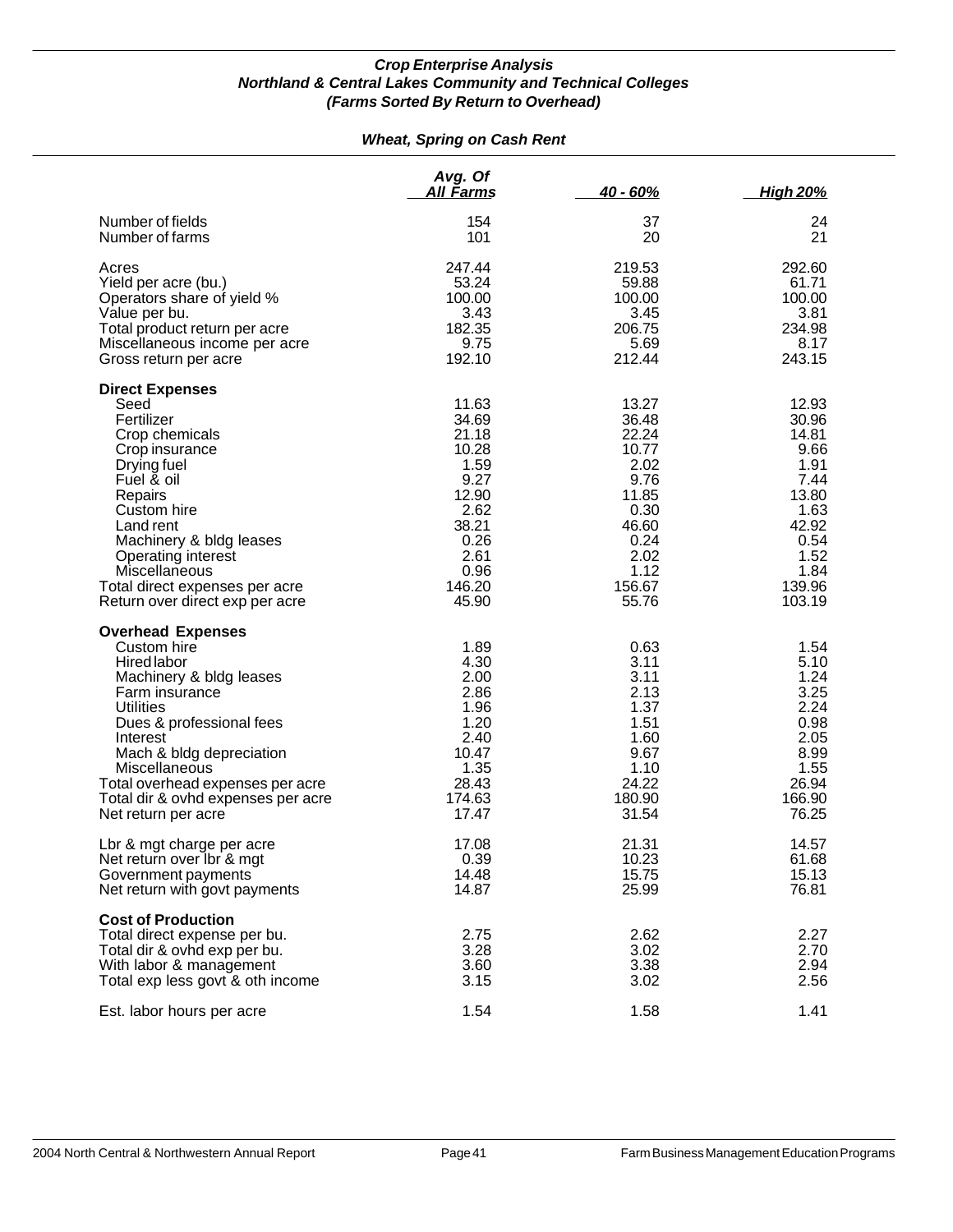#### *Soybeans on Owned Land*

|                                    | Avg. Of<br><b>All Farms</b> | 40 - 60% | <b>High 20%</b> |
|------------------------------------|-----------------------------|----------|-----------------|
| Number of fields                   | 133                         | 25       | 32              |
| Number of farms                    | 117                         | 24       | 24              |
| Acres                              | 138.71                      | 159.46   | 127.18          |
| Yield per acre (bu.)               | 17.23                       | 16.61    | 25.06           |
| Operators share of yield %         | 100.00                      | 100.00   | 100.00          |
| Value per bu.                      | 5.71                        | 5.55     | 6.01            |
| Total product return per acre      | 98.32                       | 92.12    | 150.70          |
| Miscellaneous income per acre      | 65.27                       | 62.23    | 59.93           |
| Gross return per acre              | 163.59                      | 154.36   | 210.63          |
| <b>Direct Expenses</b>             |                             |          |                 |
| Seed                               | 25.55                       | 19.69    | 27.00           |
| Fertilizer                         | 10.58                       | 11.78    | 9.49            |
| Crop chemicals                     | 17.18                       | 20.39    | 14.37           |
| Crop insurance                     | 11.71                       | 12.04    | 12.48           |
| Fuel & oil                         | 11.17                       | 11.56    | 11.17           |
| Repairs                            | 16.96                       | 17.17    | 16.35           |
| Custom hire                        | 2.02                        | 1.91     | 1.77            |
| Machinery & bldg leases            | 0.19                        | 0.56     |                 |
| Operating interest                 | 3.50                        | 3.18     | 4.60            |
| Miscellaneous                      | 0.50                        | 0.05     | 0.42            |
| Total direct expenses per acre     | 99.37                       | 98.34    | 97.65           |
| Return over direct exp per acre    | 64.22                       | 56.02    | 112.98          |
| <b>Overhead Expenses</b>           |                             |          |                 |
| Custom hire                        | 3.44                        | 2.18     | 2.97            |
| <b>Hired labor</b>                 | 4.65                        | 4.36     | 2.49            |
| Machinery & bldg leases            | 2.01                        | 1.29     | 1.51            |
| RE & pers. property taxes          | 6.11                        | 6.52     | 7.43            |
| Farm insurance                     | 3.58                        | 3.28     | 3.48            |
| <b>Utilities</b>                   | 2.49                        | 2.56     | 2.53            |
| Dues & professional fees           | 1.54                        | 1.18     | 2.44            |
| Interest                           | 23.83                       | 21.35    | 23.26           |
| Mach & bldg depreciation           | 14.05                       | 11.22    | 20.62           |
| Miscellaneous                      | 2.34                        | 2.43     | 2.57            |
| Total overhead expenses per acre   | 64.04                       | 56.36    | 69.31           |
| Total dir & ovhd expenses per acre | 163.41                      | 154.70   | 166.97          |
| Net return per acre                | 0.18                        | $-0.34$  | 43.66           |
| Lbr & mgt charge per acre          | 19.00                       | 18.65    | 17.41           |
| Net return over lbr & mgt          | $-18.82$                    | $-18.99$ | 26.25           |
| Government payments                | 14.46                       | 14.32    | 15.26           |
| Net return with govt payments      | $-4.36$                     | $-4.68$  | 41.50           |
| <b>Cost of Production</b>          |                             |          |                 |
| Total direct expense per bu.       | 5.77                        | 5.92     | 3.90            |
| Total dir & ovhd exp per bu.       | 9.49                        | 9.31     | 6.66            |
| With labor & management            | 10.59                       | 10.43    | 7.36            |
| Total exp less govt & oth income   | 5.96                        | 5.83     | 4.36            |
| Est. labor hours per acre          | 2.09                        | 2.03     | 1.87            |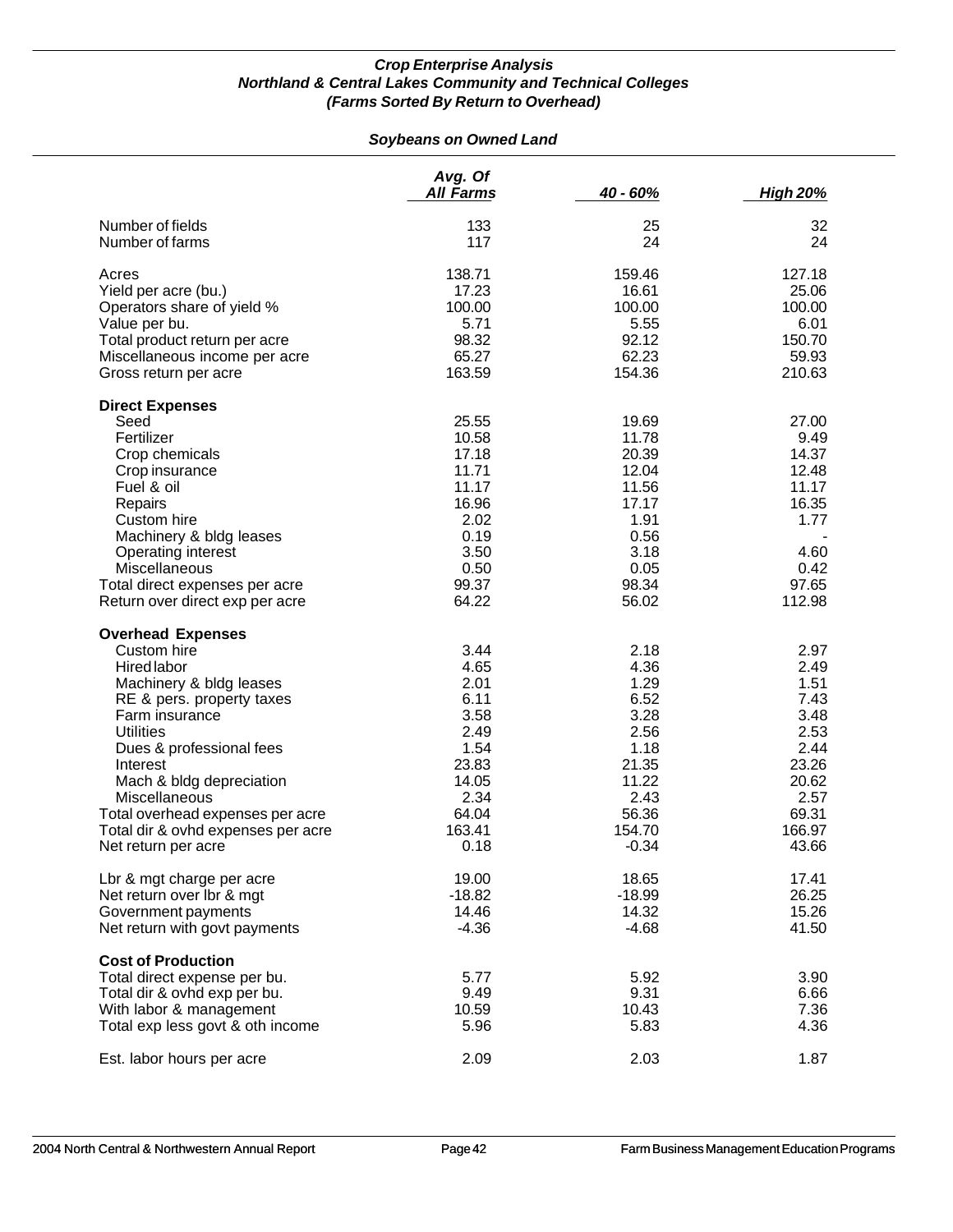#### *Soybeans on Cash Rent*

|                                                                                                                                                                                                                                                                                                                   | Avg. Of<br>All Farms                                                                                                           | $40 - 60%$                                                                                                                    | <u>High 20%</u>                                                                                                       |
|-------------------------------------------------------------------------------------------------------------------------------------------------------------------------------------------------------------------------------------------------------------------------------------------------------------------|--------------------------------------------------------------------------------------------------------------------------------|-------------------------------------------------------------------------------------------------------------------------------|-----------------------------------------------------------------------------------------------------------------------|
| Number of fields<br>Number of farms                                                                                                                                                                                                                                                                               | 202<br>134                                                                                                                     | 42<br>27                                                                                                                      | 39<br>27                                                                                                              |
| Acres<br>Yield per acre (bu.)<br>Operators share of yield %<br>Value per bu.<br>Total product return per acre<br>Miscellaneous income per acre<br>Gross return per acre                                                                                                                                           | 267.34<br>16.31<br>100.00<br>6.07<br>99.00<br>70.48<br>169.48                                                                  | 412.45<br>15.81<br>100.00<br>5.85<br>92.51<br>62.75<br>155.26                                                                 | 328.10<br>18.80<br>100.00<br>6.46<br>121.40<br>88.23<br>209.62                                                        |
| <b>Direct Expenses</b><br>Seed<br>Fertilizer<br>Crop chemicals<br>Crop insurance<br>Drying fuel<br>Fuel & oil<br>Repairs<br>Custom hire<br>Hired labor<br>Land rent<br>Machinery & bldg leases<br>Operating interest<br><b>Miscellaneous</b><br>Total direct expenses per acre<br>Return over direct exp per acre | 24.75<br>10.77<br>16.98<br>11.69<br>0.48<br>10.61<br>15.81<br>1.89<br>0.32<br>41.77<br>0.42<br>3.10<br>0.40<br>138.99<br>30.49 | 21.81<br>12.59<br>20.21<br>10.95<br>0.77<br>9.72<br>16.48<br>1.25<br>0.04<br>38.08<br>0.68<br>2.55<br>0.35<br>135.46<br>19.80 | 26.55<br>9.30<br>13.79<br>13.21<br>0.25<br>10.33<br>12.96<br>0.69<br>0.94<br>47.47<br>2.85<br>0.69<br>139.03<br>70.60 |
| <b>Overhead Expenses</b><br>Custom hire<br>Hired labor<br>Machinery & bldg leases<br>Farm insurance<br><b>Utilities</b><br>Dues & professional fees<br>Interest<br>Mach & bldg depreciation<br>Miscellaneous<br>Total overhead expenses per acre<br>Total dir & ovhd expenses per acre<br>Net return per acre     | 1.92<br>3.80<br>2.21<br>2.95<br>2.03<br>1.31<br>3.68<br>12.48<br>1.81<br>32.19<br>171.18<br>$-1.70$                            | 2.99<br>3.66<br>2.59<br>2.81<br>2.00<br>1.11<br>3.46<br>12.57<br>1.88<br>33.06<br>168.53<br>$-13.27$                          | 1.52<br>1.99<br>1.59<br>2.78<br>1.66<br>1.35<br>3.46<br>14.94<br>1.17<br>30.45<br>169.48<br>40.15                     |
| Lbr & mgt charge per acre<br>Net return over lbr & mgt<br>Government payments<br>Net return with govt payments                                                                                                                                                                                                    | 19.27<br>$-20.97$<br>14.80<br>$-6.17$                                                                                          | 17.53<br>$-30.80$<br>13.48<br>$-17.32$                                                                                        | 24.23<br>15.91<br>15.39<br>31.31                                                                                      |
| <b>Cost of Production</b><br>Total direct expense per bu.<br>Total dir & ovhd exp per bu.<br>With labor & management<br>Total exp less govt & oth income                                                                                                                                                          | 8.52<br>10.49<br>11.68<br>6.45                                                                                                 | 8.57<br>10.66<br>11.76<br>6.94                                                                                                | 7.40<br>9.02<br>10.31<br>4.79                                                                                         |
| Est. labor hours per acre                                                                                                                                                                                                                                                                                         | 1.84                                                                                                                           | 1.70                                                                                                                          | 1.83                                                                                                                  |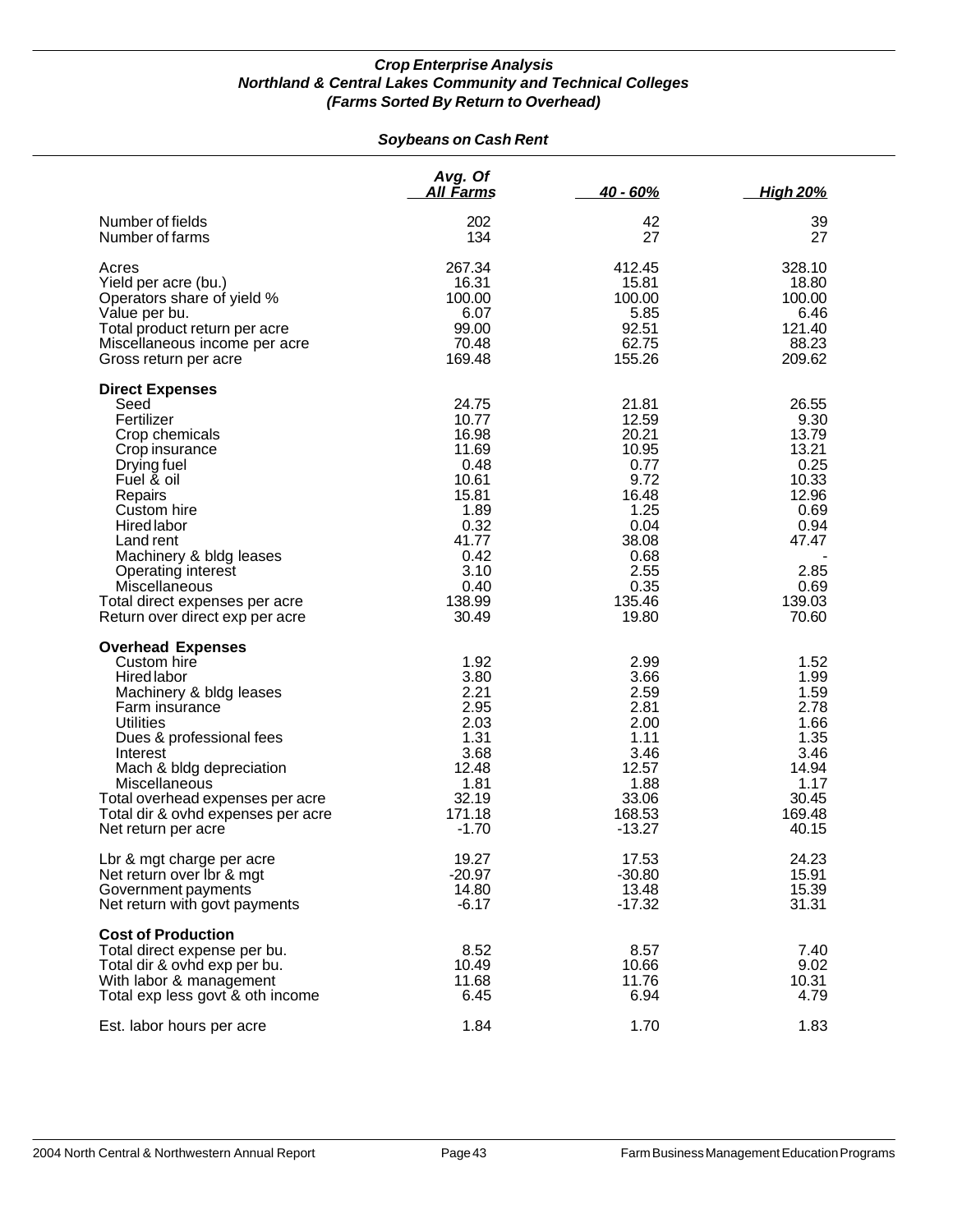#### *Soybeans on Cash Rent*

|                                                                                                                                                                                                                                                                                                               | Avg. Of                                                                                                                | 100%                                                                                                                | No                                                                                                            | <b>No</b>                                                                                                              |
|---------------------------------------------------------------------------------------------------------------------------------------------------------------------------------------------------------------------------------------------------------------------------------------------------------------|------------------------------------------------------------------------------------------------------------------------|---------------------------------------------------------------------------------------------------------------------|---------------------------------------------------------------------------------------------------------------|------------------------------------------------------------------------------------------------------------------------|
|                                                                                                                                                                                                                                                                                                               | <u>All Farms</u>                                                                                                       | <b>RR</b>                                                                                                           | <b>RR</b>                                                                                                     | Answer                                                                                                                 |
| Number of fields                                                                                                                                                                                                                                                                                              | 202                                                                                                                    | 85                                                                                                                  | 30                                                                                                            | 87                                                                                                                     |
| Number of farms                                                                                                                                                                                                                                                                                               | 134                                                                                                                    | 50                                                                                                                  | 14                                                                                                            | 77                                                                                                                     |
| Acres                                                                                                                                                                                                                                                                                                         | 267.34                                                                                                                 | 196.60                                                                                                              | 95.50                                                                                                         | 395.70                                                                                                                 |
| Yield per acre (bu.)                                                                                                                                                                                                                                                                                          | 16.31                                                                                                                  | 16.84                                                                                                               | 8.89                                                                                                          | 16.67                                                                                                                  |
| Operators share of yield %                                                                                                                                                                                                                                                                                    | 100.00                                                                                                                 | 100.00                                                                                                              | 100.00                                                                                                        | 100.00                                                                                                                 |
| Value per bu.                                                                                                                                                                                                                                                                                                 | 6.07                                                                                                                   | 5.92                                                                                                                | 5.72                                                                                                          | 6.16                                                                                                                   |
| Total product return per acre                                                                                                                                                                                                                                                                                 | 99.00                                                                                                                  | 99.68                                                                                                               | 50.84                                                                                                         | 102.67                                                                                                                 |
| Miscellaneous income per acre                                                                                                                                                                                                                                                                                 | 70.48                                                                                                                  | 66.36                                                                                                               | 99.99                                                                                                         | 70.02                                                                                                                  |
| Gross return per acre                                                                                                                                                                                                                                                                                         | 169.48                                                                                                                 | 166.04                                                                                                              | 150.83                                                                                                        | 172.70                                                                                                                 |
| <b>Direct Expenses</b><br>Seed<br>Fertilizer<br>Crop chemicals<br>Crop insurance<br>Drying fuel<br>Fuel & oil<br>Repairs<br>Custom hire<br>Land rent<br>Machinery & bldg leases<br><b>Operating interest</b><br>Miscellaneous<br>Total direct expenses per acre<br>Return over direct exp per acre            | 24.75<br>10.77<br>16.98<br>11.69<br>0.48<br>10.61<br>15.81<br>1.89<br>41.77<br>0.42<br>3.10<br>0.72<br>138.99<br>30.49 | 29.47<br>9.38<br>13.40<br>8.64<br>0.61<br>9.98<br>14.84<br>3.03<br>40.61<br>0.14<br>3.18<br>0.57<br>133.87<br>32.18 | 16.56<br>8.96<br>19.04<br>10.46<br>0.06<br>12.09<br>18.53<br>1.20<br>31.86<br>2.36<br>0.30<br>121.41<br>29.42 | 23.14<br>11.59<br>18.55<br>13.27<br>0.45<br>10.79<br>16.05<br>1.40<br>43.16<br>0.59<br>3.12<br>0.83<br>142.94<br>29.75 |
| <b>Overhead Expenses</b><br>Custom hire<br>Hired labor<br>Machinery & bldg leases<br>Farm insurance<br><b>Utilities</b><br>Dues & professional fees<br>Interest<br>Mach & bldg depreciation<br>Miscellaneous<br>Total overhead expenses per acre<br>Total dir & ovhd expenses per acre<br>Net return per acre | 1.92<br>3.80<br>2.21<br>2.95<br>2.03<br>1.31<br>3.68<br>12.48<br>1.81<br>32.19<br>171.18<br>$-1.70$                    | 1.92<br>4.01<br>2.34<br>3.18<br>1.97<br>1.38<br>3.79<br>14.25<br>2.09<br>34.92<br>168.79<br>$-2.74$                 | 1.73<br>1.36<br>0.73<br>2.82<br>3.36<br>1.73<br>3.27<br>13.60<br>1.31<br>29.91<br>151.32<br>$-0.49$           | 1.93<br>3.90<br>2.27<br>2.86<br>1.95<br>1.24<br>3.66<br>11.53<br>1.72<br>31.05<br>174.00<br>$-1.30$                    |
| Lbr & mgt charge per acre                                                                                                                                                                                                                                                                                     | 19.27                                                                                                                  | 18.19                                                                                                               | 22.40                                                                                                         | 19.53                                                                                                                  |
| Net return over lbr & mgt                                                                                                                                                                                                                                                                                     | -20.97                                                                                                                 | $-20.93$                                                                                                            | $-22.89$                                                                                                      | $-20.83$                                                                                                               |
| Government payments                                                                                                                                                                                                                                                                                           | 14.80                                                                                                                  | 14.69                                                                                                               | 12.86                                                                                                         | 15.01                                                                                                                  |
| Net return with govt payments                                                                                                                                                                                                                                                                                 | $-6.17$                                                                                                                | $-6.24$                                                                                                             | $-10.03$                                                                                                      | $-5.82$                                                                                                                |
| <b>Cost of Production</b><br>Total direct expense per bu.<br>Total dir & ovhd exp per bu.<br>With labor & management<br>Total exp less govt & oth income                                                                                                                                                      | 8.52<br>10.49<br>11.68<br>6.45                                                                                         | 7.95<br>10.02<br>11.10<br>6.29                                                                                      | 13.65<br>17.01<br>19.53<br>6.84                                                                               | 8.57<br>10.44<br>11.61<br>6.51                                                                                         |
| Est. labor hours per acre                                                                                                                                                                                                                                                                                     | 1.84                                                                                                                   | 1.86                                                                                                                | 1.92                                                                                                          | 1.82                                                                                                                   |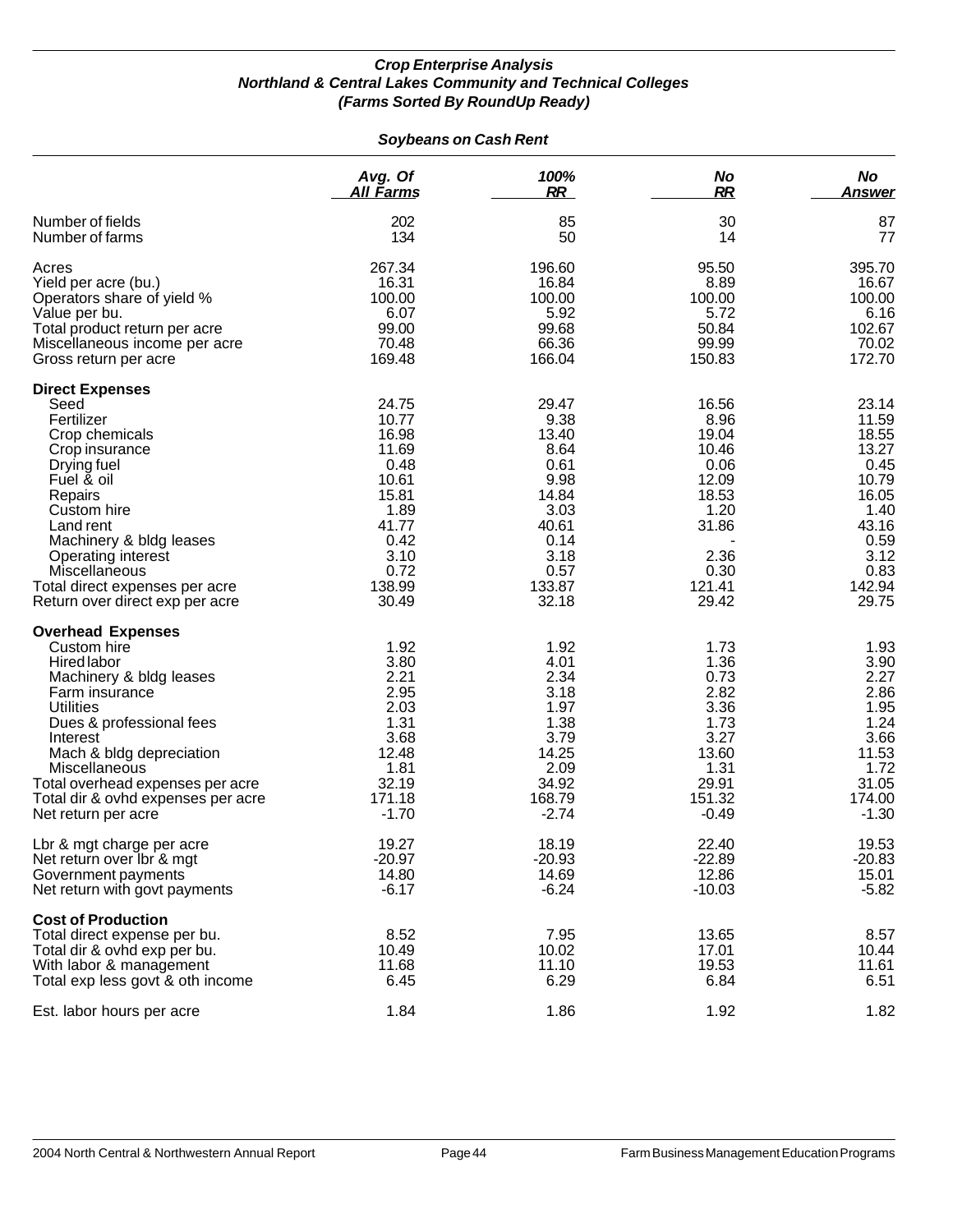*Barley, Canola, and Sunflowers on Cash Rent*

|                                    | <b>Barley</b>               | Canola                      | <b>Sunflowers</b>           |
|------------------------------------|-----------------------------|-----------------------------|-----------------------------|
|                                    | Avg. Of<br><b>All Farms</b> | Avg. Of<br><b>All Farms</b> | Avg. Of<br><b>All Farms</b> |
| Number of fields                   | 25                          | 12                          | 6                           |
| Number of farms                    | 18                          | 10                          | 6                           |
| Acres                              | 84.56                       | 156.01                      | 99.97                       |
| Yield per acre (bu.)               | 55.46                       | 14.03                       | 16.89                       |
| Operators share of yield %         | 100                         | 100                         | 100                         |
| Value per bu.                      | 2.49                        | 10.19                       | 14.17                       |
| Total product return per acre      | 138.23                      | 142.96                      | 239.34                      |
| Miscellaneous income per acre      | 22.73                       | 12.24                       | 6.09                        |
| Gross return per acre              | 160.96                      | 155.20                      | 245.42                      |
| <b>Direct Expenses</b>             |                             |                             |                             |
| Seed                               | 8.65                        | 22.06                       | 22.31                       |
| Fertilizer                         | 27.05                       | 40.58                       | 38.64                       |
| Crop chemicals                     | 11.55                       | 18.06                       | 20.15                       |
| Crop insurance                     | 6.77                        | 7.44                        | 7.95                        |
| Drying fuel                        | 1.31                        |                             | 0.80                        |
| Fuel & oil                         | 10.01                       | 9.96                        | 12.30                       |
| Repairs                            | 14.92                       | 14.32                       | 19.97                       |
| Custom hire                        | 1.34                        | 6.01                        | 3.26                        |
| Hired labor                        | 0.73                        |                             |                             |
| Land rent                          | 32.38                       | 26.28                       | 37.81                       |
| Hauling and trucking               |                             |                             | 1.87                        |
| Operating interest                 | 2.89                        | 1.69                        | 2.27                        |
| Miscellaneous                      | 0.84                        | 0.37                        | 0.43                        |
| Total direct expenses per acre     | 118.43                      | 146.78                      | 167.75                      |
| Return over direct exp per acre    | 42.53                       | 8.42                        | 77.67                       |
| <b>Overhead Expenses</b>           |                             |                             |                             |
| Custom hire                        | 1.69                        | 2.70                        | 1.00                        |
| Hired labor                        | 2.88                        | 4.77                        | 3.44                        |
| Machinery & bldg leases            | 1.34                        | 0.69                        | 0.95                        |
| Farm insurance                     | 2.48                        | 2.17                        | 1.24                        |
| <b>Utilities</b>                   | 2.47                        | 2.23                        | 2.80                        |
| Dues & professional fees           | 0.79                        | 1.07                        | 1.53                        |
| Interest                           | 3.77                        | 2.11                        | 2.02                        |
| Mach & bldg depreciation           | 10.39                       | 15.99                       | 8.54                        |
| Miscellaneous                      | 0.88                        | 0.84                        | 1.97                        |
| Total overhead expenses per acre   | 26.68                       | 32.57                       | 23.49                       |
| Total dir & ovhd expenses per acre | 145.11                      | 179.35                      | 191.24                      |
| Net return per acre                | 15.85                       | $-24.15$                    | 54.18                       |
| Lbr & mgt charge per acre          | 14.19                       | 17.28                       | 20.98                       |
| Net return over Ibr & mgt          | 1.66                        | $-41.43$                    | 33.19                       |
| Government payments                | 13.00                       | 13.78                       | 12.96                       |
| Net return with govt payments      | 14.67                       | $-27.65$                    | 46.15                       |
| <b>Cost of Production</b>          |                             |                             |                             |
| Total direct expense per bu.       | 2.14                        | 10.46                       | 9.93                        |
| Total dir & ovhd exp per bu.       | 2.62                        | 12.78                       | 11.33                       |
| With labor & management            | 2.87                        | 14.02                       | 12.57                       |
| Total exp less govt & oth income   | 2.23                        | 12.16                       | 11.44                       |
| Est. labor hours per acre          | 1.64                        | 1.67                        | 2.03                        |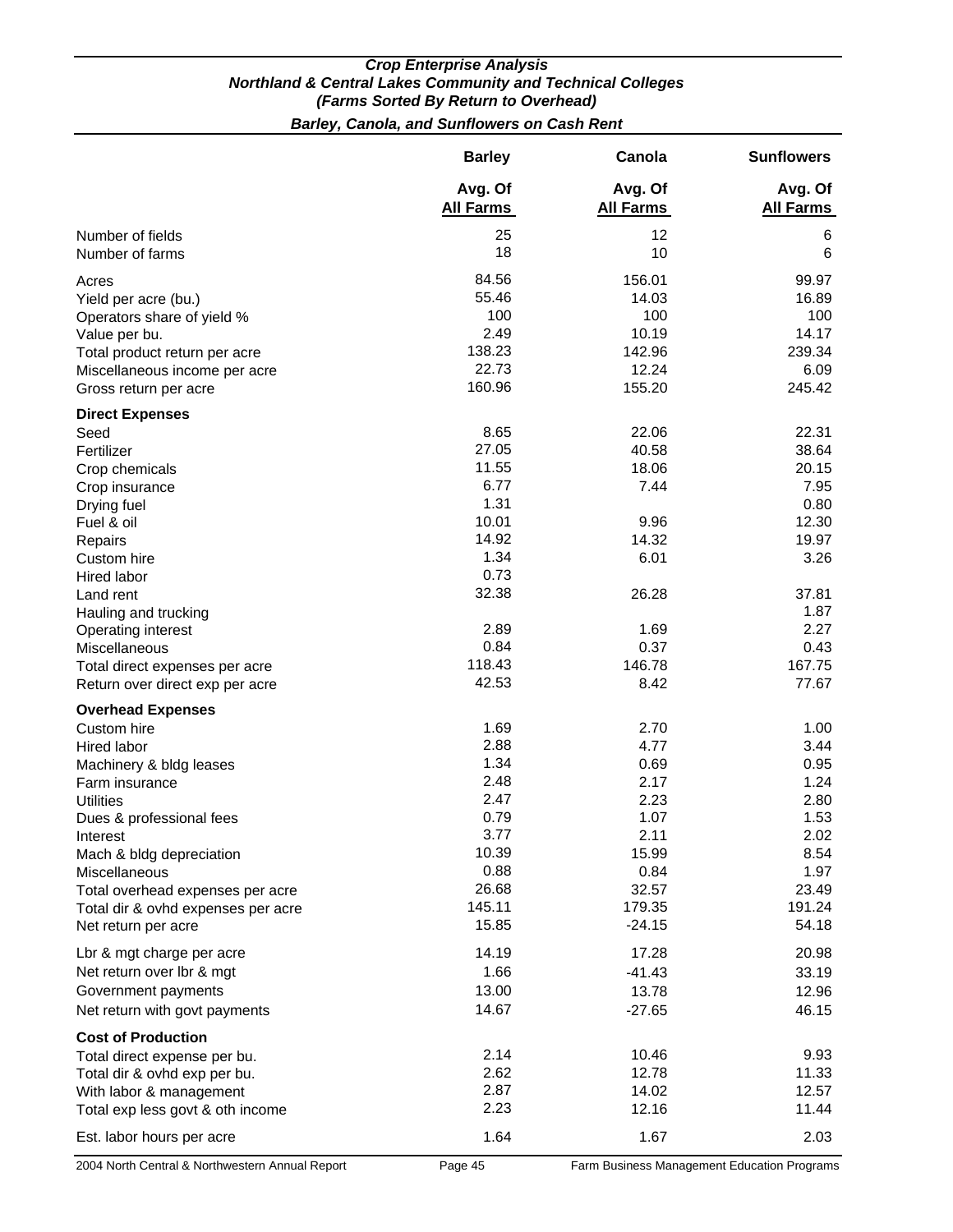*Establish Hay, Alfalfa* 

|                                                                                                                                                                                                                                                                                                                                                                         | <b>Owned</b>                                                                                                            |                                                                                                                       | <b>Cash Rent</b>                                                                                                                          |                                                                                                               |
|-------------------------------------------------------------------------------------------------------------------------------------------------------------------------------------------------------------------------------------------------------------------------------------------------------------------------------------------------------------------------|-------------------------------------------------------------------------------------------------------------------------|-----------------------------------------------------------------------------------------------------------------------|-------------------------------------------------------------------------------------------------------------------------------------------|---------------------------------------------------------------------------------------------------------------|
|                                                                                                                                                                                                                                                                                                                                                                         | Avg. Of<br><b>All Farms</b>                                                                                             | <b>High 20%</b>                                                                                                       | Avg. Of<br><b>All Farms</b>                                                                                                               | <b>High 20%</b>                                                                                               |
| Number of fields<br>Number of farms                                                                                                                                                                                                                                                                                                                                     | 27<br>27                                                                                                                | 6<br>6                                                                                                                | 28<br>25                                                                                                                                  | 5<br>5                                                                                                        |
| Acres<br>Yield per acre (ton)<br>Operators share of yield %<br>Value per ton<br>Total product return per acre<br>Miscellaneous income per acre<br>Gross return per acre                                                                                                                                                                                                 | 33.92<br>1.98<br>100.00<br>69.96<br>138.35<br>3.37<br>141.72                                                            | 58.55<br>2.57<br>100.00<br>75.03<br>193.17<br>1.28<br>194.45                                                          | 35.71<br>1.23<br>100.00<br>72.77<br>89.55<br>5.01<br>94.55                                                                                | 28.20<br>2.23<br>100.00<br>67.92<br>151.33<br>151.33                                                          |
| <b>Direct Expenses</b><br>Seed<br>Fertilizer<br>Crop chemicals<br>Crop insurance<br>Fuel & oil<br>Repairs<br><b>Land Rent</b><br>Custom hire<br>Operating interest<br>Miscellaneous                                                                                                                                                                                     | 45.84<br>16.34<br>5.04<br>0.97<br>20.36<br>29.33<br>5.13<br>5.64<br>3.84                                                | 35.27<br>9.72<br>2.07<br>1.43<br>22.09<br>27.78<br>3.98<br>9.91<br>5.21                                               | 47.87<br>26.73<br>10.02<br>1.00<br>16.54<br>26.14<br>26.50<br>3.71<br>3.63<br>3.60                                                        | 40.80<br>30.33<br>8.60<br>1.55<br>19.51<br>19.99<br>11.70<br>1.24<br>2.17<br>4.62                             |
| Total direct expenses per acre<br>Return over direct exp per acre                                                                                                                                                                                                                                                                                                       | 132.49<br>9.23                                                                                                          | 117.45<br>77.00                                                                                                       | 165.74<br>$-71.19$                                                                                                                        | 140.52<br>10.81                                                                                               |
| <b>Overhead Expenses</b><br>Custom hire<br>Hired labor<br>Machinery & bldg leases<br>RE & pers. property taxes<br>Farm insurance<br><b>Utilities</b><br>Dues & professional fees<br>Interest<br>Mach & bldg depreciation<br>Miscellaneous<br>Total overhead expenses per acre<br>Total dir & ovhd expenses per acre<br>Net return per acre<br>Lbr & mgt charge per acre | 6.89<br>15.09<br>2.71<br>4.01<br>2.64<br>2.06<br>0.95<br>21.86<br>28.55<br>2.80<br>87.56<br>220.05<br>$-78.33$<br>26.35 | 8.87<br>16.29<br>3.26<br>3.80<br>1.96<br>1.97<br>1.48<br>20.3<br>34.83<br>3.10<br>95.85<br>213.3<br>$-18.85$<br>28.84 | 4.52<br>8.20<br>2.30<br>$\overline{\phantom{a}}$<br>3.65<br>2.19<br>0.64<br>5.67<br>22.26<br>2.26<br>51.7<br>217.44<br>$-122.88$<br>23.05 | 1.21<br>4.87<br>1.12<br>3.06<br>2.83<br>0.20<br>5.81<br>33.37<br>4.56<br>57.02<br>197.54<br>$-46.21$<br>24.46 |
| Net return over Ibr & mgt<br>Government payments<br>Net return with govt payments                                                                                                                                                                                                                                                                                       | $-104.68$<br>12.10<br>$-92.58$                                                                                          | $-47.69$<br>12.85<br>$-34.84$                                                                                         | $-145.93$<br>10.23<br>$-135.7$                                                                                                            | $-70.67$<br>5.56<br>$-65.11$                                                                                  |
| <b>Cost of Production</b><br>Total direct expense per ton<br>Total dir & ovhd exp per ton<br>With labor & management<br>Total exp less govt & oth income<br>Est. labor hours per acre                                                                                                                                                                                   | 67.00<br>111.27<br>124.6<br>116.77<br>5.81                                                                              | 45.62<br>82.84<br>94.05<br>88.56<br>6.40                                                                              | 134.69<br>176.70<br>195.43<br>183.05<br>4.09                                                                                              | 63.07<br>88.66<br>99.64<br>97.15<br>4.58                                                                      |
| 2004 North Central & Northwestern Annual Report                                                                                                                                                                                                                                                                                                                         | Page 46                                                                                                                 |                                                                                                                       | Farm Business Management Education Programs                                                                                               |                                                                                                               |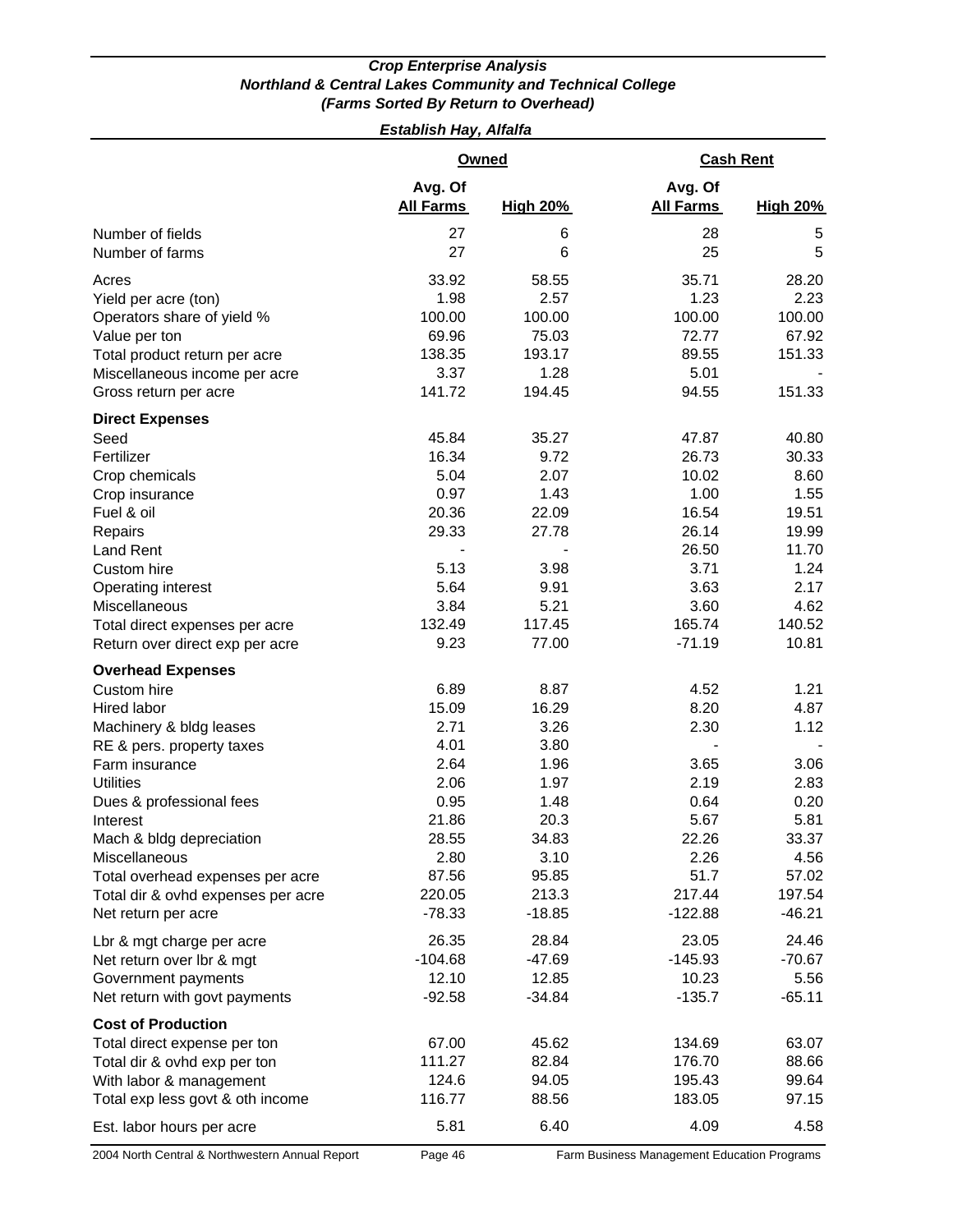## *Irrigated Corn and Corn Silage, on Owned Land*

|                                    | <b>Corn</b> | <b>Corn Silage</b> |
|------------------------------------|-------------|--------------------|
| Number of fields                   | 8           | 10                 |
| Number of farms                    | 7           | 10                 |
| Acres                              | 84.36       | 74.20              |
| Yield per acre                     | 126.75      | 16.40              |
| Operators share of yield %         | 100         | 100                |
| Value                              | 1.93        | 19.27              |
| Total product return per acre      | 244.09      | 316.03             |
| Miscellaneous income per acre      | 42.04       | 27.75              |
| Gross return per acre              | 286.13      | 343.79             |
| <b>Direct Expenses</b>             |             |                    |
| Seed                               | 46.41       | 41.39              |
| Fertilizer                         | 61.35       | 45.54              |
| Crop chemicals                     | 19.38       | 23.56              |
| Crop insurance                     | 11.82       | 8.08               |
| Drying fuel                        | 13.55       |                    |
| Irrigation energy                  | 7.84        | 11.56              |
| Fuel & oil                         | 16.61       | 23.24              |
| Repairs                            | 31.08       | 38.14              |
| Custom hire                        | 22.03       | 14.56              |
| <b>Operating interest</b>          | 9.72        | 3.81               |
| Miscellaneous                      | 1.29        | 11.28              |
| Total direct expenses per acre     | 241.09      | 221.17             |
| Return over direct exp per acre    | 45.04       | 122.62             |
| <b>Overhead Expenses</b>           |             |                    |
| Custom hire                        | 8.92        | 18.30              |
| Hired labor                        | 6.83        | 16.05              |
| Machinery & bldg leases            | 5.49        | 4.23               |
| RE & pers. property taxes          | 6.03        | 4.60               |
| Farm insurance                     | 3.41        | 2.86               |
| <b>Utilities</b>                   | 2.76        | 3.03               |
| Dues & professional fees           | 0.89        | 0.62               |
| Interest                           | 50.59       | 51.3               |
| Mach & bldg depreciation           | 38.80       | 22.57              |
| Miscellaneous                      | 3.89        | 4.47               |
| Total overhead expenses per acre   | 127.61      | 128.04             |
| Total dir & ovhd expenses per acre | 368.7       | 349.21             |
| Net return per acre                | $-82.57$    | $-5.42$            |
| Lbr & mgt charge per acre          | 18.94       | 16.50              |
| Net return over lbr & mgt          | $-101.51$   | $-21.93$           |
| Government payments                | 15.23       | 16.11              |
| Net return with govt payments      | $-86.29$    | $-5.82$            |
| <b>Cost of Production</b>          |             |                    |
| Total direct expense per bu.       | 1.9         | 13.49              |
| Total dir & ovhd exp per bu.       | 2.91        | 21.3               |
| With labor & management            | 3.06        | 22.3               |
| Total exp less govt & oth income   | 2.61        | 19.63              |
| Est. labor hours per acre          | 4.29        | 5.61               |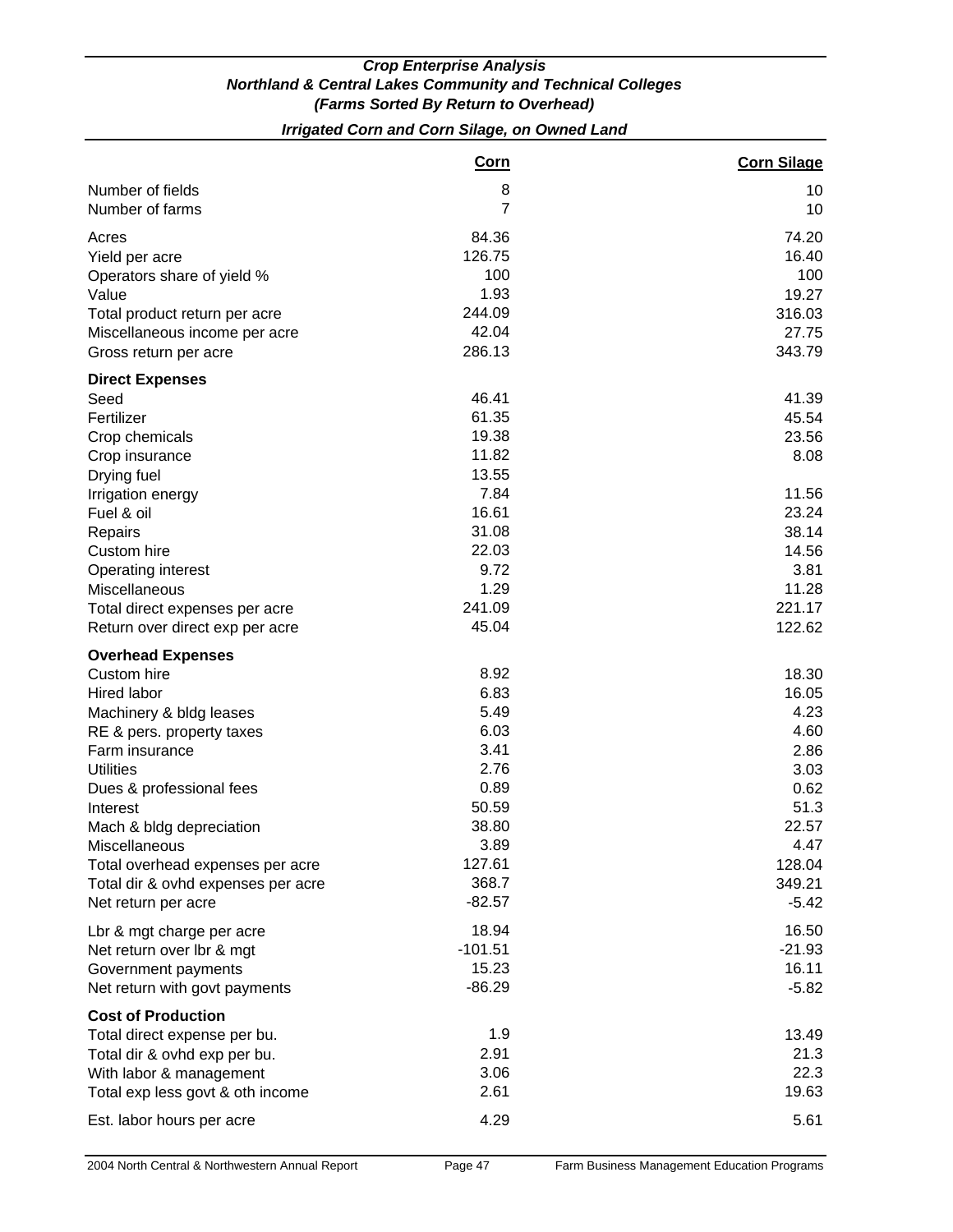|                                                                                                                                                                                                                                                                                                                |                                                                                                                     | <b>Oats on Owned Land</b>                                                                                            | <b>Oats on Cash Rent</b>                                                                                   |                                                                                                            |  |
|----------------------------------------------------------------------------------------------------------------------------------------------------------------------------------------------------------------------------------------------------------------------------------------------------------------|---------------------------------------------------------------------------------------------------------------------|----------------------------------------------------------------------------------------------------------------------|------------------------------------------------------------------------------------------------------------|------------------------------------------------------------------------------------------------------------|--|
|                                                                                                                                                                                                                                                                                                                | Avg. Of<br><b>All Farms</b>                                                                                         | <b>High 20%</b>                                                                                                      | Avg. Of<br><b>All Farms</b>                                                                                | <b>High 20%</b>                                                                                            |  |
| Number of fields<br>Number of farms                                                                                                                                                                                                                                                                            | 32<br>32                                                                                                            | 7<br>$\overline{7}$                                                                                                  | 28<br>28                                                                                                   | 6<br>6                                                                                                     |  |
| Acres<br>Yield per acre (bu.)<br>Operators share of yield %<br>Value per bu.<br>Total product return per acre<br>Miscellaneous income per acre<br>Gross return per acre                                                                                                                                        | 38.12<br>73.30<br>100<br>1.45<br>106.58<br>23.36<br>129.94                                                          | 23.10<br>91.94<br>100<br>1.63<br>149.47<br>63.50<br>212.97                                                           | 44.65<br>80.92<br>100<br>1.55<br>125.69<br>29.86<br>155.55                                                 | 54.48<br>109.87<br>100<br>1.76<br>193.49<br>48.50<br>241.99                                                |  |
|                                                                                                                                                                                                                                                                                                                |                                                                                                                     |                                                                                                                      |                                                                                                            |                                                                                                            |  |
| <b>Direct Expenses</b><br>Seed<br>Fertilizer<br>Crop chemicals<br>Crop insurance<br>Fuel & oil<br>Repairs<br>Custom hire<br>Land rent<br>Operating interest<br>Miscellaneous<br>Total direct expenses per acre<br>Return over direct exp per acre                                                              | 7.51<br>18.84<br>6.57<br>2.89<br>10.18<br>14.67<br>1.30<br>1.25<br>0.83<br>64.02<br>65.91                           | 9.90<br>6.66<br>6.80<br>4.66<br>8.92<br>21.13<br>1.65<br>0.49<br>60.21<br>152.75                                     | 8.57<br>19.68<br>6.28<br>2.65<br>9.33<br>15.25<br>2.34<br>21.89<br>1.86<br>1.08<br>88.92<br>66.63          | 7.97<br>22.92<br>13.20<br>3.08<br>8.65<br>15.44<br>34.40<br>2.60<br>0.20<br>108.45<br>133.54               |  |
| <b>Overhead Expenses</b>                                                                                                                                                                                                                                                                                       |                                                                                                                     |                                                                                                                      |                                                                                                            |                                                                                                            |  |
| Custom hire<br>Hired labor<br>Machinery & bldg leases<br>RE & pers. property taxes<br>Farm insurance<br><b>Utilities</b><br>Dues & professional fees<br>Interest<br>Mach & bldg depreciation<br>Miscellaneous<br>Total overhead expenses per acre<br>Total dir & ovhd expenses per acre<br>Net return per acre | 1.27<br>2.90<br>1.14<br>4.19<br>1.59<br>1.53<br>0.31<br>14.21<br>10.24<br>1.43<br>38.83<br>102.86<br>27.08<br>15.76 | 1.79<br>2.96<br>0.33<br>5.79<br>1.15<br>1.06<br>0.54<br>17.28<br>13.13<br>1.17<br>45.20<br>105.41<br>107.55<br>16.96 | 1.50<br>5.39<br>1.19<br>2.54<br>1.20<br>0.29<br>3.16<br>11.39<br>2.08<br>28.74<br>117.66<br>37.90<br>14.31 | 1.16<br>6.86<br>0.71<br>3.46<br>1.26<br>0.61<br>3.67<br>12.93<br>3.38<br>34.04<br>142.49<br>99.50<br>16.51 |  |
| Lbr & mgt charge per acre<br>Net return over lbr & mgt<br>Government payments<br>Net return with govt payments                                                                                                                                                                                                 | 11.32<br>7.90<br>19.22                                                                                              | 90.59<br>11.79<br>102.37                                                                                             | 23.59<br>10.55<br>34.14                                                                                    | 82.99<br>15.98<br>98.97                                                                                    |  |
| <b>Cost of Production</b><br>Total direct expense per bu.<br>Total dir & ovhd exp per bu.<br>With labor & management<br>Total exp less govt & oth income                                                                                                                                                       | 0.87<br>1.40<br>1.62<br>1.19                                                                                        | 0.65<br>1.15<br>1.33<br>0.51                                                                                         | 1.10<br>1.45<br>1.63<br>1.13                                                                               | 0.99<br>1.30<br>1.45<br>0.86                                                                               |  |
| Est. labor hours per acre                                                                                                                                                                                                                                                                                      | 1.98                                                                                                                | 2.29                                                                                                                 | 2.25                                                                                                       | 2.52                                                                                                       |  |

2004 North Central & Northwestern Annual Report Page 48 Farm Business Management Education Programs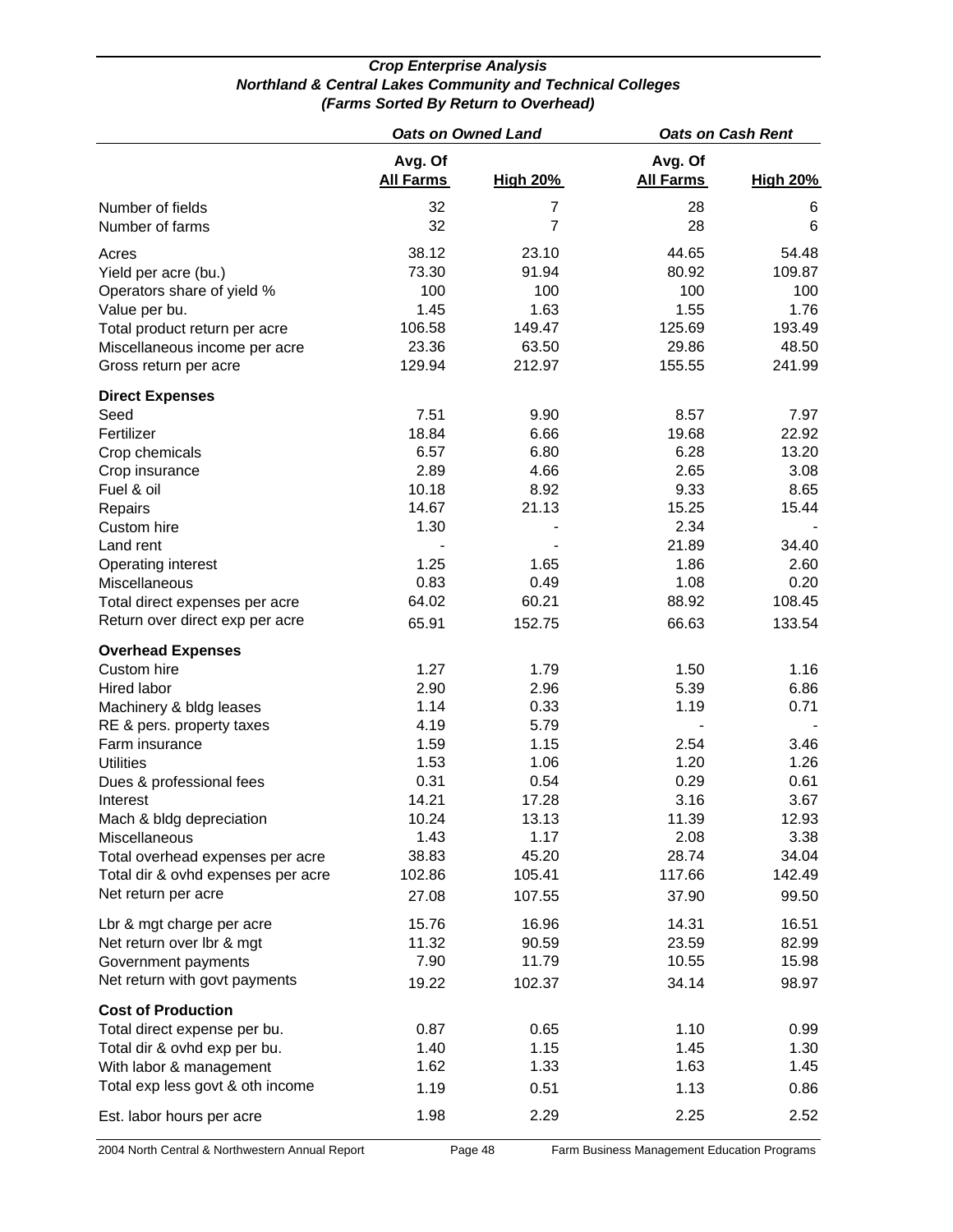| <b>Prevented Planting and CRP</b>    |            |                           |               |  |  |
|--------------------------------------|------------|---------------------------|---------------|--|--|
|                                      | <b>CRP</b> | <b>Prevented Planting</b> |               |  |  |
|                                      | Owned      | Owned                     | <b>Rented</b> |  |  |
| Number of fields                     | 38         | 31                        | 32            |  |  |
| Number of farms                      | 33         | 18                        | 23            |  |  |
| Acres                                | 152.97     | 141.41                    | 260.00        |  |  |
| Yield per acre (\$)                  | 44.96      |                           |               |  |  |
| Operators share of yield %           | 100        |                           |               |  |  |
| Value per \$                         | 1          |                           |               |  |  |
| Total product return per acre        | 44.96      |                           |               |  |  |
| Miscellaneous income per acre        | 0.27       | 78.98                     | 77.93         |  |  |
| Gross return per acre                | 45.23      | 78.98                     | 77.93         |  |  |
| <b>Direct Expenses</b>               |            |                           |               |  |  |
| Seed                                 |            | 0.48                      |               |  |  |
| Fertilizer                           |            | 4.06                      | 4.65          |  |  |
| Crop chemicals                       |            | 4.03                      | 4.72          |  |  |
| Crop insurance                       |            | 9.93                      | 7.72          |  |  |
| Fuel & oil                           | 1.82       | 6.83                      | 5.96          |  |  |
| Repairs                              | 2.68       | 9.51                      | 8.87<br>0.78  |  |  |
| Machinery & bldg leases<br>Land rent |            |                           | 25.26         |  |  |
| Operating interest                   |            | 3.00                      | 3.12          |  |  |
| Miscellaneous                        |            | 0.57                      | 0.38          |  |  |
| Total direct expenses per acre       | 5.07       | 38.41                     | 61.45         |  |  |
| Return over direct exp per acre      | 40.16      | 40.57                     | 16.49         |  |  |
| <b>Overhead Expenses</b>             |            |                           |               |  |  |
| <b>Custom hire</b>                   |            | 3.54                      | 2.53          |  |  |
| Hired labor                          | 0.44       | 3.98                      | 3.10          |  |  |
| Machinery & bldg leases              |            | 1.21                      | 2.57          |  |  |
| RE & pers. property taxes            | 3.89       | 3.66                      |               |  |  |
| Farm insurance                       | 2.69       | 3.61                      | 4.24          |  |  |
| <b>Utilities</b>                     | 0.49       | 1.81                      | 1.80          |  |  |
| Dues & professional fees             |            | 0.97                      | 0.64          |  |  |
| Interest                             | 14.59      | 10.17                     | 1.33          |  |  |
| Mach & bldg depreciation             | 1.72       | 9.34                      | 8.28          |  |  |
| Miscellaneous                        | 1.39       | 1.23                      | 0.90          |  |  |
| Total overhead expenses per acre     | 25.21      | 39.51                     | 25.39         |  |  |
| Total dir & ovhd expenses per acre   | 30.28      | 77.93                     | 86.83         |  |  |
| Net return per acre                  | 14.94      | 1.05                      | $-8.90$       |  |  |
| Lbr & mgt charge per acre            | 3.15       | 12.43                     | 11.61         |  |  |
| Net return over Ibr & mgt            | 11.79      | $-11.37$                  | $-20.52$      |  |  |
| Government payments                  |            | 12.89                     | 11.86         |  |  |
| Net return with govt payments        | 11.79      | 1.51                      | $-8.65$       |  |  |
| <b>Cost of Production</b>            |            |                           |               |  |  |
| Total direct expense per \$          | 0.11       |                           |               |  |  |
| Total dir & ovhd exp per \$          | 0.67       |                           |               |  |  |
| With labor & management              | 0.74       |                           |               |  |  |
| Total exp less govt & oth income     | 0.74       |                           |               |  |  |
| Est. labor hours per acre            | 0.33       | 1.24                      | 1.10          |  |  |

2004 North Central & Northwestern Annual Report Page 49 Farm Business Management Education Programs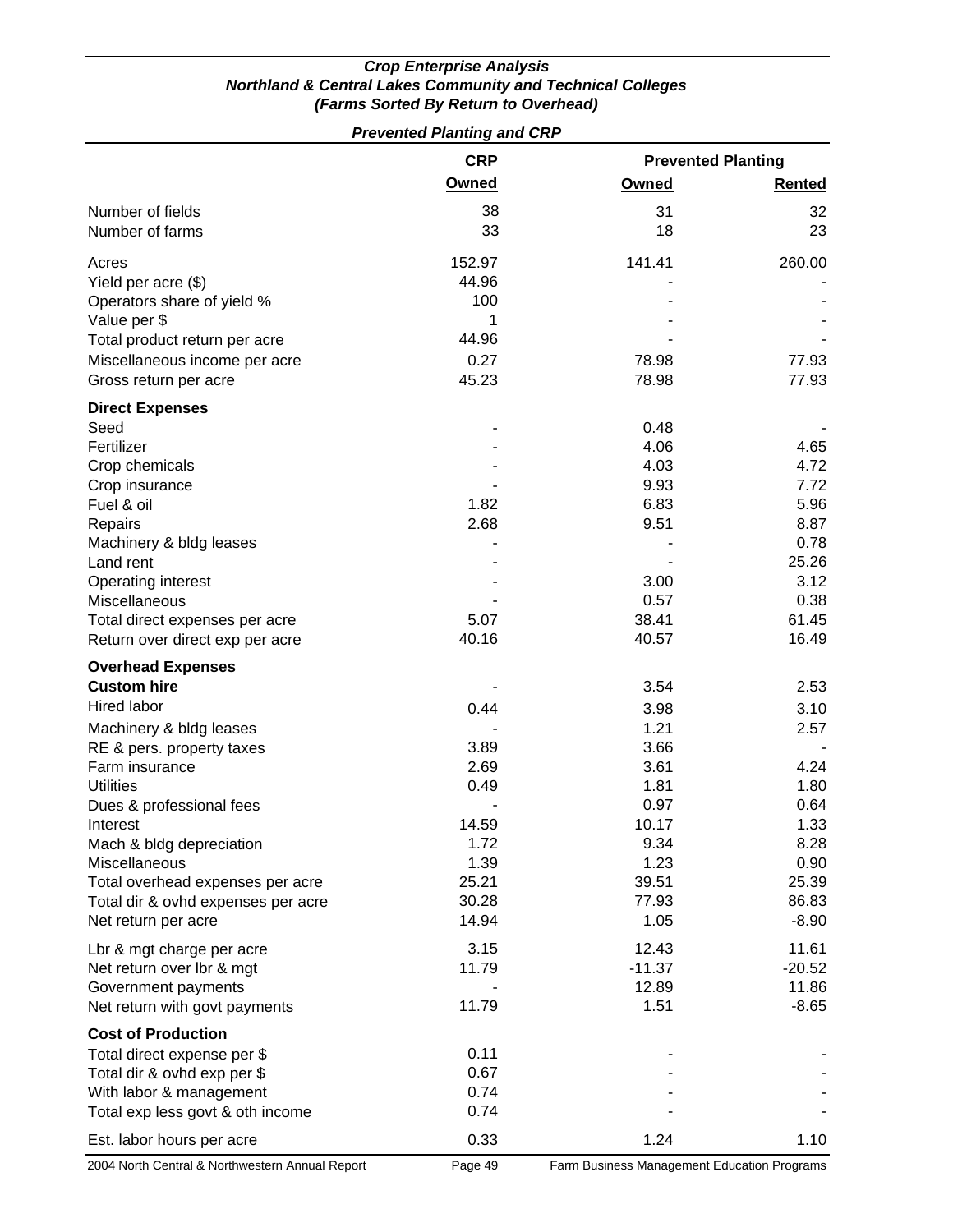

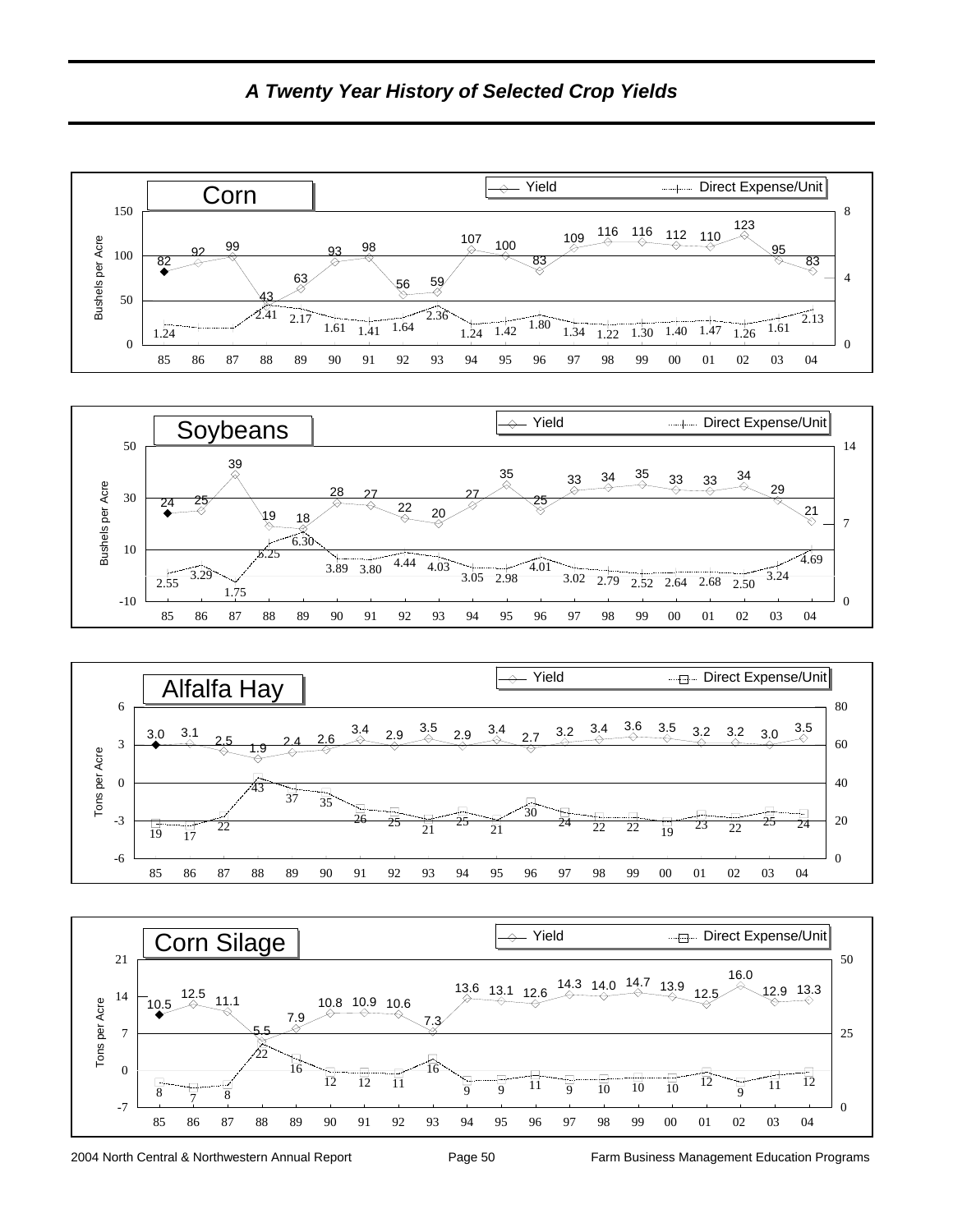#### *Livestock Enterprise Analysis Farm Business Management Statewide Data (Farms Sorted By Enterprise Size)*

|                                                         |                    | Dairy -- Average Per Cow |                    |                    |                    |
|---------------------------------------------------------|--------------------|--------------------------|--------------------|--------------------|--------------------|
| Number of Cows                                          | Up to $50$         | $51 - 100$               | 101 - 200          | 201 - 500          | <b>Over 500</b>    |
| Number of farms                                         | 133                | 229                      | 109                | 49                 | 13                 |
|                                                         | Value              | Value                    | Value              | Value              | Value              |
| Milk sold (lb)                                          | 2,759.11           | 3,107.31                 | 3,229.91           | 3,559.54           | 3,633.75           |
| Milk used in home (lb)<br>Milk fed to animals (lb)      | 4.42<br>8.01       | 2.19<br>11.40            | 0.70<br>8.66       | 0.15<br>3.63       | 0.40<br>2.31       |
| Dairy Calves sold (hd)                                  | 11.57              | 20.20                    | 24.24              | 38.81              | 39.59              |
| Transferred out (hd)                                    | 124.86             | 114.24                   | 112.86             | 81.14              | 99.93              |
| Cull sales (hd)                                         | 159.56             | 159.53                   | 146.28             | 146.63             | 159.52             |
| Butchered (hd)                                          | 6.13<br>$-146.22$  | 5.12<br>$-64.52$         | 3.52<br>$-76.52$   | 1.47<br>$-145.98$  | 1.24<br>$-187.55$  |
| Less purchased (hd)<br>Less transferred in (hd)         | $-344.63$          | $-374.3$                 | $-406.05$          | $-354.94$          | $-470.47$          |
| Inventory change (hd)                                   | 98.72              | 55.01                    | 75.48              | 62.85              | 113.90             |
| Total production                                        | 2,681.53           | 3,036.20                 | 3,119.07           | 3,393.31           | 3,392.63           |
| Other income                                            | 56.93              | 35.71                    | 37.84              | 29.14              | 23.13              |
| Gross return                                            | 2,738.45           | 3,071.91                 | 3,156.92           | 3,422.45           | 3,415.76           |
| <b>Direct Expenses</b>                                  |                    |                          |                    |                    |                    |
| Corn (bu.)<br>Corn Silage (lb.)                         | 148.09<br>114.35   | 159.63<br>125.00         | 173.20<br>127.68   | 160.66<br>150.11   | 149.73<br>162.5    |
| Hay, Alfalfa (lb.)                                      | 228.18             | 188.37                   | 158.55             | 187.04             | 100.17             |
| Hay, Grass & Other (lb.)                                | 36.81              | 15.07                    | 15.75              | 6.39               | 15.08              |
| Haylage, Alfalfa (lb.)                                  | 55.44              | 94.10                    | 94.69              | 77.24              | 128.61             |
| Complete Ration (lb.)                                   | 101.1              | 116.63                   | 144.20             | 187.02             | 142.48             |
| Protein Vit Minerals (lb.)                              | 297.29<br>42.51    | 368.19                   | 410.48             | 428.82             | 525.26<br>53.45    |
| Other feed stuffs<br><b>Breeding fees</b>               | 30.14              | 42.00<br>36.89           | 47.75<br>35.23     | 39.82<br>41.09     | 33.58              |
| Veterinary                                              | 79.06              | 88.53                    | 96.94              | 113.97             | 136.01             |
| BST                                                     | 8.42               | 10.94                    | 19.28              | 33.80              | 56.03              |
| Supplies                                                | 138.95             | 126.62                   | 130.78             | 144.03             | 138.73             |
| <b>DHIA</b>                                             | 14.65              | 16.94                    | 15.87              | 14.89              | 7.50               |
| Fuel & oil<br>Repairs                                   | 41.20<br>116.13    | 40.23<br>112.04          | 45.42<br>109.53    | 50.82<br>108.36    | 46.11<br>114.97    |
| Custom hire                                             | 9.54               | 14.12                    | 22.06              | 35.52              | 51.03              |
| Hired labor                                             | 4.79               | 9.64                     | 13.94              | 25.00              | 79.15              |
| Hauling and trucking                                    | 45.03              | 38.32                    | 29.23              | 27.20              | 22.96              |
| Marketing                                               | 39.01              | 40.57<br>22.49           | 31.81              | 52.19              | 96.09              |
| Bedding<br>Total direct expenses                        | 11.62<br>1,562.30  | 1,666.34                 | 31.91<br>1,754.30  | 48.87<br>1,932.85  | 49.68<br>2,109.13  |
| Return over direct expense                              | 1,176.16           | 1,405.57                 | 1,402.62           | 1,489.60           | 1,306.63           |
| <b>Overhead Expenses</b>                                |                    |                          |                    |                    |                    |
| Custom hire                                             | 8.92               | 8.82                     | 14.52              | 15.30              | 24.07              |
| Hired labor                                             | 47.68              | 104.57                   | 206.7              | 337.75             | 351.64             |
| Machinery & bldg leases                                 | 11.89              | 19.26                    | 23.62              | 36.05              | 59.40              |
| Farm insurance<br><b>Utilities</b>                      | 38.83<br>80.42     | 34.97<br>72.92           | 33.41<br>61.97     | 30.76<br>52.97     | 28.15<br>48.13     |
| Interest                                                | 84.48              | 95.97                    | 112.17             | 120.22             | 143.03             |
| Mach & bldg depreciation                                | 106.02             | 110.98                   | 131.84             | 134.62             | 104.71             |
| Miscellaneous                                           | 52.29              | 45.69                    | 53.35              | 49.11              | 45.24              |
| Total overhead expenses                                 | 430.53<br>1,992.83 | 493.18                   | 637.59             | 776.78             | 804.35             |
| Total dir & ovhd expenses<br>Net return                 | 745.62             | 2,159.52<br>912.39       | 2,391.88<br>765.03 | 2,709.63<br>712.81 | 2,913.48<br>502.28 |
| Labor & management charge                               | 293.12             | 244.52                   | 184.10             | 163.24             | 118.70             |
| Net return over Ibr & mgt                               | 452.50             | 667.87                   | 580.93             | 549.58             | 383.58             |
| <b>Cost of Production</b>                               |                    |                          |                    |                    |                    |
| Total direct expense per cwt.                           | 9.17               | 8.68                     | 8.88               | 8.85               | 9.62               |
| Total dir& ovhd expense per cwt.                        | 11.70              | 11.24                    | 12.10              | 12.41              | 13.28              |
| With labor and management                               | 13.42              | 12.52                    | 13.03              | 13.16              | 13.82              |
| With other revenue adjustments                          | 13.61              | 12.77                    | 13.45              | 13.81              | 14.83              |
| Est. labor hours per unit                               | 48.54              | 41.51                    | 38.72              | 40.15              | 43.39              |
| <b>Other Information</b>                                |                    |                          |                    |                    |                    |
| Avg. number of Cows<br>Milk produced per Cow            | 38<br>17,038       | 70.6<br>19,207           | 137.8<br>19,762    | 292.6<br>21,828    | 751.2<br>21,935    |
| Culling percentage                                      | 25.7               | 24.9                     | 24.9               | 25.5               | 30.5               |
| Turnover rate                                           | 34.6               | 32.9                     | 33.7               | 33.9               | 38.9               |
| Percent of barn capacity                                | 88.3               | 107.1                    | 105.8              | 104.9              | 115.3              |
| Lbs. milk/lb grain & conc.<br>Feed cost per cwt of milk | 2.2<br>6.01        | 2.4<br>5.77              | 2.3<br>5.93        | 2.3<br>5.67        | 2.1<br>5.82        |
| Feed cost per Cow                                       | 1,023.77           | 1,109.00                 | 1,172.30           | 1,237.10           | 1,277.27           |
| Avg. milk price per cwt.                                | 16.29              | 16.26                    | 16.41              | 16.33              | 16.58              |
|                                                         |                    |                          |                    |                    |                    |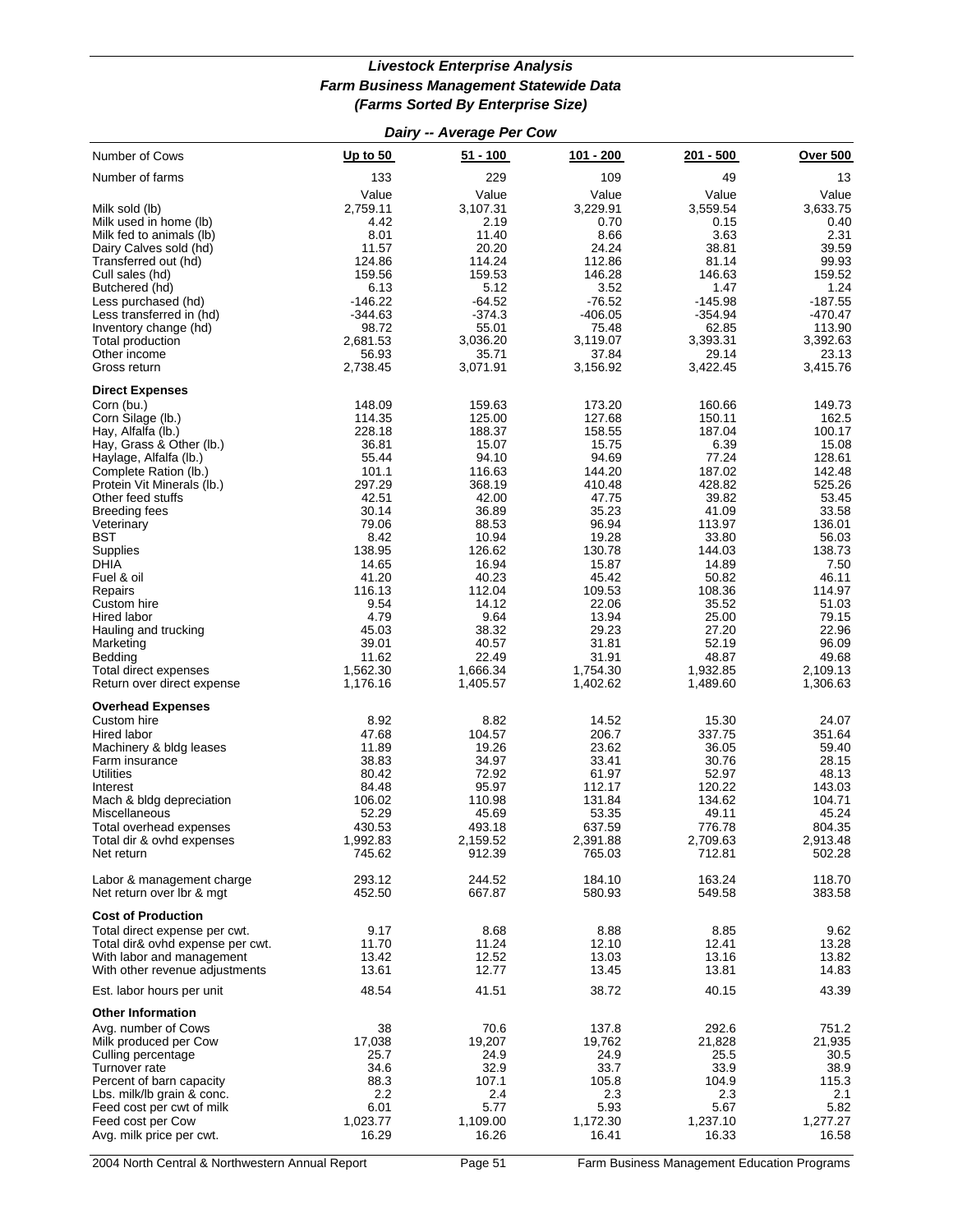*Dairy -- Average Per Cwt Of Milk*

|                                                                                                                                                                                                                                                                                                                                                                                                                                                 | Avg. Of<br>All Farms                                                                      |                                                                                                                                                                      | $40 - 60%$                                                                                |                                                                                                                                                                                | <b>High 20%</b>                                                                           |                                                                                                                                          |
|-------------------------------------------------------------------------------------------------------------------------------------------------------------------------------------------------------------------------------------------------------------------------------------------------------------------------------------------------------------------------------------------------------------------------------------------------|-------------------------------------------------------------------------------------------|----------------------------------------------------------------------------------------------------------------------------------------------------------------------|-------------------------------------------------------------------------------------------|--------------------------------------------------------------------------------------------------------------------------------------------------------------------------------|-------------------------------------------------------------------------------------------|------------------------------------------------------------------------------------------------------------------------------------------|
| Number of farms                                                                                                                                                                                                                                                                                                                                                                                                                                 |                                                                                           | 533                                                                                                                                                                  |                                                                                           | 106                                                                                                                                                                            | 107                                                                                       |                                                                                                                                          |
| Milk sold (lb)<br>Milk used in home (lb)<br>Milk fed to animals (lb)<br>Dairy Calves sold (hd)<br>Transferred out (hd)<br>Cull sales (hd)<br>Butchered (hd)<br>Less purchased (hd)<br>Less transferred in (hd)<br>Inventory change (hd)<br>Total production<br>Otherincome<br>Gross return                                                                                                                                                      | Quantity<br>99.68<br>0.04<br>0.27<br>0.00<br>0.00<br>0.00<br>0.00<br>0.00<br>0.00<br>0.00 | Value<br>16.32<br>0.01<br>0.04<br>0.14<br>0.52<br>0.76<br>0.02<br>$-0.56$<br>$-1.93$<br>0.37<br>15.67<br>0.17<br>15.84                                               | Quantity<br>99.63<br>0.04<br>0.32<br>0.00<br>0.00<br>0.00<br>0.00<br>0.00<br>0.00<br>0.00 | Value<br>16.30<br>0.01<br>0.05<br>0.18<br>0.44<br>0.82<br>0.02<br>$-0.50$<br>$-1.97$<br>0.17<br>15.51<br>0.14<br>15.65                                                         | Quantity<br>99.86<br>0.02<br>0.12<br>0.00<br>0.00<br>0.00<br>0.00<br>0.00<br>0.00<br>0.00 | Value<br>16.66<br>$0.00$<br>$0.02$<br>0.14<br>$0.51$<br>$0.72$<br>$0.01$<br>$-0.38$<br>$-1.80$<br>$0.54$<br>$16.43$<br>$0.16$<br>$16.59$ |
| <b>Direct Expenses</b><br>Corn (bu.)<br>Corn Silage (lb.)<br>Hay, Alfalfa (lb.)<br>Haylage, Alfalfa (lb.)<br>Complete Ration (lb.)<br>Protein Vit Minierals (lb.)<br>Other feed stuffs<br><b>Breeding fees</b><br>Veterinary<br>BST<br>Supplies<br>Fuel & oil<br>Repairs<br>Custom hire<br><b>Hired</b> labor<br>Machinery & bldg leases<br>Hauling and trucking<br>Marketing<br>Bedding<br>Total direct expenses<br>Return over direct expense | 0.37<br>70.89<br>18.61<br>20.83<br>6.08<br>14.89<br>6.00                                  | 0.79<br>0.68<br>0.84<br>0.46<br>0.71<br>2.04<br>0.30<br>0.18<br>0.51<br>0.13<br>0.69<br>0.22<br>0.55<br>0.13<br>0.12<br>0.05<br>0.16<br>0.25<br>0.17<br>8.97<br>6.87 | 0.37<br>69.06<br>18.29<br>17.46<br>6.48<br>16.30<br>6.86                                  | 0.80<br>0.67<br>0.88<br>0.33<br>$0.77$<br>$2.17$<br>0.31<br>0.15<br>0.53<br>0.16<br>0.64<br>0.23<br>0.48<br>$0.12$<br>0.15<br>$0.12$<br>$0.15$<br>0.18<br>0.16<br>9.00<br>6.64 | 0.33<br>65.57<br>16.50<br>18.40<br>7.04<br>14.17<br>3.16                                  | 0.71<br>$7.89$<br>$8.69$                                                                                                                 |
| <b>Overhead Expenses</b><br>Custom hire<br>Hired labor<br>Machinery & bldg leases<br>Farm insurance<br>Utilities<br>Interest<br>Mach & bldg depreciation<br>Miscellaneous<br>Total overhead expenses<br>Total dir & ovhd expenses<br>Net return                                                                                                                                                                                                 |                                                                                           | 0.07<br>1.09<br>0.15<br>0.16<br>0.31<br>0.56<br>0.60<br>0.24<br>3.17<br>12.14<br>3.70                                                                                |                                                                                           | 0.09<br>1.15<br>0.08<br>0.13<br>0.31<br>0.60<br>0.59<br>0.22<br>3.18<br>12.18<br>3.46                                                                                          |                                                                                           | $0.09$<br>$1.38$<br>$0.22$<br>$0.15$<br>$0.29$<br>$0.41$<br>$0.61$<br>$0.23$<br>$3.38$<br>$11.27$<br>$5.31$                              |
| Labor & management charge<br>Net return over Ibr & mgt                                                                                                                                                                                                                                                                                                                                                                                          |                                                                                           | 0.96<br>2.74                                                                                                                                                         |                                                                                           | 0.90<br>2.56                                                                                                                                                                   |                                                                                           | $0.90$<br>4.41                                                                                                                           |
| <b>Cost of Production</b><br>Total direct expense per cwt.<br>Total dir& ovhd expense per cwt.<br>With labor and management<br>With other revenue adjustments                                                                                                                                                                                                                                                                                   |                                                                                           | 8.97<br>12.14<br>13.10<br>13.62                                                                                                                                      |                                                                                           | 9.00<br>12.18<br>13.08<br>13.79                                                                                                                                                |                                                                                           | 7.89<br>11.27<br>12.18<br>12.27                                                                                                          |
| Est. labor hours per unit                                                                                                                                                                                                                                                                                                                                                                                                                       |                                                                                           | 0.20                                                                                                                                                                 |                                                                                           | 0.21                                                                                                                                                                           |                                                                                           | 0.19                                                                                                                                     |
| Other Information<br>Avg. number of Cows<br>Milk produced per Cow<br>Culling percentage<br>Turnover rate<br>Percent of barn capacity<br>Lbs. milk/lb grain & conc.<br>Feed cost per cwt of milk<br>Feed cost per Cow<br>Avg. milk price per cwt.                                                                                                                                                                                                |                                                                                           | 113.2<br>20,228<br>26.0<br>34.4<br>105.6<br>2.3<br>5.81<br>1,175.27<br>16.37                                                                                         |                                                                                           | 121.3<br>20,053<br>28.2<br>36.8<br>105.5<br>$2.2$<br>5.92<br>1,187.52<br>16.36                                                                                                 |                                                                                           | 133.6<br>23,014<br>$25.8$<br>32.5<br>109.0<br>2.4<br>5.14<br>1,183.80<br>16.68                                                           |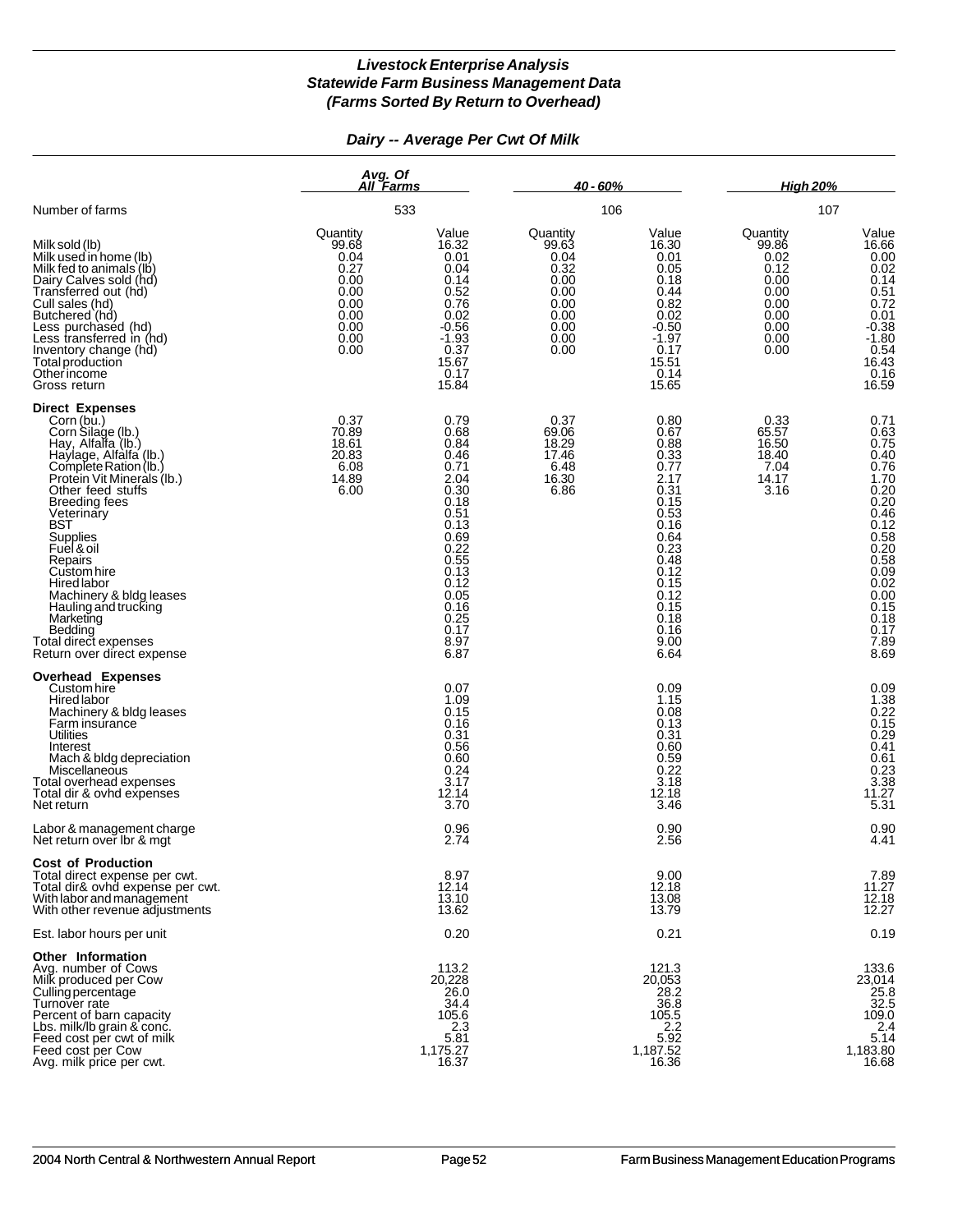*Dairy -- Average Per Cow*

|                                                                                                                                                                                                                                                                                                                                                                                                                                                        |                                                                                                        | Avg. Of<br>All Farms                                                                                                                                                                                             |                                                                                                      | $40 - 60%$                                                                                                                                                                                                      |                                                                                                      | <b>High 20%</b>                                                                                                                                                                                    |  |
|--------------------------------------------------------------------------------------------------------------------------------------------------------------------------------------------------------------------------------------------------------------------------------------------------------------------------------------------------------------------------------------------------------------------------------------------------------|--------------------------------------------------------------------------------------------------------|------------------------------------------------------------------------------------------------------------------------------------------------------------------------------------------------------------------|------------------------------------------------------------------------------------------------------|-----------------------------------------------------------------------------------------------------------------------------------------------------------------------------------------------------------------|------------------------------------------------------------------------------------------------------|----------------------------------------------------------------------------------------------------------------------------------------------------------------------------------------------------|--|
| Number of farms                                                                                                                                                                                                                                                                                                                                                                                                                                        |                                                                                                        | 533                                                                                                                                                                                                              |                                                                                                      | 106                                                                                                                                                                                                             |                                                                                                      | 107                                                                                                                                                                                                |  |
| Milk sold (lb)<br>Milk used in home (lb)<br>Milk fed to animals (lb)<br>Dairy Calves sold (hd)<br>Transferred out (hd)<br>Cull sales (hd)<br>Butchered (hd)<br>Less purchased (hd)<br>Less transferred in (hd)<br>Inventory change (hd)<br>Total production<br>Otherincome<br>Gross return                                                                                                                                                             | Quantity<br>20,163.80<br>8.40<br>55.35<br>0.19<br>0.69<br>0.26<br>0.01<br>$-0.08$<br>$-0.32$<br>$0.03$ | Value<br>3,301.24<br>1.23<br>7.12<br>28.04<br>104.61<br>153.17<br>3.31<br>$-113.61$<br>$-390.67$<br>75.16<br>3,169.60<br>34.42<br>3,204.03                                                                       | Quantity<br>19,979.06<br>8.83<br>65.05<br>0.25<br>0.63<br>0.28<br>0.01<br>$-0.07$<br>$-0.33$<br>0.04 | Value<br>3,267.93<br>1.28<br>9.87<br>35.73<br>88.87<br>164.57<br>3.37<br>$-100.48$<br>$-396.01$<br>34.69<br>3,109.82<br>27.54<br>3,137.36                                                                       | Quantity<br>22,981.23<br>5.33<br>27.49<br>0.23<br>0.72<br>0.26<br>0.00<br>$-0.06$<br>$-0.34$<br>0.00 | Value<br>3,834.02<br>$0.81$<br>$3.59$<br>$33.23$<br>$117.29$<br>$165.94$<br>3.14<br>$-87.24$<br>$-415.29$<br>$124.86$<br>$3,780.35$<br>$36.55$<br>3,816.90                                         |  |
| <b>Direct Expenses</b><br>Corn (bu.)<br>Corn Silage (lb.)<br>Hay, Alfalfa (lb.)<br>Haylage, Alfalfa (lb.)<br>Complete Ration (lb.)<br>Protein Vit Minerals (lb.)<br>Other feed stuffs<br><b>Breeding fees</b><br>Veterinary<br>BST<br>Supplies<br>DHIA<br>Fuel & oil<br>Repairs<br>Custom hire<br><b>Hired labor</b><br>Machinery & bldg leases<br>Hauling and trucking<br>Marketing<br>Bedding<br>Total direct expenses<br>Return over direct expense | 74.34<br>14,338.73<br>3,764.21<br>4,213.49<br>1,230.74<br>3,011.95<br>1,213.56                         | 160.68<br>136.81<br>169.70<br>92.58<br>143.09<br>412.59<br>59.81<br>36.37<br>103.56<br>25.53<br>124.15<br>14.47<br>45.07<br>111.36<br>26.77<br>25.20<br>10.63<br>31.49<br>50.00<br>34.59<br>1,814.46<br>1,389.56 | 73.71<br>13,847.83<br>3,667.85<br>3,501.73<br>1,298.44<br>3,269.63<br>1,375.00                       | 159.51<br>133.72<br>176.11<br>67.10<br>154.41<br>435.25<br>61.42<br>30.89<br>106.51<br>31.92<br>114.69<br>13.71<br>46.03<br>95.55<br>24.31<br>31.05<br>24.39<br>30.18<br>36.68<br>31.45<br>1,804.90<br>1,332.46 | 76.36<br>15,091.15<br>3,797.60<br>4,234.52<br>1,619.21<br>3,262.13<br>726.84                         | 162.83<br>145.41<br>171.71<br>91.25<br>392.20<br>46.11<br>45.17<br>105.51<br>27.60<br>117.09<br>16.30<br>$46.11132.8620.214.17$<br>$0.91$<br>$34.86$<br>$42.47$<br>$39.43$<br>1,816.50<br>2,000.40 |  |
| <b>Overhead Expenses</b><br>Custom hire<br>Hired labor<br>Machinery & bldg leases<br>Farm insurance<br>Utilities<br>Interest<br>Mach & bldg depreciation<br>Miscellaneous<br>Total overhead expenses<br>Total dir & ovhd expenses<br>Net return                                                                                                                                                                                                        |                                                                                                        | 14.25<br>220.58<br>30.21<br>32.80<br>62.07<br>112.41<br>120.36<br>48.89<br>641.58<br>2,456.04<br>747.98                                                                                                          |                                                                                                      | 18.23<br>230.36<br>16.51<br>26.65<br>62.76<br>121.24<br>117.62<br>44.38<br>637.74<br>2,442.63<br>694.73                                                                                                         |                                                                                                      | 20.14<br>317.96<br>51.53<br>35.33<br>65.94<br>65.94<br>93.96<br>141.12<br>52.01<br>777.99<br>2,594.49<br>1,222.41                                                                                  |  |
| Labor & management charge<br>Net return over Ibr & mgt                                                                                                                                                                                                                                                                                                                                                                                                 |                                                                                                        | 193.89<br>554.09                                                                                                                                                                                                 |                                                                                                      | 181.23<br>513.50                                                                                                                                                                                                |                                                                                                      | 207.94<br>1,014.47                                                                                                                                                                                 |  |
| <b>Cost of Production</b><br>Total direct expense per cwt.<br>Total dir& ovhd expense per cwt.<br>With labor and management<br>With other revenue adjustments                                                                                                                                                                                                                                                                                          |                                                                                                        | 8.97<br>12.14<br>13.10<br>13.62                                                                                                                                                                                  |                                                                                                      | 9.00<br>12.18<br>13.08<br>13.79                                                                                                                                                                                 |                                                                                                      | 7.89<br>$11.27$<br>12.18<br>12.27                                                                                                                                                                  |  |
| Est. labor hours per unit                                                                                                                                                                                                                                                                                                                                                                                                                              |                                                                                                        | 41.39                                                                                                                                                                                                            |                                                                                                      | 42.68                                                                                                                                                                                                           |                                                                                                      | 43.27                                                                                                                                                                                              |  |
| <b>Other Information</b><br>Ava. number of Cows<br>Milk produced per Cow<br>Culling percentage<br>Turnover rate<br>Percent of barn capacity<br>Lbs. milk/lb grain & conc.<br>Feed cost per cwt of milk<br>Feed cost per Cow<br>Avg. milk price per cwt.                                                                                                                                                                                                |                                                                                                        | 113.2<br>20.228<br>26.0<br>34.4<br>105.6<br>2.3<br>5.81<br>1,175.27<br>16.37                                                                                                                                     |                                                                                                      | 121.3<br>20,053<br>28.2<br>36.8<br>105.5<br>$2.2$<br>5.92<br>1,187.52<br>16.36                                                                                                                                  |                                                                                                      | 133.6<br>23,014<br>25.8<br>22.5<br>109.0<br>2.4<br>5.14<br>1,183.80<br>16.68                                                                                                                       |  |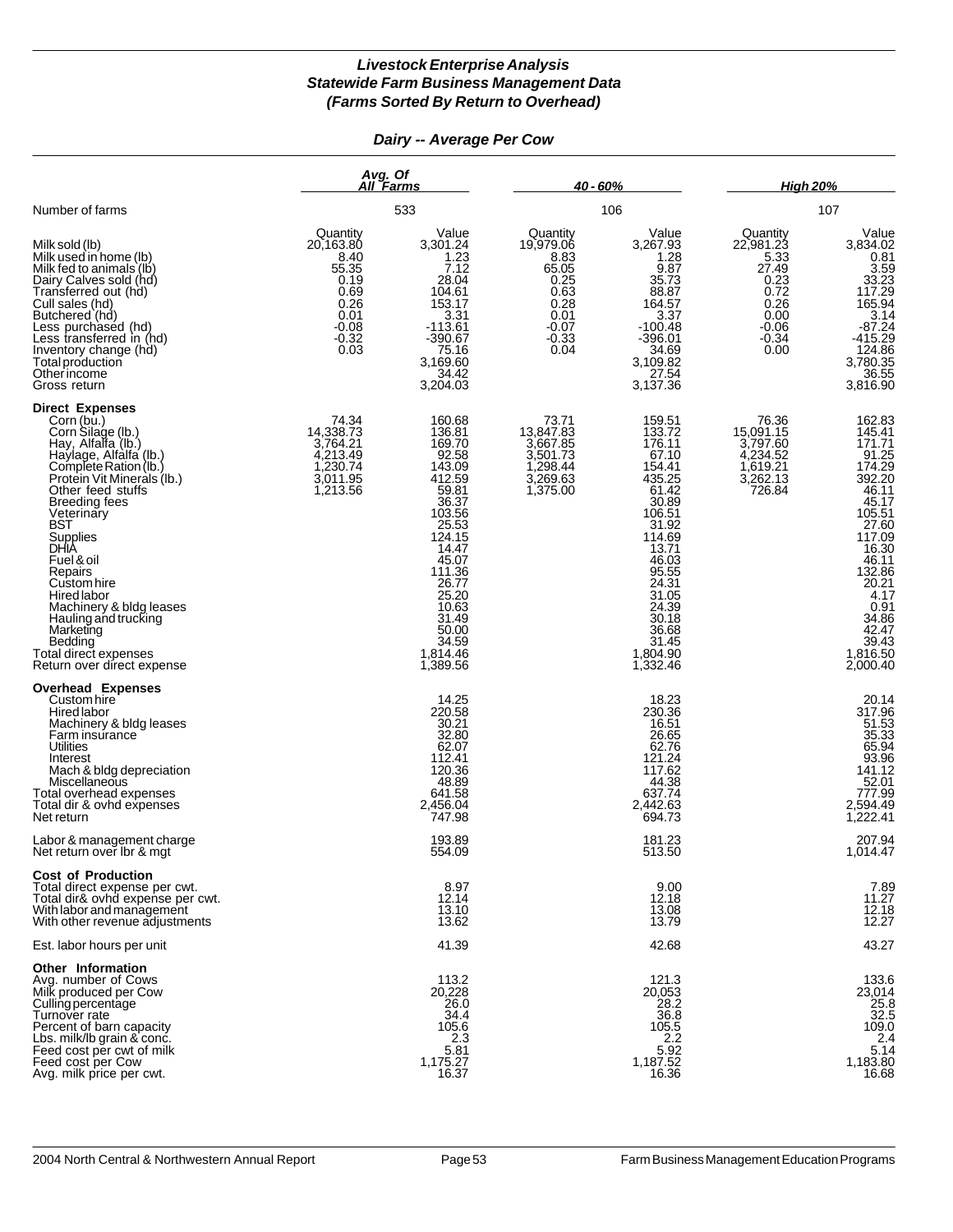*Summary of Selected Dairy Enterprise Factors*



The data on this page is from the Dairy Cow Enterprise and does not include costs related to Dairy Replacements.

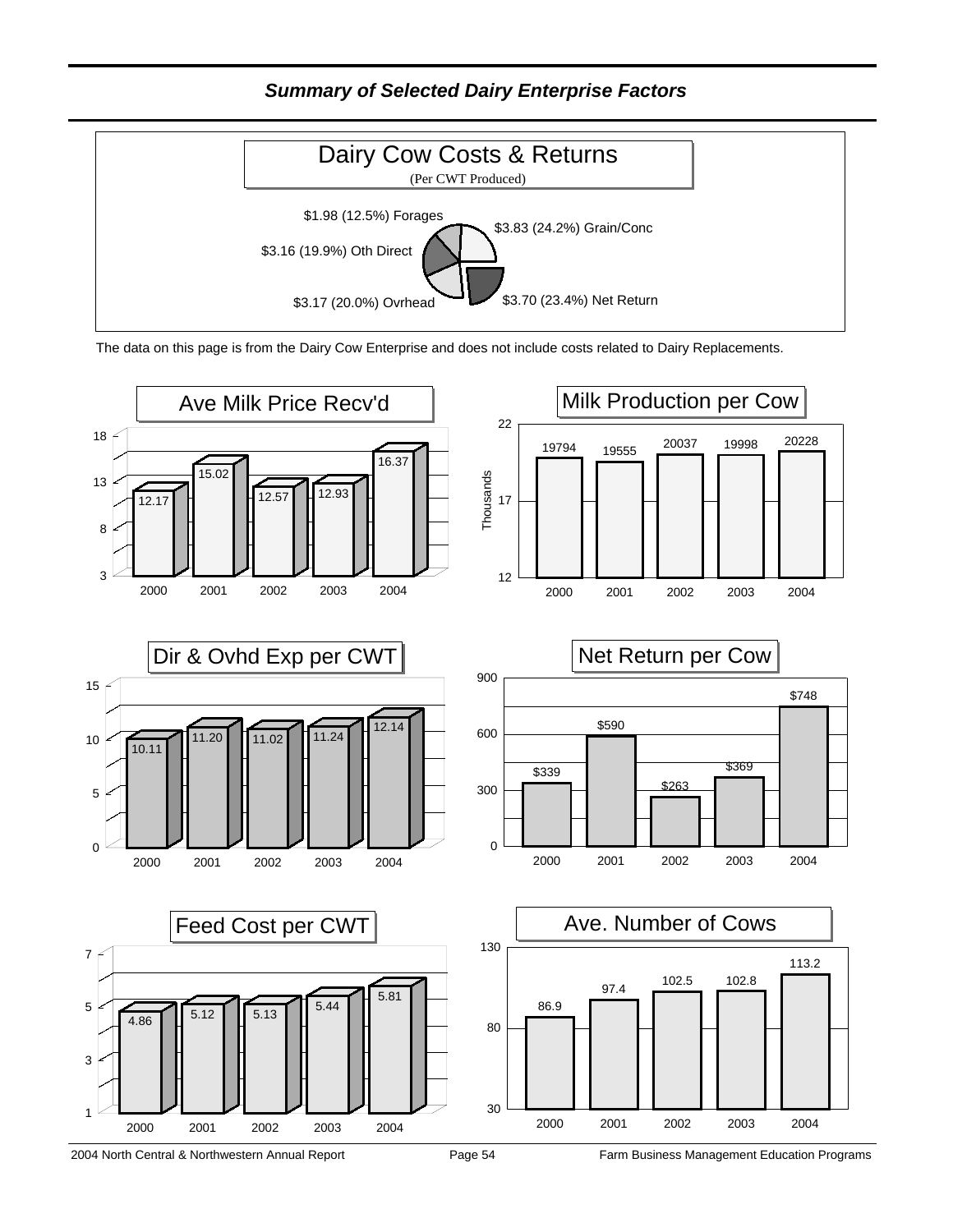### *Dairy and Repl Heifers -- Average Per Cow*

|                                                                                                                                                                                                                                                                                                                                                                                                                                                               |                                                                                                      | Avg. Of<br>All Farms                                                                                                                                                                                               |                                                                                                        | <u>40 - 60% </u>                                                                                                                                                                                                  |                                                                                                      | <b>High 20%</b>                                                                                                                                                                                                                                   |  |
|---------------------------------------------------------------------------------------------------------------------------------------------------------------------------------------------------------------------------------------------------------------------------------------------------------------------------------------------------------------------------------------------------------------------------------------------------------------|------------------------------------------------------------------------------------------------------|--------------------------------------------------------------------------------------------------------------------------------------------------------------------------------------------------------------------|--------------------------------------------------------------------------------------------------------|-------------------------------------------------------------------------------------------------------------------------------------------------------------------------------------------------------------------|------------------------------------------------------------------------------------------------------|---------------------------------------------------------------------------------------------------------------------------------------------------------------------------------------------------------------------------------------------------|--|
| Number of farms                                                                                                                                                                                                                                                                                                                                                                                                                                               |                                                                                                      | 397                                                                                                                                                                                                                | 80                                                                                                     |                                                                                                                                                                                                                   |                                                                                                      | 80                                                                                                                                                                                                                                                |  |
| Milk sold (lb)<br>Milk used in home (lb)<br>Milk fed to animals (lb)<br>Dairy Calves sold (hd)<br>Transferred out (hd)<br>Cull sales (hd)<br>Butchered (hd)<br>Less purchased (hd)<br>Less transferred in (hd)<br>Inventory change (hd)<br>Total production<br>Other income<br>Gross return                                                                                                                                                                   | Quantity<br>20,234.47<br>7.20<br>42.85<br>0.36<br>1.07<br>0.29<br>0.01<br>$-0.12$<br>$-0.96$<br>0.07 | Value<br>3,320.72<br>1.11<br>5.36<br>87.53<br>522.97<br>155.98<br>4.35<br>$-137.88$<br>$-505.27$<br>121.90<br>3,576.79<br>32.61<br>3,609.39                                                                        | Quantity<br>20,627.98<br>6.30<br>30.51<br>0.37<br>1.05<br>0.36<br>0.01<br>$-0.09$<br>$-0.97$<br>$0.07$ | Value<br>3,363.27<br>1.01<br>3.97<br>75.89<br>526.79<br>173.01<br>3.02<br>$-108.80$<br>$-516.20$<br>66.16<br>3,588.12<br>32.77<br>3,620.90                                                                        | Quantity<br>22,622.43<br>3.80<br>14.75<br>0.42<br>1.11<br>0.26<br>0.01<br>$-0.09$<br>$-1.01$<br>0.07 | Value<br>3,780.09<br>0.60<br>2.50<br>118.70<br>$\begin{array}{r}\n 110.76 \\  570.60 \\  147.83 \\  4.36 \\  -118.68 \\  \end{array}$<br>$-541.67$<br>$\begin{array}{r} 199.00 \\ 199.00 \\ 4,163.34 \\ 29.01 \\ 1499.05 \end{array}$<br>4,192.35 |  |
| <b>Direct Expenses</b><br>Corn (bu.)<br>Corn Silage (lb.)<br>Hay, Alfalfa (lb.)<br>Haylage, Alfalfa (lb.)<br>Complete Ration (lb.)<br>Protein Vit Minierals (lb.)<br>Other feed stuffs<br>Breeding fees<br>Veterinary<br>BST<br>Supplies<br>Contract production exp.<br>Fuel & oil<br>Repairs<br>Custom hire<br>Hired labor<br>Machinery & bldg leases<br>Hauling and trucking<br>Marketing<br>Bedding<br>Total direct expenses<br>Return over direct expense | 83.25<br>18,970.50<br>4,812.30<br>4,838.32<br>1,255.91<br>3,388.09<br>2,314.19                       | 179.90<br>179.30<br>218.74<br>106.28<br>145.87<br>476.59<br>100.11<br>43.02<br>115.65<br>25.74<br>136.75<br>47.92<br>49.68<br>126.68<br>38.82<br>22.07<br>11.42<br>31.27<br>46.14<br>40.44<br>2,142.38<br>1,467.01 | 80.37<br>19,007.86<br>4,093.63<br>4,329.95<br>$898.63$<br>4,124.52<br>2,647.77                         | 177.87<br>182.96<br>194.17<br>96.57<br>105.66<br>562.57<br>116.41<br>38.53<br>124.14<br>34.88<br>122.69<br>78.77<br>48.13<br>114.65<br>56.38<br>32.35<br>18.71<br>25.46<br>40.59<br>42.90<br>2,214.42<br>1,406.48 | 84.40<br>19,467.54<br>4,343.43<br>6,111.23<br>1,071.70<br>4,106.92<br>2,022.70                       | 179.59<br>187.19<br>199.82<br>127.99<br>108.66<br>484.18<br>94.31<br>94.31<br>50.22<br>115.55<br>27.97<br>136.51<br>$44.63$<br>$48.04$<br>$138.11$<br>$40.43$<br>$5.77$<br>$0.49$<br>$33.20$<br>$42.68$<br>$46.87$<br>2,112.21<br>2,080.14        |  |
| <b>Overhead Expenses</b><br>Custom hire<br><b>Hired labor</b><br>Machinery & bldg leases<br>Farm insurance<br>Utilities<br>Interest<br>Mach & bldg depreciation<br>Miscellaneous<br>Total overhead expenses<br>Total dir & ovhd expenses<br>Net return                                                                                                                                                                                                        |                                                                                                      | 16.33<br>250.76<br>28.97<br>36.45<br>72.59<br>127.84<br>139.96<br>55.02<br>727.93<br>2,870.31<br>739.08                                                                                                            |                                                                                                        | 23.69<br>249.23<br>20.40<br>29.42<br>66.68<br>131.66<br>143.81<br>49.82<br>714.72<br>2,929.14<br>691.76                                                                                                           |                                                                                                      | 22.61<br>348.23<br>39.63<br>37.47<br>73.96<br>114.02<br>155.83<br>58.99<br>860.74<br>850.74<br>2,962.95<br>1,229.40                                                                                                                               |  |
| Labor & management charge<br>Net return over Ibr & mat                                                                                                                                                                                                                                                                                                                                                                                                        |                                                                                                      | 223.34<br>515.74                                                                                                                                                                                                   |                                                                                                        | 184.79<br>506.97                                                                                                                                                                                                  |                                                                                                      | 247.11<br>982.29                                                                                                                                                                                                                                  |  |
| <b>Cost of Production</b><br>Total direct expense per cwt.<br>Total dir& ovhd expense per cwt.<br>With labor and management<br>With other revenue adjustments                                                                                                                                                                                                                                                                                                 |                                                                                                      | 10.56<br>14.15<br>15.25<br>13.86                                                                                                                                                                                   |                                                                                                        | 10.72<br>14.17<br>15.07<br>13.85                                                                                                                                                                                  |                                                                                                      | $9.33$<br>13.09<br>14.18<br>12.37                                                                                                                                                                                                                 |  |
| Est. labor hours per unit                                                                                                                                                                                                                                                                                                                                                                                                                                     |                                                                                                      | 49.13                                                                                                                                                                                                              |                                                                                                        | 47.83                                                                                                                                                                                                             |                                                                                                      | 50.00                                                                                                                                                                                                                                             |  |
| <b>Other Information</b><br>Avg. number of Cows<br>Milk produced per Cow<br>Culling percentage<br>Turnover rate<br>Percent of barn capacity<br>Lbs. milk/lb grain & conc.<br>Feed cost per cwt of milk<br>Feed cost per Cow<br>Avg. milk price per cwt.                                                                                                                                                                                                       |                                                                                                      | 110.2<br>20,285<br>28.5<br>42.9<br>105.8<br>2.0<br>6.94<br>1,406.79<br>16.41                                                                                                                                       |                                                                                                        | 142.9<br>20,665<br>35.6<br>48.5<br>109.9<br>2.0<br>6.95<br>1,436.21<br>16.30                                                                                                                                      |                                                                                                      | 128.7<br>22,641<br>25.6<br>$\frac{35.3}{108.9}$<br>6.10<br>1,381.73<br>16.71                                                                                                                                                                      |  |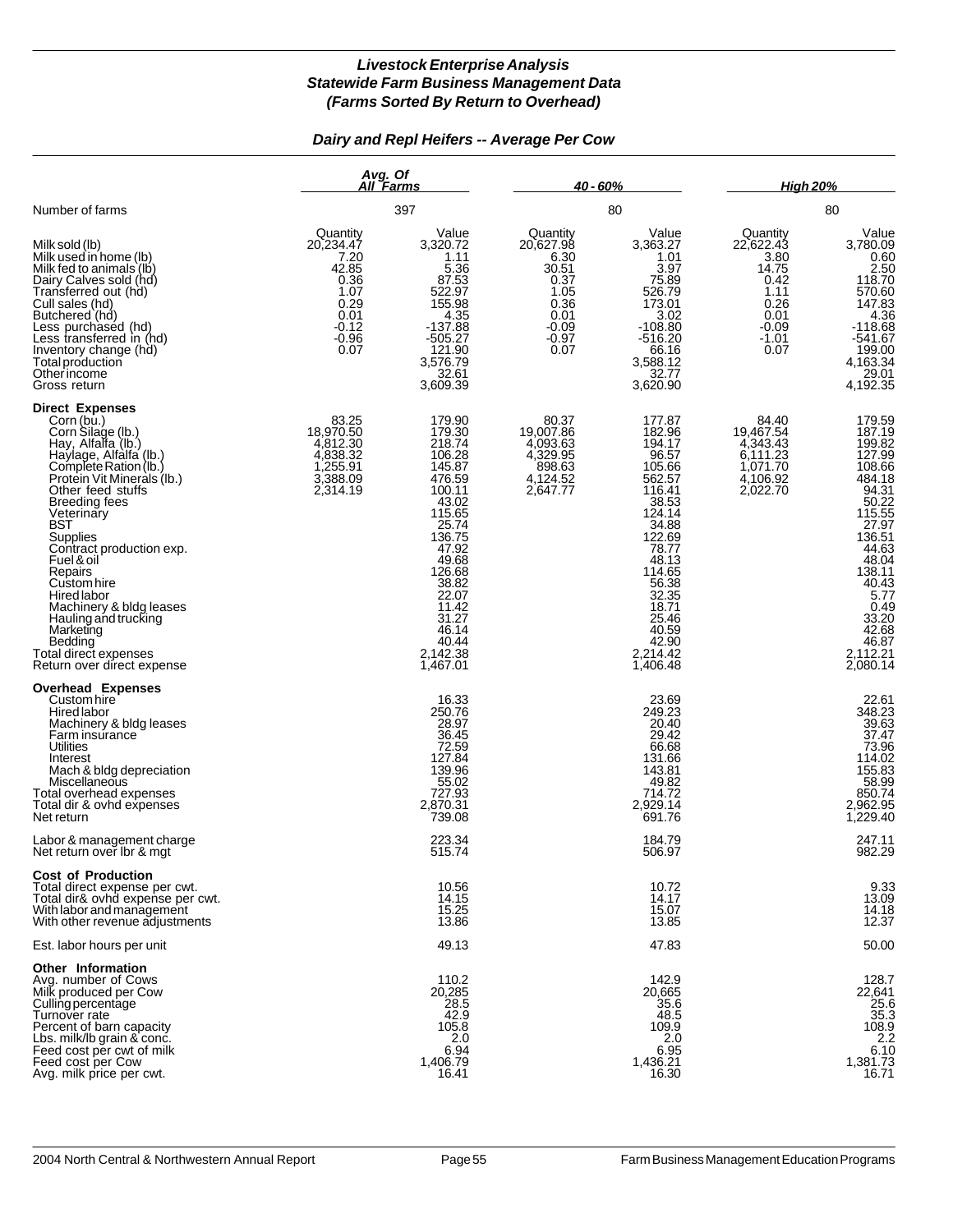#### *Dairy Replacement Heifers -- Average Head*

|                                                                                                                                                                                                                                                                                                                                                                                                                                                                                     | Avg. Of<br>All Farms<br>471                                                                               |                                                                                                                                                                                              | 40 - 60%                                                                                                  |                                                                                                                                                                                               | <b>High 20%</b>                                                                                         |                                                                                                                                                                                               |
|-------------------------------------------------------------------------------------------------------------------------------------------------------------------------------------------------------------------------------------------------------------------------------------------------------------------------------------------------------------------------------------------------------------------------------------------------------------------------------------|-----------------------------------------------------------------------------------------------------------|----------------------------------------------------------------------------------------------------------------------------------------------------------------------------------------------|-----------------------------------------------------------------------------------------------------------|-----------------------------------------------------------------------------------------------------------------------------------------------------------------------------------------------|---------------------------------------------------------------------------------------------------------|-----------------------------------------------------------------------------------------------------------------------------------------------------------------------------------------------|
| Number of farms                                                                                                                                                                                                                                                                                                                                                                                                                                                                     |                                                                                                           |                                                                                                                                                                                              | 94                                                                                                        |                                                                                                                                                                                               | 95                                                                                                      |                                                                                                                                                                                               |
| Replacements sold (hd)<br>Transferred out (hd)<br>Cull sales (hd)<br>Butchered (hd)<br>Less purchased (hd)<br>Less transferred in (hd)<br>Inventory change (hd)<br>Total production (hd)<br>Other income<br>Gross return                                                                                                                                                                                                                                                            | Quantity<br>0.21<br>0.41<br>0.03<br>0.00<br>$-0.05$<br>$-0.71$<br>0.04<br>0.00                            | Value<br>81.41<br>464.15<br>6.89<br>1.77<br>$-30.58$<br>$-114.35$<br>42.47<br>451.75<br>1.54<br>453.29                                                                                       | Quantity<br>0.25<br>0.40<br>0.01<br>0.00<br>$-0.04$<br>$-0.72$<br>0.05<br>0.00                            | Value<br>88.07<br>455.91<br>4.26<br>1.91<br>$-23.51$<br>$-136.96$<br>65.18<br>454.85<br>0.79<br>455.64                                                                                        | Quantity<br>0.11<br>0.38<br>0.08<br>0.00<br>$-0.05$<br>$-0.62$<br>0.09<br>0.00                          | Value<br>98.17<br>499.58<br>11.82<br>1.23<br>$-21.02$<br>$-103.26$<br>137.19<br>623.70<br>6.35<br>630.05                                                                                      |
| <b>Direct Expenses</b><br>Corn (bu.)<br>Corn Silage (lb.)<br>Hay, Alfalfa (lb.)<br>Hay, Grass & Other (lb.)<br>Haylage, Alfalfa (lb.)<br>Oatlage (lb.)<br>Complete Ration (lb.)<br>Milk (lb.)<br>Milk Replacer (lb.)<br>Protein Vit Minerals (lb.)<br>Other feed stuffs<br>Breeding fees<br>Veterinary<br>Supplies<br>Contract production exp.<br>Fuel & oil<br>Repairs<br>Custom hire<br>Machinery & bldg leases<br>Bedding<br>Total direct expenses<br>Return over direct expense | 11.57<br>5026.67<br>1244.04<br>662.96<br>647.05<br>498.85<br>222.97<br>35.54<br>12.26<br>289.40<br>388.05 | 25.24<br>47.26<br>50.36<br>18.02<br>13.45<br>3.95<br>27.03<br>5.02<br>10.76<br>51.57<br>13.53<br>7.49<br>13.67<br>11.73<br>45.45<br>7.99<br>19.69<br>9.48<br>1.71<br>5.67<br>389.06<br>64.23 | 12.90<br>4309.75<br>1234.43<br>653.25<br>949.44<br>492.74<br>233.51<br>34.11<br>13.98<br>297.74<br>280.03 | 28.01<br>41.14<br>48.42<br>17.57<br>17.27<br>4.55<br>23.41<br>3.71<br>12.45<br>54.03<br>15.12<br>8.07<br>14.16<br>10.10<br>14.30<br>8.45<br>22.10<br>25.65<br>1.88<br>3.94<br>374.32<br>81.33 | 9.82<br>4954.04<br>1042.79<br>610.29<br>845.06<br>809.11<br>89.14<br>13.77<br>14.62<br>327.05<br>322.50 | 20.60<br>45.97<br>42.36<br>16.73<br>18.27<br>6.99<br>11.86<br>1.78<br>13.48<br>54.78<br>13.45<br>5.59<br>15.07<br>11.02<br>19.65<br>8.15<br>18.91<br>2.75<br>2.46<br>5.64<br>335.50<br>294.55 |
| <b>Overhead Expenses</b><br>Custom hire<br>Hired labor<br>Machinery & bldg leases<br>Farm insurance<br>Utilities<br>Interest<br>Mach & bldg depreciation<br>Miscellaneous<br>Total overhead expenses<br>Total dir & ovhd expenses<br>Net return                                                                                                                                                                                                                                     |                                                                                                           | 2.57<br>31.86<br>3.62<br>5.65<br>10.88<br>17.92<br>21.23<br>8.01<br>101.74<br>490.80<br>$-37.51$                                                                                             |                                                                                                           | 1.36<br>41.38<br>3.70<br>5.83<br>11.16<br>17.70<br>22.70<br>7.32<br>111.14<br>485.46<br>$-29.82$                                                                                              |                                                                                                         | 2.52<br>30.88<br>5.52<br>6.29<br>10.27<br>19.08<br>20.77<br>7.36<br>102.70<br>438.21<br>191.85                                                                                                |
| Labor & management charge<br>Net return over Ibr & mgt                                                                                                                                                                                                                                                                                                                                                                                                                              |                                                                                                           | 35.94<br>$-73.45$                                                                                                                                                                            |                                                                                                           | 39.34<br>$-69.15$                                                                                                                                                                             |                                                                                                         | 34.29<br>157.56                                                                                                                                                                               |
| <b>Cost of Production</b><br>Total direct expense per head<br>Total dir& ovhd expense per head<br>With labor and management<br>With other revenue adjustments                                                                                                                                                                                                                                                                                                                       |                                                                                                           | 389.06<br>490.80<br>526.74<br>525.20                                                                                                                                                         |                                                                                                           | 374.32<br>485.46<br>524.80<br>524.01                                                                                                                                                          |                                                                                                         | 335.50<br>438.21<br>472.50<br>466.15                                                                                                                                                          |
| Est. labor hours per unit                                                                                                                                                                                                                                                                                                                                                                                                                                                           |                                                                                                           | 7.27                                                                                                                                                                                         |                                                                                                           | 7.09                                                                                                                                                                                          |                                                                                                         | 8.14                                                                                                                                                                                          |
| <b>Other Information</b><br>No. purchased or trans in<br>Number sold or trans out<br>Average number of head<br>Percentage death loss<br>Feed cost per average head<br>Feed cost/head sold+trans<br>Avg. purch price / head<br>Avg. sales price / head                                                                                                                                                                                                                               |                                                                                                           | 71.00<br>58.00<br>94.00<br>4.60<br>266.18<br>433.27<br>608.19<br>395.63                                                                                                                      |                                                                                                           | 73.00<br>63.00<br>95.00<br>5.10<br>265.67<br>404.05<br>548.50<br>346.19                                                                                                                       |                                                                                                         | 68.00<br>49.00<br>101.00<br>3.40<br>246.27<br>505.81<br>385.06<br>894.82                                                                                                                      |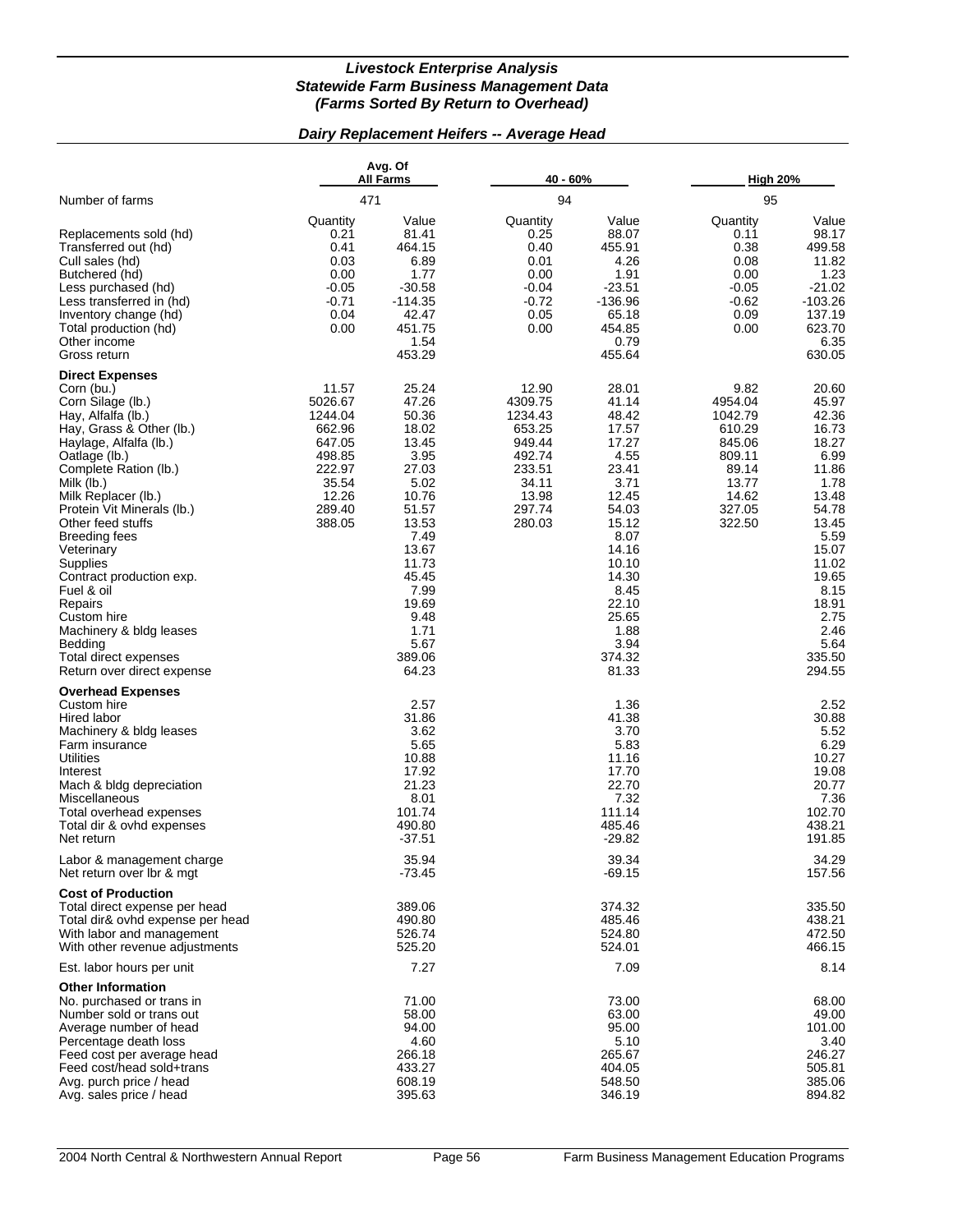#### *Dairy Steers -- Average Per Cwt. Produced*

|                                                                                                                                                                                                                                                                                                                                                                                                                                                 | Avg. Of<br>All Farms                                                                |                                                                                                                                                                  | 40 - 60%                                                                     |                                                                                                                                                          | <b>High 20%</b>                                                             |                                                                                                                                                                 |  |
|-------------------------------------------------------------------------------------------------------------------------------------------------------------------------------------------------------------------------------------------------------------------------------------------------------------------------------------------------------------------------------------------------------------------------------------------------|-------------------------------------------------------------------------------------|------------------------------------------------------------------------------------------------------------------------------------------------------------------|------------------------------------------------------------------------------|----------------------------------------------------------------------------------------------------------------------------------------------------------|-----------------------------------------------------------------------------|-----------------------------------------------------------------------------------------------------------------------------------------------------------------|--|
| Number of farms                                                                                                                                                                                                                                                                                                                                                                                                                                 |                                                                                     | 140                                                                                                                                                              |                                                                              | 28                                                                                                                                                       |                                                                             | 28                                                                                                                                                              |  |
| Dairy Steers sold (lb)<br>Transferred out (lb)<br>Cull sales (lb)<br>Butchered (lb)<br>Less purchased (lb)<br>Less transferred in (lb)<br>Inventory change (lb)<br>Total production (lb)<br>Other income<br>Gross return                                                                                                                                                                                                                        | Quantity<br>136.29<br>0.35<br>1.19<br>2.22<br>$-38.63$<br>$-6.45$<br>5.02<br>100.00 | Value<br>102.87<br>0.31<br>0.95<br>1.80<br>$-38.77$<br>$-6.84$<br>12.81<br>73.14<br>0.02<br>73.16                                                                | Quantity<br>108.32<br>0.08<br>2.19<br>$-16.61$<br>$-4.66$<br>10.68<br>100.00 | Value<br>81.83<br>0.05<br>1.65<br>$-20.13$<br>$-4.46$<br>13.99<br>72.92<br>72.92                                                                         | Quantity<br>112.99<br>1.75<br>3.30<br>$-9.12$<br>$-13.21$<br>4.29<br>100.00 | Value<br>88.59<br>1.56<br>2.60<br>$-9.36$<br>$-15.70$<br>15.38<br>83.08<br>0.19<br>83.27                                                                        |  |
| <b>Direct Expenses</b><br>Corn (bu.)<br>Corn Silage (lb.)<br>Hay, Alfalfa (lb.)<br>Hay, Grass & Other (lb.)<br>Complete Ration (lb.)<br>Milk Replacer (lb.)<br>Protein Vit Minerals (lb.)<br>Other feed stuffs<br>Veterinary<br>Supplies<br>Fuel & oil<br>Repairs<br><b>Hired labor</b><br>Machinery & bldg leases<br>Hauling and trucking<br>Marketing<br>Bedding<br>Operating interest<br>Total direct expenses<br>Return over direct expense | 11.01<br>209.81<br>34.05<br>32.55<br>204.35<br>0.62<br>69.30<br>27.74               | 24.21<br>1.93<br>1.28<br>0.91<br>1.67<br>0.67<br>10.23<br>1.20<br>1.81<br>1.69<br>1.14<br>2.68<br>0.18<br>0.20<br>0.70<br>0.83<br>0.55<br>1.35<br>53.21<br>19.96 | 10.87<br>210.73<br>18.20<br>29.67<br>3.06<br>1.97<br>62.10<br>18.95          | 23.48<br>1.97<br>0.72<br>0.98<br>0.41<br>1.75<br>12.40<br>0.55<br>1.95<br>0.99<br>1.03<br>3.15<br>0.69<br>0.41<br>1.12<br>0.52<br>1.07<br>53.18<br>19.73 | 10.05<br>212.38<br>55.25<br>31.97<br>0.99<br>0.56<br>63.88<br>11.64         | 22.01<br>1.70<br>1.97<br>0.72<br>0.09<br>0.54<br>8.49<br>1.11<br>0.83<br>0.66<br>0.73<br>1.68<br>0.03<br>0.54<br>0.63<br>0.81<br>0.39<br>0.26<br>43.18<br>40.09 |  |
| <b>Overhead Expenses</b><br>Hired labor<br>Machinery & bldg leases<br>Farm insurance<br><b>Utilities</b><br>Interest<br>Mach & bldg depreciation<br>Miscellaneous<br>Total overhead expenses<br>Total dir & ovhd expenses<br>Net return                                                                                                                                                                                                         |                                                                                     | 1.26<br>0.26<br>1.10<br>1.32<br>1.82<br>2.79<br>1.51<br>10.05<br>63.26<br>9.90                                                                                   |                                                                              | 1.31<br>0.24<br>1.03<br>1.16<br>2.06<br>2.02<br>1.05<br>8.87<br>62.05<br>10.87                                                                           |                                                                             | 1.60<br>0.42<br>0.65<br>0.97<br>1.41<br>2.58<br>1.47<br>9.10<br>52.29<br>30.98                                                                                  |  |
| Labor & management charge<br>Net return over lbr & mgt                                                                                                                                                                                                                                                                                                                                                                                          |                                                                                     | 5.33<br>4.57                                                                                                                                                     |                                                                              | 4.99<br>5.88                                                                                                                                             |                                                                             | 3.95<br>27.03                                                                                                                                                   |  |
| <b>Cost of Production</b><br>Total direct expense per cwt.<br>Total dir& ovhd expense per cwt.<br>With labor and management<br>With other revenue adjustments                                                                                                                                                                                                                                                                                   |                                                                                     | 60.93<br>68.28<br>72.19<br>72.17                                                                                                                                 |                                                                              | 57.32<br>65.50<br>70.11<br>70.11                                                                                                                         |                                                                             | 43.10<br>51.16<br>54.65<br>54.48                                                                                                                                |  |
| Est. labor hours per unit                                                                                                                                                                                                                                                                                                                                                                                                                       |                                                                                     | 0.79                                                                                                                                                             |                                                                              | 0.75                                                                                                                                                     |                                                                             | 0.63                                                                                                                                                            |  |
| <b>Other Information</b><br>No. purchased or trans in<br>Number sold or trans out<br>Percentage death loss<br>Avg. daily gain (lbs)<br>Lbs of conc / lb of gain<br>Lbs of feed / lb of gain<br>Feed cost per cwt of gain<br>Feed cost per head<br>Average purchase weight<br>Average sales weight<br>Avg purch price / head<br>Avg sales price / cwt                                                                                            |                                                                                     | 86<br>73<br>2.8<br>2.33<br>9.00<br>10.46<br>42.09<br>382.77<br>412<br>1,338<br>413.58<br>75.48                                                                   |                                                                              | 86<br>63<br>5.8<br>2.29<br>6.79<br>8.09<br>42.25<br>458.39<br>197<br>1,419<br>238.75<br>75.54                                                            |                                                                             | 44<br>36<br>2.2<br>2.27<br>6.27<br>7.81<br>36.63<br>408.20<br>247<br>1,306<br>253.32<br>78.41                                                                   |  |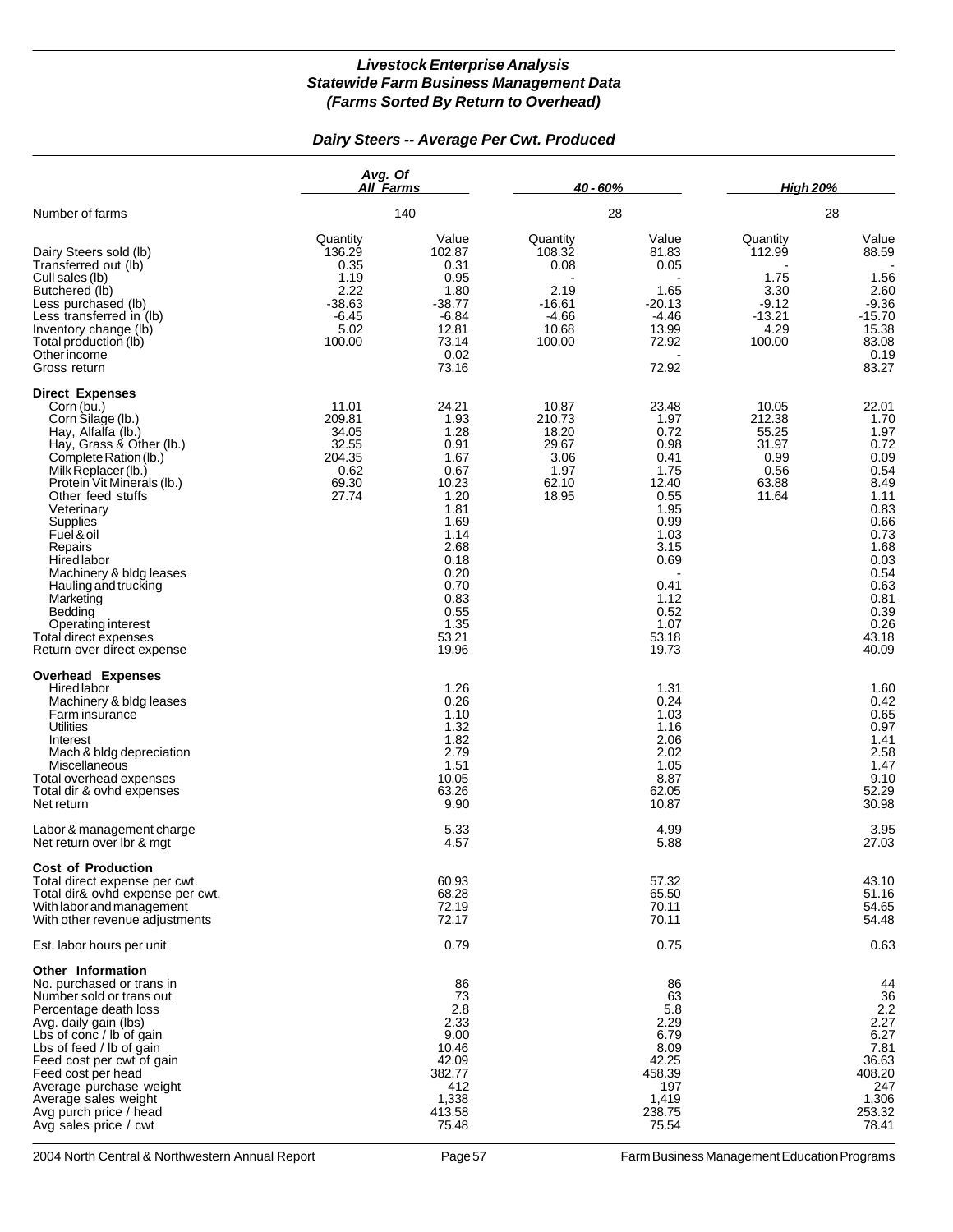#### *All Beef Backgrounding -- Average Per Head*

|                                                                                                                                                                                                                                                                                                                                                                                                                                                 | Avg. Of<br>All Farms                                                                                |                                                                                                                                                                      |  |
|-------------------------------------------------------------------------------------------------------------------------------------------------------------------------------------------------------------------------------------------------------------------------------------------------------------------------------------------------------------------------------------------------------------------------------------------------|-----------------------------------------------------------------------------------------------------|----------------------------------------------------------------------------------------------------------------------------------------------------------------------|--|
| Number of farms                                                                                                                                                                                                                                                                                                                                                                                                                                 |                                                                                                     | 20                                                                                                                                                                   |  |
| Backgnd Beef sold (lb)<br>Transferred out (lb)<br>Butchered (lb)<br>Less purchased (lb)<br>Less transferred in (lb)<br>Inventory change (lb)<br>Total production (lb)<br>Otherincome<br>Gross return                                                                                                                                                                                                                                            | Quantity<br>473.64<br>31.84<br>14.44<br>-124.09<br>$-309.15$<br>151.17<br>237.85                    | Value<br>447.99<br>23.45<br>10.17<br>$-130.44$<br>-336.53<br>197.21<br>211.86<br>211.86                                                                              |  |
| <b>Direct Expenses</b><br>Corn (bu.)<br>Corn Silage (lb.)<br>Hay, Alfalfa (lb.)<br>Hay, Grass & Other (lb.)<br>Oats (bu.)<br>Pasture, Intensive (aum)<br>Stover (lb.)<br>Complete Ration (lb.)<br>Creep / Starter (lb.)<br>Protein Vit Minerals (lb.)<br>Other feed stuffs<br>Veterinary<br>Supplies<br>Fuel & oil<br>Repairs<br>Hauling and trucking<br>Marketing<br>Operating interest<br>Total direct expenses<br>Return over direct expense | 6.77<br>1,387.13<br>246.71<br>524.26<br>2.59<br>0.08<br>74.46<br>208.19<br>15.14<br>159.54<br>15.86 | 14.97<br>13.96<br>5.05<br>13.62<br>3.64<br>1.42<br>0.54<br>9.73<br>1.36<br>12.86<br>1.87<br>8.40<br>4.43<br>4.22<br>4.13<br>2.11<br>11.70<br>2.64<br>116.64<br>95.21 |  |
| <b>Overhead Expenses</b><br>Hired labor<br>Machinery & bldg leases<br>Farm insurance<br>Utilities<br>Interest<br>Mach & bldg depreciation<br>Miscellaneous<br>Total overhead expenses<br>Total dir & ovhd expenses<br>Net return<br>Labor & management charge                                                                                                                                                                                   |                                                                                                     | 0.62<br>0.35<br>2.06<br>1.73<br>3.52<br>4.35<br>1.66<br>14.28<br>130.93<br>80.93<br>15.22                                                                            |  |
| Net return over lbr & mgt                                                                                                                                                                                                                                                                                                                                                                                                                       |                                                                                                     | 65.71                                                                                                                                                                |  |
| <b>Cost of Production</b><br>Total direct expense per cwt.<br>Total dir& ovhd expense per cwt.<br>With labor and management<br>With other revenue adjustments                                                                                                                                                                                                                                                                                   |                                                                                                     | 74.43<br>77.25<br>80.27<br>80.27                                                                                                                                     |  |
| Est. labor hours per unit                                                                                                                                                                                                                                                                                                                                                                                                                       |                                                                                                     | 1.98                                                                                                                                                                 |  |
| <b>Other Information</b><br>No. purchased or trans in<br>Number sold or trans out<br>Percentage death loss<br>Avg. daily gain (lbs)<br>Lbs of conc / lb of gain<br>Lbs of feed / lb of gain<br>Feed cost per cwt of gain<br>Feed cost per head<br>Average purchase weight<br>Average sales weight<br>Avg purch price / cwt<br>Avg sales price / cwt                                                                                             |                                                                                                     | 86<br>65<br>1.8<br>1.10<br>3.62<br>9.04<br>33.22<br>79.01<br>394<br>695<br>105.11<br>94.58                                                                           |  |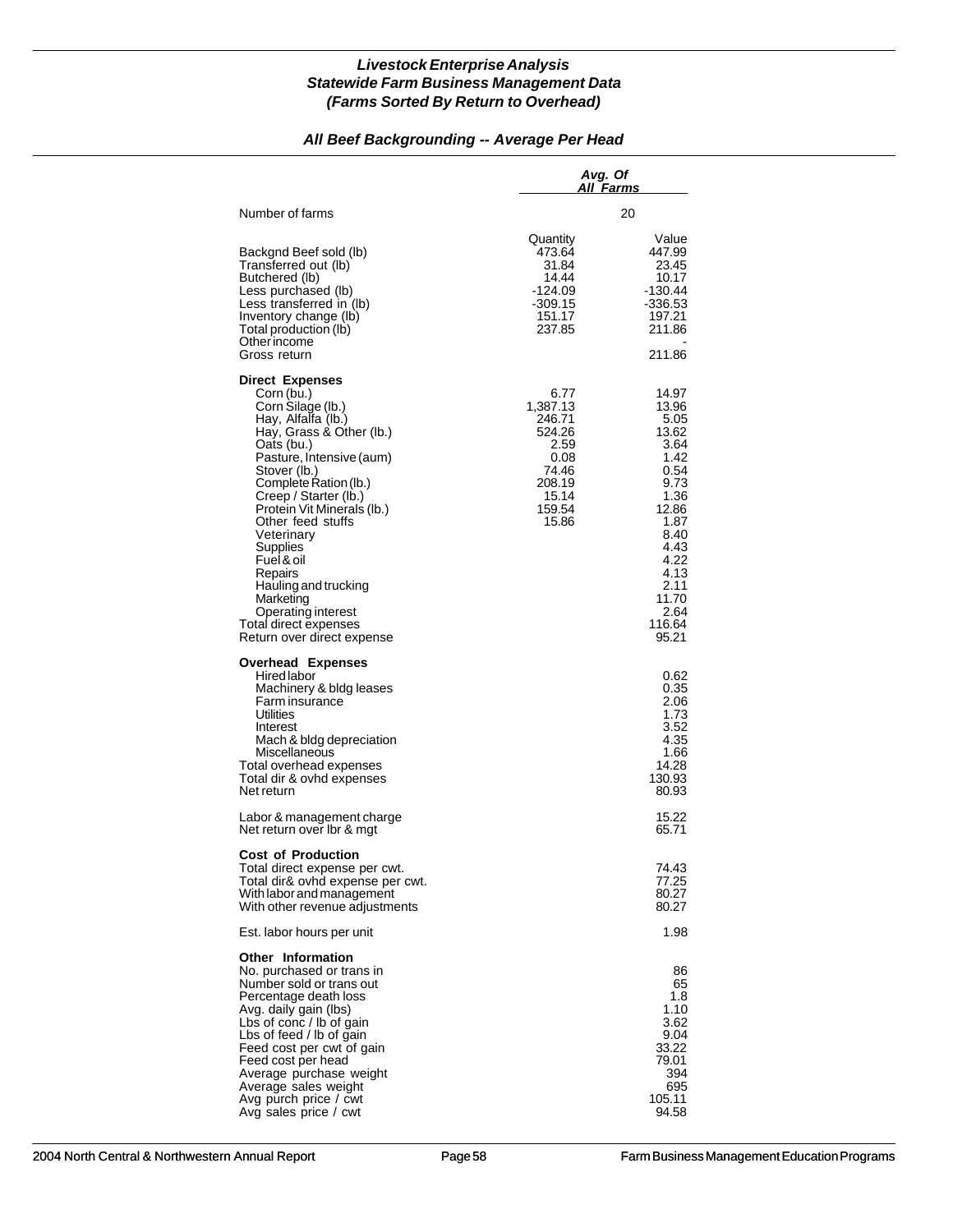#### *Beef Cow-Calf -- Average Per Cow*

|                                                                                                                                                                                                                                                                                                                                                                                                        | Avg. Of<br>All Farms                                                                      |                                                                                                                                                             | 40 - 60%                                                                                     |                                                                                                                                                             | <b>Hiah 20%</b>                                                                           |                                                                                                                                                          |
|--------------------------------------------------------------------------------------------------------------------------------------------------------------------------------------------------------------------------------------------------------------------------------------------------------------------------------------------------------------------------------------------------------|-------------------------------------------------------------------------------------------|-------------------------------------------------------------------------------------------------------------------------------------------------------------|----------------------------------------------------------------------------------------------|-------------------------------------------------------------------------------------------------------------------------------------------------------------|-------------------------------------------------------------------------------------------|----------------------------------------------------------------------------------------------------------------------------------------------------------|
| Number of farms                                                                                                                                                                                                                                                                                                                                                                                        |                                                                                           | 124                                                                                                                                                         |                                                                                              | 25                                                                                                                                                          | 25                                                                                        |                                                                                                                                                          |
| Beef Calves sold (lb)<br>Transferred out (lb)<br>Cull sales (lb)<br>Butchered (lb)<br>Less purchased (lb)<br>Less transferred in (lb)<br>Inventory change (lb)<br>Total production (lb)<br>Other income<br>Gross return                                                                                                                                                                                | Quantity<br>257.33<br>230.92<br>111.92<br>3.74<br>$-62.21$<br>$-24.84$<br>41.51<br>558.36 | Value<br>264.96<br>251.36<br>80.11<br>3.04<br>$-71.07$<br>$-24.35$<br>62.00<br>566.06<br>0.64<br>566.70                                                     | Quantity<br>309.64<br>213.09<br>113.68<br>6.96<br>$-68.73$<br>$-30.41$<br>$-19.23$<br>524.99 | Value<br>316.23<br>218.53<br>68.74<br>5.22<br>-81.27<br>$-32.54$<br>28.57<br>523.47<br>1.27<br>524.74                                                       | Quantity<br>295.02<br>229.07<br>128.21<br>3.97<br>$-62.05$<br>$-21.10$<br>99.94<br>673.06 | Value<br>313.85<br>244.59<br>74.56<br>2.86<br>$-57.70$<br>$-18.06$<br>124.30<br>684.41<br>684.41                                                         |
| <b>Direct Expenses</b><br>Corn (bu.)<br>Corn Silage (lb.)<br>Hay, Alfalfa (lb.)<br>Hay, Grass & Other (lb.)<br>Pasture (aum)<br>Complete Ration (lb.)<br>Creep / Starter (lb.)<br>Protein Vit Minerals (lb.)<br>Other feed stuffs<br><b>Breeding fees</b><br>Veterinary<br>Supplies<br>Fuel & oil<br>Repairs<br>Marketing<br>Operating interest<br>Total direct expenses<br>Return over direct expense | 3.24<br>5,155.90<br>1,618.32<br>4,311.79<br>4.32<br>95.77<br>25.02<br>147.15<br>782.82    | 7.02<br>46.52<br>46.32<br>96.56<br>36.13<br>11.83<br>2.09<br>22.51<br>10.06<br>3.59<br>20.18<br>13.90<br>13.31<br>24.69<br>5.33<br>5.71<br>365.74<br>200.96 | 2.63<br>6,155.39<br>1,282.52<br>4,464.74<br>4.57<br>94.82<br>78.25<br>101.63<br>961.49       | 4.77<br>52.26<br>17.95<br>100.97<br>33.06<br>9.32<br>6.65<br>24.95<br>15.13<br>4.40<br>20.69<br>12.95<br>10.72<br>21.56<br>2.79<br>3.74<br>341.90<br>182.84 | 1.47<br>4,774.93<br>1,563.81<br>4,621.67<br>3.01<br>55.10<br>30.23<br>175.28<br>495.94    | 3.31<br>43.28<br>48.56<br>90.61<br>33.39<br>8.84<br>2.41<br>19.53<br>4.07<br>1.92<br>20.31<br>7.27<br>10.89<br>26.46<br>8.98<br>6.38<br>336.21<br>348.19 |
| <b>Overhead Expenses</b><br>Hired labor<br>RE & pers. property taxes<br>Farm insurance<br><b>Utilities</b><br>Interest<br>Mach & bldg depreciation<br>Miscellaneous<br>Total overhead expenses<br>Total dir & ovhd expenses<br>Net return                                                                                                                                                              |                                                                                           | 7.91<br>3.55<br>9.45<br>11.52<br>16.42<br>24.34<br>11.67<br>84.85<br>450.59<br>116.11                                                                       |                                                                                              | 2.46<br>1.40<br>6.95<br>8.88<br>15.42<br>13.83<br>10.31<br>59.25<br>401.15<br>123.59                                                                        |                                                                                           | 8.76<br>5.43<br>9.78<br>12.96<br>16.15<br>31.34<br>9.22<br>93.65<br>429.86<br>254.55                                                                     |
| Labor & management charge<br>Net return over Ibr & mgt                                                                                                                                                                                                                                                                                                                                                 |                                                                                           | 69.35<br>46.75                                                                                                                                              |                                                                                              | 43.50<br>80.08                                                                                                                                              |                                                                                           | 94.76<br>159.79                                                                                                                                          |
| <b>Cost of Production</b><br>Total direct expense per cwt.<br>Total dir& ovhd expense per cwt.<br>With labor and management<br>With other revenue adjustments                                                                                                                                                                                                                                          |                                                                                           | 65.50<br>80.70<br>78.34<br>70.08                                                                                                                            |                                                                                              | 65.12<br>76.41<br>84.70<br>78.12                                                                                                                            |                                                                                           | 49.95<br>63.87<br>77.94<br>65.12                                                                                                                         |
| Est. labor hours per unit                                                                                                                                                                                                                                                                                                                                                                              |                                                                                           | 9.59                                                                                                                                                        |                                                                                              | 5.95                                                                                                                                                        |                                                                                           | 11.93                                                                                                                                                    |
| Other Information<br>Number of cows<br>Pregnancy percentage<br>Pregnancy loss percentage<br>Culling percentage<br>Calving percentage<br>Weaning percentage<br>Calves sold per cow<br>Calf death loss percent<br>Average weaning weight<br>Lbs weaned/exposed female<br>Feed cost per cow<br>Avg wgt/Beef Calf sold<br>Avg price / cwt                                                                  |                                                                                           | 68.3<br>96.5<br>0.9<br>10.9<br>95.6<br>90.4<br>0.86<br>5.3<br>537<br>486<br>279.03<br>604<br>102.97                                                         |                                                                                              | 78.7<br>96.8<br>0.5<br>10.4<br>96.3<br>91.2<br>0.91<br>4.2<br>548<br>499<br>265.04<br>611<br>102.13                                                         |                                                                                           | 76.6<br>97.4<br>1.5<br>10.0<br>96.0<br>91.1<br>0.86<br>5.2<br>541<br>493<br>254.00<br>598<br>106.38                                                      |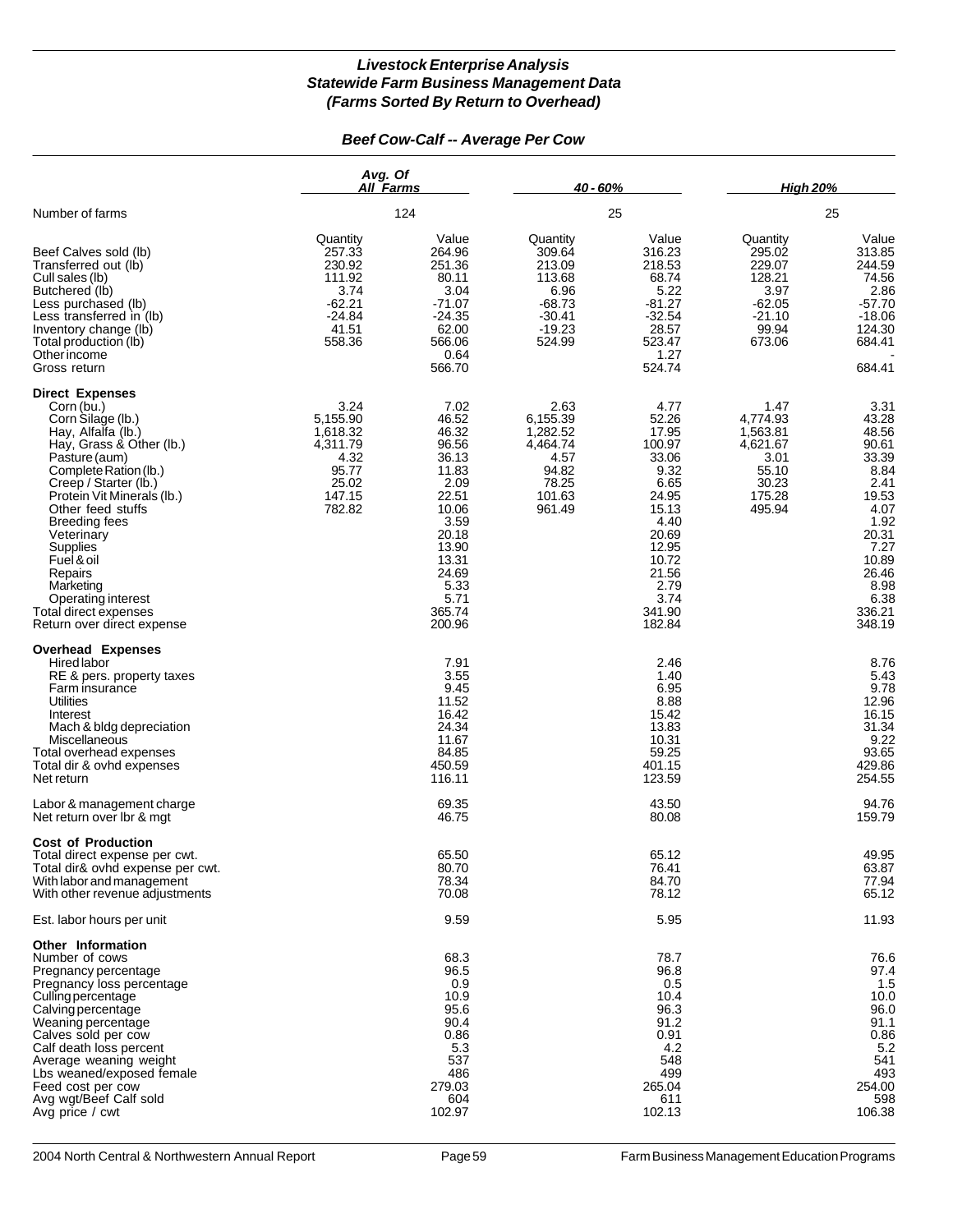#### *Hogs, Finish Feeder Pigs -- Average Per Cwt. Produced*

|                                                                                                                                                                                                                                                                                                                                                             | Avg. Of<br>All Farms                                                                |                                                                                                                                 | 40 - 60%                                                                               |                                                                                                                 | <b>High 20%</b>                                                             |                                                                                                                                |
|-------------------------------------------------------------------------------------------------------------------------------------------------------------------------------------------------------------------------------------------------------------------------------------------------------------------------------------------------------------|-------------------------------------------------------------------------------------|---------------------------------------------------------------------------------------------------------------------------------|----------------------------------------------------------------------------------------|-----------------------------------------------------------------------------------------------------------------|-----------------------------------------------------------------------------|--------------------------------------------------------------------------------------------------------------------------------|
| Number of farms                                                                                                                                                                                                                                                                                                                                             | 86                                                                                  |                                                                                                                                 | 17                                                                                     |                                                                                                                 | 18                                                                          |                                                                                                                                |
| Finish Hogs sold (lb)<br>Transferred out (lb)<br>Cull sales (lb)<br>Butchered (lb)<br>Less purchased (lb)<br>Less transferred in (lb)<br>Inventory change (lb)<br>Total production (lb)<br>Other income<br>Gross return                                                                                                                                     | Quantity<br>115.18<br>1.37<br>0.11<br>0.07<br>$-11.73$<br>$-5.61$<br>0.60<br>100.00 | Value<br>59.17<br>0.80<br>0.03<br>0.04<br>$-14.81$<br>$-7.47$<br>2.42<br>40.18<br>0.34<br>40.52                                 | Quantity<br>125.37<br>0.16<br>0.39<br>0.11<br>$-19.66$<br>$-5.47$<br>$-0.90$<br>100.00 | Value<br>60.67<br>0.09<br>0.13<br>0.06<br>$-21.05$<br>$-5.47$<br>3.12<br>37.56<br>0.30<br>37.86                 | Quantity<br>114.07<br>2.73<br>0.23<br>$-11.83$<br>$-5.76$<br>0.57<br>100.00 | Value<br>63.57<br>1.77<br>0.08<br>$-11.91$<br>$-9.60$<br>4.58<br>48.49<br>48.49                                                |
| <b>Direct Expenses</b><br>Corn (bu.)<br>Complete Ration (lb.)<br>Protein Vit Minerals (lb.)<br>Other feed stuffs<br>Veterinary<br>Supplies<br>Contract production exp.<br>Fuel & oil<br>Repairs<br>Custom hire<br>Machinery & bldg leases<br>Hauling and trucking<br>Marketing<br>Operating interest<br>Total direct expenses<br>Return over direct expense | 2.24<br>136.52<br>41.24<br>0.74                                                     | 4.88<br>10.61<br>5.65<br>0.13<br>0.60<br>0.36<br>1.29<br>0.25<br>0.56<br>0.66<br>1.35<br>0.43<br>1.22<br>0.39<br>28.37<br>12.15 | 3.28<br>14.52<br>93.35<br>0.30                                                         | 7.40<br>0.82<br>11.85<br>0.10<br>0.40<br>0.38<br>0.23<br>0.59<br>0.40<br>0.22<br>0.35<br>0.38<br>23.13<br>14.73 | 3.46<br>58.59<br>55.44<br>2.81                                              | 7.07<br>3.88<br>8.72<br>0.42<br>0.26<br>0.23<br>1.45<br>0.43<br>0.65<br>0.18<br>0.02<br>0.75<br>1.59<br>0.24<br>25.90<br>22.60 |
| <b>Overhead Expenses</b><br>Custom hire<br>Hired labor<br>Machinery & bldg leases<br>Farm insurance<br>Utilities<br>Interest<br>Mach & bldg depreciation<br>Miscellaneous<br>Total overhead expenses<br>Total dir & ovhd expenses<br>Net return                                                                                                             |                                                                                     | 0.10<br>0.44<br>0.36<br>0.28<br>0.32<br>0.56<br>0.76<br>0.33<br>3.16<br>31.53<br>8.99                                           |                                                                                        | 0.09<br>0.40<br>0.36<br>0.45<br>0.49<br>0.94<br>1.40<br>0.67<br>4.80<br>27.93<br>9.93                           |                                                                             | 0.37<br>0.93<br>0.26<br>0.32<br>0.41<br>0.93<br>1.21<br>0.39<br>4.82<br>30.71<br>17.78                                         |
| Labor & management charge<br>Net return over Ibr & mgt                                                                                                                                                                                                                                                                                                      |                                                                                     | 1.04<br>7.95                                                                                                                    |                                                                                        | 1.93<br>8.00                                                                                                    |                                                                             | 1.14<br>16.64                                                                                                                  |
| <b>Cost of Production</b><br>Total direct expense per cwt.<br>Total dir& ovhd expense per cwt.<br>With labor and management<br>With other revenue adjustments                                                                                                                                                                                               |                                                                                     | 41.33<br>44.04<br>44.93<br>44.64                                                                                                |                                                                                        | 36.91<br>40.73<br>42.27<br>42.03                                                                                |                                                                             | 36.60<br>40.72<br>41.70<br>41.70                                                                                               |
| Est. labor hours per unit                                                                                                                                                                                                                                                                                                                                   |                                                                                     | 0.12                                                                                                                            |                                                                                        | 0.16                                                                                                            |                                                                             | 0.14                                                                                                                           |
| <b>Other Information</b><br>No. purchased or trans in<br>Number sold or trans out<br>Percentage death loss<br>Avg. daily gain (lbs)<br>Lbs of conc / lb of gain<br>Lbs of feed / lb of gain<br>Feed cost per cwt of gain<br>Feed cost per head<br>Average purchase weight<br>Average sales weight<br>Avg purch price / head<br>Avg sales price / cwt        |                                                                                     | 6,252<br>5,788<br>3.6<br>1.47<br>3.05<br>3.05<br>21.28<br>47.35<br>36<br>261<br>45.82<br>51.37                                  |                                                                                        | 3,957<br>3,615<br>2.5<br>1.48<br>2.92<br>2.92<br>20.17<br>43.00<br>45<br>262<br>48.51<br>48.39                  |                                                                             | 4,727<br>4,350<br>3.2<br>1.39<br>3.14<br>3.14<br>20.09<br>44.67<br>48<br>254<br>48.34<br>55.73                                 |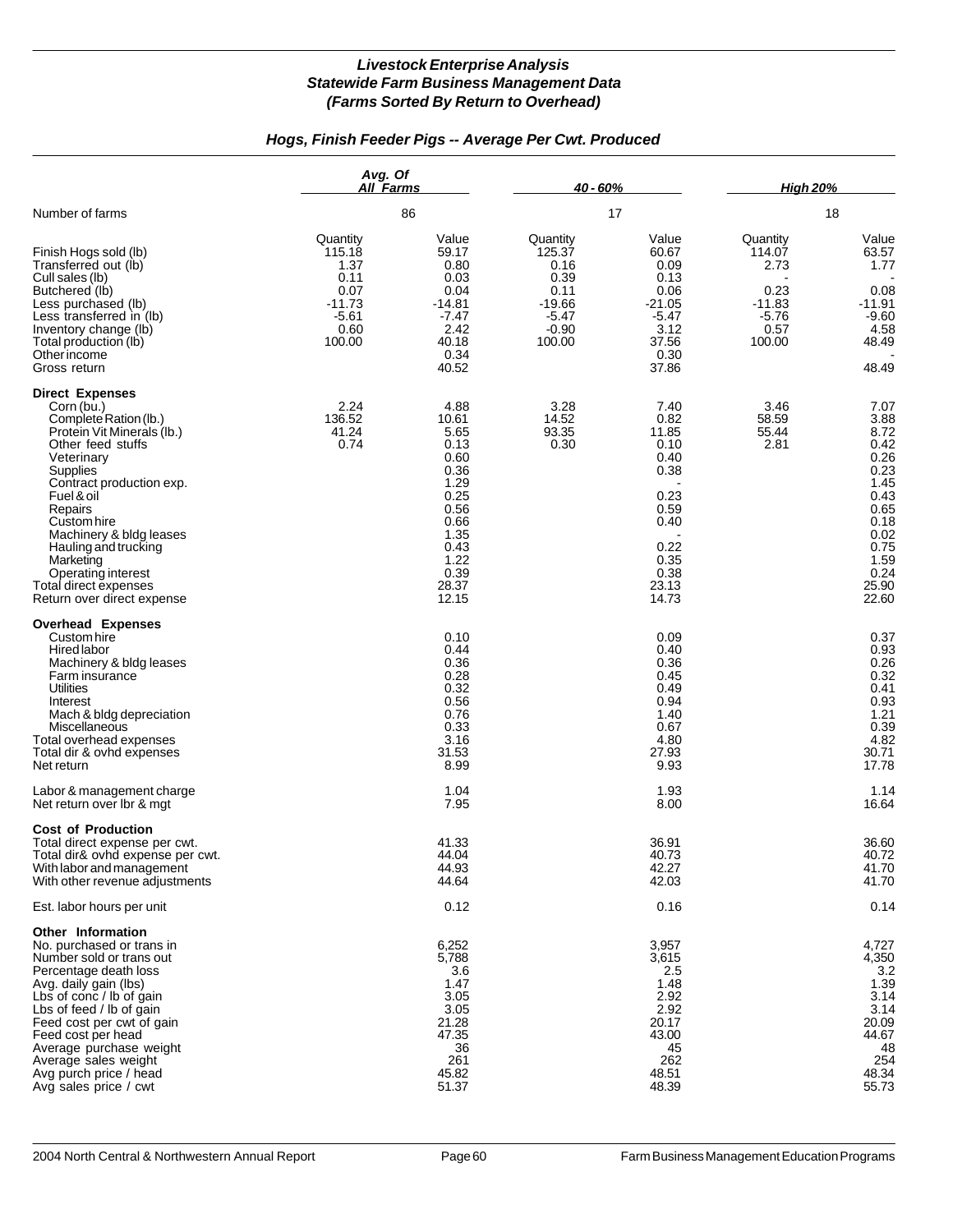#### *(Farms Sorted By Return to Overhead) Livestock Enterprise Analysis Northland & Central Lakes Community and Technical Colleges*

#### *Hogs, Farrow To Finish - Average*

|                                                                                                                                                                                                                                                                                                                                                                                                                      | Per CWT                                                                           |                                                                                                                                                         | Per Litter                                                                               |                                                                                                                                                                       |
|----------------------------------------------------------------------------------------------------------------------------------------------------------------------------------------------------------------------------------------------------------------------------------------------------------------------------------------------------------------------------------------------------------------------|-----------------------------------------------------------------------------------|---------------------------------------------------------------------------------------------------------------------------------------------------------|------------------------------------------------------------------------------------------|-----------------------------------------------------------------------------------------------------------------------------------------------------------------------|
| Number of farms                                                                                                                                                                                                                                                                                                                                                                                                      | 48                                                                                |                                                                                                                                                         | 48                                                                                       |                                                                                                                                                                       |
| Raised Hogs sold (lb)<br>Transferred out (lb)<br>Cull sales (lb)<br>Butchered (lb)<br>Less purchased (lb)<br>Less transferred in (lb)<br>Inventory change (lb)<br>Total production (lb)<br>Other income<br>Gross return                                                                                                                                                                                              | Quantity<br>94.88<br>0.48<br>5.33<br>0.15<br>$-1.05$<br>$-0.07$<br>0.28<br>100.00 | Value<br>48.88<br>0.34<br>2.15<br>0.09<br>$-1.17$<br>$-0.06$<br>3.03<br>53.26<br>$-0.55$<br>52.71                                                       | Quantity<br>2099.43<br>10.65<br>117.89<br>3.41<br>$-23.29$<br>$-1.54$<br>6.16<br>2212.71 | Value<br>1081.50<br>7.48<br>47.62<br>1.97<br>$-25.94$<br>$-1.31$<br>67.06<br>1178.38<br>$-12.10$<br>1166.28                                                           |
| <b>Direct Expenses</b><br>Corn (bu.)<br>Complete Ration (lb.)<br>Protein Vit Minerals (lb.)<br>Corn Distillers Grn (dry) (lb.)<br>Other feed stuffs<br>Breeding fees<br>Veterinary<br>Supplies<br>Fuel & oil<br>Repairs<br>Custom hire<br>Machinery & bldg leases<br>Livestock leases<br>Utilities<br>Hauling and trucking<br>Marketing<br>Operating interest<br>Total direct expenses<br>Return over direct expense | 3.74<br>41.34<br>85.62<br>5.53<br>0.28                                            | 8.25<br>4.52<br>10.34<br>0.31<br>0.23<br>0.72<br>1.63<br>0.76<br>0.58<br>0.96<br>1.43<br>1.05<br>0.22<br>0.10<br>0.26<br>0.33<br>0.36<br>32.07<br>20.64 | 82.67<br>914.73<br>1894.54<br>122.46<br>6.18                                             | 182.61<br>100.08<br>228.77<br>6.92<br>5.16<br>15.90<br>36.13<br>16.82<br>12.80<br>21.22<br>31.71<br>23.21<br>4.85<br>2.25<br>5.78<br>7.34<br>8.02<br>709.58<br>456.70 |
| <b>Overhead Expenses</b><br>Custom hire<br>Hired labor<br>Machinery & bldg leases<br>Farm insurance<br><b>Utilities</b><br>Dues & professional fees<br>Interest<br>Mach & bldg depreciation<br>Miscellaneous<br>Total overhead expenses<br>Total dir & ovhd expenses<br>Net return                                                                                                                                   |                                                                                   | 0.18<br>3.07<br>1.05<br>0.44<br>0.68<br>0.18<br>0.93<br>1.80<br>0.28<br>8.64<br>40.70<br>12.00                                                          |                                                                                          | 4.05<br>68.00<br>23.25<br>9.84<br>15.09<br>4.09<br>20.64<br>39.89<br>6.22<br>191.08<br>900.66<br>265.62                                                               |
| Labor & management charge<br>Net return over Ibr & mgt                                                                                                                                                                                                                                                                                                                                                               |                                                                                   | 1.87<br>10.14                                                                                                                                           |                                                                                          | 41.31<br>224.31                                                                                                                                                       |
| <b>Cost of Production</b><br>Total direct expense per cwt.<br>Total dir& ovhd expense per cwt.<br>With labor and management<br>With other revenue adjustments<br>Est. labor hours per unit                                                                                                                                                                                                                           |                                                                                   | 32.07<br>40.70<br>42.57<br>42.05<br>0.32                                                                                                                |                                                                                          | 32.07<br>40.70<br>42.57<br>42.05<br>7.17                                                                                                                              |
| <b>Other Information</b><br>Average number of sows<br>Litters farrowed<br>Litters per sow<br>Litters per crate<br>Pigs born per litter<br>Pigs weaned per litter<br>Pigs weaned per sow<br>Number sold per litter<br>Lbs of feed / lb of gain<br>Feed cost / cwt. of gain<br>Feed cost per litter<br>Avg wgt/Raised Hog sold<br>Avg price / cwt                                                                      |                                                                                   | 261.80<br>526.00<br>2.01<br>11.69<br>10.34<br>9.29<br>18.64<br>8.19<br>3.44<br>23.66<br>523.55<br>256.00<br>51.51                                       |                                                                                          | 261.80<br>526.00<br>2.01<br>11.69<br>10.34<br>9.29<br>18.64<br>8.19<br>3.44<br>23.66<br>523.55<br>256.00<br>51.51                                                     |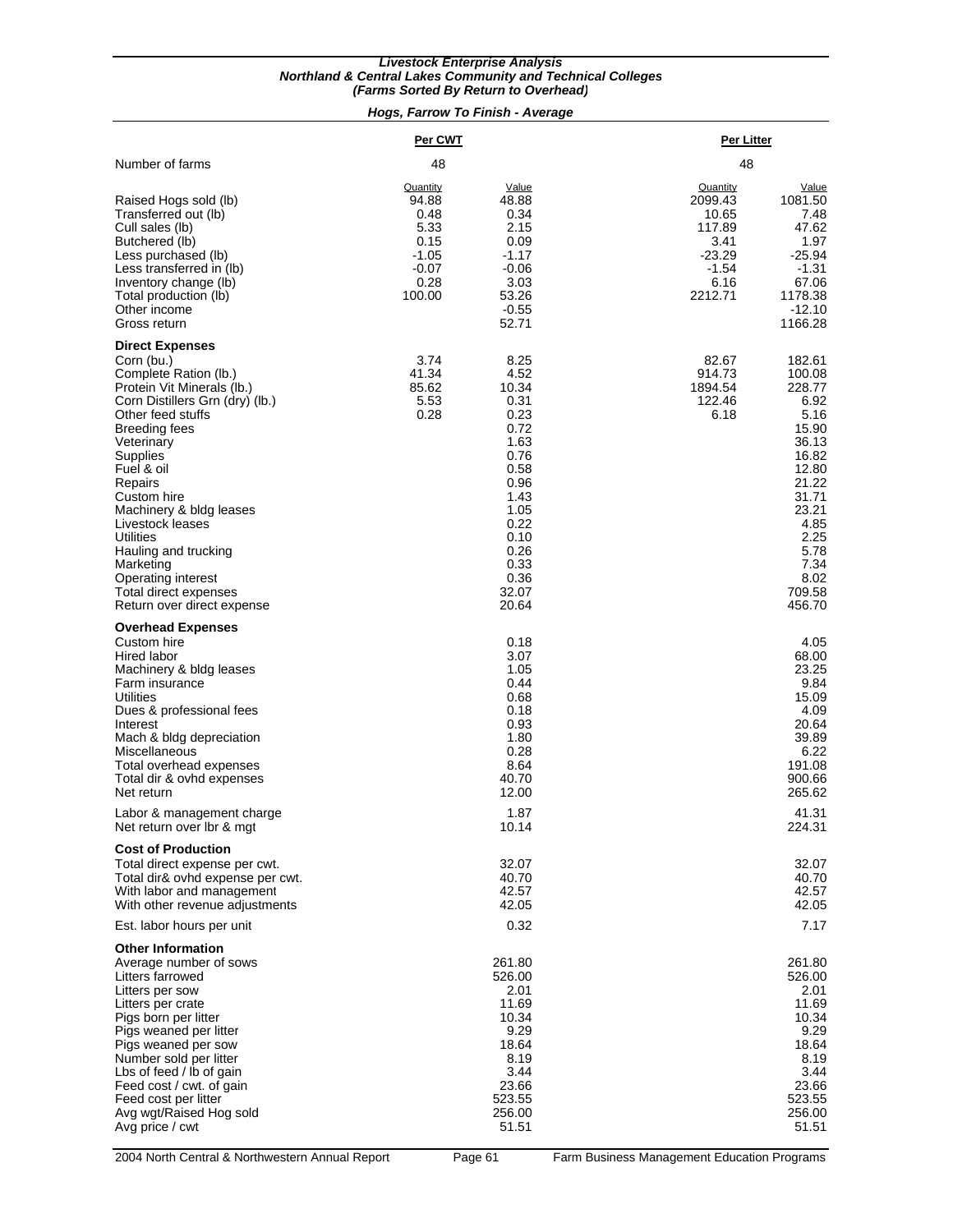| <b>Financial Summary</b>            |           |           |           |           |           |
|-------------------------------------|-----------|-----------|-----------|-----------|-----------|
| <b>Trends</b>                       | 2000      | 2001      | 2002      | 2003      | 2004      |
| <b>Income Statement</b>             |           |           |           |           |           |
| Gross Cash Farm Income              | 226,234   | 252,591   | 221,968   | 256,709   | 306,049   |
| <b>Total Cash Farm Expense</b>      | 183,588   | 197,921   | 180,868   | 205,680   | 242,120   |
| Net Cash Farm Income                | 42,646    | 54,670    | 41,100    | 51,029    | 63,929    |
| Inventory Change                    | 16,721    | (3,514)   | 3,328     | 8,954     | 7,252     |
| Dep & Capital Adjustment            | (16, 044) | (16, 771) | (17, 946) | (19, 571) | (19, 524) |
| Net Farm Income                     | 43,322    | 34,385    | 26,482    | 40,412    | 51,656    |
| <b>Profitability (Cost)</b>         |           |           |           |           |           |
| Labor & Management Earnings         | 28,834    | 18,922    | 11,017    | 23,255    | 33,061    |
| Rate of Return on Assets            | 8.0%      | 5.7%      | 3.8%      | 5.5%      | 6.7%      |
| Rate of Return on Equity            | 8.6%      | 4.4%      | 1.3%      | 5.4%      | 8.0%      |
| <b>Operating Profit Margin</b>      | 19.9%     | 15.5%     | 11.2%     | 15.0%     | 16.7%     |
| <b>Asset Turnover Rate</b>          | 40.1%     | 37.1%     | 33.8%     | 37.0%     | 39.9%     |
| Liquidity                           |           |           |           |           |           |
| Ending current ratio                | 1.50      | 1.30      | 1.26      | 146%      | 145%      |
| Ending working capital              | 27,930    | 19,825    | 16,883    | 40168     | 44506     |
| End working capital to gross inc    | 12.3%     | 7.8%      | 7.6%      | 15.6%     | 14.5%     |
| Term Debt Coverage Ratio            | 150.4%    | 125.3%    | 108.4%    | 138.7%    | 151.5%    |
| Expense as a Percent of Income      | 75.5%     | 79.5%     | 80.6%     | 77.3%     | 77.2%     |
| Interest as a Percent of Income     | 8.1%      | 8.2%      | 7.6%      | 6.6%      | 5.9%      |
| <b>Solvency (Market)</b>            |           |           |           |           |           |
| Number of Sole Proprietors          | 410       | 467       | 350       | 440       | 417       |
| <b>Ending Farm Assets</b>           | 545,906   | 584,734   | 581,959   | 735,057   | 800,022   |
| <b>Ending Farm Liabilities</b>      | 293,143   | 310,047   | 309,796   | 379,431   | 409,364   |
| <b>Ending Total Assets</b>          | 645,532   | 676,134   | 672,387   | 832,068   | 900,916   |
| <b>Ending Total Liabilities</b>     | 309,895   | 326,428   | 327,015   | 398,318   | 430,308   |
| <b>Ending Net Worth</b>             | 335,637   | 349,706   | 345,371   | 433,751   | 470,609   |
| Net Worth Change                    | 26,916    | 25,260    | 24,672    | 43,706    | 49,186    |
| End Farm Debt to Asset Ratio        | 54%       | 53%       | 53%       | 52%       | 51%       |
| Beg Total Debt to Asset Ratio       | 49%       | 49%       | 49%       | 49%       | 50%       |
| End Total Debt to Asset Ratio       | 48%       | 48%       | 49%       | 48%       | 48%       |
| <b>Nonfarm Information</b>          |           |           |           |           |           |
| Net Nonfarm Income                  | 17,583    | 19,321    | 19,821    | 19,695    | 20,120    |
| Farms Reporting Liv Expenses        | 185       | 203       | 191       | 131       | 103       |
| <b>Total Family Living Expense</b>  | 25,254    | 25,584    | 24,982    | 29,023    | 31,585    |
| Total Living, Invest, & Cap Purch   | 36,425    | 37,662    | 34,368    | 39,123    | 45,188    |
| <b>Crop Acres</b>                   |           |           |           |           |           |
| <b>Total Acres Owned</b>            | 398       | 396       | 392       | 401       | 401       |
| <b>Total Crop Acres</b>             | 626       | 649       | 652       | 680       | 720       |
| <b>Total Crop Acres Owned</b>       | 256       | 255       | 257       | 260       | 268       |
| <b>Total Crop Acres Cash Rented</b> | 350       | 369       | 365       | 396       | 433       |
| <b>Total Crop Acres Share Rent</b>  | 21        | 25        | 30        | 24        | 19        |



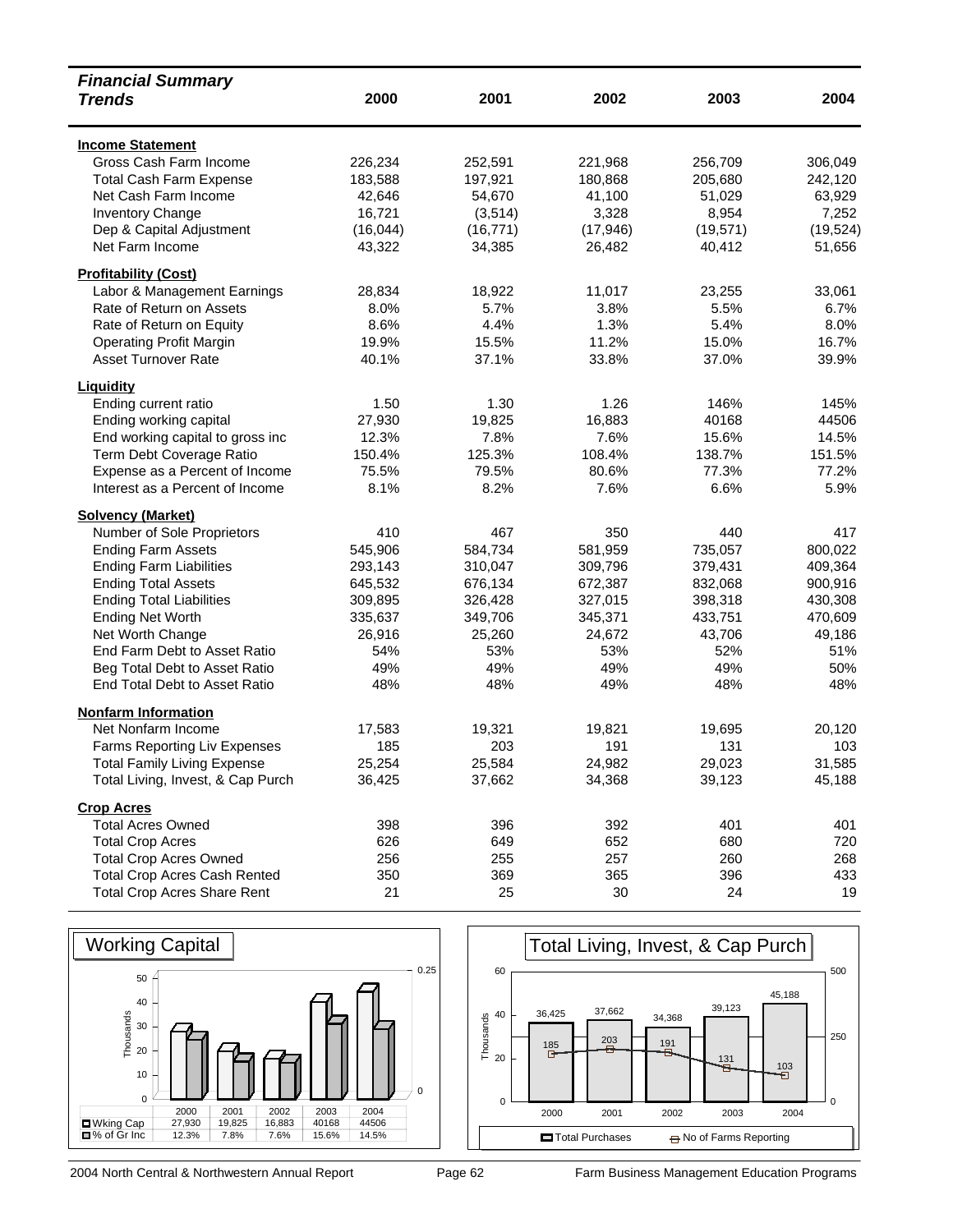| <b>Crop &amp; Livestock</b><br><b>Trends</b>                                                                                                                                                                         | 2000                                                                    | 2001                                                                      | 2002                                                                   | 2003                                                                    | 2004                                                                    | <b>Selected Data</b>                                                                                                                                                                                                                                                                          |
|----------------------------------------------------------------------------------------------------------------------------------------------------------------------------------------------------------------------|-------------------------------------------------------------------------|---------------------------------------------------------------------------|------------------------------------------------------------------------|-------------------------------------------------------------------------|-------------------------------------------------------------------------|-----------------------------------------------------------------------------------------------------------------------------------------------------------------------------------------------------------------------------------------------------------------------------------------------|
| <b>Alfalfa Hay</b><br>Yield per Acre<br>Value per Ton<br>Fuel, Oil, Repairs per Acre<br>Total Dir & Ovhd Exp per Acre<br>Net Return per Acre<br><b>Total Direct Expenses per Ton</b><br>Total Dir & Ovhd Exp per Ton | 3.5<br>\$64.40<br>\$43.89<br>\$141.82<br>\$86.28<br>\$19.46<br>\$40.24  | 3.2<br>\$69.83<br>\$46.54<br>\$157.60<br>\$69.60<br>\$23.11<br>\$49.85    | 3.2<br>\$67.99<br>\$38.78<br>\$142.19<br>\$83.99<br>\$21.64<br>\$44.89 | 3.0<br>\$69.49<br>\$41.82<br>\$149.15<br>\$66.94<br>\$24.88<br>\$50.56  | 3.5<br>\$74.49<br>\$50.99<br>\$172.95<br>\$93.95<br>\$23.69<br>\$49.10  | Yield and Dir&Ovhd Cost / Unit<br>60<br>8<br>51<br>49<br>50<br>40<br>45<br>40<br>$\sqrt{4}$<br>3.5<br>3.5<br>$\overline{3.2}$<br>$\overline{3.2}$<br>20<br>$\overline{3.0}$<br>$\Omega$<br>0<br>2000<br>2001<br>2002<br>2003<br>2004                                                          |
| <u>Corn</u><br>Yield per Acre<br>Value per Bushel<br>Fuel, Oil, Repairs per Acre<br>Total Dir & Ovhd Exp per Acre<br>Net Return per Acre<br>Total Direct Expenses per Bu.<br>Total Dir & Ovhd Exp per Bushel         | 111.7<br>\$1.78<br>\$40.21<br>\$242.05<br>(\$31.72)<br>\$1.40<br>\$2.17 | 110.2<br>\$1.80<br>\$40.28<br>\$256.63<br>(\$48.66)<br>\$1.47<br>\$2.33   | 123.2<br>\$2.08<br>\$38.05<br>\$242.00<br>\$17.26<br>\$1.26<br>\$1.96  | 95.4<br>\$2.24<br>\$41.26<br>\$242.00<br>(\$13.33)<br>\$1.61<br>\$2.54  | 82.6<br>\$2.03<br>\$43.84<br>\$268.22<br>(\$37.17)<br>\$2.13<br>\$3.25  | Yield and Dir&Ovhd Cost / Unit<br>3.5<br>350<br>3.25<br>2.54<br>2.33<br>1.75<br>175<br>1.96<br>123<br>112<br>$\overline{110}$<br>$\overline{95}$<br>$\overline{83}$<br>$\Omega$<br>$\Omega$<br>2000<br>2001<br>2002<br>2003<br>2004                                                           |
| <b>Corn Silage</b><br>Yield per Acre<br>Value per Ton<br>Fuel, Oil, Repairs per Acre<br>Total Dir & Ovhd Exp per Acre<br>Net Return per Acre<br><b>Total Direct Expenses per Ton</b><br>Total Dir & Ovhd Exp per Ton | 13.9<br>\$18.71<br>\$45.69<br>\$225.59<br>\$48.48<br>\$9.92<br>\$16.19  | 12.5<br>\$17.63<br>\$51.30<br>\$247.58<br>(\$13.78)<br>\$11.92<br>\$19.86 | 16.0<br>\$19.68<br>\$44.63<br>\$237.82<br>\$79.28<br>\$8.56<br>\$14.84 | 12.9<br>\$19.54<br>\$45.65<br>\$238.55<br>\$35.23<br>\$10.99<br>\$18.45 | 13.3<br>\$19.47<br>\$53.98<br>\$255.54<br>\$35.45<br>\$11.94<br>\$19.26 | Yield and Dir&Ovhd Cost / Unit<br>25<br>40<br>20<br>30<br>19.9<br>19.3<br>18.5<br>15<br>16.2<br>14.8<br>20<br>10<br>$\frac{1}{14}$<br>$\overrightarrow{13}$<br>16<br>$\overline{12}$<br>10<br>13<br>5<br>0<br>$\Omega$<br>2001<br>2002<br>2003<br>2004<br>2000                                |
| <b>Soybeans</b><br>Yield per Acre<br>Value per Bushel<br>Fuel, Oil, Repairs per Acre<br>Total Dir & Ovhd Exp per Acre<br>Net Return per Acre<br>Total Direct Expenses per Bu.<br>Total Dir & Ovhd Exp per Bushel     | 33.0<br>\$5.07<br>\$26.20<br>\$154.25<br>\$21.23<br>\$2.64<br>\$4.67    | 32.5<br>\$5.12<br>\$27.37<br>\$152.93<br>\$23.71<br>\$2.68<br>\$4.70      | 34.4<br>\$5.25<br>\$25.91<br>\$141.37<br>\$43.84<br>\$2.50<br>\$4.11   | 28.9<br>\$6.50<br>\$25.90<br>\$154.53<br>\$38.73<br>\$3.24<br>\$5.34    | 20.9<br>\$5.83<br>\$28.12<br>\$160.90<br>\$21.89<br>\$4.69<br>\$7.71    | Yield and Dir&Ovhd Cost / Unit<br>8<br>100<br>7.71<br>80<br>$\,6$<br>60<br>5.34<br>4<br>4.70<br>4.67<br>4.11<br>40<br>$\frac{6}{33}$<br>34<br>$\overline{c}$<br>$\frac{35}{3}$<br>$\overline{29}$<br>20<br>$\overline{21}$<br>$\Omega$<br>$\mathbf 0$<br>2000<br>2001<br>2002<br>2003<br>2004 |
| <b>Spring Wheat</b><br>Yield per Acre<br>Value per Bushel<br>Fuel, Oil, Repairs per Acre<br>Total Dir & Ovhd Exp per Acre<br>Net Return per Acre<br>Total Direct Expenses per Bu.<br>Total Dir & Ovhd Exp per Bushel | 53.3<br>\$3.52<br>\$21.49<br>\$138.11<br>\$51.66<br>\$1.74<br>\$2.59    | 41.3<br>\$3.10<br>\$21.31<br>\$145.88<br>(\$7.61)<br>\$2.36<br>\$3.54     | 26.5<br>\$3.97<br>\$19.52<br>\$126.28<br>\$8.70<br>\$3.14<br>\$4.77    | 59.5<br>\$3.64<br>\$21.02<br>\$148.60<br>\$68.21<br>\$1.69<br>\$2.50    | 46.6<br>\$3.40<br>\$23.77<br>\$158.19<br>\$17.97<br>\$2.32<br>\$3.40    | Yield and Dir&Ovhd Cost / Unit<br>7<br>80<br>60<br>53<br>$\frac{47}{5}$<br>4.77<br>40<br>3.5<br>26<br>3.40<br>2.59<br>2.50<br>$\Omega$<br>$\mathbf 0$<br>2000<br>2001<br>2002<br>2003<br>2004                                                                                                 |
| <b>Beef Cow Calf</b><br>Price Recv'd/Cwt Calf Sold<br><b>Total Feed Cost/Cow</b><br>Return over Feed/Cow<br>Net Return/Cow<br>Total Direct & Ovhd Expenses                                                           | \$97.37<br>\$210.03<br>\$249.56<br>\$85.04<br>\$374.55                  | \$89.30<br>\$242.00<br>\$188.78<br>\$26.06<br>\$404.72                    | \$87.24<br>\$252.29<br>\$167.93<br>\$6.34<br>\$413.87                  | \$92.50<br>\$256.44<br>\$235.80<br>\$75.73<br>\$416.51                  | \$102.97<br>\$279.03<br>\$287.67<br>\$116.11<br>\$450.59                | Cost/Cow & Price/Cwt Calf<br>500<br>225<br>451<br>417<br>405<br>375<br>150<br>250<br>$\frac{6}{97}$<br>103<br>$\overline{89}$<br>$\overline{93}$<br>75<br>र्छ<br>$\mathbf 0$<br>$\mathbf 0$<br>2001<br>2002<br>2003<br>2000<br>2004                                                           |
| <b>Dairy Cows</b><br>Production/Cow<br>Price Recv'd/Cwt Milk<br><b>Total Feed Cost/Cwt Milk</b><br>Return over Feed/Cwt Milk<br>Net Return/Cwt Milk<br>Total Direct & Ovhd Expenses                                  | 19,794<br>\$12.17<br>\$4.86<br>\$6.96<br>\$1.71<br>\$10.11              | 19,555<br>\$15.02<br>\$5.12<br>\$9.10<br>\$3.02<br>\$11.20                | 20,037<br>\$12.57<br>\$5.13<br>\$7.20<br>\$1.31<br>\$11.02             | 19,998<br>\$12.93<br>\$5.44<br>\$7.65<br>\$1.84<br>\$11.24              | 20,228<br>\$16.37<br>\$5.81<br>\$10.03<br>\$3.70<br>\$12.14             | Milk Price & Cost to Produce<br>18<br>24<br>16.37<br>15.02<br>12.93<br>12.57<br>12.17<br>9<br>12<br>$\overline{12.14}$<br>11.02<br>11.24<br>11.20<br>$\frac{10.77}{10.11}$<br>0<br>O<br>2001<br>2002<br>2003<br>2004<br>2000                                                                  |

<sup>2004</sup> North Central & Northwestern Annual Report Page 63 Farm Business Management Education Programs